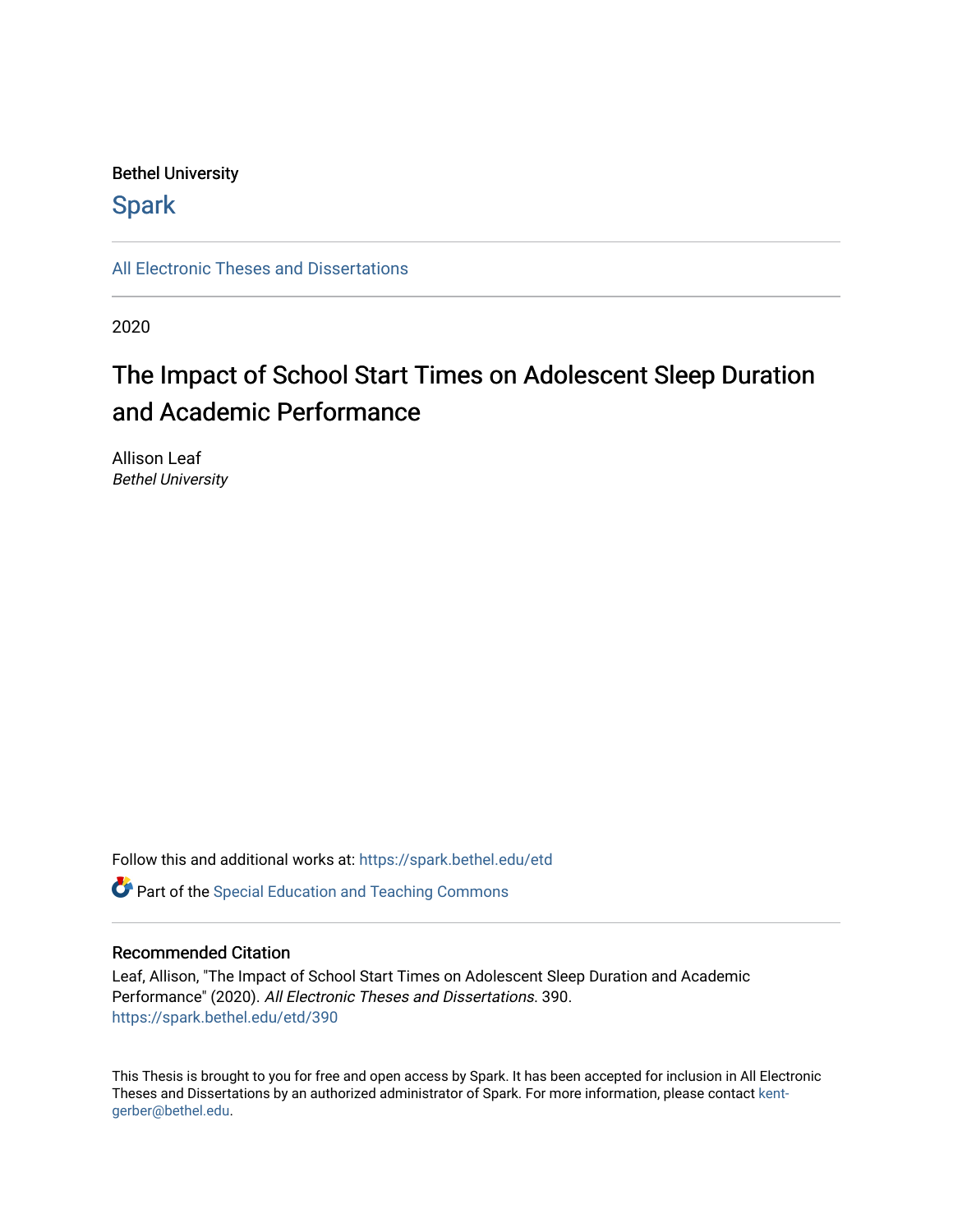# THE IMPACT OF SCHOOL START TIMES ON ADOLESCENT SLEEP DURATION AND ACADEMIC PERFORMANCE

A MASTER'S THESIS SUBMITTED TO THE FACULTY OF BETHEL UNIVERSITY

BY

ALLISON M. LEAF

# IN PARTIAL FULFILLMENT OF THE REQUIREMENTS FOR THE DEGREE OF MASTER OF ARTS

JULY, 2020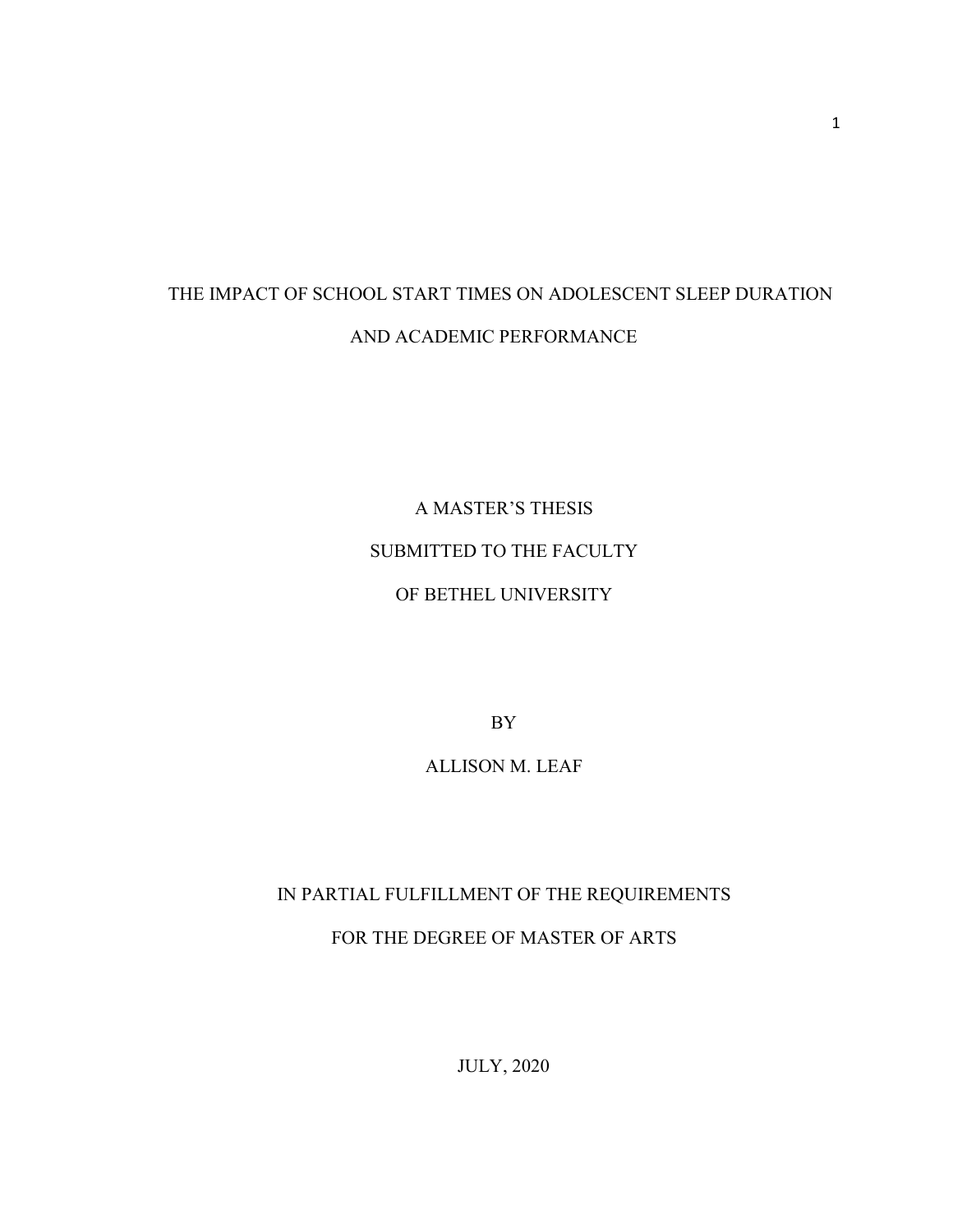# THE IMPACT OF SCHOOL START TIMES ON ADOLESCENT SLEEP DURATION AND ACADEMIC PERFORMANCE

ALLISON M. LEAF

APPROVED

ADVISOR: CHARLES S. STRAND, ED.S.

PROGRAM DIRECTOR: KATIE BONAWITZ, ED.D.

JULY, 2020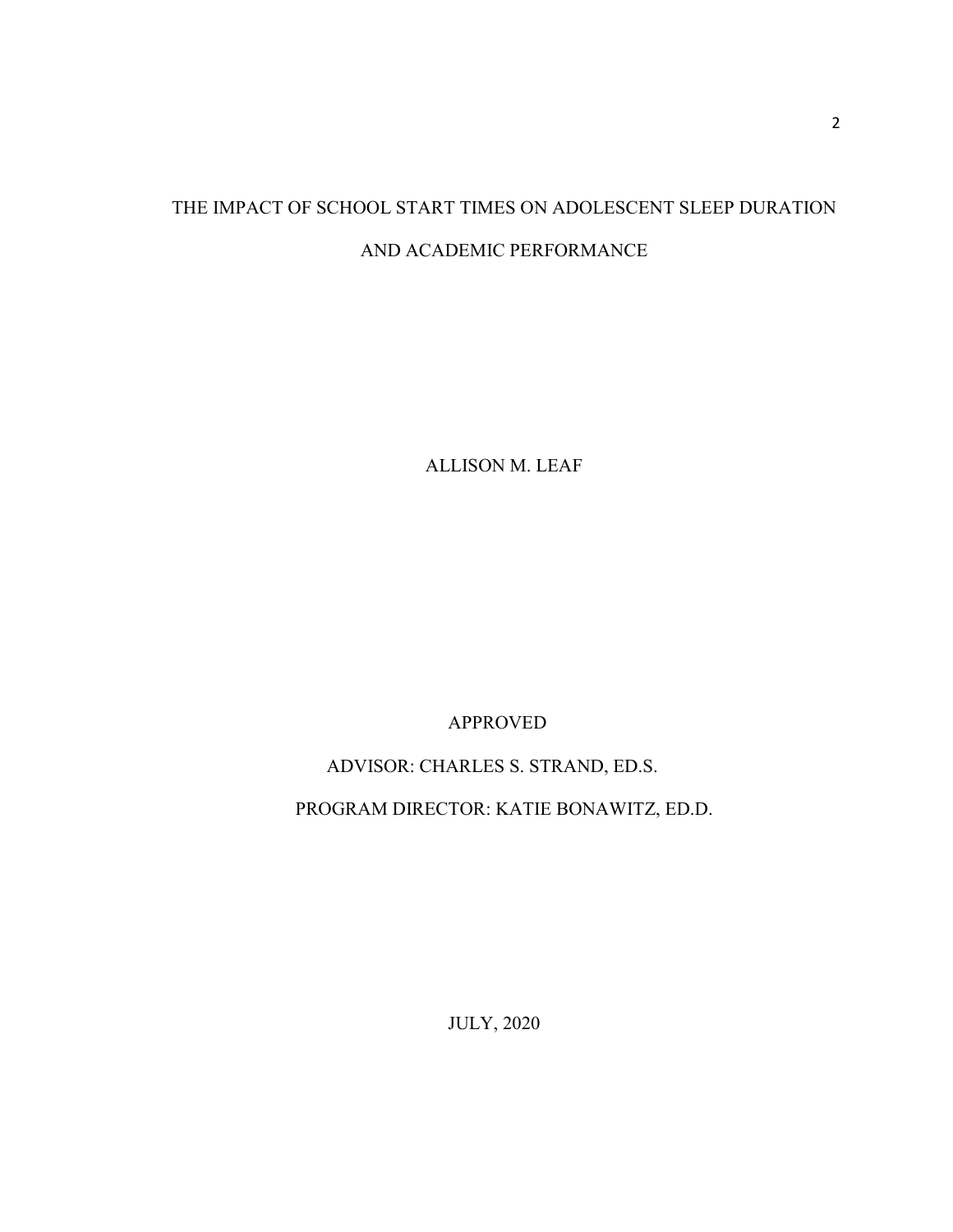#### Abstract

In terms of sleep, adolescence is a tumultuous time. Biologically, adolescents are more inclined to have a later circadian rhythm and an evening chronotype, causing them to fall asleep later in the night and wake up later in the morning compared to their preadolescent counterparts. Adolescents also must contend with the emergence of environmental factors such as less parental influence over bedtimes, increased caffeine use, part-time employment, increased electronic use before bed, and earlier school start times. The emergence of these biological and environmental factors during puberty negatively affects adolescent sleep duration and adolescent sleepiness is often observed in early morning classes in school. Likewise, due to the synchrony effect, adolescents may not perform to their best ability on morning academic tasks. A possible solution often proposed by school districts to decrease adolescent sleepiness in school is to delay secondary school start times, with multiple professional organizations recommending schools should start no earlier than 8:30 am. Given the connection school start times have with sleep duration and the connection sleep has with cognitive functions, the research summarized in this literature review seeks to determine the extent to which school start times impact sleep duration, sleep duration impacts academic performance, school start times impact attendance and tardy rates, and school start times impact academic performance in order to determine if delaying school start times is a worthwhile endeavor.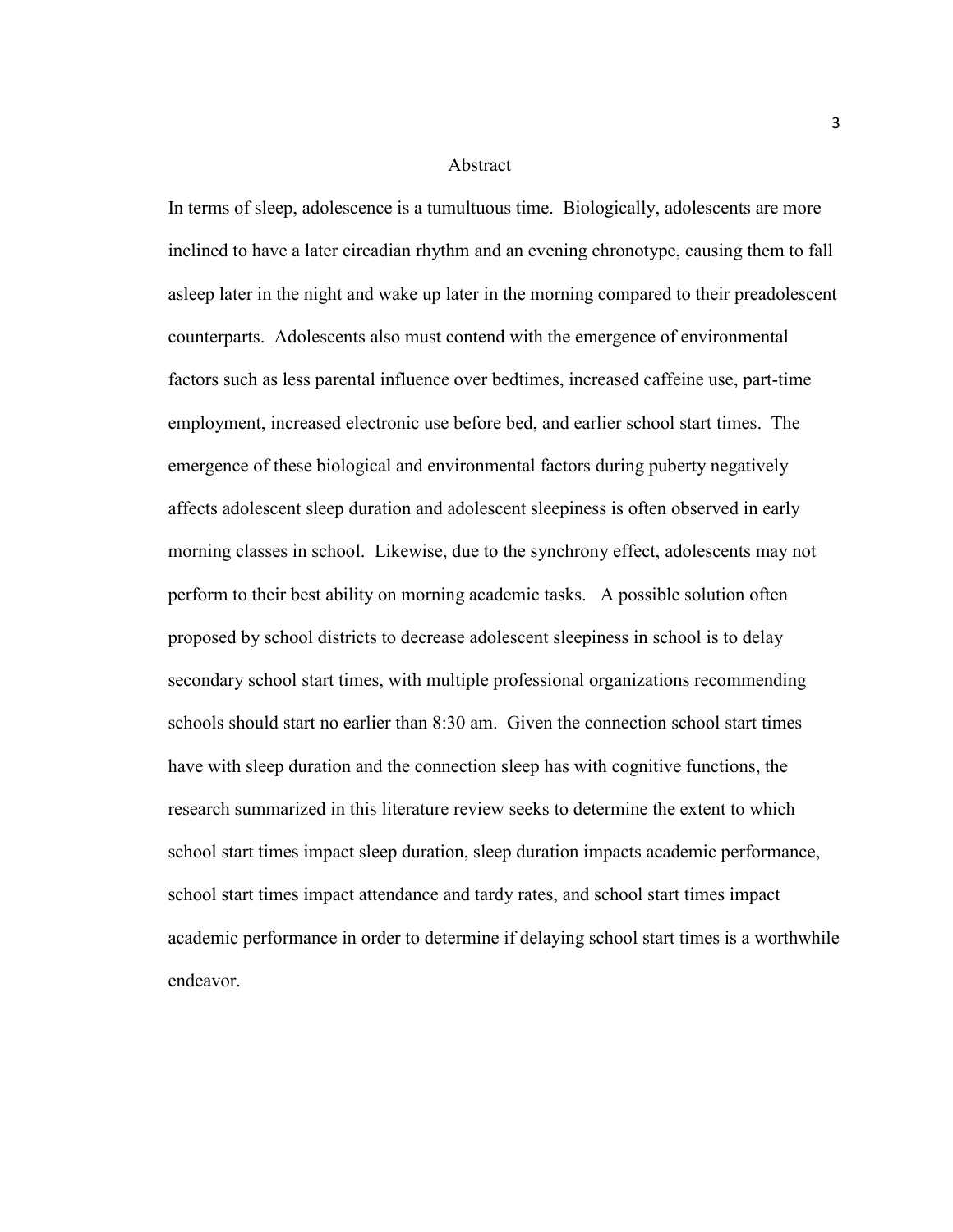# Table of Contents

| Title Page        |                                                                 | 1  |
|-------------------|-----------------------------------------------------------------|----|
|                   | <b>Signature Page</b>                                           | 2  |
| Abstract          |                                                                 | 3  |
| Table of Contents |                                                                 | 4  |
|                   | <b>CHAPTER I: INTRODUCTION</b><br><b>Research Justification</b> |    |
|                   |                                                                 | 6  |
|                   | Overview of Sleep and Cognition                                 | 7  |
|                   | Professional Recommendations and National Data                  | 9  |
|                   | Barriers to School Start Time Changes                           | 10 |
|                   | <b>Sleep Study Terms</b>                                        | 12 |
|                   | Thesis Questions                                                | 13 |
|                   | CHAPTER II: LITERATURE REVIEW                                   | 15 |
|                   | <b>Research Search Explanation</b>                              | 15 |
|                   | Sleep Changes During Adolescence                                | 15 |
|                   | <b>Biological Factors</b>                                       | 15 |
|                   | <b>Synchrony Effect</b>                                         | 20 |
|                   | <b>Environmental Factors</b>                                    | 22 |
|                   | <b>Sleep Patterns</b>                                           | 29 |
|                   | <b>School Start Times</b>                                       | 31 |
|                   | <b>Impact on Sleep Duration</b>                                 | 31 |
|                   | Sleep Duration and Academic Performance                         | 43 |
|                   | Impact on Attendance and Tardy Rates                            | 55 |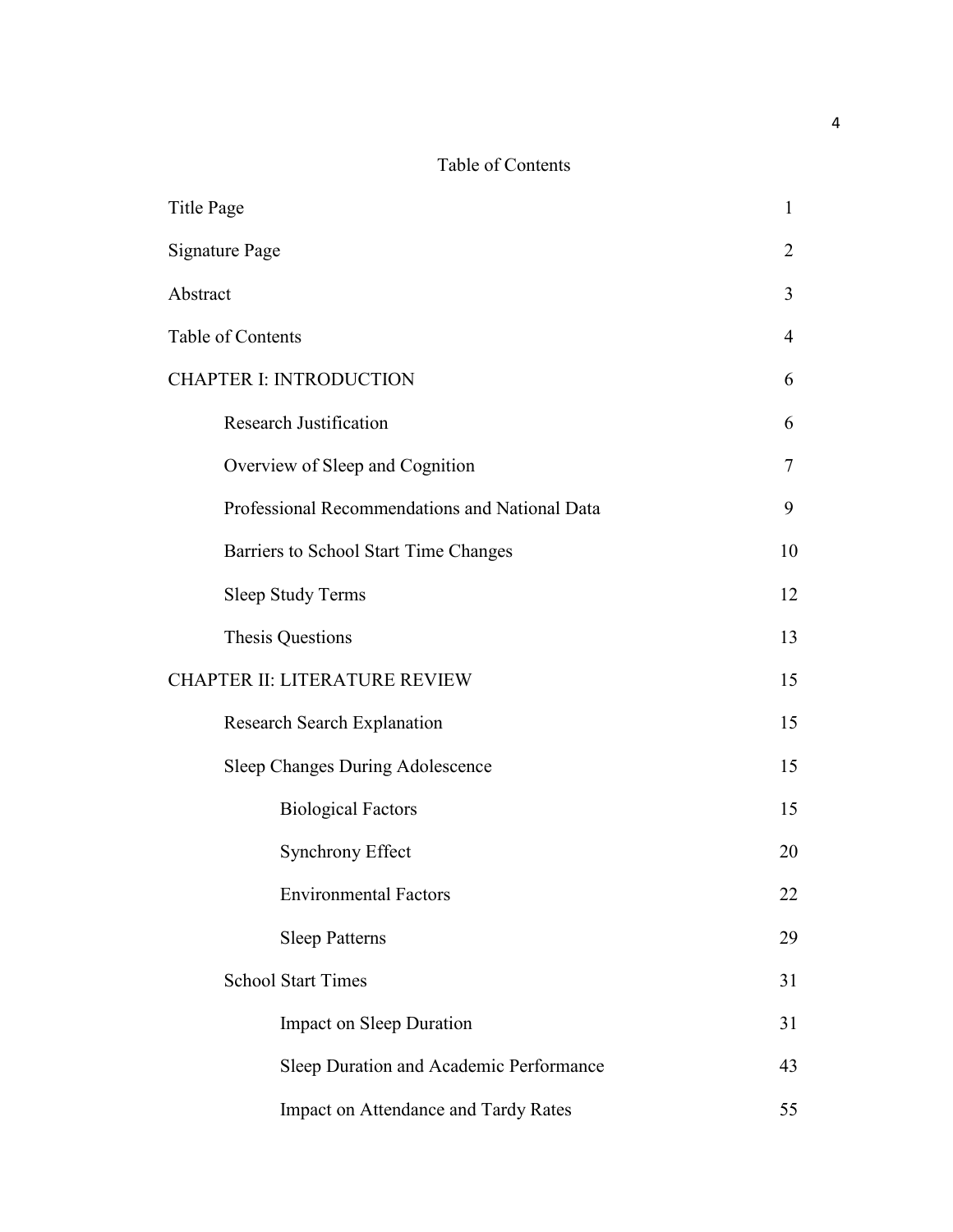| Impact on Academic Performance         | 58 |
|----------------------------------------|----|
| CHAPTER III: DISCUSSION AND CONCLUSION |    |
| Summary                                | 67 |
| Professional Application               | 71 |
| Limitations of Research                | 72 |
| Implications of Future Research        | 74 |
| Conclusion                             | 76 |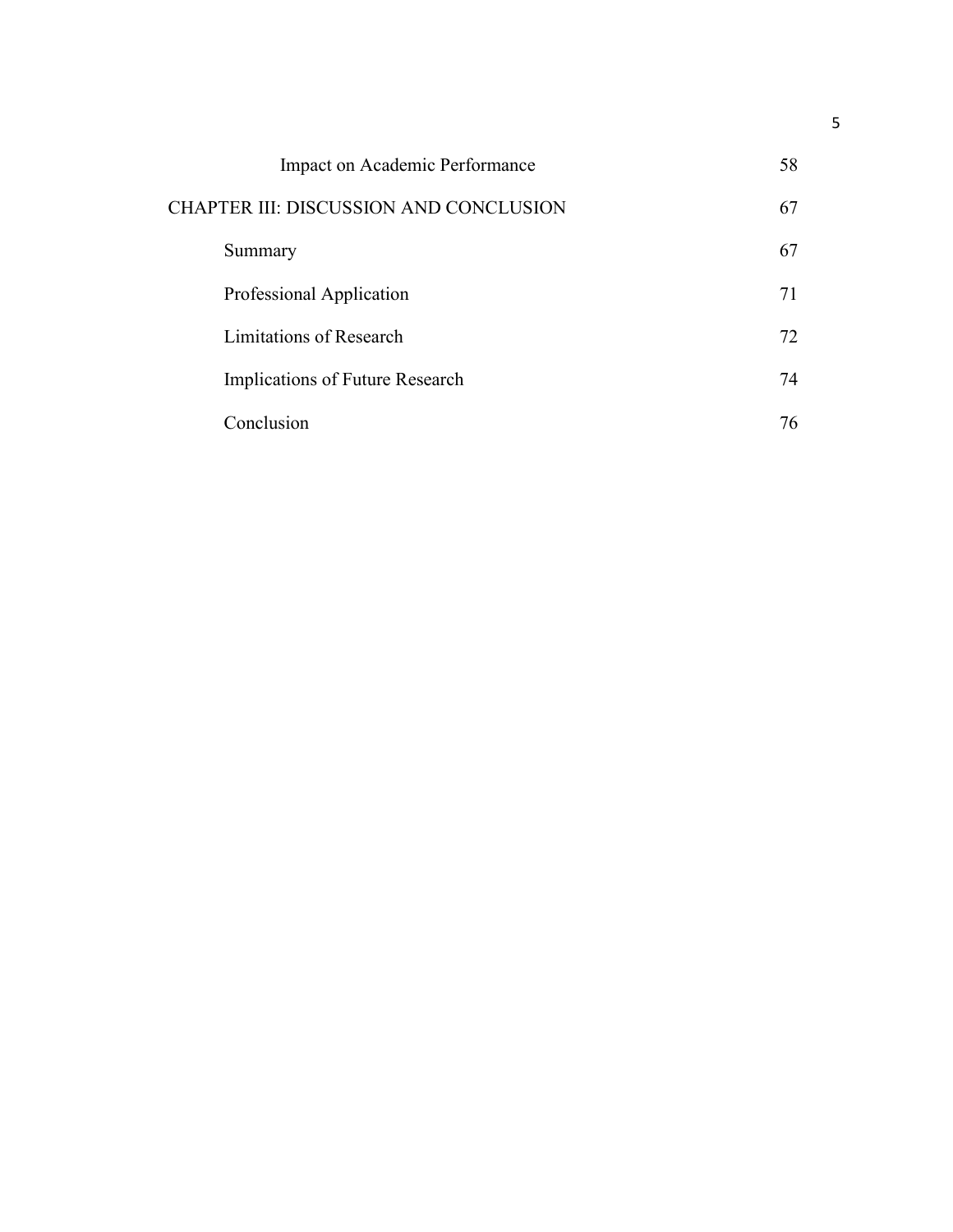#### **CHAPTER I: INTRODUCTION**

#### **Research Justification**

 At roughly 5:55 am each school day when this researcher is just rolling out of bed to get ready for my 7:40 am teaching job in Rochester, MN, the high school students who live in the farthest outskirts of the school district are getting on the school bus to start their day. At 5:55 am in the morning. Assuming those students want to eat breakfast, shower, or partake in other tasks to get ready for the day, they must wake up well before 5:55 am in order to do so. Assuming some of those students take part in extracurricular activities, work a part time job, or were up late doing homework, their bedtimes may be much later than ideal. The students' early arousal times coupled with their late bedtimes lead to chronic sleep deprivation that is all too often observed in the middle school and high school settings.

As a high school special education teacher, many of the students this author serves are already at a disadvantage when it comes to academic performance. One can assume that adding sleep deprivation to the equation would hinder rather than help such students academically. All too often, this researcher has observed teachers in early morning classes vie for the attention of sleepy and inattentive students. Likewise, all too often, it has been observed that students continuously are tardy to class because they said they have overslept and could not get out of bed. These situations, which appear to contribute to inefficiency in early morning learning, have caused me to question what, if anything, the school could do to ensure students arrive at school awake and ready to learn. A logical first thought would be to make the school start time later to allow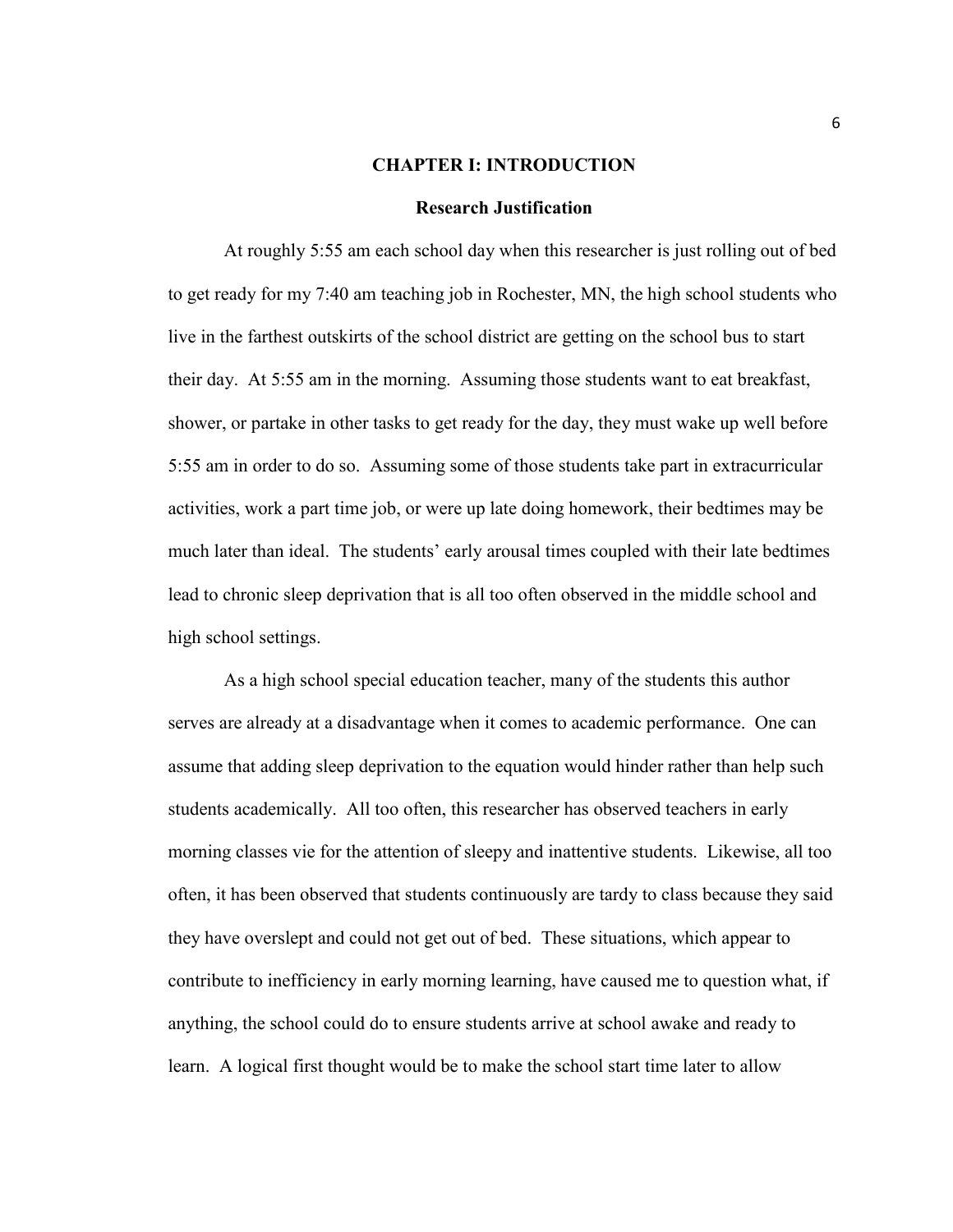students to obtain more sleep, a topic that has been studied extensively and considered by many school districts across the country.

### **Overview of Sleep and Cognition**

The role that sleep deprivation plays on cognition and other brain functions has been well studied and documented, and school districts should prioritize adolescent sleep as a critical topic of discussion as a result. Several meta-analyses exist summarizing the findings of the impacts of sleep deprivation on different domains of cognition. Lim and Dinges (2010) conducted a meta-analysis on 147 data sets found within 70 articles examining the effect size of sleep deprivation on different areas of cognition. These researchers found that a sleep deprivation period of 24 to 48 hours has a statistically significant small to large effect on simple attention, complex attention, processing speed, working memory and short term memory, with the largest effect size being on simple attention which include vigilance tasks.

 Lowe, Safati, and Hall (2017) conducted another meta-analysis on the effects of sleep restriction on cognitive functions. Their study analyzed the data from 61 studies and 886 effect sizes to determine the impact that a sleep restriction period of anywhere from one to 10 days could play on cognition. The researchers determined that restricted sleep has statistically significant effects of varying degrees on overall cognitive processing, sustained attention, overall executive functioning, working memory, inhibitory control, and long term memory, with the largest effects being on sustained attention and executive functioning. Lowe et al. (2017) also determined that "the magnitude of the effect progressively increases over cumulative days of restricted sleep"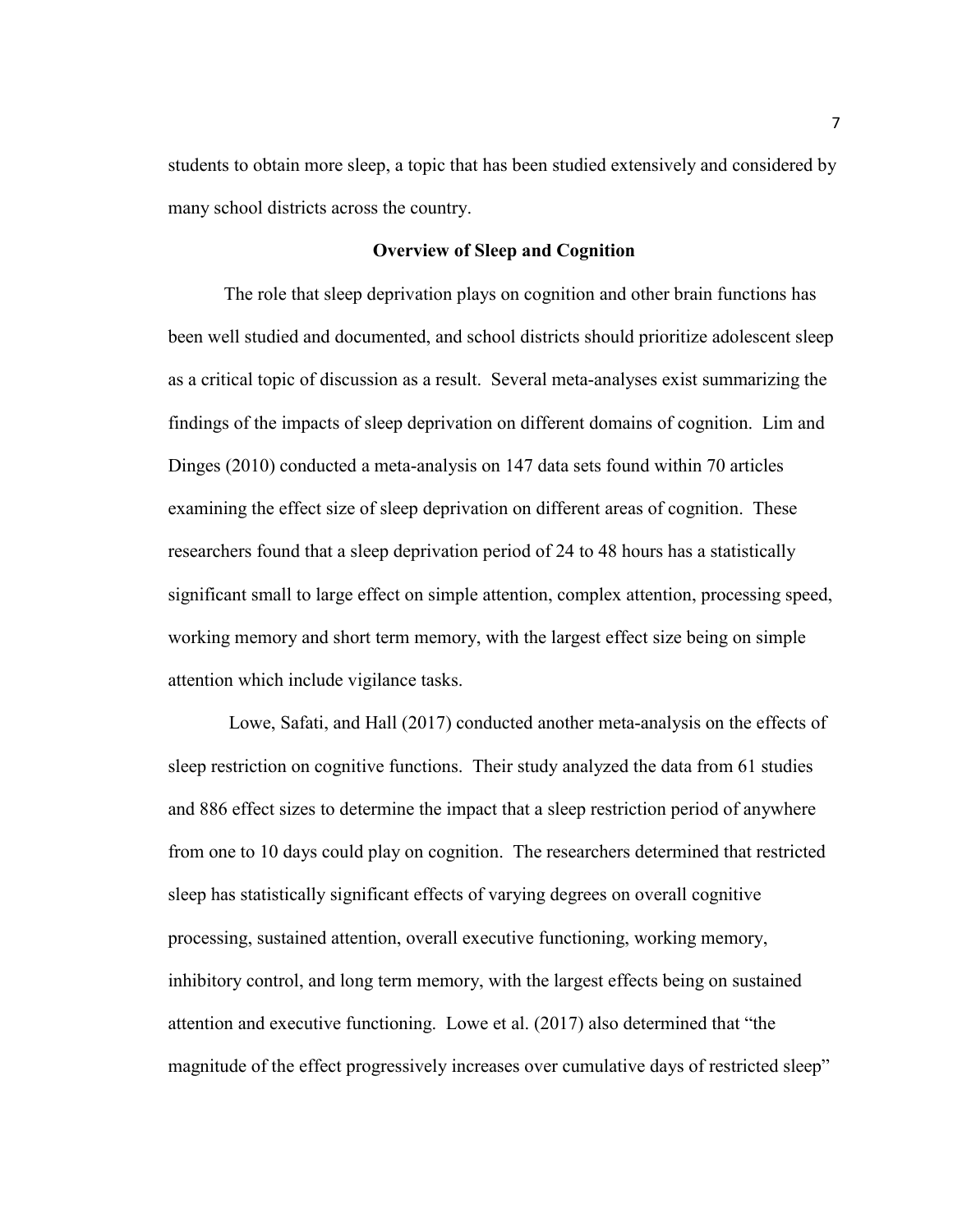(p. 600), indicating that the more sleep deprived one is, the greater the impact such deprivation has on cognition.

The impact of sleep restriction on complex versus simple cognitive tasks was examined by Wickens, Hutchins, Laux and Sebok (2015) in their meta-analysis. Their meta-analysis analyzed studies that provided data on cognitive tasks that utilized working memory, multitasking, decision making, or tasks that involved working on a team. While the researchers concluded that sleep restriction has a more profound effect on simple cognitive tasks, they determined that the more complex cognitive tasks are also impacted. Wickens et al. (2015) determined that a full day of total sleep deprivation is associated with a 10% decrease in performance on complex cognitive tasks and each consecutive night of receiving less than four hours of sleep is associated with a 7% decrease in performance on complex cognitive tasks.

Further individual studies examining sleep restriction and cognition support the findings of the meta-analyses. Lufi, Tzischinsky, and Hadar (2011) found that eighth grade students who obtained more sleep performed better on assessments measuring attention levels. In this study, students in the experimental group obtained 55 more minutes of sleep per school night for one week compared to the control group, and at the conclusion of the week when given two assessments measuring attention, including sustained attention, the experimental group performed much better. Like the findings by Wickens et al. (2015), Randazzo, Muehlbach, Schweitzer, and Walsh (1998) determined that sleep restriction can affect more complex cognitive functions as well. Their study, which consisted of an experimental group that obtained five hours of sleep for one night and a control group that obtained 11 hours of sleep for one night, found that children in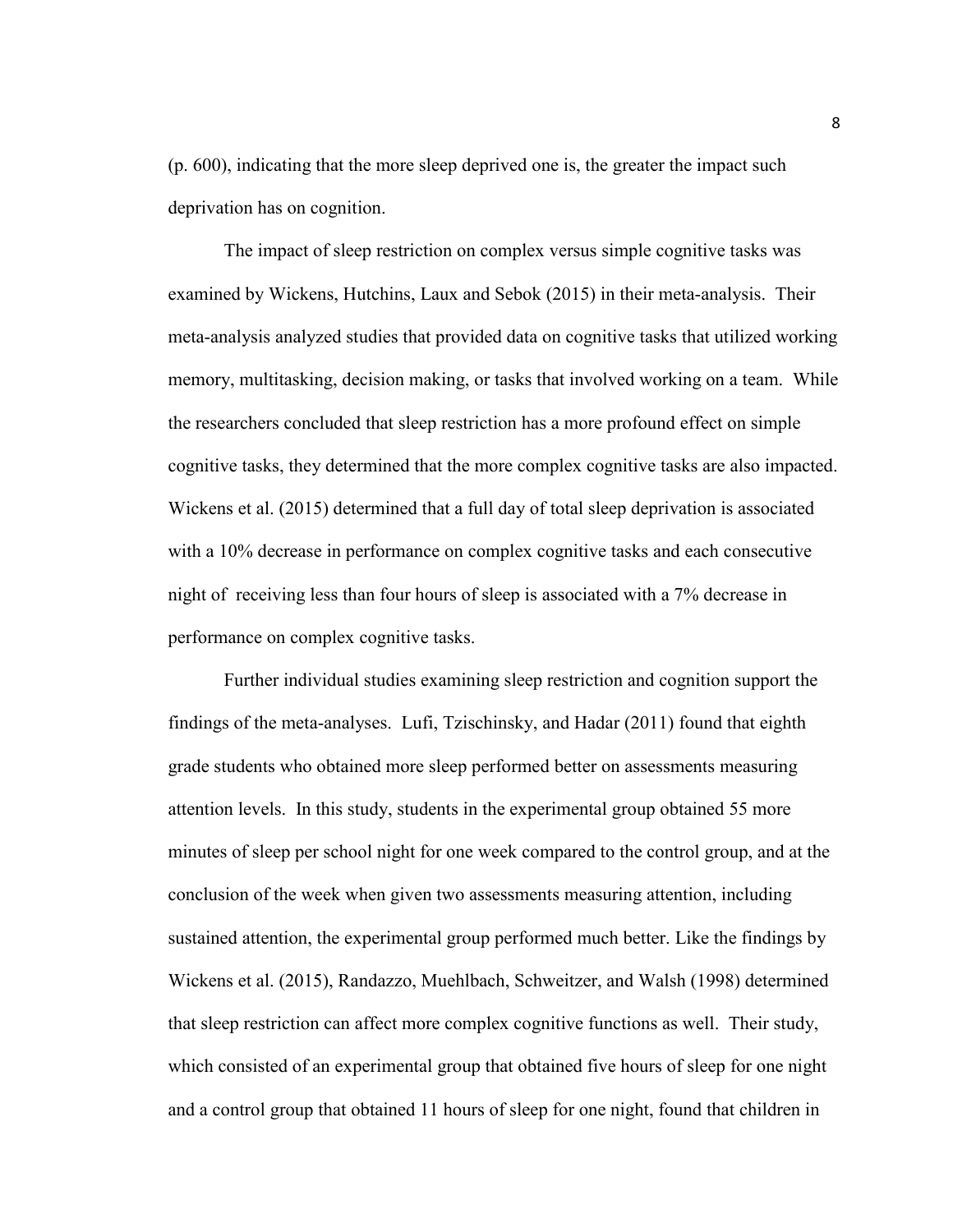the experimental group performed much worse on tasks involving creativity, verbal processing, and abstract thinking the next day.

# **Professional Recommendations and National Data**

Given the role that sleep plays on cognition, different professional organizations have provided recommendations on how much sleep students should receive. Hirshkowitz et al. (2015), representing a panel of experts assembled by the National Sleep Foundation recommended that six to 13 year olds, the age range that includes young adolescents, should obtain nine to 11 hours of sleep per day. The same panel recommended that 14 to 17 year olds should obtain eight to 10 hours of sleep per day. Maximizing the physical, emotional, and cognitive health of individuals formed the basis for these recommendations and these recommendations were made by the panel based on research linking sleep duration to academic performance and cognitive functioning.

Likewise, to maximize adolescent sleep, professional organizations have provided recommendations on secondary school start times. Policy statements issued by the Society of Behavioral Medicine (SBM), the American Academy of Sleep Medicine (AASM), and the American Academy of Pediatrics (AAP) argued that middle school and high school starting times should be no earlier than 8:30 am in order to maximize adolescent sleep (Trevorrow, Zhou, Dietch & Gonzalez, 2019; Watson et al., 2017; Adolescent Sleep Working Group, Committee on Adolescence, and Council on School Health, 2014). In addition to allowing adolescents a chance to obtain optimal sleep, the AASM argued that such start times would aid in decreasing tardy and absence rates in school, in maximizing adolescent alertness in school, and in improving adolescent mental health and driving safety (Watson et al., 2017). Likewise, the SBM argued that with such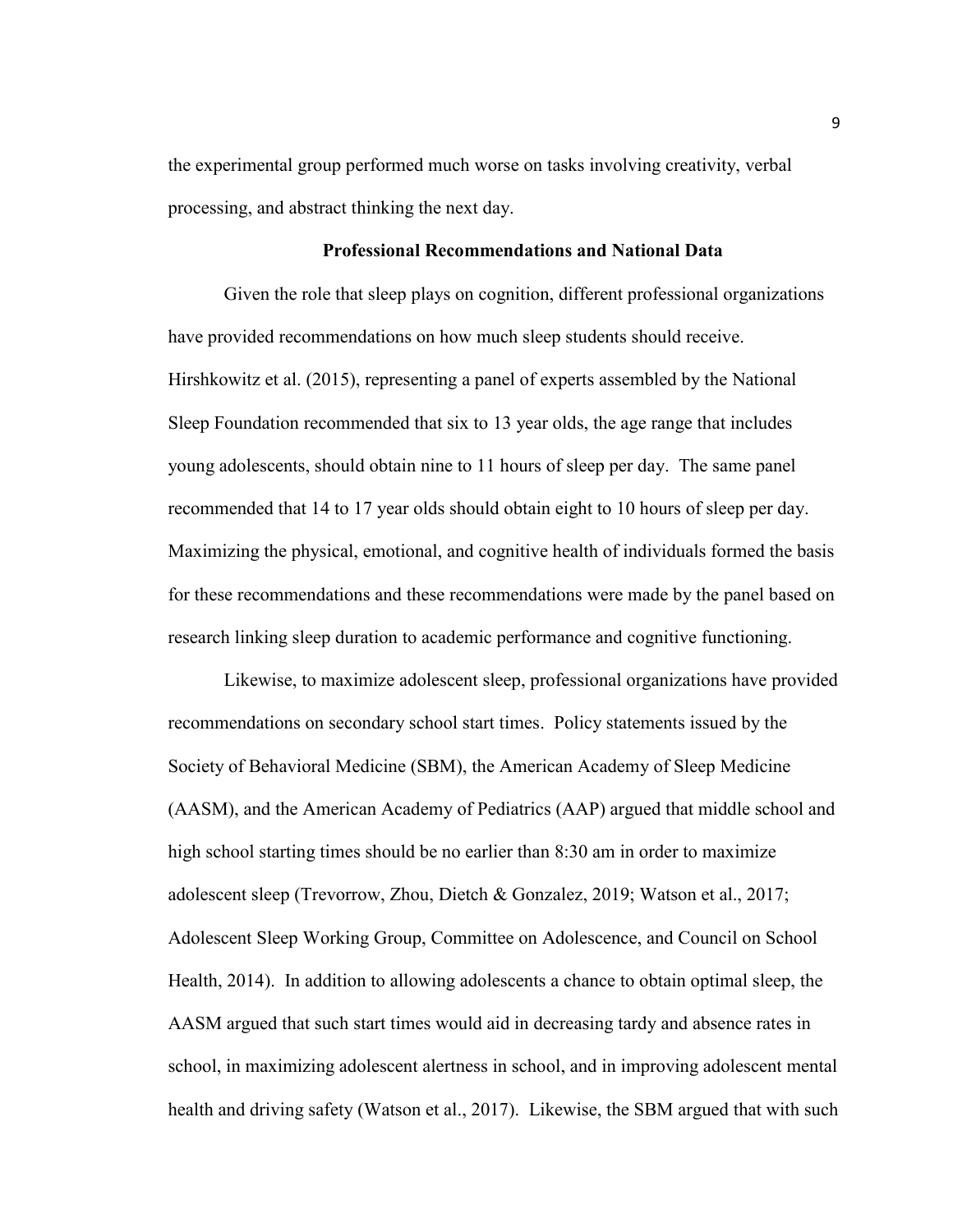school start times, the work schedules of teachers wouldn't need to change as all prepping and staff development could occur before school, the morning routines of families may be less disorganized due to adolescents being more rested, the schedules of extracurricular activities would not need to change drastically, and school busses could bring elementary students to school before secondary students (Trevorrow et al. 2019).

 Despite the recommendations on school start times provided by the SBM, AASM, and AAP, the 2017-2018 National Teacher and Principal Survey (NTPS) revealed that the average start time for public secondary schools across the United States is 8:00 am (Sawyer & Taie, 2020). Sawyer and Taie (2020) revealed that while some types of schools are more inclined to have a later start time such as charter schools and schools with small enrollments, 54% of suburban high schools and 54% of schools with an enrollment above 1,000 students start school before 8:00 am. Ten percent of all public high schools start school before 7:30 am, one full hour before the recommended time provided by the professional organizations previously cited. Eighty-two percent of all public high schools in the U.S. start school before 8:30 am. The average start time in four states, New Hampshire, Massachusetts, Connecticut, and Louisiana, is earlier than 7:45 am with the lowest average start time being 7:30 am in Louisiana.

#### **Barriers to School Start Time Changes**

 Even though multiple professional organizations have recommended secondary schools start at 8:30 am or later, many districts appear reluctant to make such policy changes and cite barriers that impede such changes. When conducting her School Start Time Study, Wahlstrom (2001) found that different stakeholder groups convey varying hesitations to school start time changes. For instance, people in charge of transportation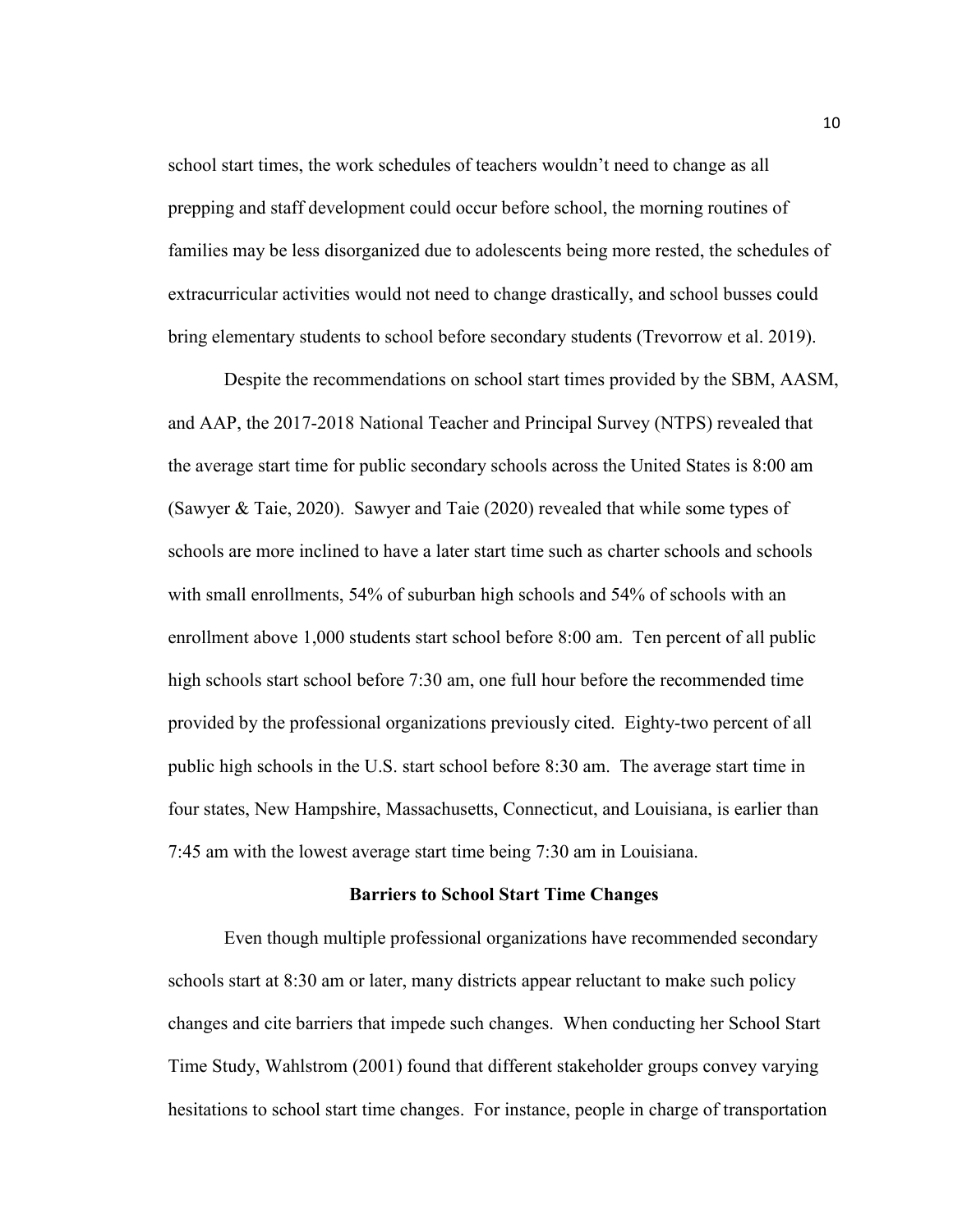reiterated the need for schools to have staggered start times to keep transportation costs low and conveyed safety concerns about the potential for elementary school students to start school first in the morning when it's still dark out. People involved in athletics showed concerns that a later high school start time would impact sports teams' ability to fit practices and games in while it's still light out and showed concerns regarding event scheduling in high demand sports facilities that are also used by other groups in the community. Likewise, community education staff indicated later secondary school start times would make scheduling facility use much more difficult.

In a survey conducted by Wolfson and Carskadon (2005), staff of high schools which recently went through a start time change or were considering a start time change listed similar barriers to such a policy change. Fifty-five percent of respondents listed changes to athletic practices as a barrier, 26% listed changes to after school activities as a barrier, and 30% listed the cost of modifying the transportation system as a barrier. Other barriers to a school start time change listed often were parental concerns, teacher concerns and concerns about childcare before and after school.

One important stakeholder group whose opinion can serve as a barrier to school start time changes are parents. For parents of students with school start times before 8:30 am, Dunietz et al. (2017) found that roughly the same number of parents oppose a delay in school start times as those who support it. Parents were more likely to oppose a delay of school start times to 8:30 am if they believed such a delay would negatively impact their daily routines such as interfere with transportation logistics, interfere with activities after school, and interfere with meal times after school. Parents were more likely to support a school start time delay if they anticipated positive outcomes from the delay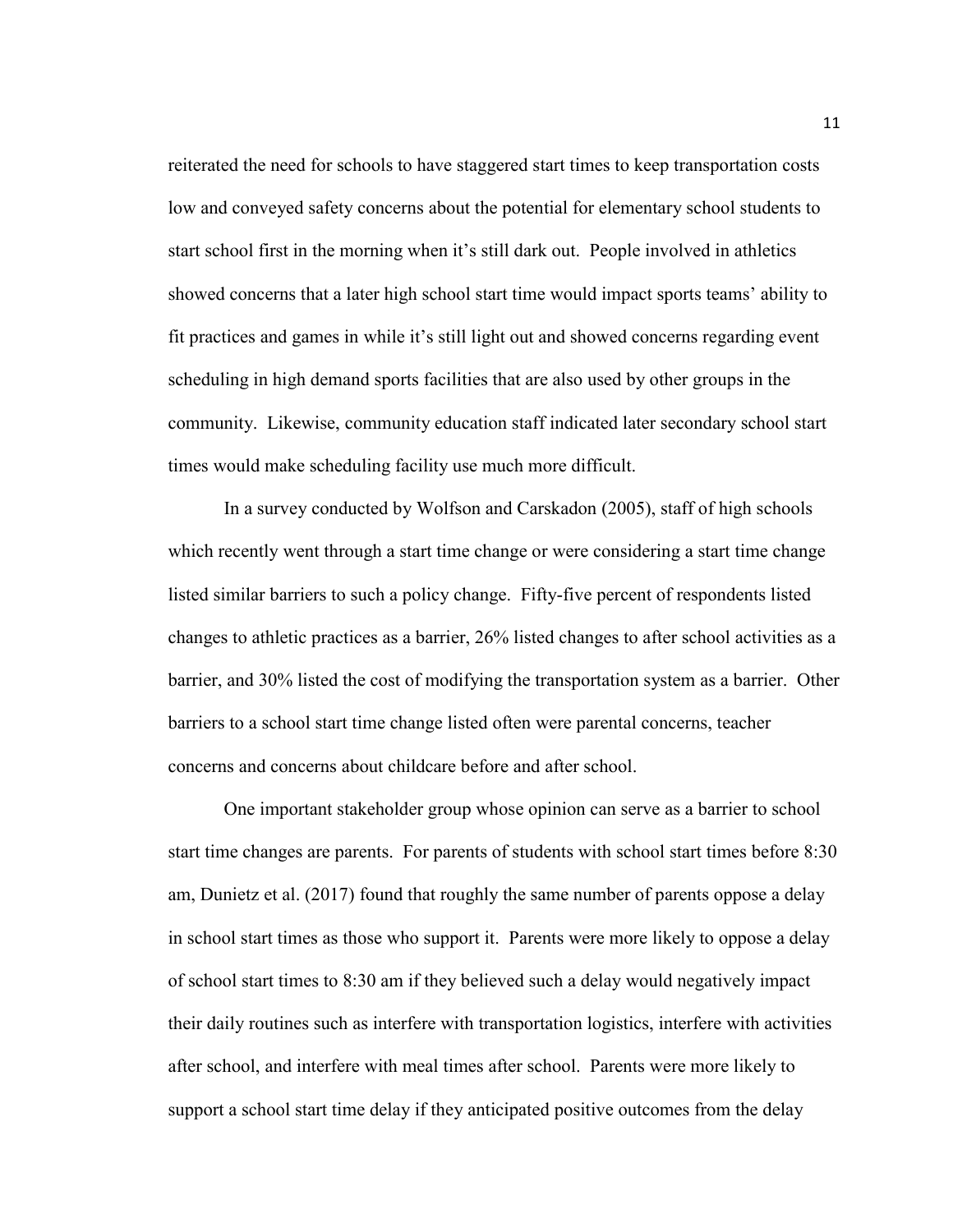such as more sleep for their students and increased academic performance, and if they agreed with the AAP recommendations on school start times. Given the discrepancy between parents that oppose and support school start time delays and in order for more schools to enact a school start time of 8:30 am or later as recommended by the AAP, Dunietz et al. (2017) calls for "broader parental education about AAP recommendations and academic benefits of SSTs [school start times]," as well as "invigorated efforts to educate parents about sleep health of teens" (p. 893).

As it is so often pointed out, delaying secondary school start times is no easy undertaking. As pointed out by Wahlstrom (2001), the decision to enact a school delay policy change is "highly politically charged and extraordinarily complex" (p. 194). She implies the importance of addressing the apprehensions and needs of each stakeholder group regarding school start time delays and acknowledging how each group is interrelated in order to avoid the wrong decision from being made. Given the perceived barriers to delaying school start times, school districts need to first determine whether the benefits to students' sleep health and academics outweigh the costs of such barriers.

#### **Sleep Study Terms**

## **Circadian Rhythms**

According to Carskadon (1999), circadian rhythms are biological oscillations that occur within our bodies with cycles that roughly follow the 24-hour day. Driven by our biological clocks, circadian rhythms control processes that inhibit or promote sleep, such as the onset of rapid eye movement (REM) sleep and the release of melatonin. The onset of certain biological processes that occur within our body can determine what phase the circadian rhythm is in (Carskadon, 1999).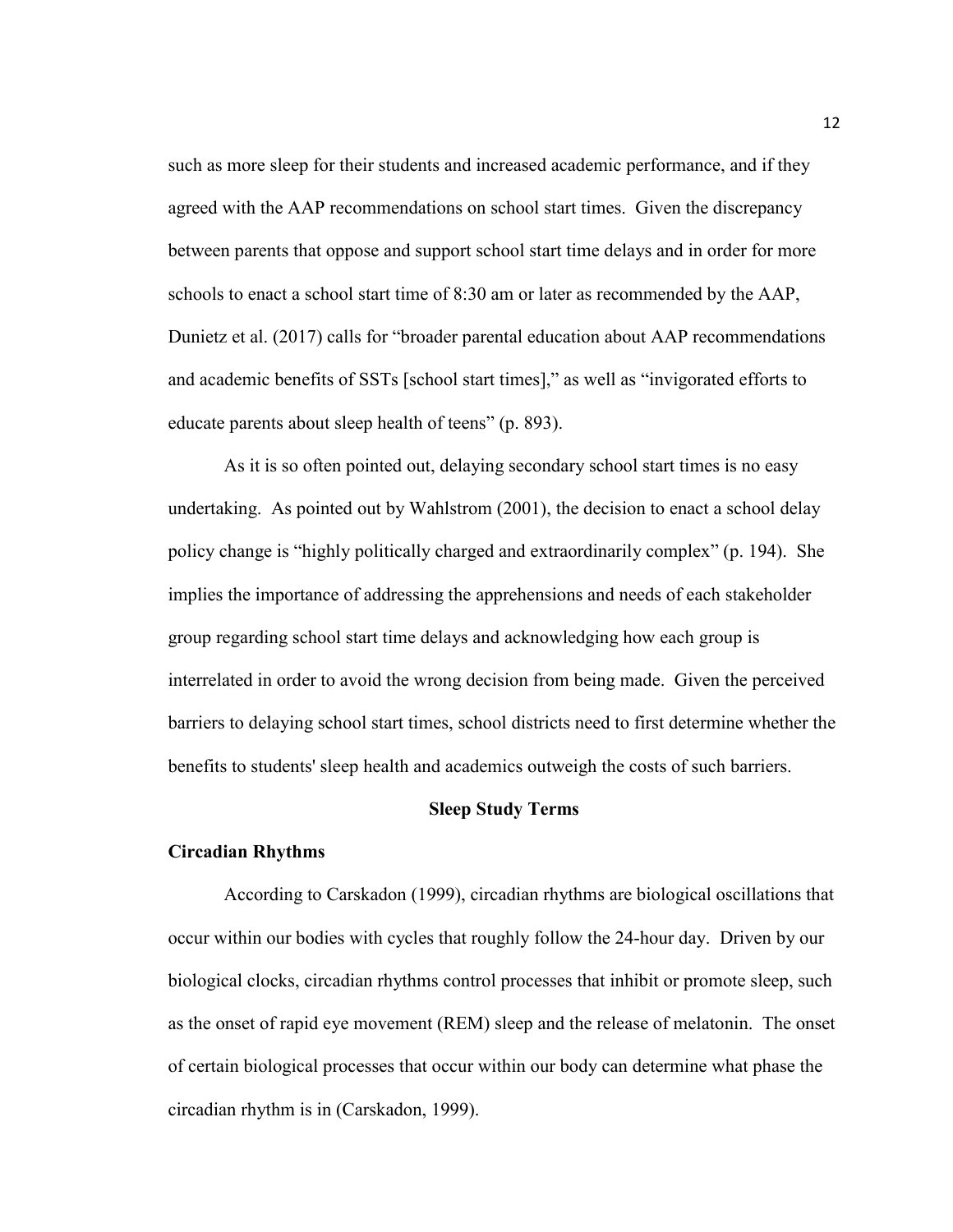# **Chronotype**

Kirby, Maggi, and D'Angiulli (2011) defined chronotype as the time of day preference individuals show to be asleep and to be awake. Having a morning preference or an evening preference would be considered two extreme chronotypes. Similarly, Crowley, Acebo, and Carskadon (2007) explained, "Phase preference, or morningness/eveningness is a behavioral construct related to the time of day best suited for waking behavior" (p. 606). Put more simply, Carskadon (1999) explained that "phase preference refers to an individual's tendency to favor activities in the morning or evening, i.e. morningness/eveningness" (p. 350). Roenneberg et al. (2004) defined chronotype as when a person's circadian rhythm syncs up with the 24-hour day and explains that some rhythms sync up late in the day while others sync up earlier in the day.

### **Melatonin**

Carskadon (1999) explained that melatonin is a hormone produced by the body and its release is managed by circadian rhythms. Its release occurs during the nighttime hours and saliva samples taken in low light conditions are often used to measure the secretion of melatonin. Lewy and Sack (1989) as cited in Carskadon (1999) found that melatonin secretion is a great way to determine the phase that the circadian rhythm is in to determine biological clock time.

# **Thesis Questions**

Given the apparent prevalence of sleepy adolescents in secondary schools and a possible solution proposed in many school districts being to delay school start times, this thesis seeks to answer multiple questions through a literature review in order to determine if such a policy change would be worthwhile. The questions are as follows: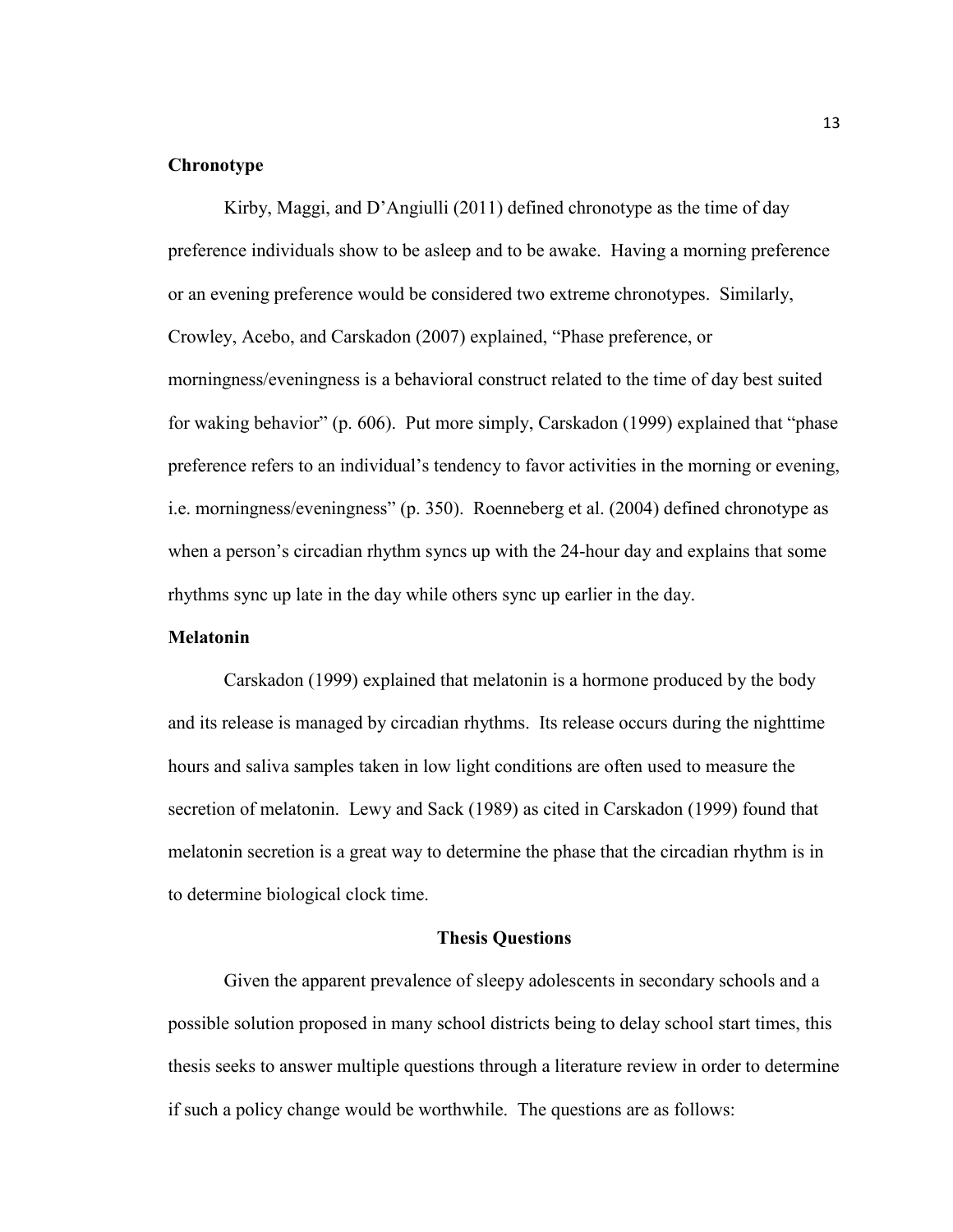- To what extent do school start times impact adolescent sleep duration?
- To what extent does sleep duration impact adolescent academic performance?
- To what extent do school start times impact attendance and tardy rates in school?
- To what extent do school start times directly impact adolescent academic performance?

These questions will be addressed through the research surrounding sleep changes that occur during adolescence followed by research justifying school start time delays.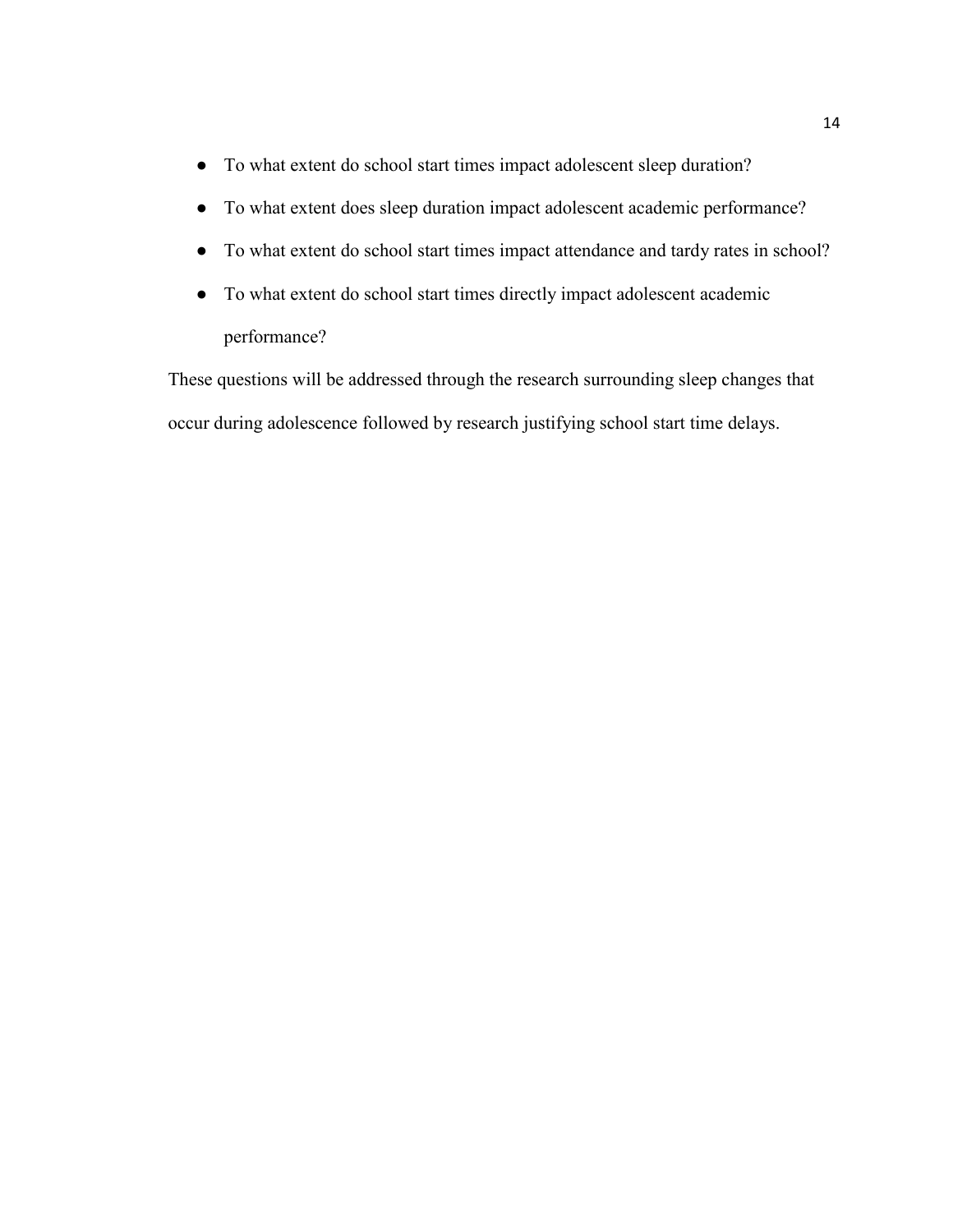#### **CHAPTER II: LITERATURE REVIEW**

#### **Research Search Explanation**

Research was gathered by using the Bethel University library's CLICsearch tool and Google Scholar. In each search tool, different combinations of the terms "adolescent", "adolescence", "sleep duration", "academic performance", and "school start time" were used. In order to gather further information regarding the sleep patterns and sleep changes that occur during adolescence, further search terms included "sleep patterns", "delayed phase preference", "chronotype", and "circadian rhythms". The selected journal articles were ones that were peer reviewed and most articles came from the databases of ScienceDirect, PubMed Central, JSTOR, and [EBSCOhost.](https://clic-bethel.userservices.exlibrisgroup.com/view/action/uresolver.do?operation=resolveService&package_service_id=3487229580003686&institutionId=3686&customerId=3685) In addition, further sources were found from the citations and references pages of previously downloaded and read journal articles. The following chapter summarizes the sleep changes caused by biological and environmental factors that impact adolescent sleep, the synchrony effect, the impact sleep duration has on academic performance, and the impact school start times have on sleep duration, attendance and tardy rates, and academic performance.

### **Sleep Changes During Adolescence**

# **Biological Factors**

To better understand the impact that school start times have on adolescents, one would benefit from first determining how adolescent sleep is different to the sleep of people in other age groups. Luckily, there is a substantial body of research from the 1990's and early 2000's that study the biological sleep changes that occur during adolescence. Mary A. Carskadon, a pioneer in sleep research, is accredited for many of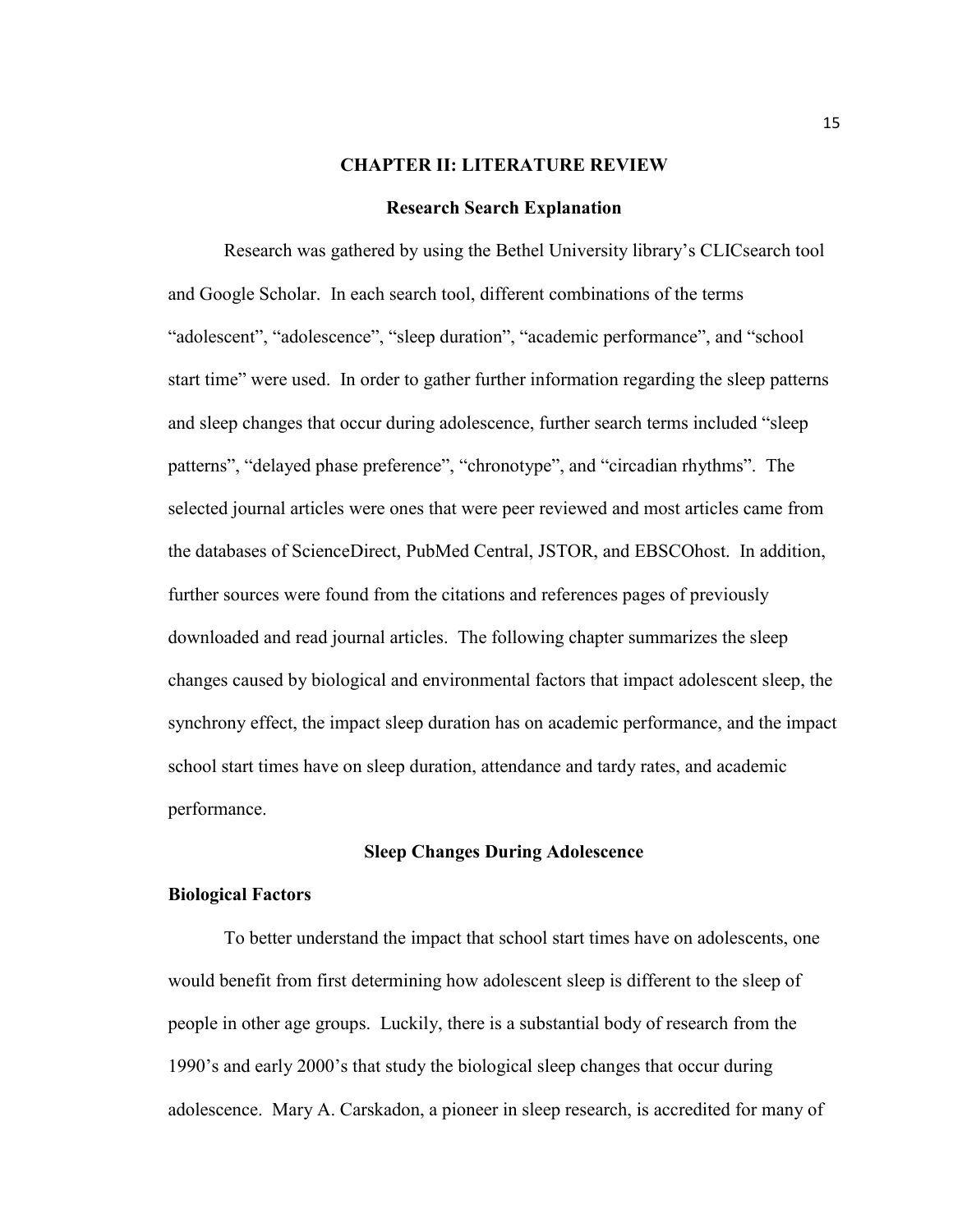these studies along with her colleagues. In 1993, Carskadon, Vieira, and Acebo hypothesized that the tendency for teenagers to exhibit a circadian phase delay, or a tendency for teenagers to fall asleep and wake up later than their preadolescent counterparts, is a result of biological factors. Carskadon et al. (1993) surveyed sixth graders using a morning/eveningness scale developed by Carskadon and Acebo and a physical development survey to determine their chronotype and the stage of puberty they were in. The researchers found that the sixth graders' weeknight bedtimes were positively related to their puberty stage; the students with the higher puberty stage had later bedtimes and more of a preference towards the eveningness chronotype. This relationship was more significant for the sixth-grade girls, mainly because girls tend to go through puberty sooner than boys.

Further studies from around the world corroborate the findings of Carskadon and her colleagues. In Spain, Diaz-Morales and Gutierrez Sorroche (2008), using a Spanish version of the same morningness/eveningness scale used by Carskadon et al. (1993) found an increased tendency towards eveningness with increased age when they studied 12 to 16 year olds. Likewise, in Germany, Randler (2011) who studied 12 to 23 year olds not only found that the tendency towards eveningness was positively related to pubertal maturation and age, but there was a shift back towards the morningness chronotype around the age of 21. Roenneberg et al. (2004) considered the shift back toward morningness around the age of 20 to be considered "a biological marker for the end of adolescence" (p. R1039), and that adulthood begins when a person's chronotype begins advancing towards morningness rather than delaying towards eveningness. Before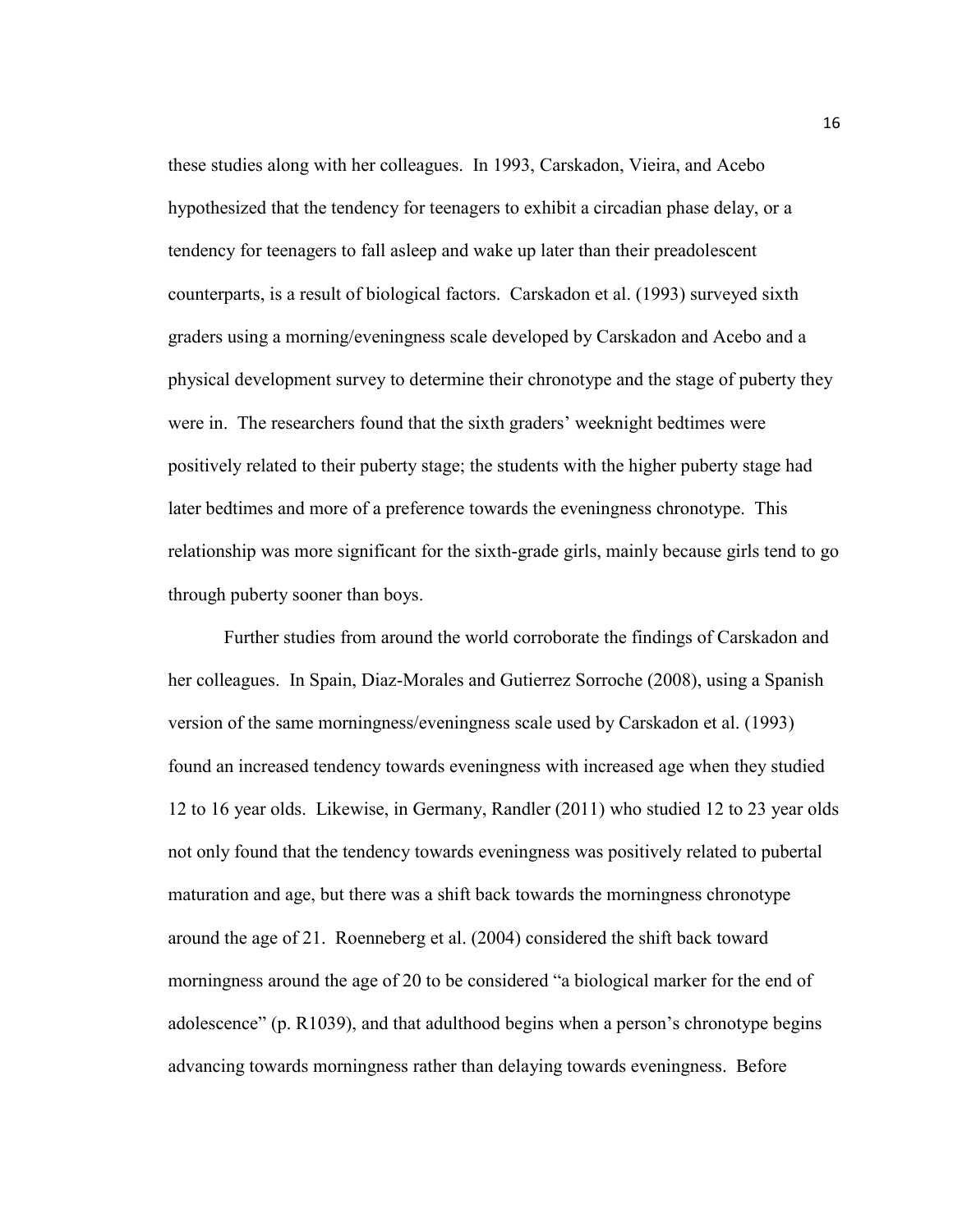around the age of 20, Roenneberg et al. (2004) also found that chronotypes delay with increasing development and age.

Hagenauer, Perryman, Lee, and Carskadon (2009) found that circadian phase delay not only occurs in humans but occurs in a variety of mammalian species during puberty. They reviewed and analyzed the data from nine studies conducted by different researchers that studied the circadian rhythms of different animal species. They found that all species studied, which included a laboratory rat, rhesus monkey, degu, fat sand rat, and a laboratory mouse all exhibited the same circadian phase delay that occurs in human adolescents that began around the onset of puberty. These findings further strengthen the notion that the tendency for adolescents to go to bed later is a result of biological changes that occur during puberty.

Carskadon, Acebo, Richardson, Tate, and Siefer (1997) developed a sleep procedure to study the phases of the circadian rhythms of adolescents more accurately. Called the "long nights" protocol, Carskadon et al. (1997) studied 11 to 14 year olds under strict sleep conditions that controlled for the amount of light and dark, and prevented environmental factors from interfering with the adolescents' sleep schedules. While the researchers did not find a significant relationship between puberty stage and melatonin secretion onset, they did find a significant relationship between puberty stage and melatonin offset, meaning those adolescents who were more pubescent stopped producing melatonin later into the early morning.

Carskadon, Wolfson, Acebo, Tzischinsky, and Siefer (1998) argued that the social demand of earlier school start times for adolescents is in point blank conflict with the pubertal phase delay that adolescents experience. They proposed that transitioning to an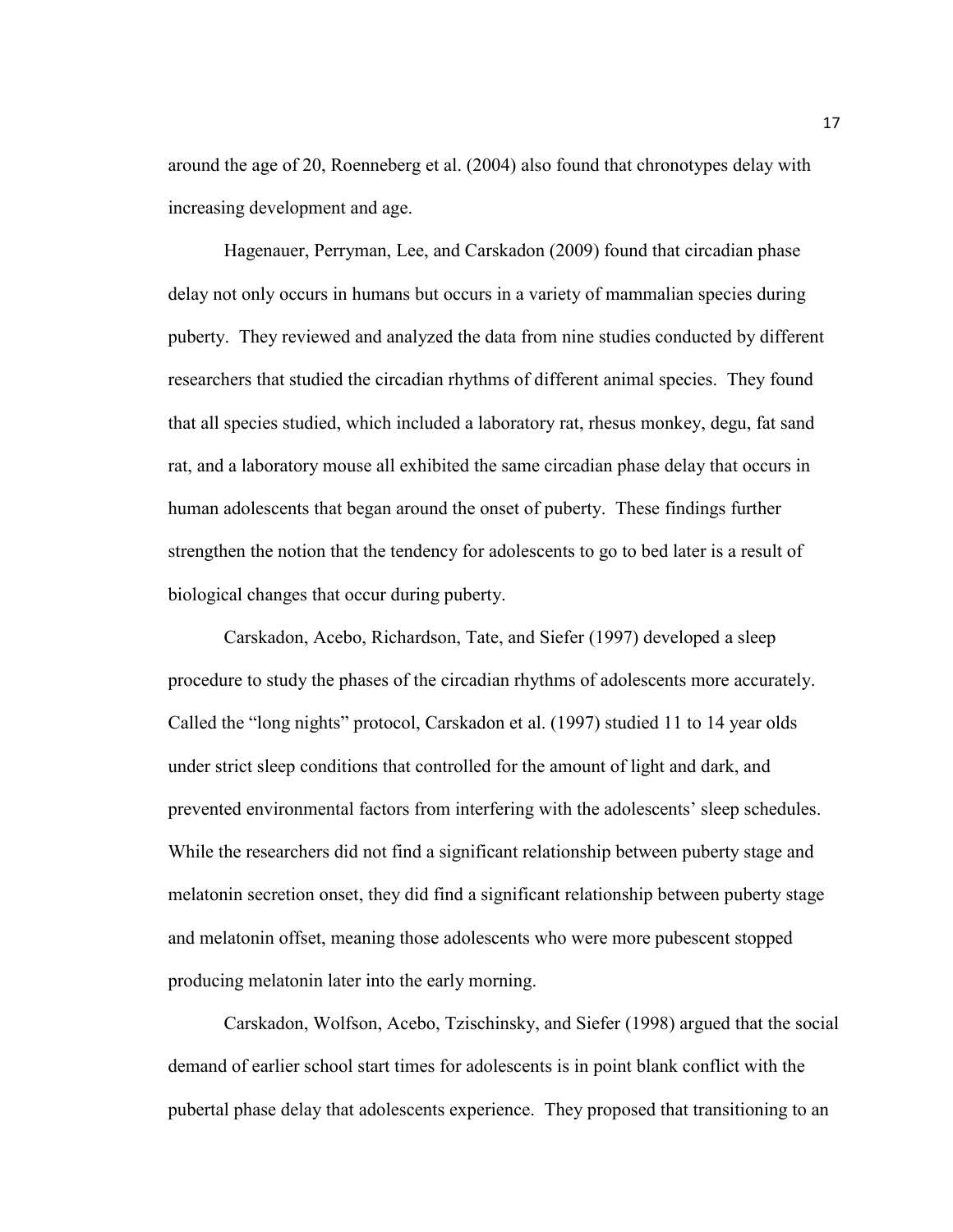earlier high school start time while biologically experiencing a phase delay would cause adolescents to obtain less sleep and exhibit more sleepiness during the day. Given an early school start time, such adolescents would have to go to bed at an unrealistic and infeasible bedtime to obtain enough sleep and avoid sleepiness the next day. Regarding wake up times, Carrell, Maghakian, and West (2011) explained that because melatonin production for adolescents is at its peak until 7:00 am compared to 4:00 am for adults, "waking up a teenager at 7 AM is equivalent to waking up an adult at 4 AM" (p. 64).

Over the course of two school years, Carskadon et al. (1998) studied 40 adolescents when they were in the ninth grade and in the 10th grade. The significance of these adolescents was that in ninth grade, they had a middle school start time of 8:25 am, but in 10th grade, they transitioned to a high school where the school start time was 65 minutes earlier at 7:20 am. One would expect that with an earlier school start time, adolescents would go to bed earlier to make up for an earlier rise time. The researchers found this not to be the case. The students' school night sleep patterns (including sleep onset time and sleep offset time) were examined while they were in their home setting for two weeks. After that, the students' sleep was studied in a lab setting while they were constrained to the same sleep schedule they held at home on the school nights in the previous two weeks. The researchers found that while the 10th graders had an earlier school start time, their sleep onset time was not significantly different than when they were in ninth grade, but their sleep offset time was earlier, meaning the 10th graders obtained less sleep each night. Also, on average, the melatonin secretion onset for the 10th graders was 40 minutes later than when they were in ninth grade. Even though they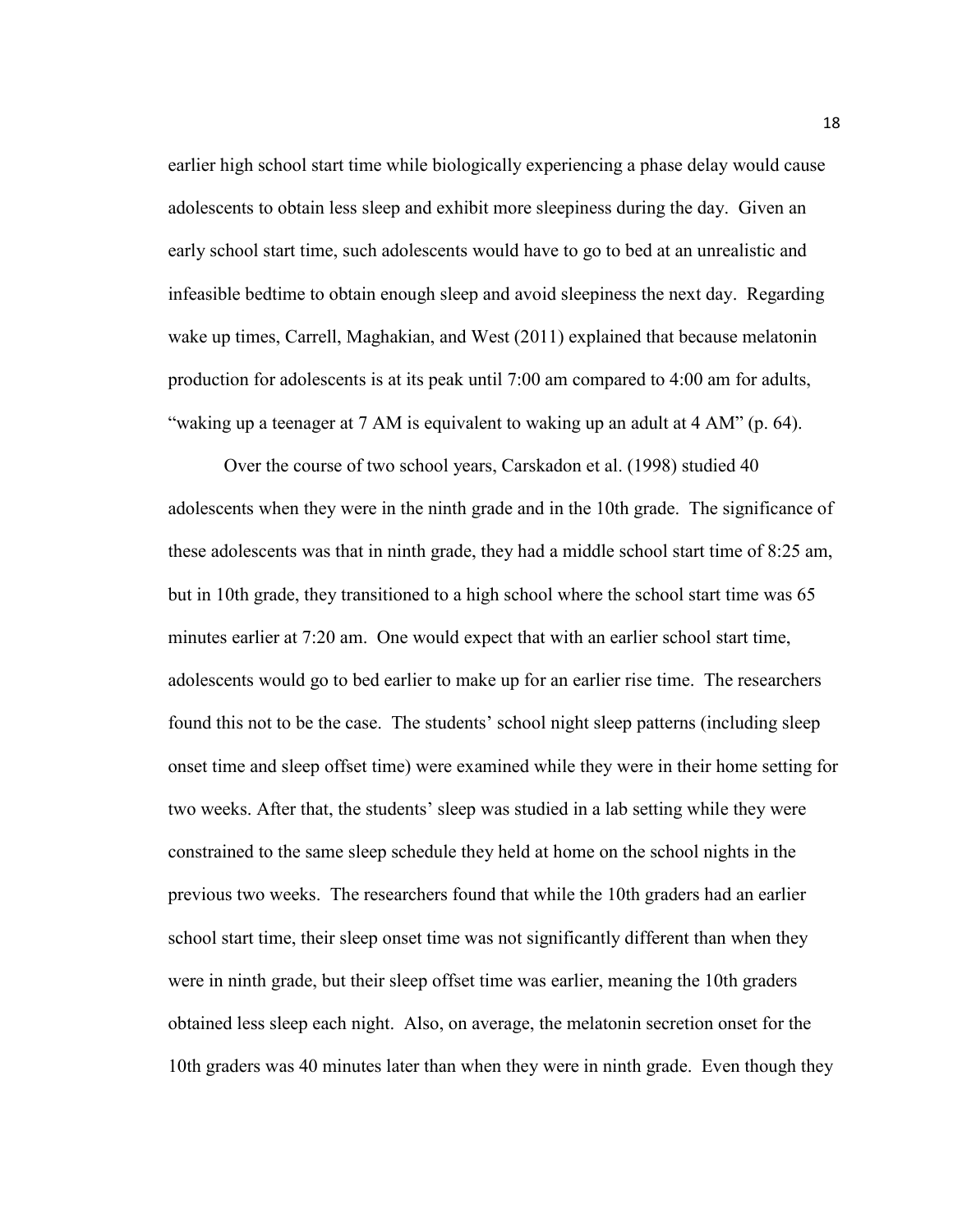experienced an earlier school start time and therefore an earlier wake time, melatonin secretion began later in the night for the 10th graders compared to the ninth graders.

What is the most surprising about the findings of this study conducted by Carskadon and her colleagues is the short sleep latency and the occurrence of REM sleep during unexpected times for the adolescents. Besides being studied at night in their sleep, the adolescents were also administered the multiple sleep latency test (MSLT) four different times throughout the daytime (twice in the morning and twice in the afternoon). Carskadon et al. (1986) as cited in Carskadon et al. (1998) indicated that the MSLT measures an individual's sleep propensity through measuring the time it takes to fall asleep. The researchers found that when given the MSLT, the sleep latency for the 10th graders was shortest during the 8:30 am MSLT test, which was the time when they would be attending their second period class of the school day. Over a third of the 10th graders experienced an average sleep latency of less than six minutes; the shortest sleep latency time was 1.8 minutes! Four students when in the ninth grade and 12 of the students when in the 10th grade experienced REM sleep on the MSLT, with most all these REM episodes occurring in the morning administrations of the MSLT. Experiencing REM sleep on the MSLT is often a sign of narcolepsy, yet no student being studied had a history of narcolepsy. Carskadon et al. (1998) pointed out that if the students that experienced REM sleep on the MSLT exhibited the same sleep patterns in the nonlaboratory setting, then they would be waking up on school days during times when their circadian rhythms encouraged REM sleep, with this encouragement lasting many hours after their wake time. The short sleep latency times and the occurrence of REM sleep

19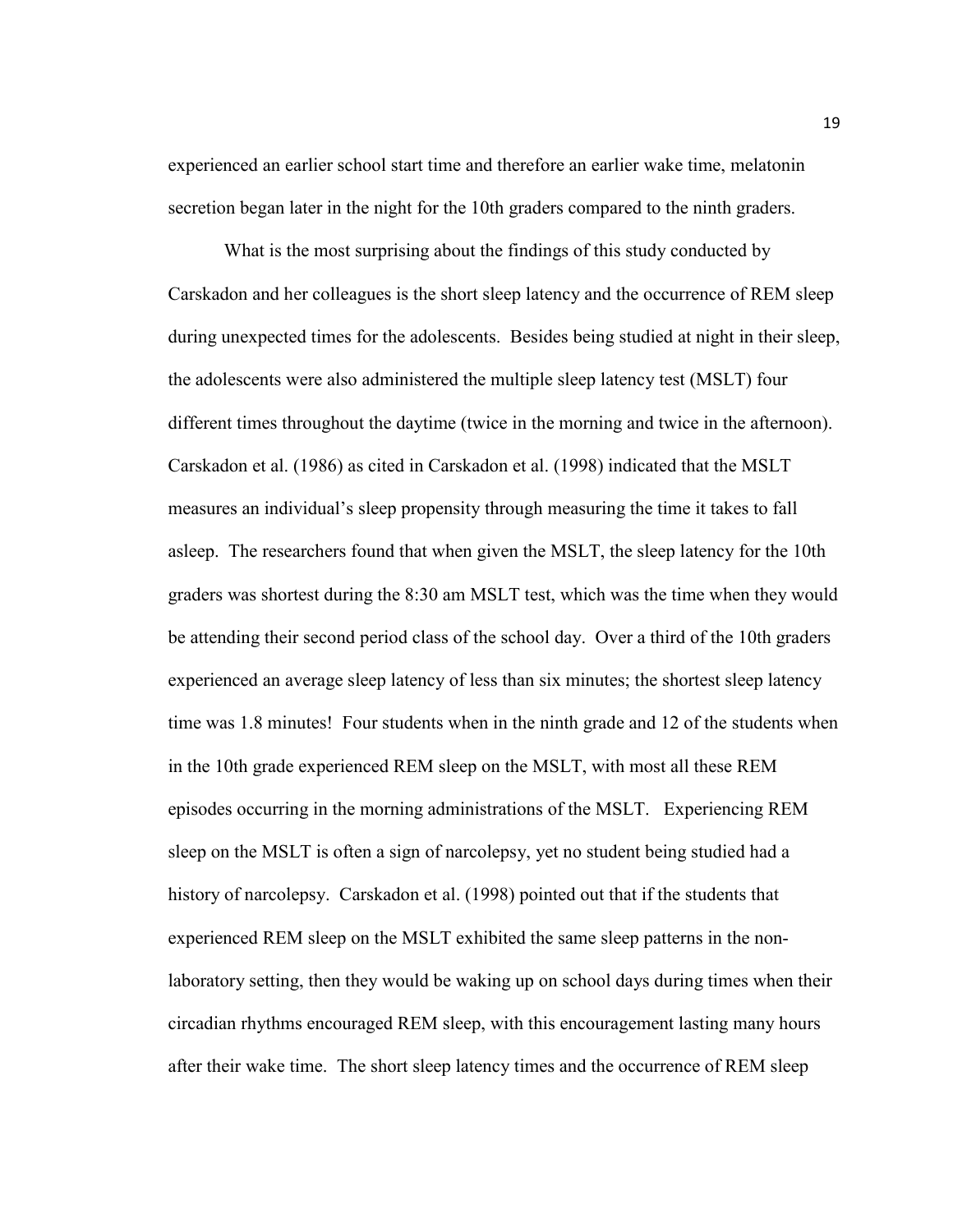during times when the students would be in their morning classes is indicative of just how sleepy they are.

## **Synchrony Effect**

Since science proves that adolescents are biologically predisposed to a circadian rhythm that promotes an evening chronotype, it is important to take note of the potential impact this may have on their performance in school. The term "synchrony effect" refers to the observation that people perform best when they are tested during their optimal arousal times (May & Hasher, 1998). In simpler terms, an adolescent with an evening chronotype would therefore perform better on a test administered later in the day rather than in the morning. While this synchrony effect does not appear to impact the examinees' retrieval and use of semantic knowledge during testing, May and Hasher (1998) found that the time of testing affects cognitive inhibition. They found that test subjects were less able to inhibit irrelevant information when tested during times that did not match their optimal arousal time, and they were better able to control such information when tested during times that matched their chronotype.

The findings of May (1999) further corroborate the findings of May and Hasher (1998). Very similarly to the aforementioned findings, May found that when people are tested during times that are not optimal for them based on their chronotype, the examinees are less able to inhibit irrelevant information and are more susceptible to offtask distractions. As a result, May (1999) recommended:

Because suppression of off-task distractors will be particularly difficult at offpeak times, complex tasks that require focused attention (e.g., reading complex instructions), retrieval of exact information (e.g., recalling medication dosages),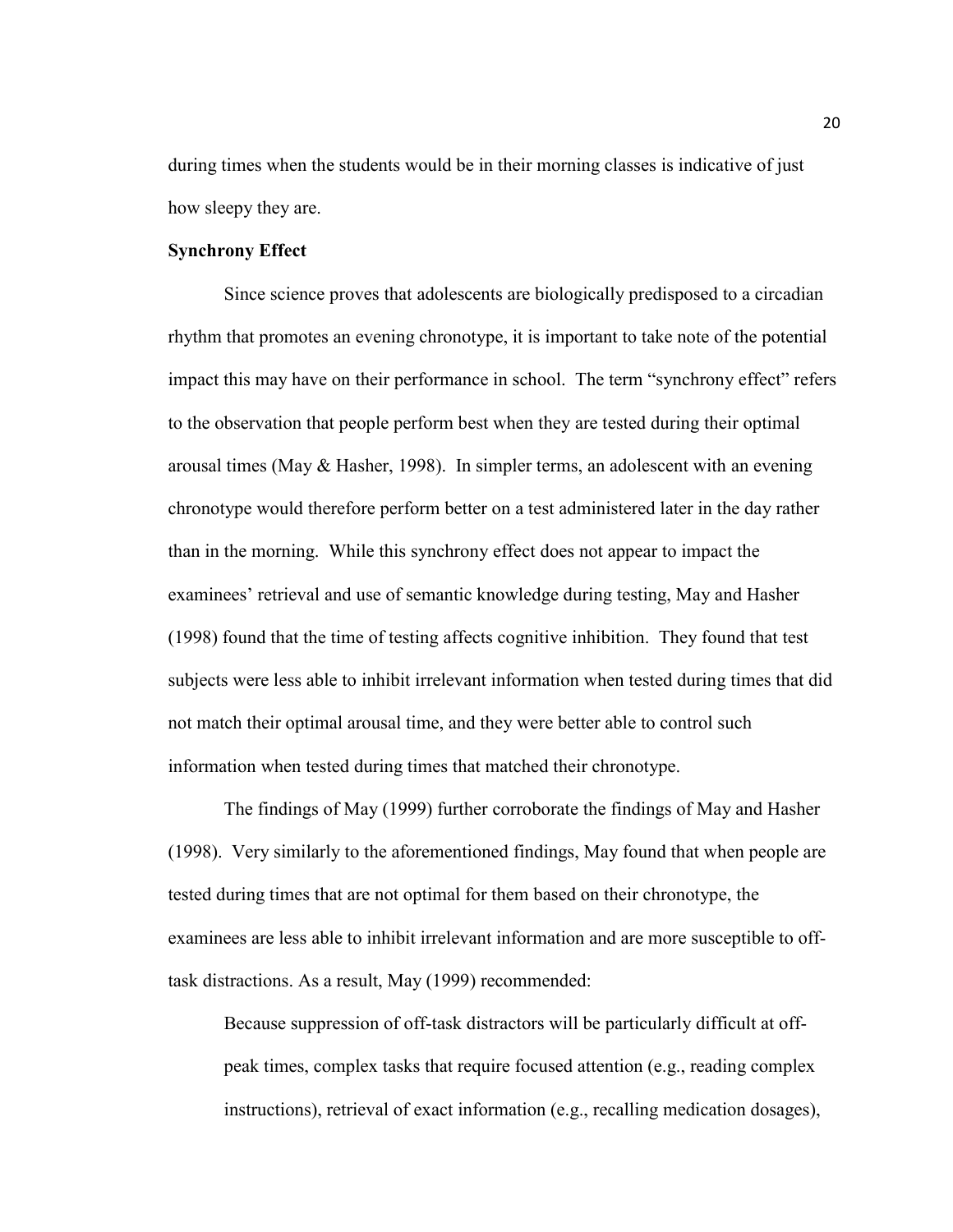or careful control over responses (e.g., driving in heavy traffic) should be completed at peak hours or in a setting in which distractions are kept to a minimum (p. 146).

Despite this recommendation, adolescents whose peak arousal time is not in the morning but in the late afternoon or evening are still expected to take early morning exams in school.

 The findings of Hansen, Janssen, Schiff, Zee and Dubocovich (2005) support the notion of the synchrony effect. All the students in their study performed better on vigilance tests and felt more vigorous in the afternoon compared to the morning. Because the morning is when students perform the poorest, the researchers proposed that standardized tests should be given at 10:00 am, compared to earlier in the morning at 8:00 am. A report published by Wahlstrom et al. (2014) found that the majority of the high school students they surveyed, roughly 60%, felt 11:00 am to 1:00 pm would be the optimal time for them to take a test.

 Goldstein, Hahn, Hasher, Wiprzycka, and Zelazo (2007) observed the impact of the synchrony effect on something as concrete as IQ scores. They administered the Wechsler Intelligence Scale for Children-III (WISC-III) to 11 to 14 year olds during times that coincided more with their chronotype and during times that coincided less with their chronotype. The testing times were 8:00 to 10:00 am and 1:00 to 3:00 pm, to reflect times found within an average school day schedule. Not surprisingly, the adolescents tested during their preferred time of day based on their chronotype outperformed the adolescents who were tested during times that differed from their time of day preference, with those tested during their optimal times earning a six-point higher Full Scale IQ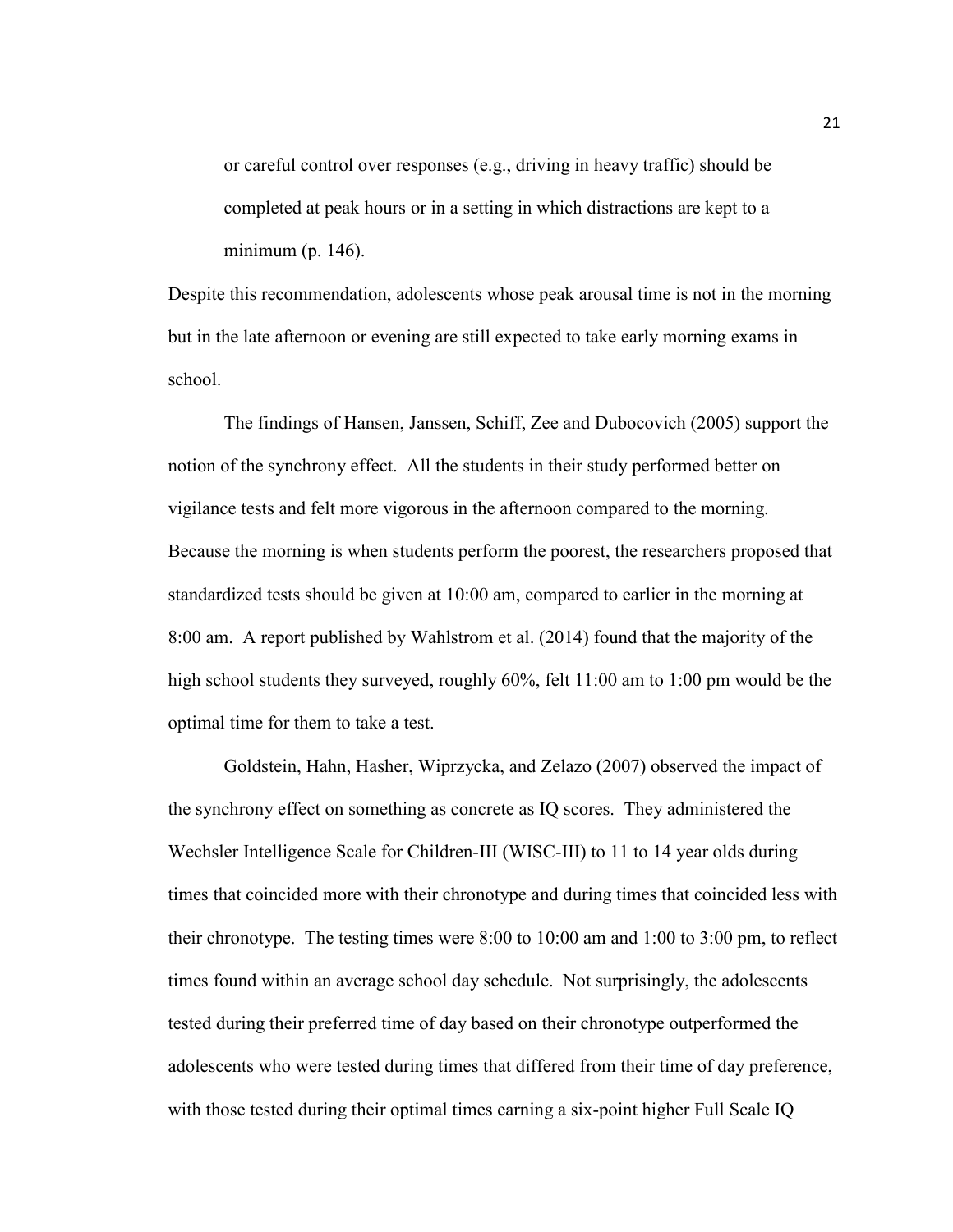score. Again, while this synchrony effect did not apply to semantic knowledge (in this case crystallized intelligence), the synchrony effect did apply to fluid intelligence. Goldstein et al. (2007) noted that the six-point difference in IQ scores caused by the synchrony effect they observed is something that could have serious implications for students close to qualifying for special education services or gifted and talented services in school.

### **Environmental Factors**

While biological processes that occur during puberty impact adolescent sleep patterns in a major way, one cannot ignore the impact the emergence of certain environmental factors also plays on adolescent sleep. Such environmental factors discussed here are changes in parental influence, caffeine use among adolescents, adolescent employment, and electronic device use before bed. Another possible environmental factor that will not be discussed is extracurricular activities.

**Parental influence.** As children grow older, their parents tend to have less influence over their bedtimes, which impacts how much sleep they may receive. The National Sleep Foundation (2006) in their *2006 Sleep in America Poll* found that from sixth grade to 12th grade, the percentage of adolescents having a set bedtime created by parents decreased, with 95% of sixth graders having a set bedtime, but only 39% of 12th graders having a set bedtime. For those older adolescents in the ninth to 12th grade who did have a set bedtime created by parents, the majority had a bedtime of 10:00 pm or later. This study found that those adolescents who did not have a set bedtime created by parents or who had a set bedtime after 10:00 pm were more likely to receive insufficient school night sleep and were less likely to report having a good night's sleep.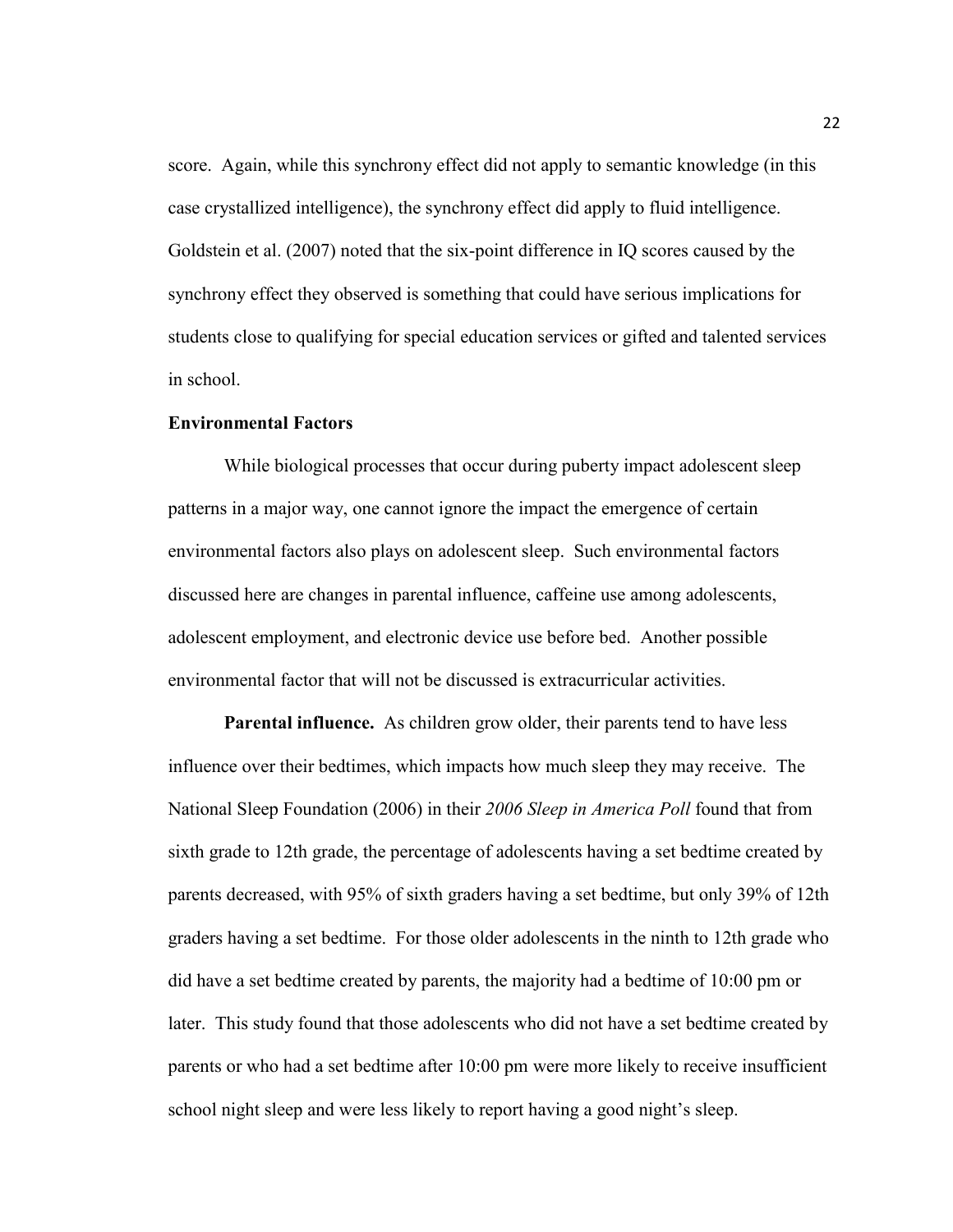Similarly, when studying 385 adolescents in Australia, Short et al. (2011) also found that the percentage of adolescents with a bedtime set by parents decreases with increased adolescent age. Although the adolescents who had a bedtime set by parents were in the minority for the whole population of the study, they went to bed earlier on school nights, received on average 19 more minutes of sleep, reported being less tired during the day, and were more capable of maintaining wakefulness during activities throughout the day compared to the majority group in the study who did not have bedtimes set by parents. While the researchers pointed out that 19 more minutes of sleep may seem inconsequential, it can have a cumulative effect on positive daily functioning. They also noted that because there are many factors that delay adolescent bedtimes and shorten their sleep duration, parental influence on bedtimes can be one thing to hinder these factors. Unfortunately, however, parents setting bedtimes for their teenagers appear to be in the minority.

Bedtime rules set by parents are not the only form of parental influence that affects adolescent sleep amount. The National Sleep Foundation (2014) in their *2014 Sleep in America Poll, Sleep in the Modern Family* survey found that parental rules on how late their children could watch television, play video games, be on their cell phone, and be on their computer, and rules about caffeine consumption in the afternoon and evening can positively impact the sleep duration of their children. Unfortunately, however, the study found that the occurrence of such rules enforced by parents decreases with age, with the 15 to 17 year olds in the study much less likely to have the aforementioned rules enforced by parents than their younger aged counterparts. When compared to adolescents whose parents did not set night time rules, adolescents received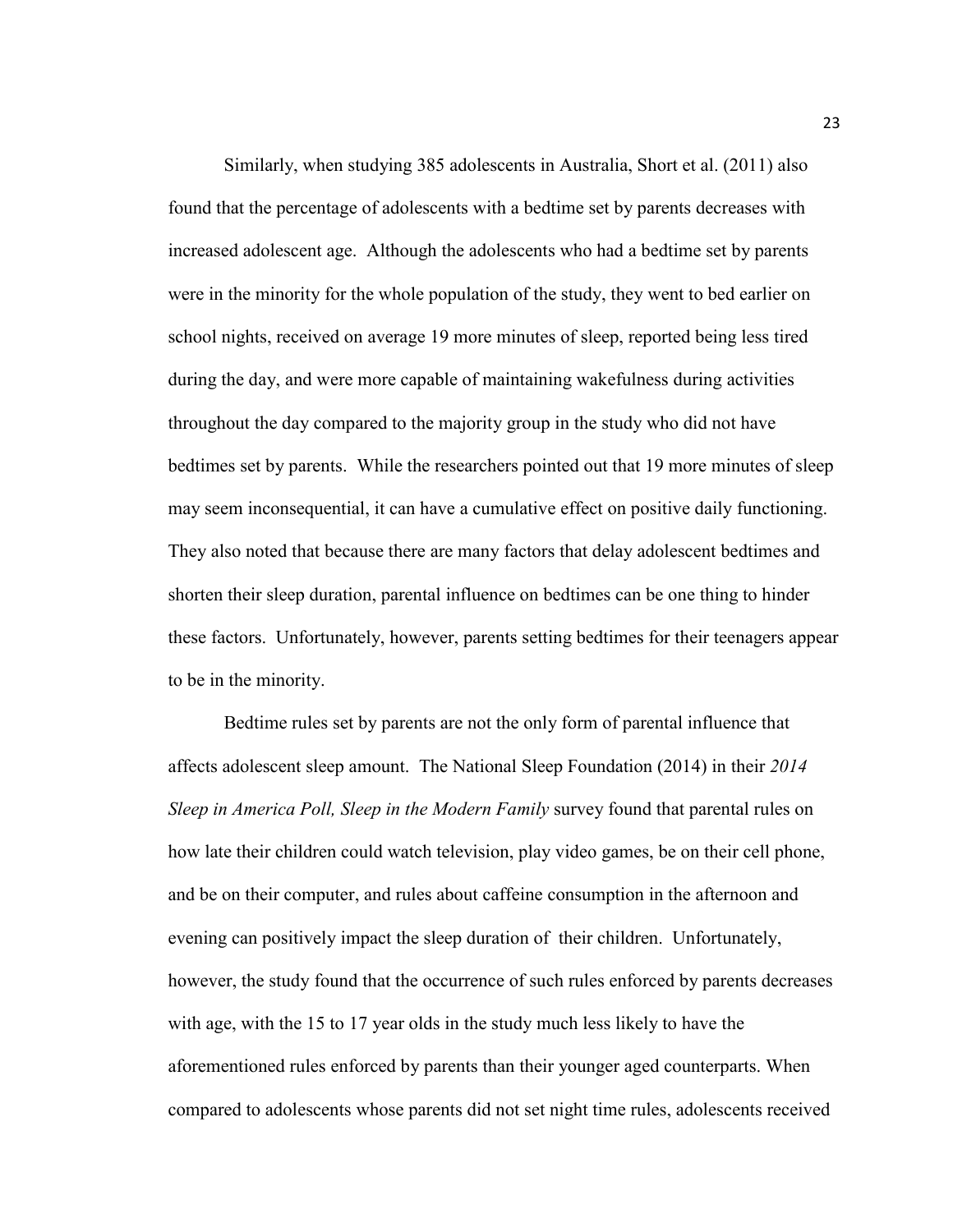1.1 more hours of sleep when their parents set rules for bedtime, they received .7 more hours of sleep when their parents set rules about caffeine consumption, they received .6 more hours of sleep when their parents set rules about nighttime television watching, they received .3 more hours of sleep when their parents set rules about nighttime cell phone use, and they received .5 more hours of sleep when their parents set rules about nighttime video game and computer use. Because most older adolescents do not have such rules enforced by parents, it can be assumed they do not reap the benefits of a longer sleep duration that the rules provide.

**Caffeine consumption.** Just as lack of parental influence is prevalent during the adolescent years, so too is caffeine consumption amongst teenagers. The National Sleep Foundation (2006) found that 75% of adolescents drink at least one beverage containing caffeine in a day and 31% of adolescents drink two or more beverages containing caffeine in a day. The adolescents who drink two or more caffeinated beverages per day are more likely to get less sleep than needed on a school night and are more likely to report getting a poor night's sleep.

In a study of 15,686 sixth to 10th graders, Orbeta, Overpeck, Ramcharran, Kogan, and Ledsky (2006) found that the majority of the students polled drank one or more caffeinated sodas per day and the students classified as having a high caffeine intake were nearly two times more likely to have trouble sleeping at night and to be more tired in the morning. Pollak and Bright (2003) found that increased caffeine consumption amongst 12 to 15 year olds was associated with a decreased sleep duration at night and an increased WASO (wake time after sleep onset), which measures periods of wakefulness after falling asleep. Lastly, Wright, Badia, Myers, Plenzler, and Hakel (1997) found that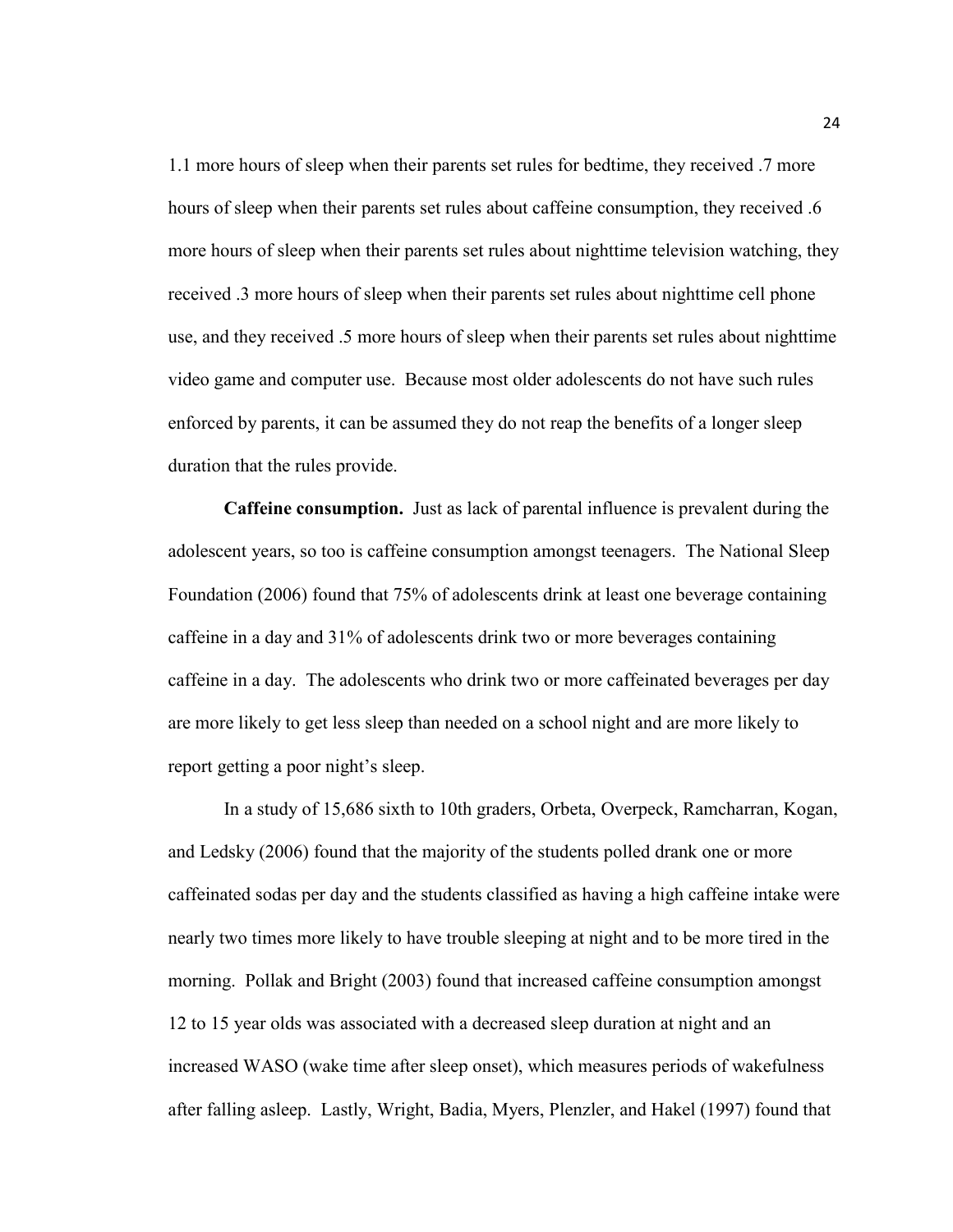caffeine consumption before bed can repress melatonin levels. They found that in a laboratory low light setting, when compared to the melatonin levels of someone not consuming caffeine, the repression of melatonin in someone consuming caffeine is comparable to the repression of melatonin in someone spending the night in a bright light setting.

**Adolescent employment.** As of 2019, 30.9% of 16 to 19 year olds were employed (U.S. Bureau of Labor Statistics, 2019). The National Sleep Foundation (2006) found that adolescents working over ten hours a week are more likely to get insufficient sleep. Wolfson (2001) explained that adolescents working more than 20 hours per week may encounter negative consequences such as missing school, earning poor grades, and falling asleep while driving due to the insufficient sleep they experience from working. They may exhibit extreme sleepiness during the day, diminished alertness, and may be more prone to risky behaviors.

 Summarizing the previously unreported findings of a 1994 study of 3,120 Rhode Island students (see Wolfson and Carskadon, 1998), Wolfson (2001) reported that 52% of the 11th and 12th graders were employed and 56% of those employed were working 20 or more hours per week. These students that worked 20 or more hours per week had later school night bedtimes and obtained less school night sleep, obtaining an average sleep duration of six hours and 57 minutes. They also reported more daytime sleepiness.

**Electronic use.** When discussing environmental constraints on adolescent sleep, one cannot ignore the overwhelming role electronics has come to play in the lives of adolescents. The National Sleep Foundation (2006) found that 97% of 11 to 17 year olds have at least one electronic device in their bedrooms and the number of electronic devices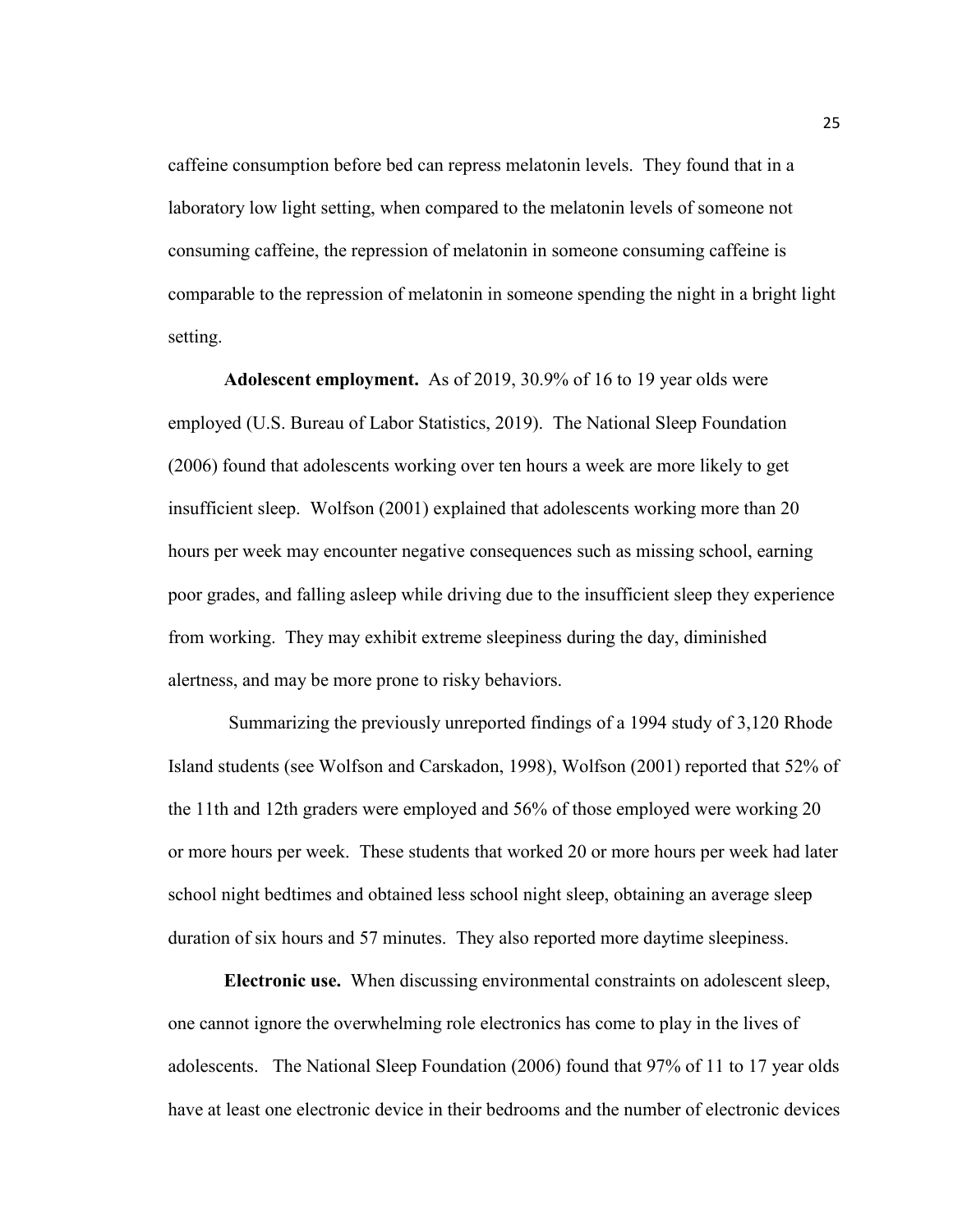increases with age, with the median number of devices in the bedroom for 12th graders being four. Likewise, the National Sleep Foundation (2014) also found that the existence of electronics in the bedroom and the number of electronics in the bedroom is positively associated with an adolescent's age. Such electronics in the bedroom include televisions, video game consoles, computers, tablets/smart phones, and music players. This study reported that while 72% of children ages six to 17 have at least one electronic device in their room, 89% of 15 to 17 year olds have at least one electronic device in their room. The median number of electronics that six to 11 year olds have in their room is one while the median number of electronics 15 to 17 years olds have in their room is three.

A comprehensive report published by Wahlstrom et al. (2014) comprising the survey results of 9,089 high school students from five school districts across three states found similar trends to the National Sleep Foundation polls. Roughly 88% surveyed had a phone in their bedroom and 41% had a computer in their bedroom. The presence of these electronic devices in the bedroom was significantly related to sleep duration. The adolescents with these electronic devices in their bedroom were less likely to obtain more than eight hours of sleep per night compared to students without these electronic devices in their bedroom. Similarly, Titova et al. (2015) found that adolescents who peruse the internet at night have more sleep disruptions throughout the night compared to adolescents who do not use the internet at night.

The use of electronic devices by adolescents right before bed on school nights and keeping electronic devices on during the night is prevalent. The National Sleep Foundation (2011) in their *2011 Sleep in America Poll, Communications Technology in the Bedroom* survey found that on an average night, within the hour before going to bed,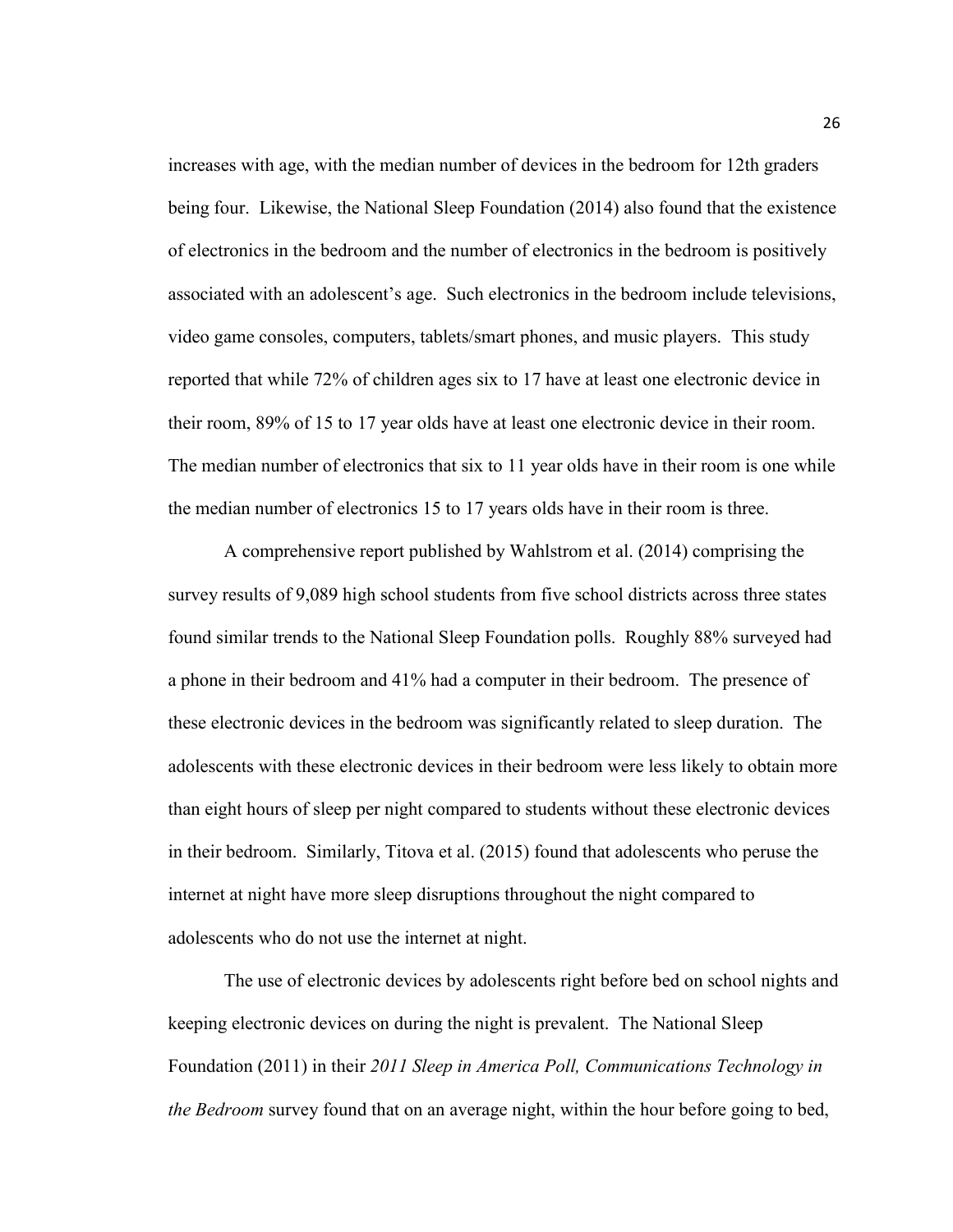72% of 13 to 18 year olds go on their cell phones, 56% engage in text messaging, 60% go on their computers, 23% play video games, 54% watch television, and 64% use music players. This poll found that 28% of the teenagers surveyed sleep with their cell phone ringers on, resulting in 18% of them being aroused from their sleep in the night at least a few nights per week. In their study of 12 to 18 year olds to assess the impact of caffeine use and electronic use on sleep, Calamaro, Mason, and Ratcliffe (2009) found that after 9:00 pm, among the adolescents in their study, 86.4% with televisions in their bedroom watched television, 34% engaged in text messaging, 44% talked on the phone, 55% went on the internet, and 24% played computer games. The adolescents were engaged in these activities for an average of one to two hours. The National Sleep Foundation (2014) found that 39% of the respondents in the study sometimes leave their television on at night, 14% sometimes leave their computer on at night, 35% sometimes leave their smartphone/tablet on at night, 11% sometimes leave their video games on at night, and 37% sometimes leave their music player on at night. The sleep duration for the respondents who left their electronic devices on at night was significantly shorter than those who turned their devices off.

To summarize the findings of the extensive body of literature in existence on the topic of electronic use and sleep, Hale and Guan (2015) conducted a meta-analysis of 67 studies completed around the world between 1999 and 2014 that examined electronic use and sleep amongst five to 17 year olds. Seventy-six percent of the studies analyzed involving television use found a negative association between television use and sleep, with 25 of those studies finding a significant relationship between television watching and later bedtimes or shortened sleep duration. Ninety-four percent of the studies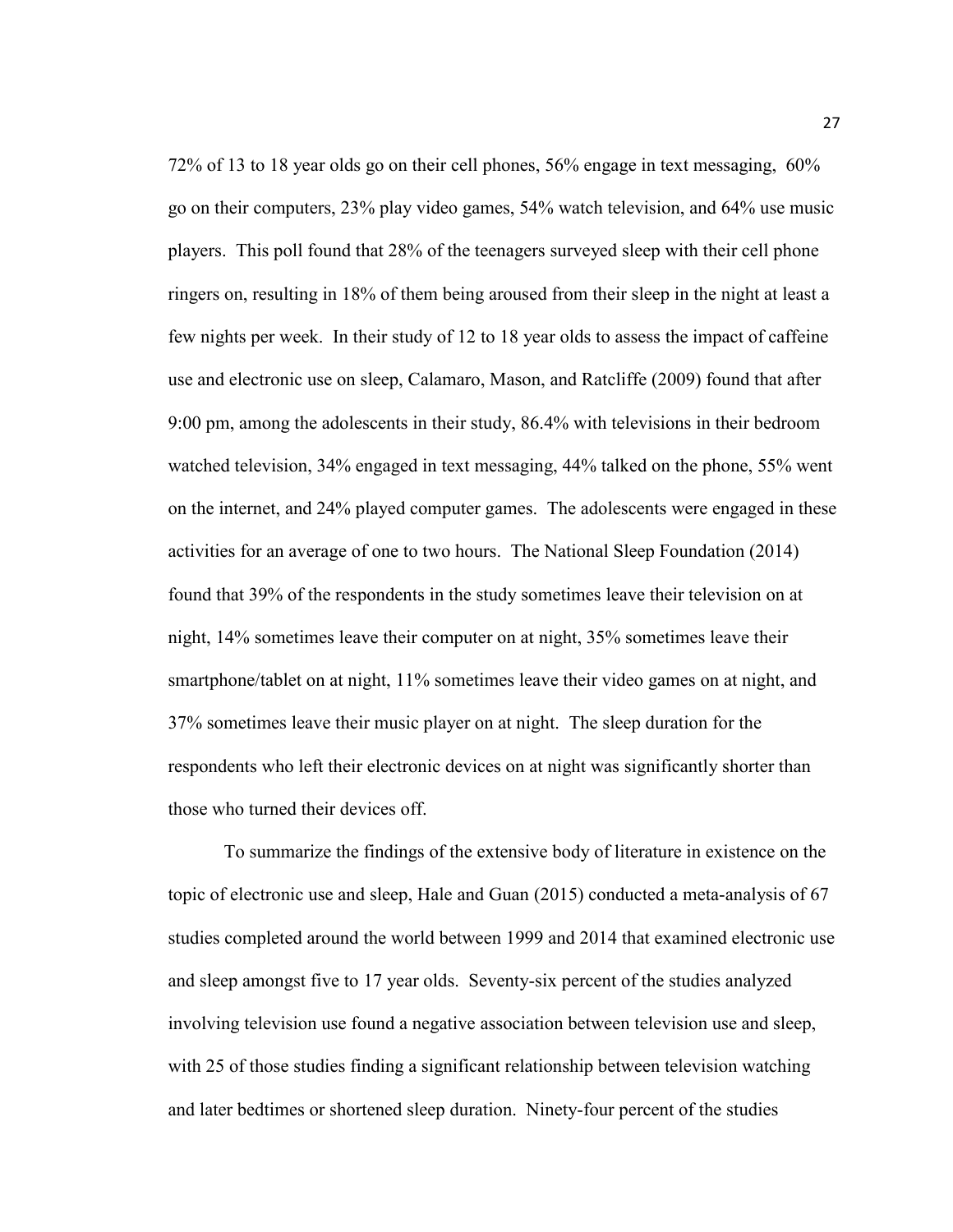analyzed involving computer use found a negative relationship between using the computer and sleep, with 24 of the studies finding a negative relationship between computer use and sleep duration. Eighty-six percent of the studies analyzed involving video game use found a negative association between playing video games and sleep, with 13 studies finding a significant relationship between video game use and later bedtimes or shortened sleep duration. Lastly, 83% of the studies involving cell phone use found a negative association between cell phone use and sleep, with 10 studies finding a significant relationship between cell phone use and later bedtimes or shortened sleep duration.

 Overall, Hale and Guan (2015) found that 90% of the total studies they analyzed found a significant relationship between electronic screen time and at least one type of sleep problem, whether that be later bedtimes, shortened sleep durations, poorer sleep quality, or daytime tiredness. They also found that in many of these studies, the older adolescents were more apt to experience the negative relationship between electronic use and sleep. While Hale and Guan pointed out that even though the studies provided enough data to build significant relationships between electronic screen time and sleep problems, none of the studies provided enough data to build causal relationships between the two. Nevertheless, they pointed out that the importance of staying up to date on the consequences of electronic use on sleep in an age in which electronic devices are being rapidly adopted by society.

 Despite the studies analyzed by Hale and Guan (2015) not providing enough data to develop causal relationships between electronic screen use and sleep problems, there is evidence of electronic screen use influencing biological mechanisms that impact sleep.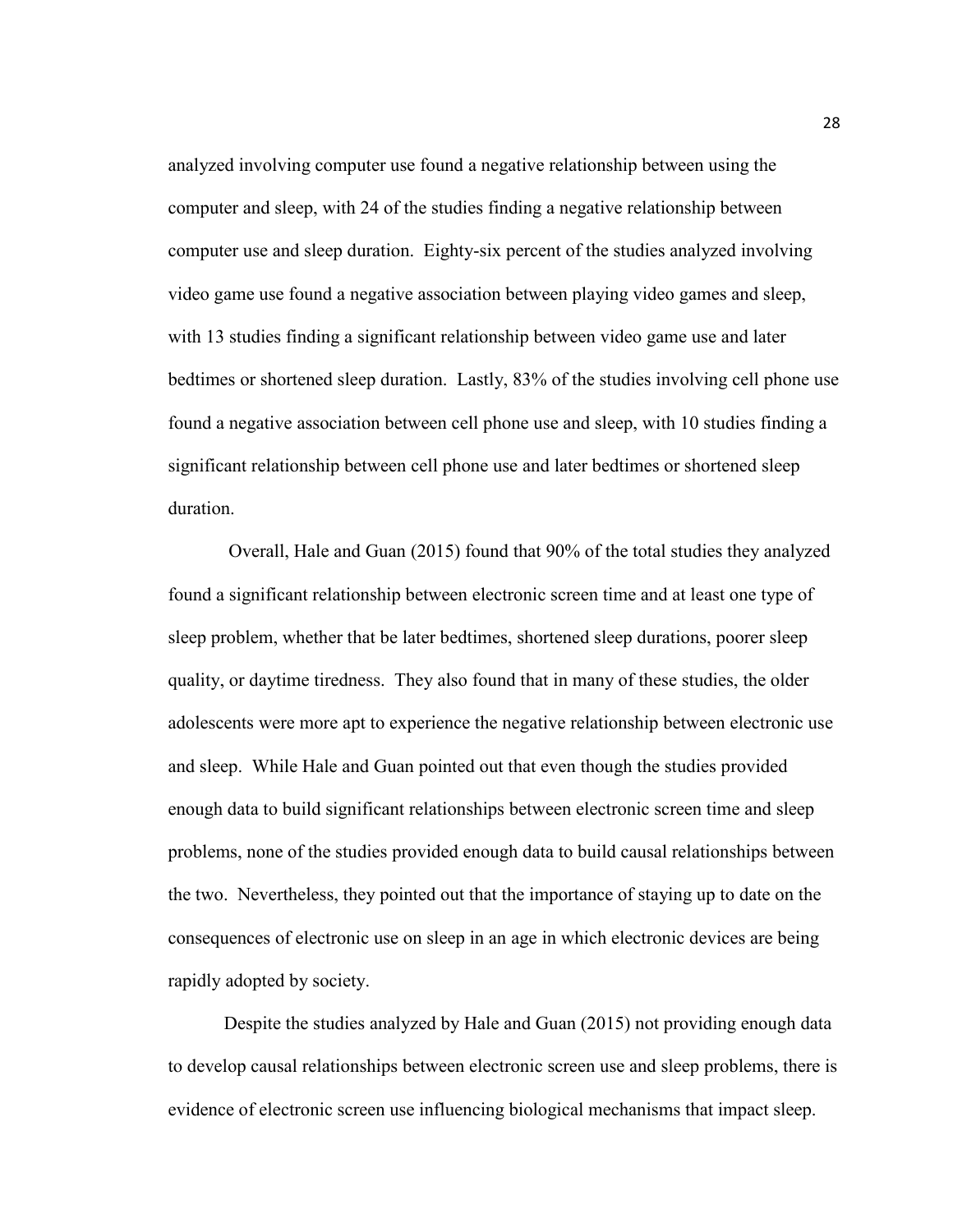Two almost identical studies required participants to engage in reading print material before bed for five successive nights and then engage in electronic tablet use before bed for five successive nights in a laboratory setting. Both studies found that on the fifth night of electronic tablet use, compared to the fifth night of print material use, the onset of melatonin secretion was delayed and suppressed, sleep latency took longer, and participants were less sleepy and more alert before bed but more sleepy upon waking in the morning (Chang, Aeschbach, Duffy, & Czeisler, 2015; Chinoy, Duffy, & Czeisler, 2018). Furthermore, Chang et al. (2015) found that in the tablet use nights, participants obtained much less REM sleep and Chinoy et al. (2018), whose study allowed participants to select their own bedtimes, found that participants went to bed much later on the tablet use nights compared to the print material use nights. Wood, Rea, Plitnick, and Figuerio (2013), who had participants engage in whatever task they wanted to on Apple iPads from 11:00 pm to 1:00 am, found that being on the iPads for two hours significantly suppressed melatonin levels in the participants.

# **Sleep Patterns**

After discussing the biological and environmental factors that significantly impede adolescent sleep, what exactly does adolescent sleep look like? In summary, Carskadon (1999) explained that overall, while the sleep requirements do not change for adolescents, they go to bed later and wake up later than their younger counterparts when given the chance. Adolescents tend to obtain less sleep as they get older, have more sleepiness during the day, and obtain more sleep on weekends versus weekdays. Wahlstrom et al. (2014) found that the main reason adolescents go to bed at a specific time on both school nights and weekend nights is because they feel sleepy, and the main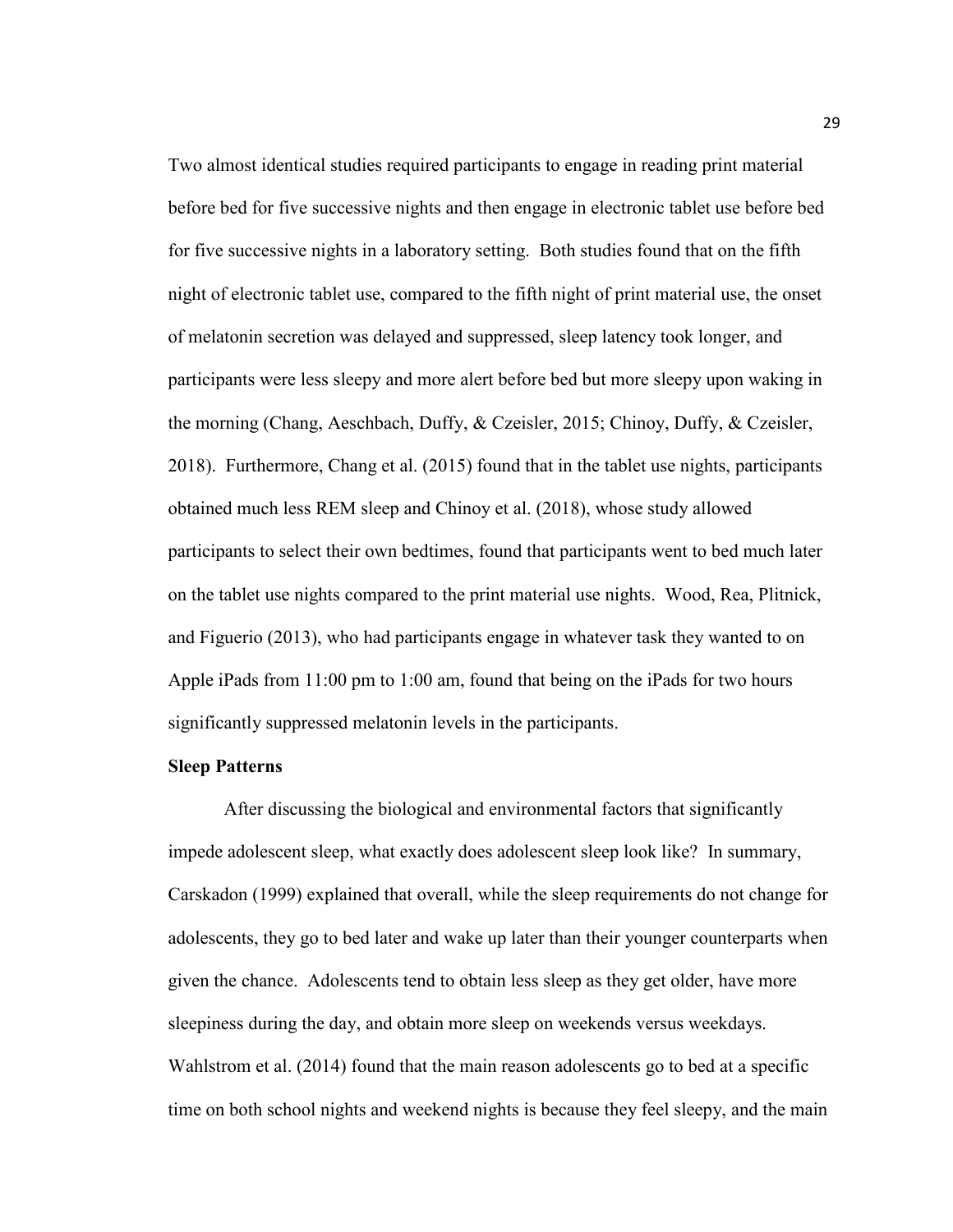reason they wake up at a specific time on school mornings is because their alarm clock wakes them up. This is a sign that, in general, adolescents go to bed when they feel biologically inclined to, but they are not allowed to wake up naturally on school mornings.

Despite the recommendations provided by professional organizations on the sleep amount for adolescents, the National Sleep Foundation (2006) found that while 45% of all adolescents in grades six to 12 obtain less than eight hours of sleep each night, which is an inadequate amount, 62% of ninth to 12th graders obtain an inadequate amount of sleep. On an average school day, 60% of sixth to eighth graders go to sleep before 10:00 pm, 43% of ninth to 12th graders go to sleep between 10:00 pm and 11:00 pm, and 38% of ninth to 12th graders go to sleep after 11:00 pm, with 54% of 12th graders going to bed after 11:00 pm.

On days when there is not school and not the constraint of school start times, the National Sleep Foundation (2006) found that adolescents obtain more sleep. On nonschool days, sixth to eighth graders obtain .8 to .9 more hours of sleep on average and ninth to 12th graders obtain 1.2 to 1.9 more hours of sleep on average. On weekends, sixth to eighth graders typically go to bed between 10:30 pm and 11:30 pm and wake up around 9:00 am, while ninth to 12th graders typically go to bed after midnight and wake up around 10:00 am. These figures prove the tendency for adolescents to go to bed later, want to wake up later, and obtain less sleep as they get older.

Noland, Price, Dake, and Telljohann (2009) surveyed high school students in three schools in the Midwest to determine their sleep patterns and perceptions of sleep. Of those surveyed, 73.3% felt that students in high school should be receiving eight to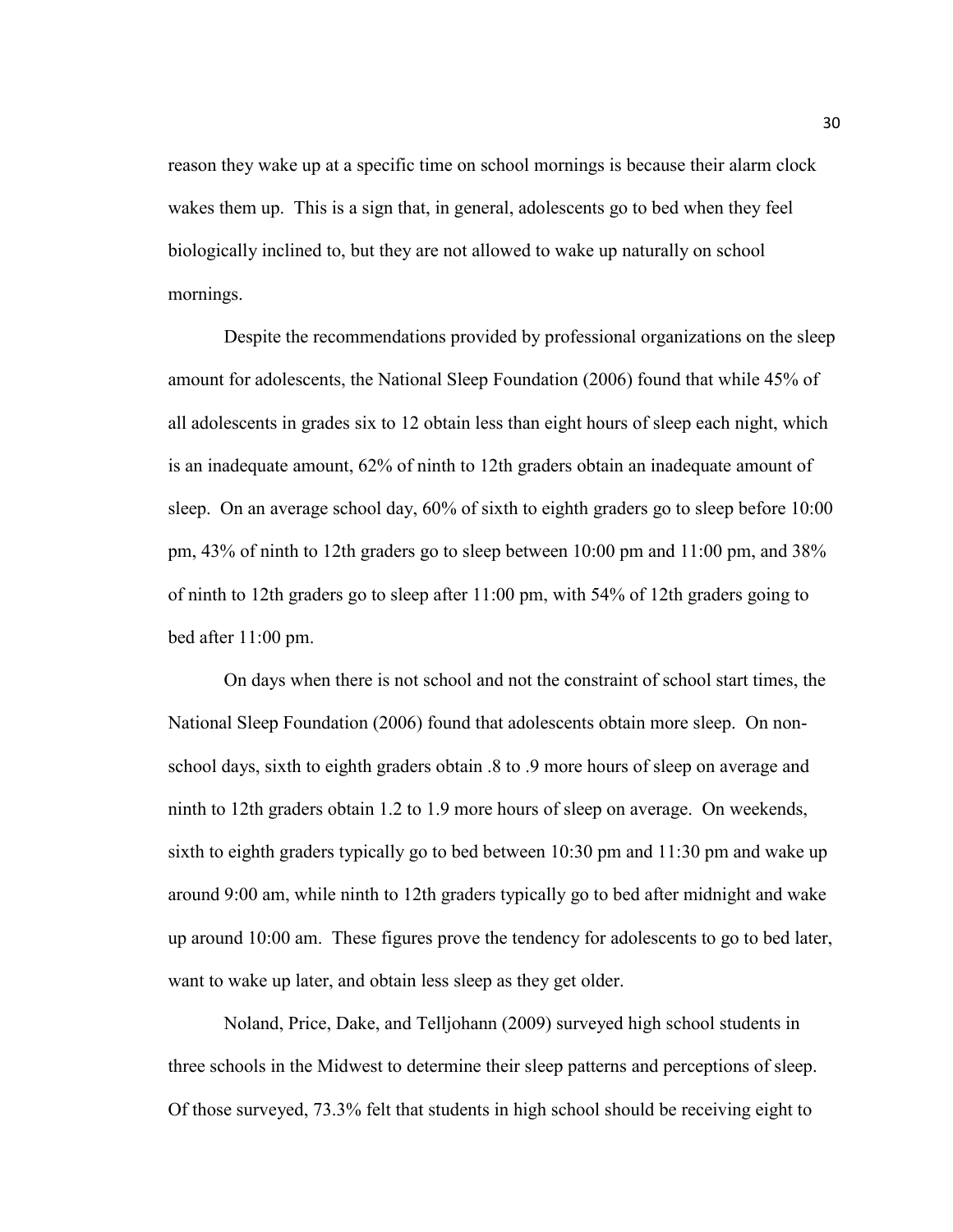nine hours of sleep on school nights. Despite this, 66.8% of respondents reported receiving fewer than eight hours of sleep on school nights, and only five percent of respondents reported getting more than nine hours of sleep on school nights. In addition, similar to previously reported data, the researchers found that the majority of respondents obtained much more sleep on the weekends and were much more likely to receive the recommended amount of sleep on weekends.

### **School Start Times**

One environmental factor that was not previously addressed which has a significant impact on adolescent sleep duration is school start time. With the overwhelming evidence proving that adolescents are susceptible to insufficient sleep because of the emergence of biological and environmental factors, is it reasonable that school districts are implementing school start times that further exacerbate adolescent sleep problems? Likewise, given the science behind the synchrony effect and the research indicating that adolescents tend to shift to an evening chronotype, is it reasonable that because of early school start times, school districts are having adolescents perform academic tasks during times that do not align with their optimal performance times? Earlier school start times, as demonstrated through the ensuing summarized research, have been linked to shorter sleep durations and lower academic performance.

### **Impact on Sleep Duration**

Multiple studies have found an association between delayed school start times and longer sleep durations for adolescents. Wheaton, Chapman, and Croft (2016) conducted a literature review of studies involving the relationship between school start times and sleep duration, among other sleep outcomes. After using PubMed to conduct a specific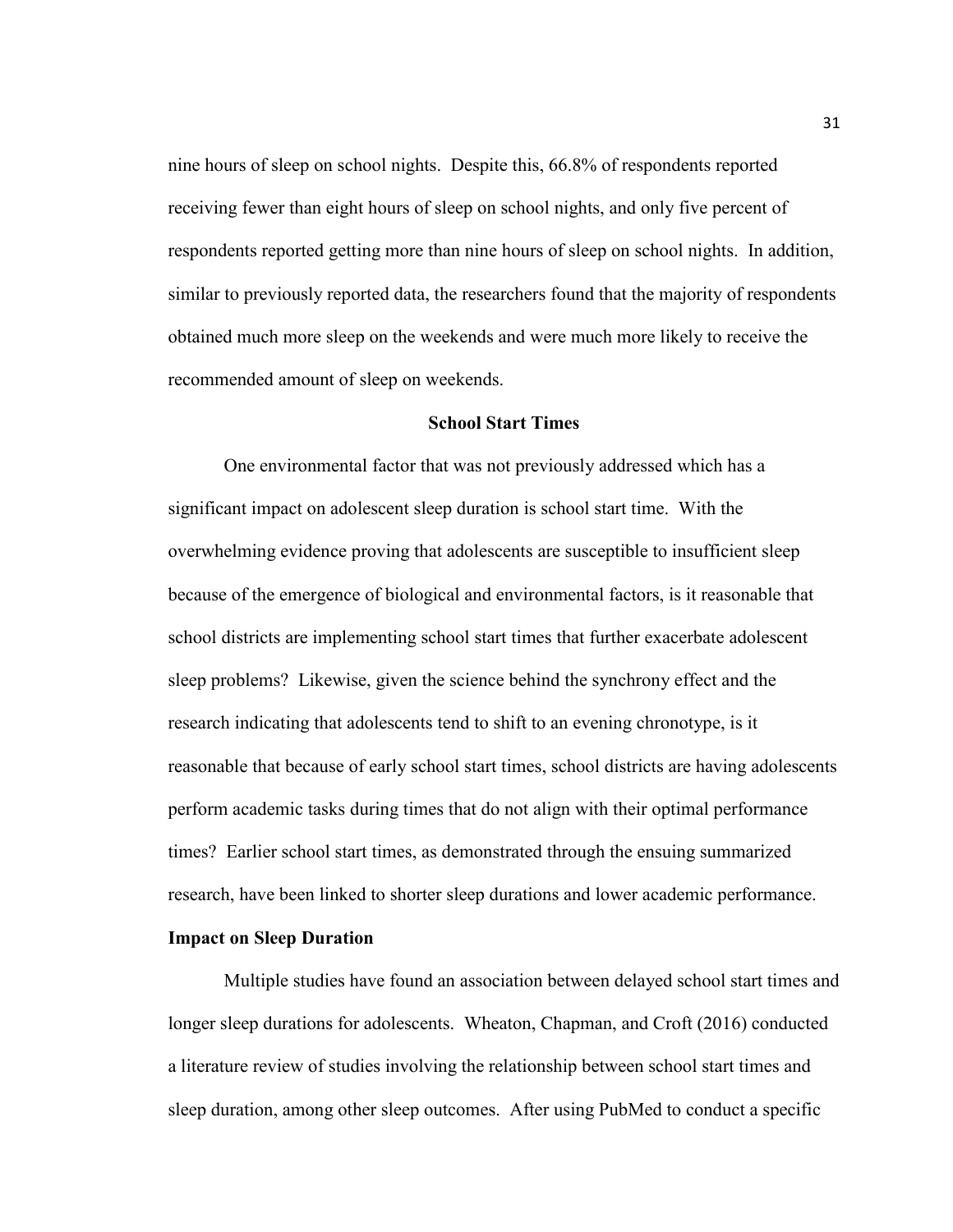search using the search term "school start time" or "school start times" and a broader search using the search terms "sleep", "adolescents", and "school", Wheaton, Chapman, and Croft narrowed 3200 studies down to 38 studies that followed the inclusion criteria of only including middle school or high school students and being a cross sectional or longitudinal analysis that included school start time as a variable.

Of the 38 studies reviewed by Wheaton et al. (2016), 29 of the studies found a positive association between later school start times and sleep duration on weekdays, primarily through the mechanism of adolescents waking up later in the morning. This was even true for the studies that found that adolescent bedtimes became later with later school start times. Even though students in six studies went to bed later because of later school start times, they still obtained more sleep when compared to students having earlier school start times. Even though most of the studies reviewed by Wheaton, Chapman and Croft relied on self-reported data from the adolescents being studied, the two studies which utilized actigraphy rather than self-reported data did confirm the positive association between school start times and sleep duration. Another observation noted by the researchers was, of the studies that reported on the sleep patterns of adolescents over the weekend, seven studies found that adolescents engaged in more weekend "catch-up" sleep when they had earlier school start times. Also, 11 of the 29 studies which found a positive association between school start times and sleep duration, found that every two-minute delay in school start time led to one more minute of sleep duration.

Minges and Redeker (2016), Morgenthaler et al. (2016), and Bowers and Moyer (2017) also drew interesting conclusions after conducting other literature reviews on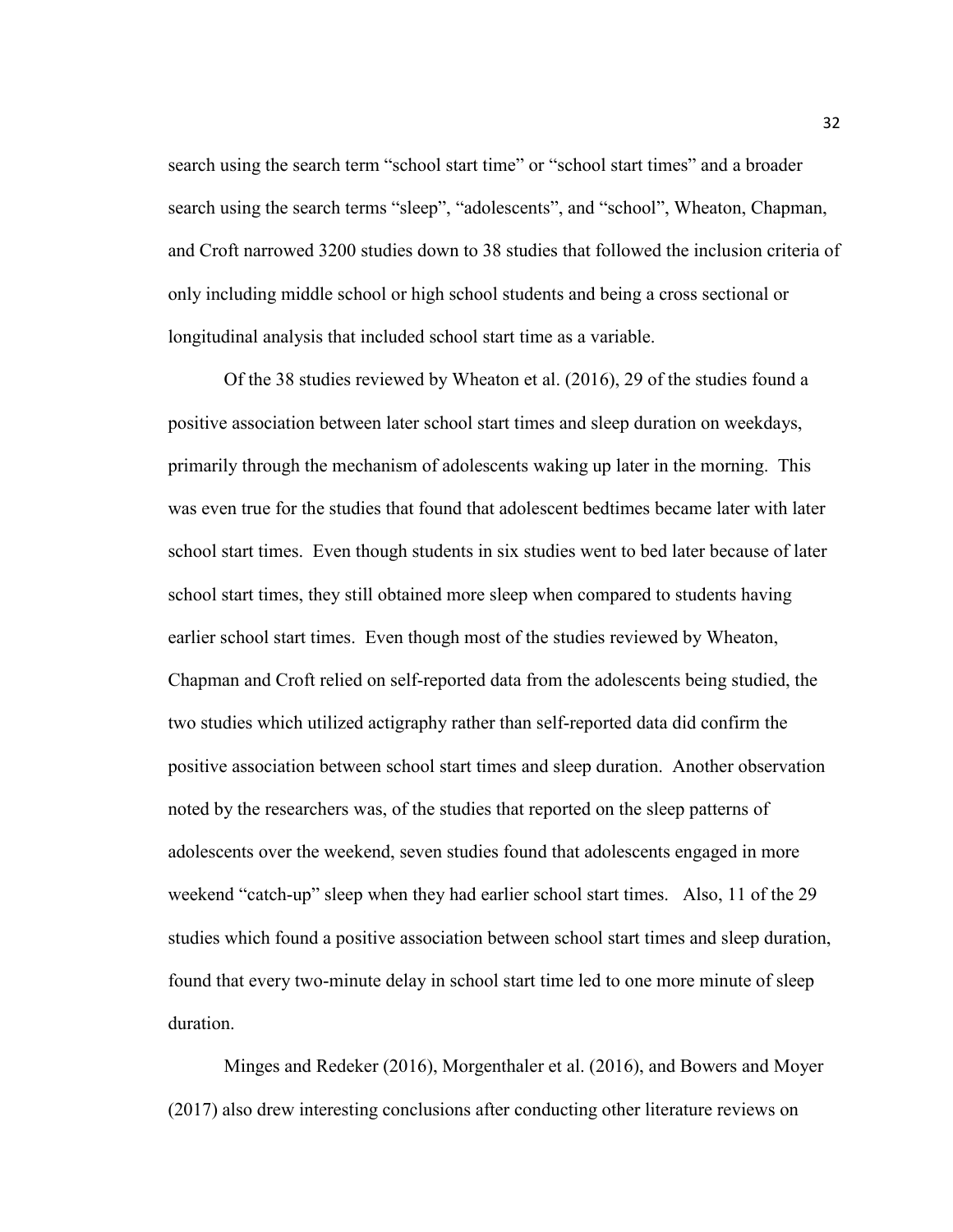delayed school start times and sleep duration. After narrowing 818 articles down to six articles which contained their inclusion criteria, Minges and Redecker (2016) observed that while the studies they were examining reported on school start time delays ranging from 25 to 60 minutes, the increase in sleep duration noted in the studies ranged from 25 to 77 minutes of sleep per school night. Morgenthaler et al. (2016) narrowed 287 studies down to 18 studies, eight of which they conducted a meta-analysis on. They determined that of the studies that reported on a delay in school start time of 60 minutes or less, the sleep duration for adolescents increased by an average of 18.65 minutes, and among the studies that reported on a delay in school start time longer than 60 minutes, the sleep duration increased by 52.56 minutes. Bowers and Moyer (2017), conducted metaanalyses on five longitudinal studies and 15 cross-sectional studies that all examined the impact of school start time delays on sleep duration. Their meta-analyses revealed that positive associations existed between delayed school start times and sleep duration for all studies.

Meltzer, Shaheed, and Ambler (2014) sought to take a different approach to examining the impact of school start times on sleep duration by being the first researchers to compare the sleep duration of public/private school students to homeschooled students. Using homeschooled students as a comparison group makes sense because homeschooled students are not constrained by early school start times and do not have to wake up earlier to catch a school bus. The researchers had a homeschooled student group and public/private school student group, with both groups matching on demographics, complete the same survey used by the National Sleep Foundation in 2006.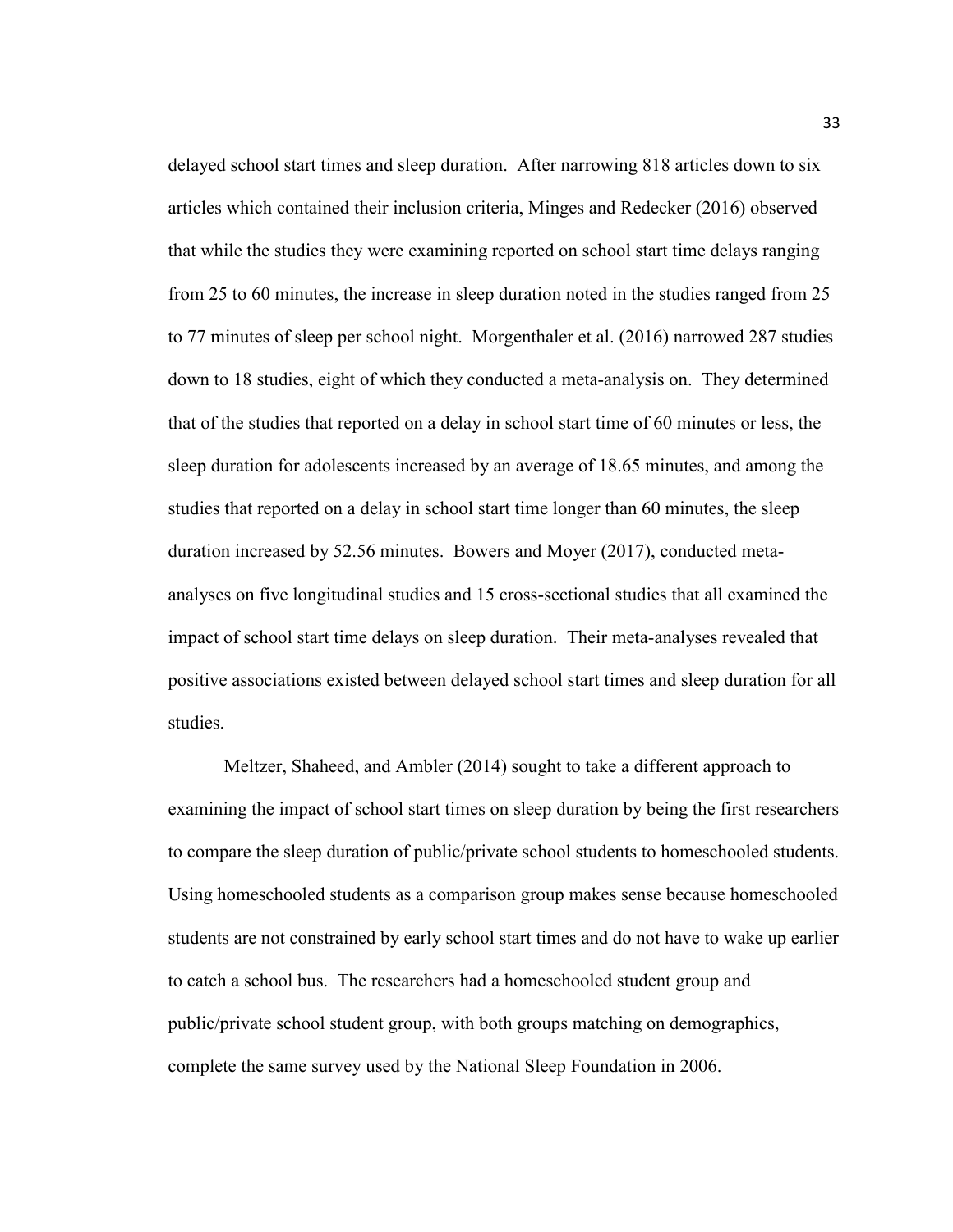Not surprisingly, Meltzer et al. (2014) found that public/private school students obtained much less sleep during the school week than the homeschooled students. Even though the homeschooled students were found to have school night bedtimes on average 39 minutes later than the public/private school students, the public/private school students were found to wake up 85 minutes before the homeschooled students. In this study, the mean school start time for the homeschooled students was 9:00 am while the mean school start time for the public/private school students was 7:56 am. Homeschooled students woke up at about the time the school day was starting for the public/private school students. This difference in morning wake times between the two groups of students accounted for public/private school students obtaining four fewer hours of sleep over the course of one school week when compared to the homeschooled students. Other notable differences between the two groups of students were that public/private school students overslept more on the weekend when compared to the amount of their weekday sleep, public/private school students were more apt to take naps during the week compared to homeschooled students, and while 58% of homeschooled students obtained sufficient sleep on school nights, only 28.2% of public/private school students obtained sufficient sleep on school nights.

 Also, to further assess the impact of school start times on sleep duration, Meltzer et al. (2014) broke school start times into four different categories (before 8:00 am, 8:00 to 8:30 am, 8:31 to 9:00 am, and after 9:00 am). They observed that while students had later bedtimes with later school start times, the wake times for all students were much later for each school start time category. To clarify, students obtained 25 more minutes of sleep when they started school between 8:00 and 8:30 when compared to before 8:00,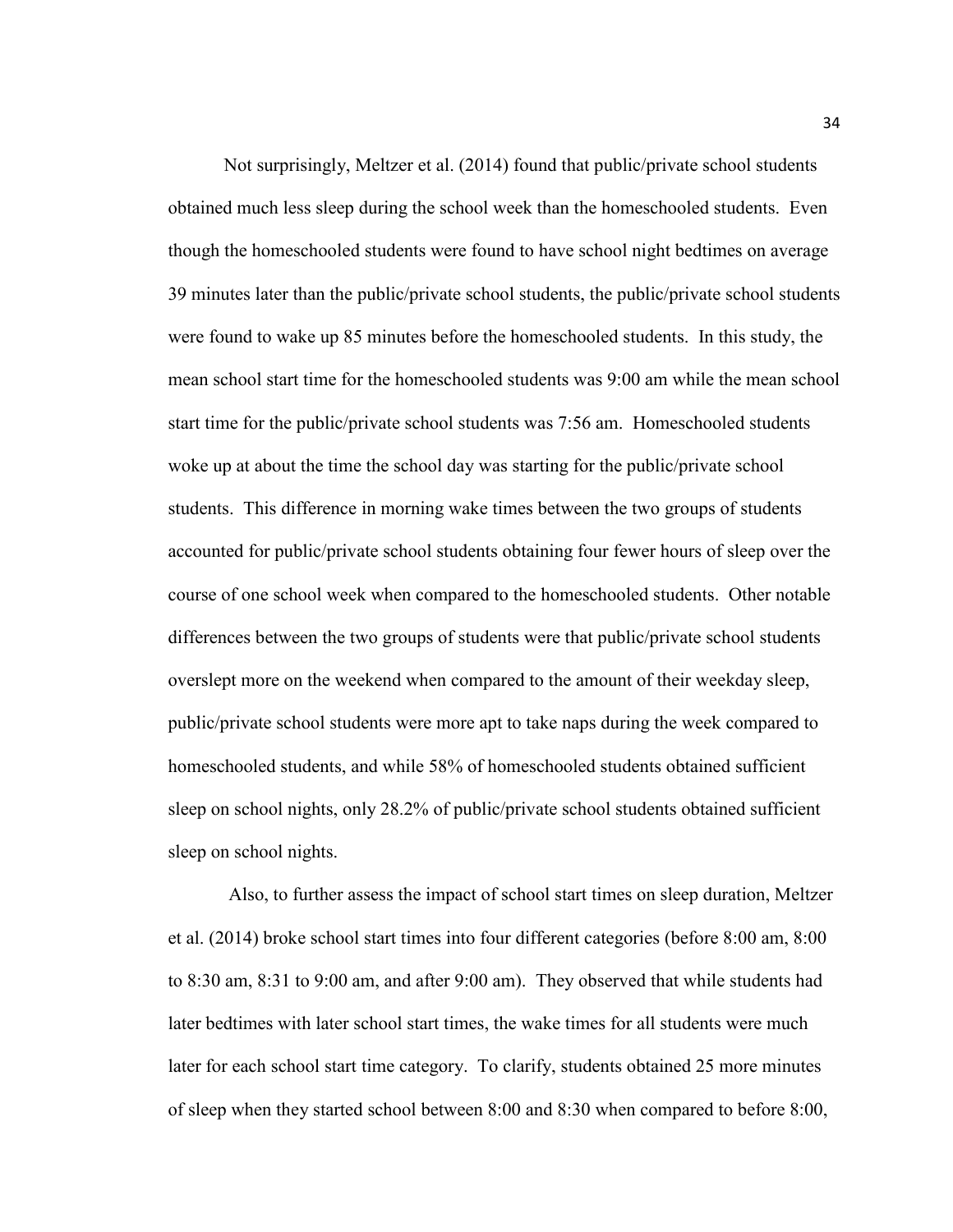and students obtained 26 more minutes of sleep when they started school between 8:31 and 9:00 when compared to between 8:00 and 8:30.

A limitation to many of the studies addressed in this section is that they rely on student self-reported data through surveys, polls, and questionnaires which may not always depict adolescent sleep patterns the most objectively. Fortunately, the studies that make use of actigraphy data, confirm the findings of the studies that used self-reported data. As explained earlier, the longitudinal study using actigraphy data conducted by Carskadon et al. (1998) found that school night sleep duration was about 20 minutes longer when the students were in ninth grade compared to 10th grade, when the ninth grade school start time was 8:25 am compared to the 10th grade start time of 7:20 am.

Dunster et al. (2018) used actigraphy data in a pretest/posttest study when the Seattle School District delayed high school start times from 7:50 am to 8:45 am from one year to the next. After gathering actigraphy data from sophomores in the spring of 2016 and the spring of 2017, with the two school years separated by the later school start time, the researchers found that students in 2017 had a median wake up time of 44 minutes later compared to 2016. The students in 2017 also had a median sleep duration of 34 minutes longer compared to 2016.

Lastly, amongst the studies reviewed using actigraphy data, Nahmod et al. (2019) used 14 to 17 year olds from the longitudinal across country *Fragile Families and Child Wellbeing Study* to collect actigraphy data on sleep while the participants all had different school start times. This large study resulted in 383 adolescents who took part and contained actigraphy sleep data from 1116 school nights. Because the participants all had different school start times, the researchers broke the school start times into four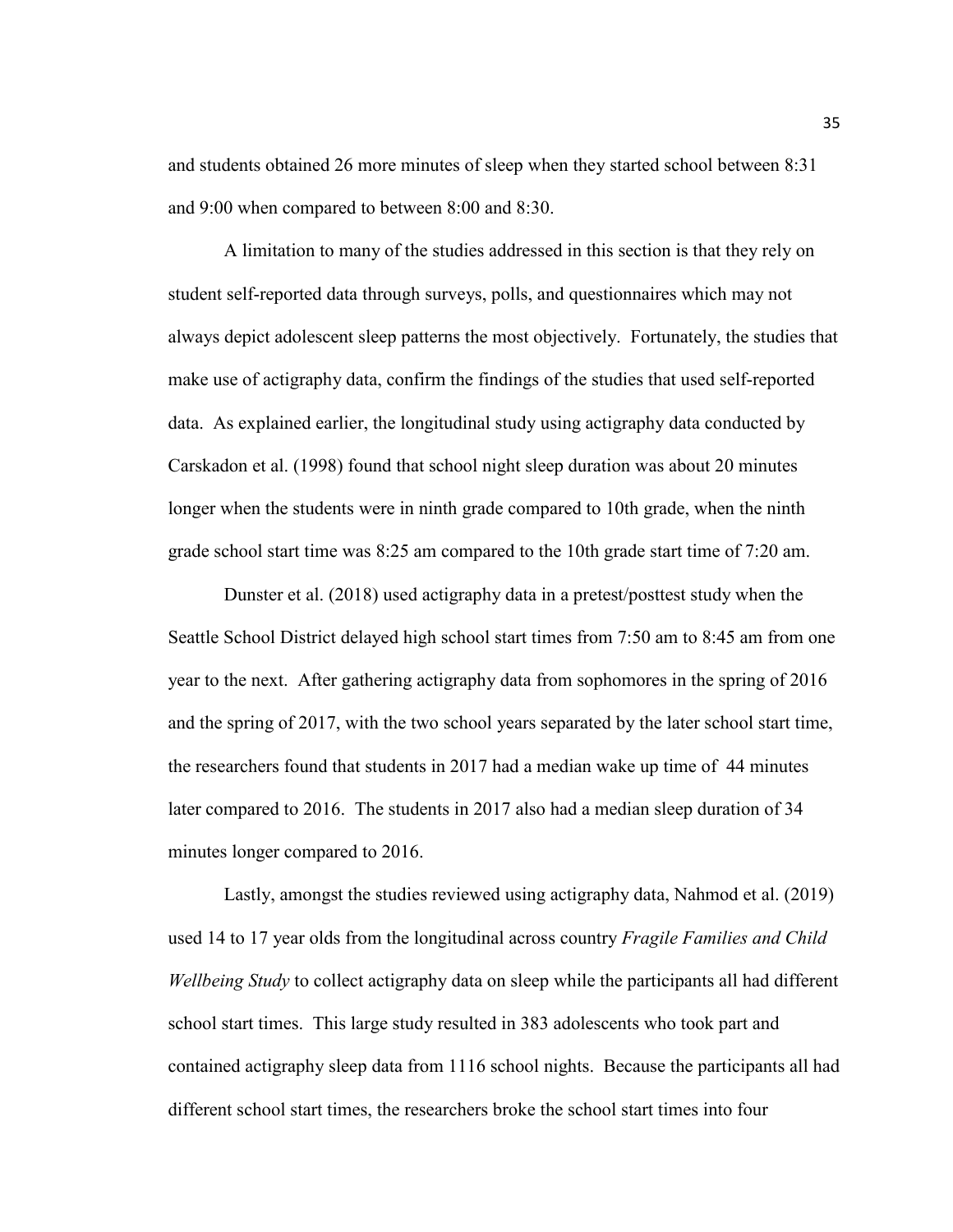categories: before 7:30 am, 7:30 am to 7:59 am, 8:00 am to 8:29 am, and 8:30 am or later. Analyses and observations by the researchers determined that while the students starting school at 8:30 am or later went to bed later than those starting school before 7:30 am, they still obtained more nighttime sleep than those starting school before 7:30 am as a result of much later wake times. The students starting school during the three latest school start time categories woke up 32 to 64 minutes later than those attending school before 7:30 am, which resulted in the later starting students obtaining 21 to 34 more minutes of sleep each day.

Nahmod et al. (2019) determined through their analyses that for a one-hour delay in school start time, wake up time becomes 39 minutes later, and sleep duration becomes 21 minutes longer. However, the researchers pointed out that despite these results, the students starting school at 8:30 am or later still only achieved an average sleep duration of 7.6 hours of sleep per night, which is still less than the recommendation provided by the National Sleep Foundation. Despite this, school districts should still place an emphasis on doing everything in their power to help students obtain as much sleep as possible.

Another limitation to many of the studies addressing school start times and adolescent sleep duration is that they focus on older adolescents attending high school even though younger adolescents in middle school often must contend with early school start times as well. The studies by Lewin et al. (2017) and Wolfson, Spaulding, Dandrow, and Baroni (2007) focused solely on middle school students and the results of these studies are similar to those studying high school students. Lewin and his colleagues examined the self-reported sleep patterns of a total of 26,440 eighth grade students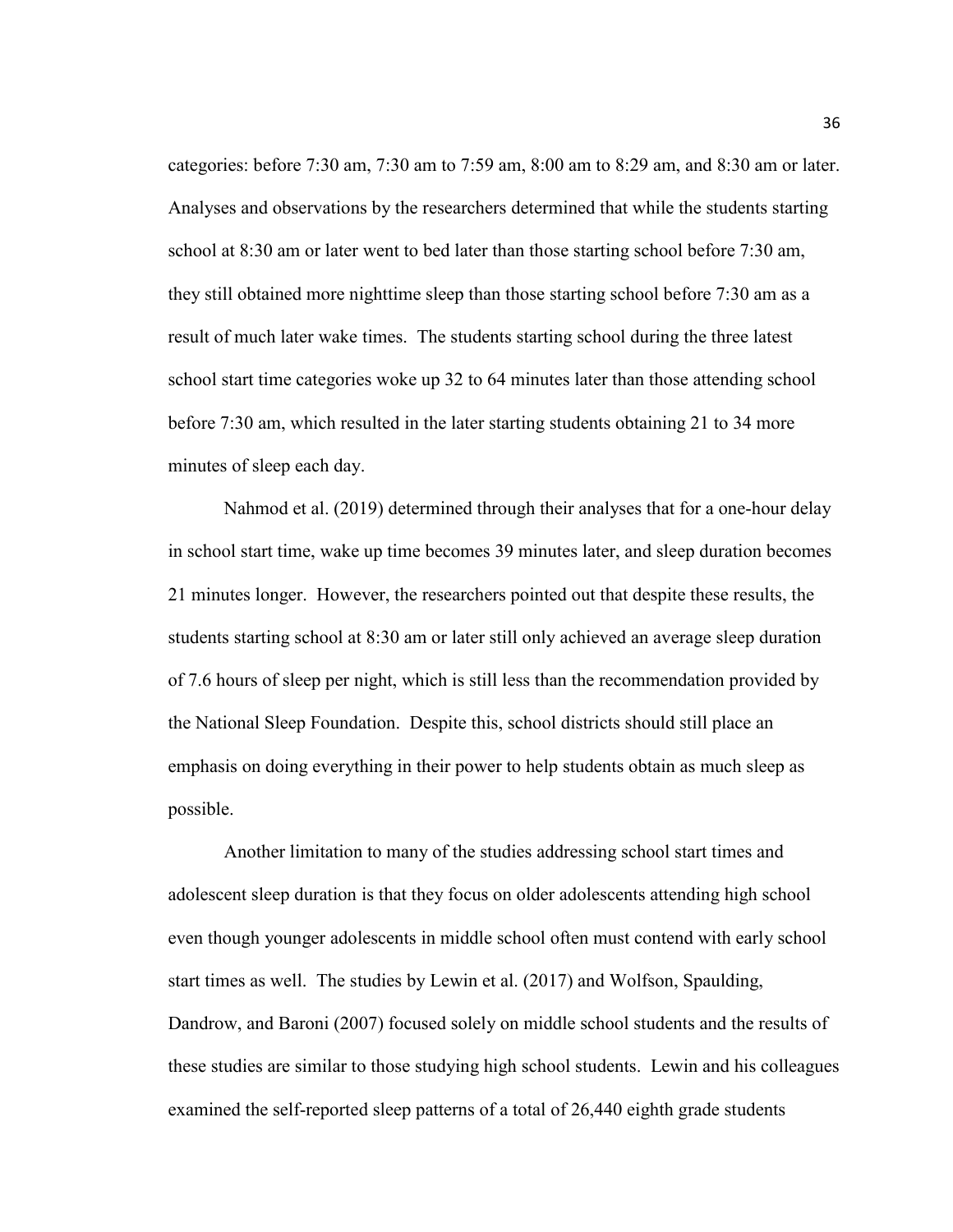comprising three different graduating classes in one diverse school district where school start times ranged from 7:20 am to 8:10 am. Like aforementioned studies examining high school students, the researchers found that the eighth graders who had a later school start time (8:00 am to 8:10 am) were more likely to report a longer sleep duration, and a later school start time was associated with an increased probability of obtaining optimal sleep. The probability of receiving the recommended amount of sleep for the eighth graders with school start times of 7:40 am to 7:50 am was 74%, and it was only 31% for eighth graders with school start times of 7:20 am to 7:30 am.

Wolfson et al. (2007) examined the sleep patterns of seventh and eighth grade students attending two demographically similar middle schools within the same school district after the school district implemented new school start times the summer before. One school had a new school start time of 7:15 am while the other had a new start time of 8:37 am. As expected, the students attending the school with the later start time obtained much more sleep each night due to later rise times, were less sleepy during the day, and were more apt to obtain more than nine hours of sleep each night. Thirty-seven percent of students attending the late starting school obtained more than nine hours of sleep per night while only 18% of students attending the early starting school obtained more than nine hours of sleep per night.

To determine whether the same sleep patterns of the middle school students endured throughout the school year, Wolfson et al. (2007) conducted analyses for their study six months apart in the fall and in the spring of the same school year. They found that in the fall, even though the students attending the late starting school went to bed later, they obtained 37 more minutes of sleep due to waking up an hour and 15 minutes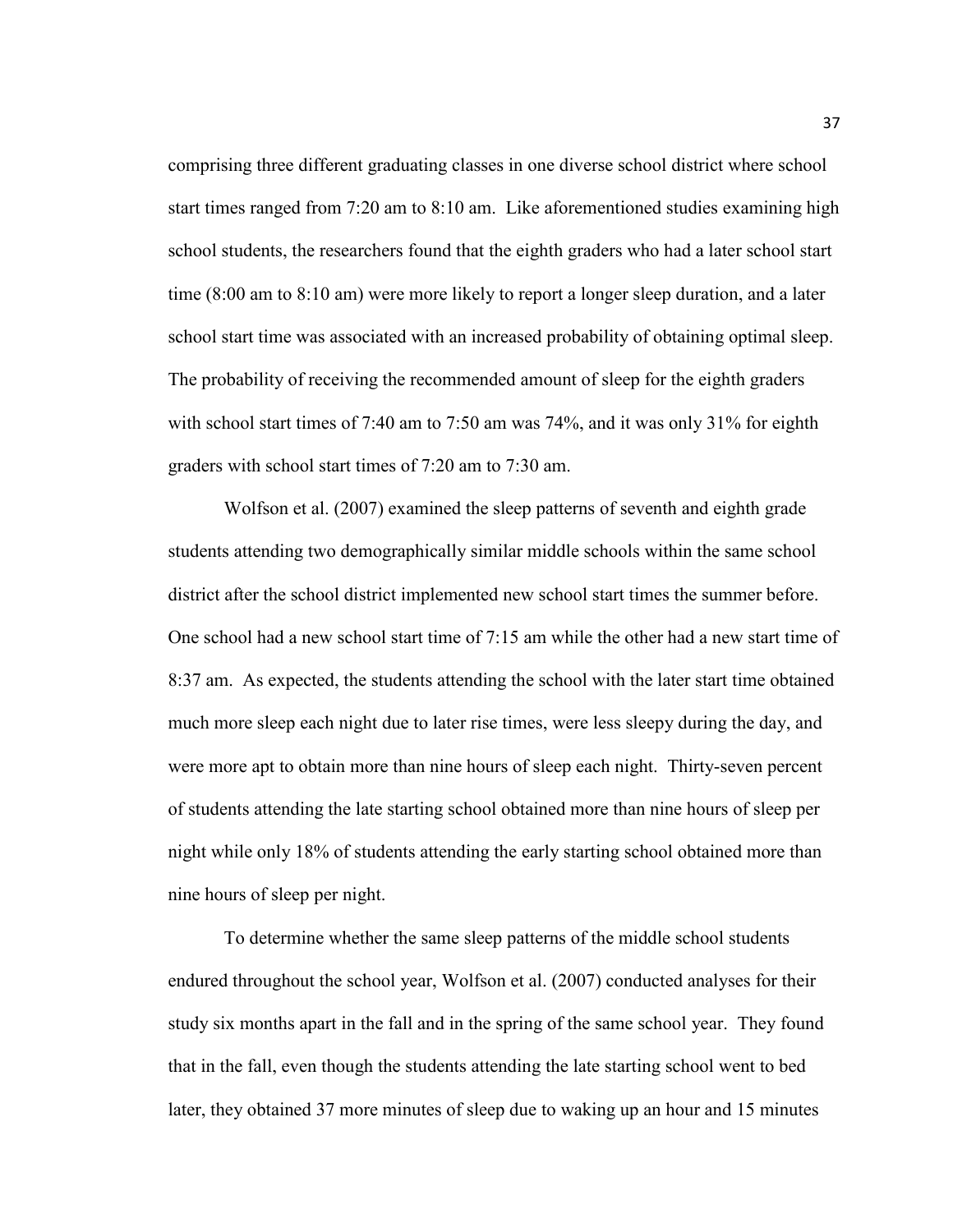later and leaving for school an hour and a half later. In the spring, the difference in total sleep time between students attending the two different schools increased to 65 minutes, due in large part to a decrease in the amount of sleep received by the students attending the school with the early start time. The sleep duration of the students attending the school with the later start time did not significantly change from the fall to the spring.

Further studies strengthen the argument that school start times are associated with sleep duration. While not looking at specific school start times per se, Hansen et al. (2005) found that high school students lose up to 120 minutes of sleep per weeknight once they start attending school in the fall, compared to summer weeknights. Boergers, Gable, and Owens (2014) found that during an experimental boarding school start time change in which school start times were delayed from 8:00 am to 8:25 am and then switched back to 8:00 am throughout one school year, sleep duration increased by 29 minutes with the delayed start time, but then reverted back to baseline when the start time was changed back to 8:00 am. They also found that the number of students receiving more than eight hours of sleep per school night more than doubled with the later start time. Wahlstrom et al. (2014) found that adolescents attending high schools with start times before 8:35 am obtained, on average, 7.8 hours of sleep on school nights, whereas adolescents attending the high school with a 8:55 am start time obtained, on average, more than eight hours of sleep per school night. Lastly, Wahlstrom (2002) found that students attending a high school with an 8:40 am start obtained roughly one more hour of sleep per school night compared to demographically alike students attending a high school with a 7:30 am start, despite both groups of students going to bed around the same time. This difference in sleep durations persisted four years later.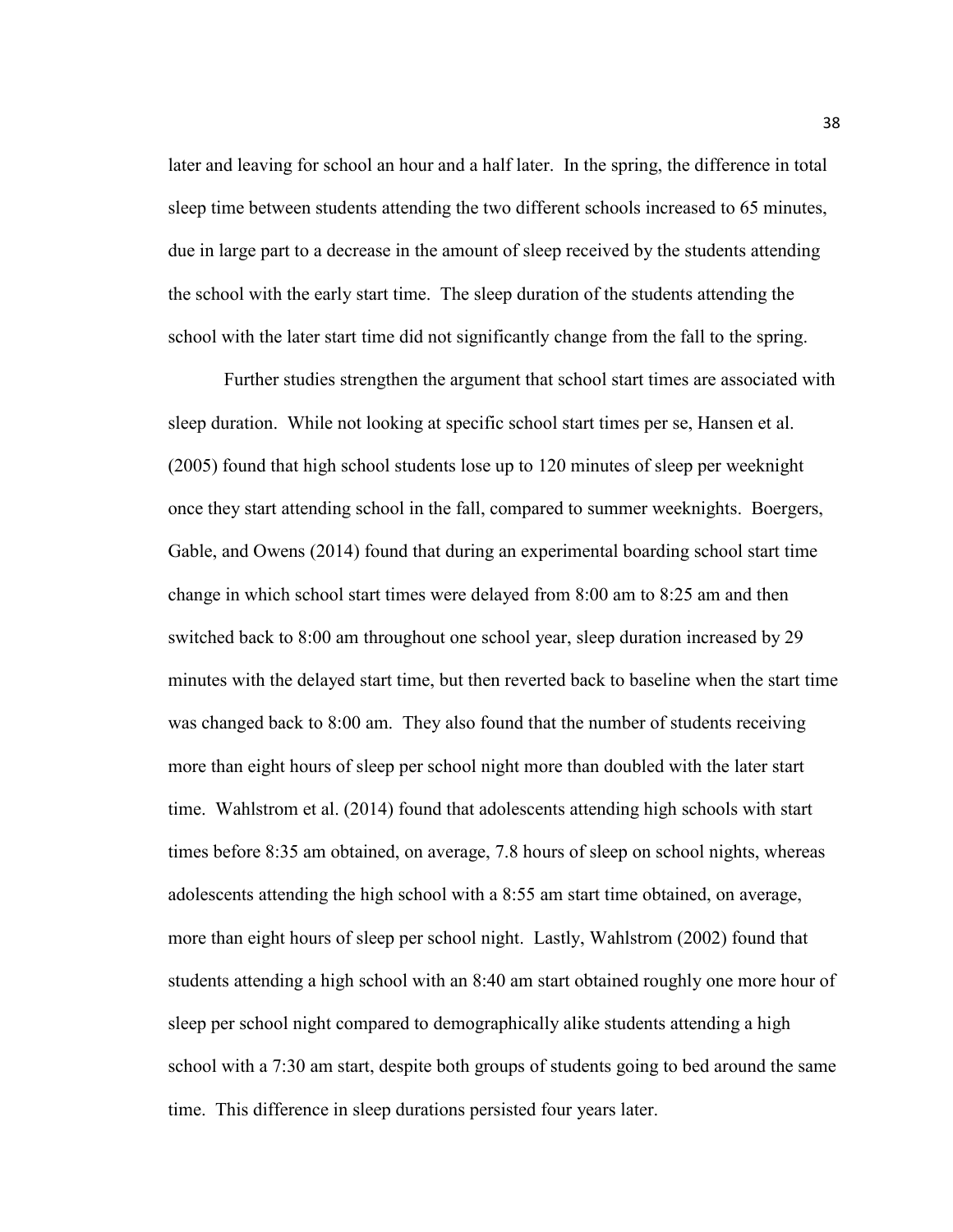**Counterarguments.** Despite the data from the reviewed studies confirming that later school start times are associated with longer sleep durations amongst adolescents, conflicting observations made by three studies should be noted. Studies conducted by Rhie and Chae (2018) and Thacher and Onyper (2016) found that the longer sleep durations experienced by students during a transition to later school start times was not long lasting, These studies observed that students' sleep durations eventually returned to the same levels as before the implementation of the delayed school start times. A study by Parksarian, Rudolph, He, and Merikangas (2015) observed a plateau effect regarding school start times and sleep duration.

The large scale study conducted by Rhie and Chae (2018) in South Korea which included 42,517 students in the intervention group and 28,287 students in the control group, sought to determine the impact on sleep duration when the middle schools of the students in the intervention group were delayed one half hour to one hour and when the high schools of the students in the intervention group were delayed one hour to one and a half hours. This study found that while the sleep duration amongst adolescents in the intervention group temporarily increased as a result of later wake times, their sleep duration reverted to pre-campaign levels shortly thereafter because of a simultaneous delay in sleep onset times. Despite this data, however, the study did find that the students in the intervention group decreased the difference between their weekday sleep duration and their weekend sleep duration compared to the control group, which the researchers see as a sign of less sleepiness amongst the intervention group.

In their study, Thacher and Onyper (2016) pointed out that there is limited knowledge of whether the first observed benefits of a delayed school start time continue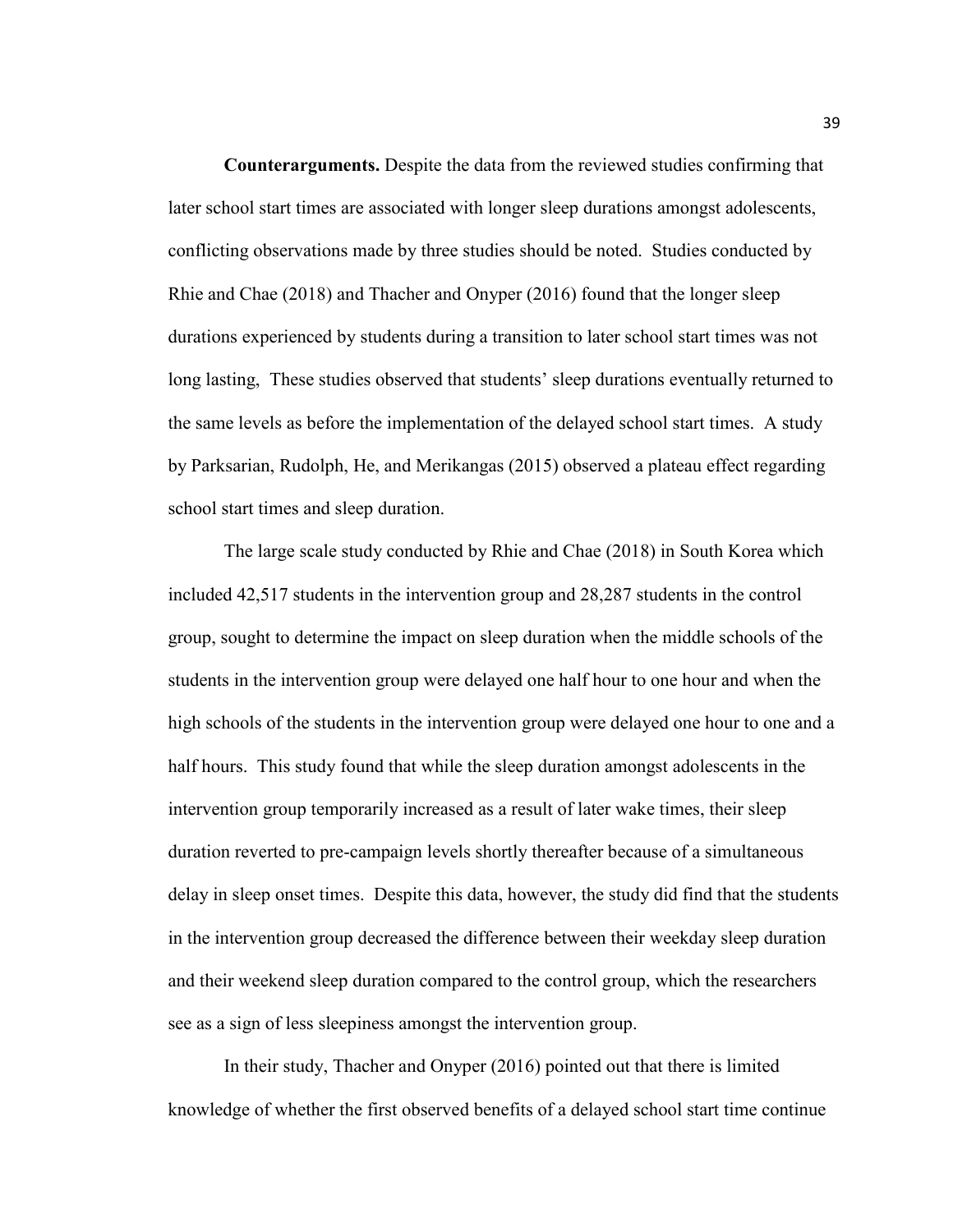long after. Their longitudinal study conducted in an upstate New York high school analyzed the sleep data provided through questionnaires given to students during a transition to a later school start time, from 7:45 am to 8:30 am. The questionnaires were given to students at three different times: in May of 2012 before the school start time change, in November of 2012 after the school start time change, and in May of 2013, one year after the school start time change. What the researchers found out was while sleep duration did increase by 20 minutes as of November 2012 due to delayed wake times and fixed bedtimes, the sleep duration for the majority of students returned to baseline levels as of May 2013 due to a consequent delay in bedtimes.

Despite the data predominantly indicating a return to the baseline sleep duration after one year, Thacher and Onyper found that 10% of the students in the study did continue to experience an increase in sleep duration one year after the school start time change. These students were the ones who were more apt to experience less sleep before the school start time change and who identified as having an evening chronotype. Given their findings, the researchers wrote in the conclusion of their study:

Although a start time delay is the first—and necessary—step to improved sleep health, clearly a delay in start time alone may not be sufficient to achieve the kinds of changes to student performance and well-being that are the targets for changes to school schedules (Thacher and Onyper, 2016, p. 280).

One limitation important to note about the aforementioned study is all students attending the school in the study lived within walking distance of the school and no school bussing was used. Therefore, the wake times of students were not confined by school bus pick up times.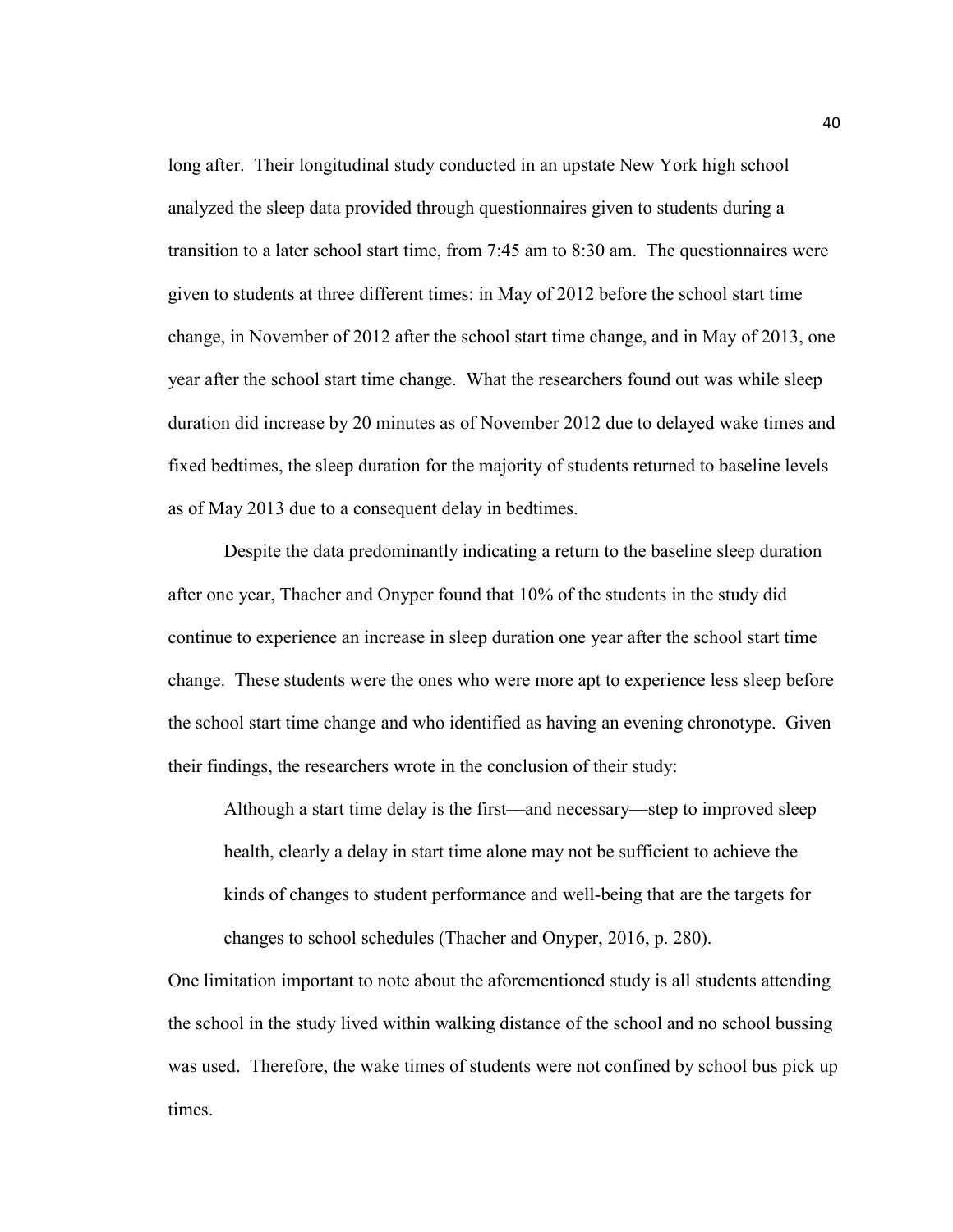The studies conducted by Thacher and Onyper (2016), Rhie and Chae (2018), and Wolfson et al. (2007) all took a longitudinal approach and analyzed adolescent sleep data at two different points in time to determine whether the sleep patterns surrounding a school start time change persisted months after the first data analysis. While the former studies found that the initial effects of new later school start times were not long lasting, the latter study found that sleep durations continued to be the same for the students attending the later starting school compared to the earlier starting school. A few differences between these studies should be noted that may potentially account for the difference in results. First, the studies by Thacher and Onyper (2016) and Rhie and Chae (2018) examined high school students (in addition to middle school students for the Rhie and Chae study) while the study by Wolfson et al. (2007) solely examined middle school students. The data analyses of the two former studies were conducted a full year apart, while the data analyses of the latter study were conducted roughly six months apart, within the same school year. Lastly, what should especially be noted for the Rhie and Chae study is it was a large scale study conducted over five years which comprised tens of thousands of students, and it had an experimental design composed of a control group and an intervention group. Rhie and Chae (2018) called it a "5-year prospective casecontrolled cohort study" (p. 6).

While examining how the association between school start times and sleep patterns differ based on demographic factors such as age, sex, and geographic location of the students (urban vs. nonurban), Paksarian et al. (2015) found a plateau effect regarding such associations. By using data from the cross-sectional *National Comorbidity Survey— Adolescent Supplement*, the researchers were able to analyze the sleep duration data of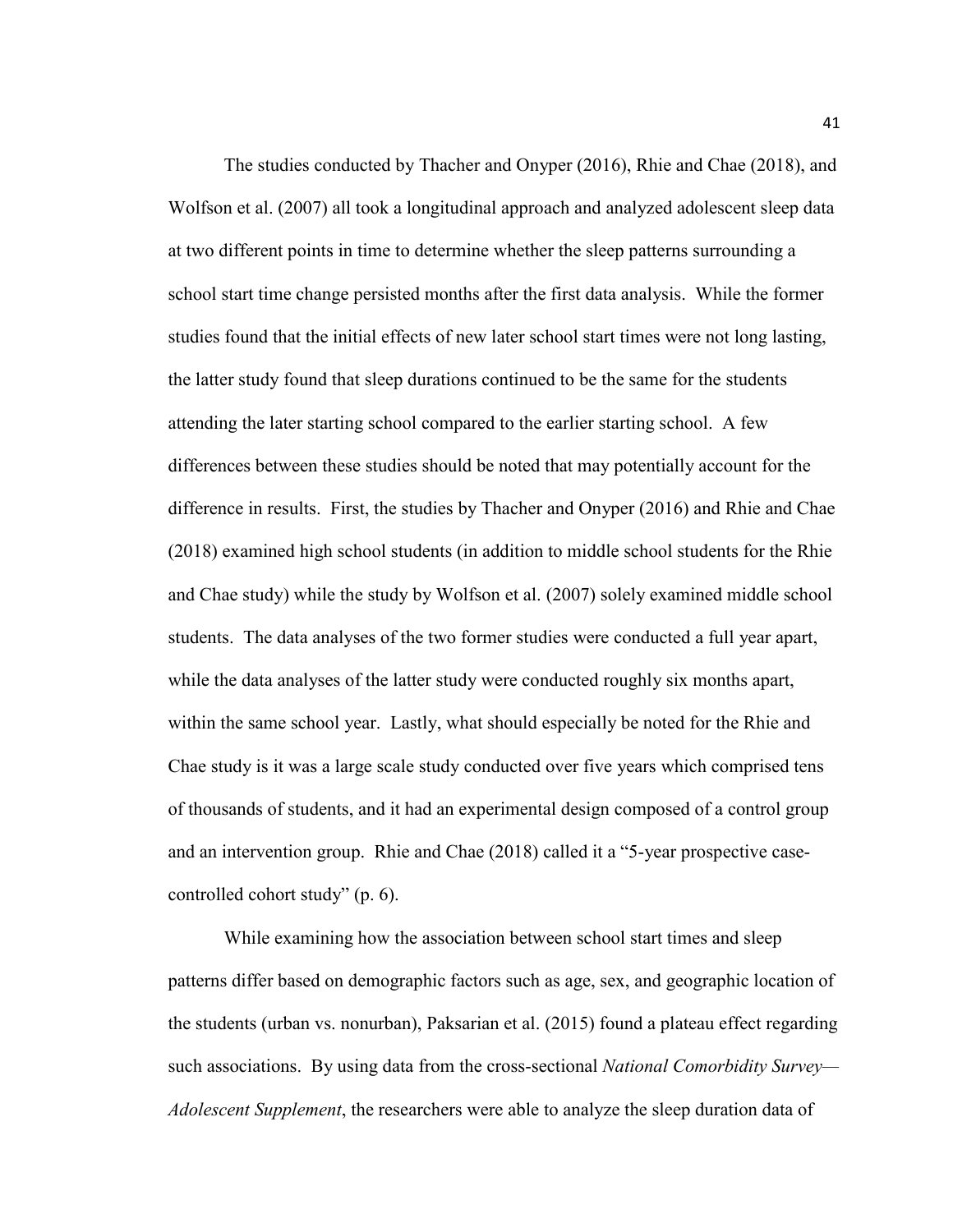7216 adolescents representing a variety of demographics across the U.S. While using exploratory analyses, the researchers found that a positive association between sleep duration and school start times existed only with school start times before 8:01 am. The association became insignificant with school start times after 8:01 am. The same held true for the relationship between the odds of getting enough school night sleep and school start times. Before 8:01 am, the odds of getting enough sleep was positively associated with school start times, but the association again became insignificant with school start times after 8:01 am.

One thing Paksarian et al. (2015) found through their regression models that is interesting to note is that when controlling for all other factors, no significant association was found between sleep duration and school start times before or after 8:01 am for females. They actually found a negative association existed between school start times and sleep duration for males living in rural counties, when controlling for all other factors. Ultimately, Paksarian and her colleagues determined that the strongest association between sleep duration and school start times existed for males attending schools in large metropolitan areas.

Given their findings that the strength of the association between school start times and sleep duration differs based on the demographics of the students and that the strength of such associations plateaus in many instances, Paksarian et al. (2015) drew multiple conclusions. First, they concluded that "a single start time recommendation may not be appropriate in all contexts, and they [their findings] highlight the need to consider other contextual, family, and individual factors that may modify associations between school start time and sleep" (Paksarian et al., 2015, p. 1355). An example of one such factor that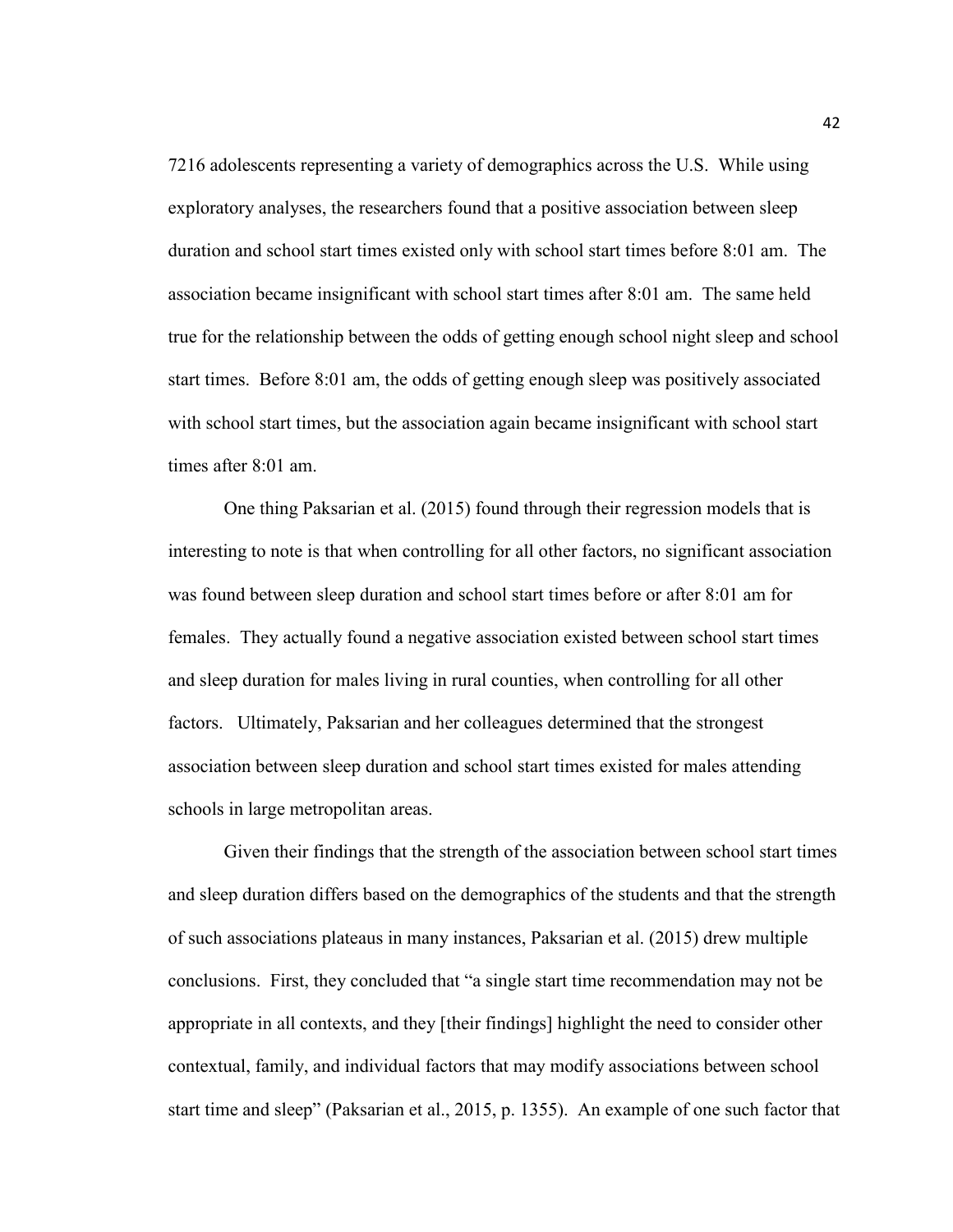may affect the association is transportation mode to school, which may differ between urban and rural school settings. Secondly, given the found plateau effect, the researchers suggested that delaying school start times very modestly may be adequate to maximize any related benefits to adolescent sleep duration. Lastly, Paksarian and her colleagues iterated the need for more research to determine under which contextual and demographic factors a delayed school start time would be most beneficial for adolescent sleep duration.

# **Sleep Duration and Academic Performance**

The research summarized in the earlier sections show that, with some caveats attached, early school start times, along with biological and other environmental factors shorten the sleep durations of adolescents. However, it is important to understand the potential impact a shorter sleep duration can have on the academic performance of adolescents. An extensive body of research exists, including studies cited previously, which examine the possible link between sleep duration and academic performance.

Dewald, Meijer, Oort, Kerkhof, and Bögels (2010) conducted a meta-analysis to determine the effect size that the sleep variables of sleep duration, sleep quality, and daytime sleepiness have on academic performance. The researchers conducted a separate meta-analysis for each sleep variable and measured school performance in terms of student and parent answered surveys, grade point average, and standardized test scores. The studies included in the meta-analysis were ones in which the participants were aged eight to 18 and excluded studies in which participants had sleep disorders, mental illnesses, or physical illnesses. Most of the studies were also cross-sectional rather than longitudinal. Overall, 16 studies were used assessing the impact of sleep quality on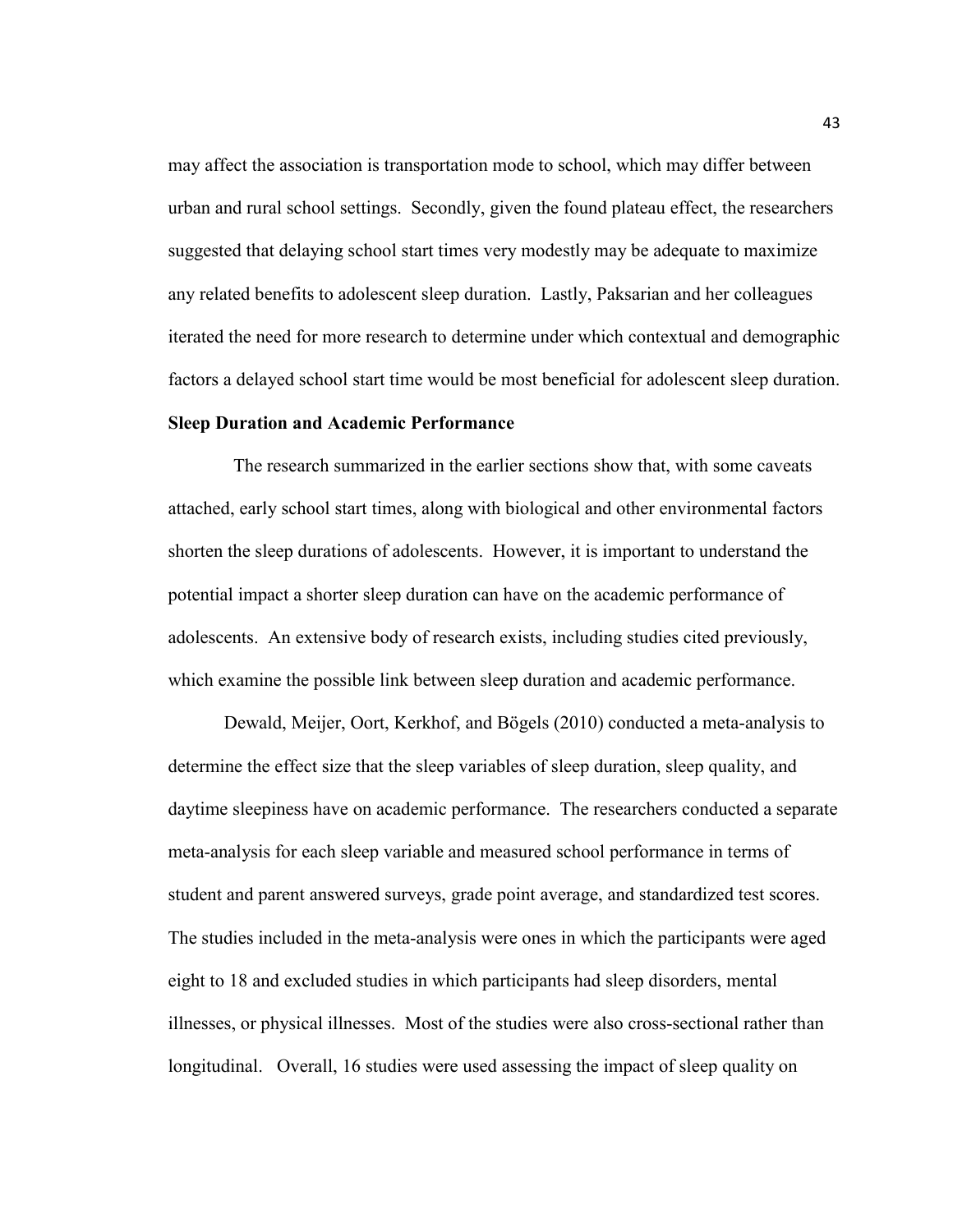school performance and 17 studies were each used for assessing the impact of sleep duration and daytime sleepiness on school performance.

Overall, through their meta-analyses, Dewald et al. (2010) found an association between each sleep variable studied and school performance, but with each sleep variable having a different effect size on school performance. While the effect sizes were statistically significant, they were quite modest. Daytime sleepiness had the largest effect on school performance, sleep quality had the second largest effect on school performance, and sleep duration had the smallest effect on school performance. Regardless of the effect size for each sleep variable, all three were still significantly significant. An interesting observation pointed out by Dewald and her colleagues, is that the larger effect sizes were found in the studies using younger participants, causing the researchers to assume that poor sleep and more sleepiness has a larger impact on the prefrontal cortex and cognitive functions in early adolescence. Given the modest effect sizes they found, the researchers concluded by stressing the need for more research using longitudinal and experimental designs to better establish the relationship between sleep and school performance.

 A study conducted by Wolfson and Carskadon (1998) which used the survey results of 3,120 adolescents attending four Rhode Island high schools found a link between school grades and sleep duration. By analyzing the students' answers to the *School Sleep Habits Survey*, Wolfson and Carskadon found that the students who obtained A's and B's for grades reported a longer sleep duration and earlier bedtimes on school nights compared to the students who obtained mostly C's, D's, and F's. Likewise, those students reporting better grades had more consistent sleep schedules from the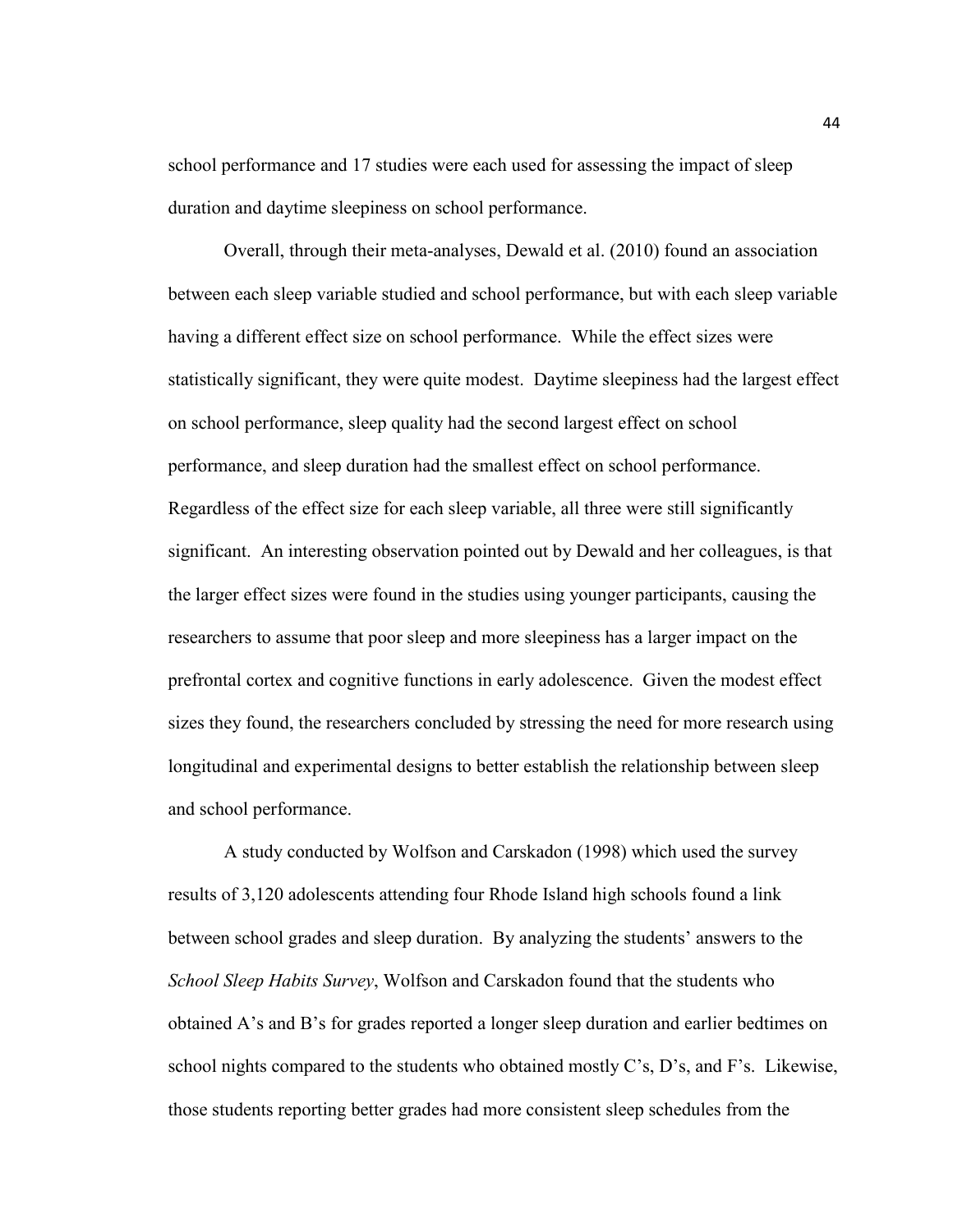school nights to the weekends. Those reporting poorer grades went to bed much later on weekends and slept in much later on weekends compared to students earning A's and B's. As explained by the researchers, students who obtain more sleep may earn better grades by being better able to pay attention to class instruction and on homework. Wolfson and Carskadon (1998) concluded their study emphasizing the need for schools to explore the connections between sleep and aspects of academic functioning such as test scores and grades.

Like the findings of Wolfson and Carskadon, Cole (2016) found a link between self-reported sleep duration and grades. However, he also examined the potential role sleep duration may have on ACT and SAT scores and found a surprising result. Cole used survey results from 13,071 college freshmen who completed the *Beginning College Survey of Student Engagement* (BCSSE), which asked students about their grades, study habits, sleep habits, and SAT and ACT scores from their later years in high school. He found that the students who woke up later in the morning obtained the most sleep, and the students who earned the highest grades in high school were the ones who slept in until after 7:00 am and obtained more than eight hours of sleep. Interestingly, even though the students who obtained more than eight hours of sleep earned higher grades, they reported much less study time than the students who obtained fewer than eight hours of sleep.

A surprise finding by Cole (2016), was that students who obtained fewer than eight hours of sleep obtained higher SAT and ACT scores compared to the students who obtained more than eight hours of sleep. These students who obtained fewer than eight hours of sleep, but earned higher SAT and ACT scores were also the ones who studied more, causing Cole to come to the conclusion that the decreased sleep obtained by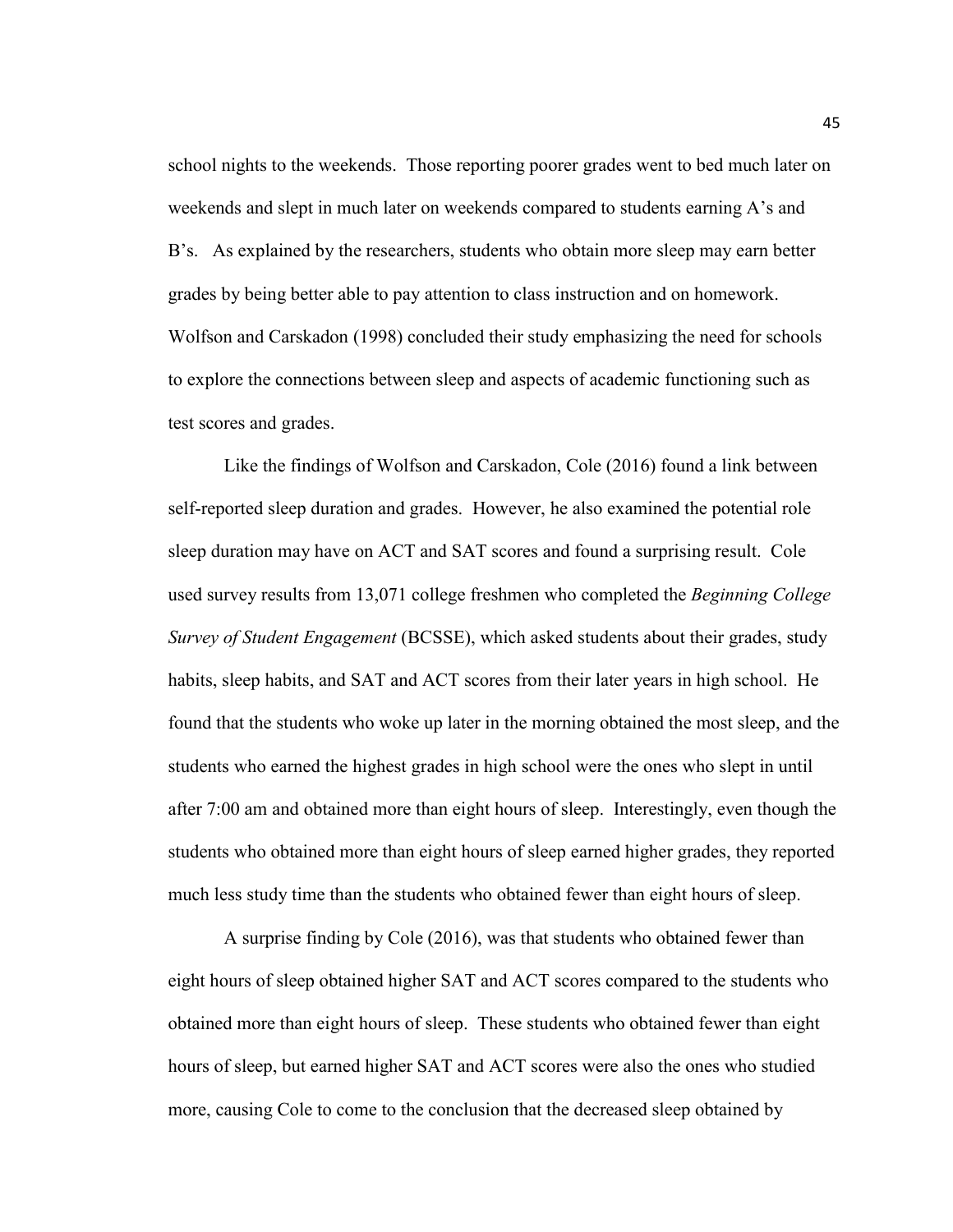students that is associated with increased studying does not undercut their performance on the ACT or SAT. However, since the ACT and SAT are achievement tests, it comes as a surprise that these students did not earn higher grades in high school. Consequently, Cole stressed the importance and need to research aspects of this paradox further.

While many researchers use grades, grade point averages and test scores as a basis for academic performance when examining sleep duration in the context of schools, Titova et al. (2015) examined the link between sleep duration and the odds of failing academic classes. This study, conducted in Sweden, analyzed sleep duration and academic data provided by 4,736 adolescents who completed the *Life and Health Young Survey*. After controlling for every conceived variable that could potentially impact sleep such as body mass index, location of school, household composition, among other variables, the researchers found that the students who obtained fewer than seven to eight hours of sleep on school nights were at increased odds of failing at least one academic class in the school year. The odds were even greater if the adolescent obtained fewer than seven to eight hours of sleep on school nights *and* weekend nights. While the adolescents were also at risk for failing at least one class if they experienced sleep disruptions such as restlessness and trouble falling asleep, a short sleep duration contributed to a higher risk of academic failure.

In their study conducted in Switzerland, Perkinson-Gloor, Lemola, and Grob (2013) explored the relationship between sleep duration, daytime fatigue, behavioral persistence, well-being, and academic success. Besides looking directly at the relationship between sleep duration and academic performance, the researchers wanted to determine whether behavioral persistence and daytime tiredness serve as mediators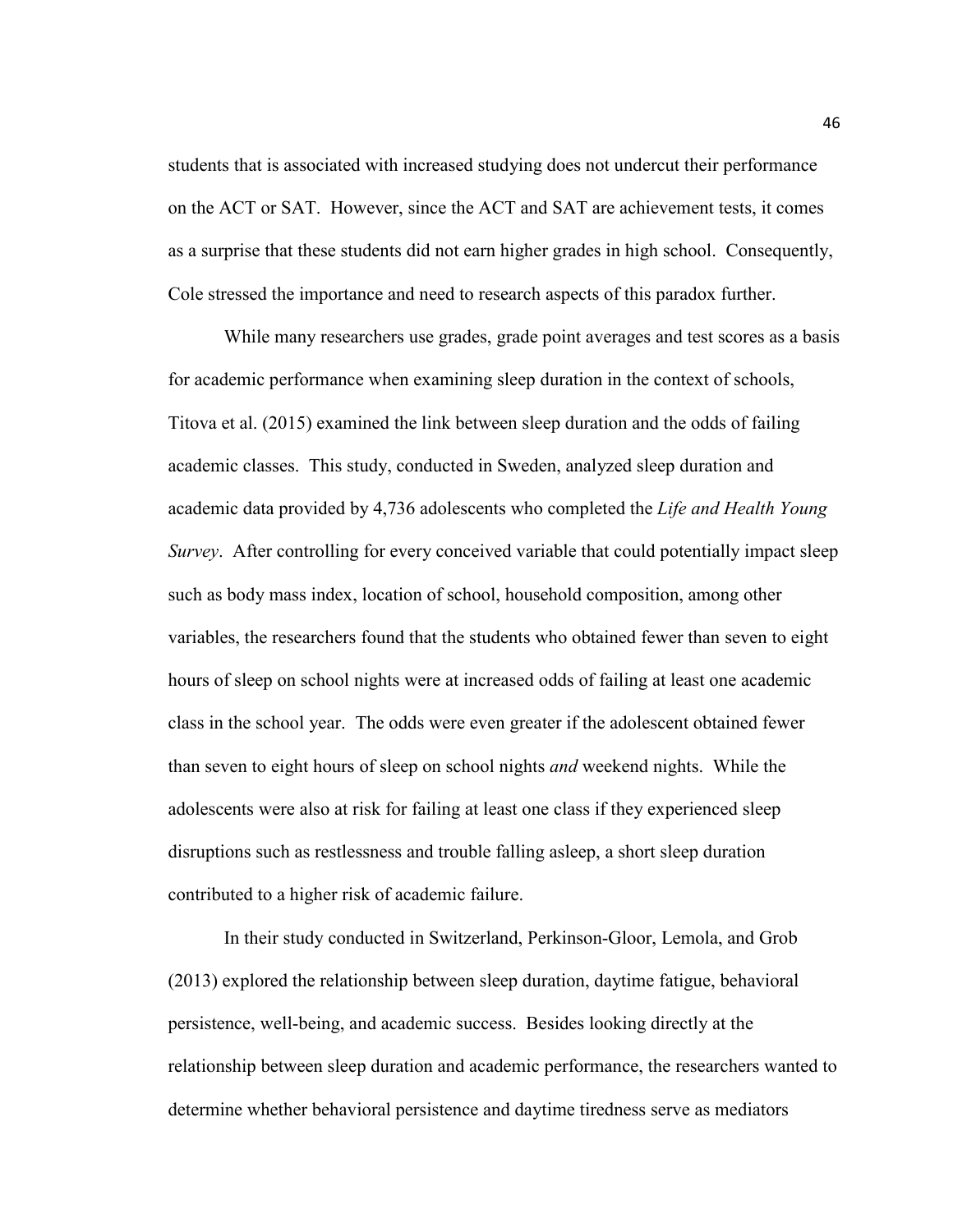between sleep duration and academic performance. Their study was composed of 2,716 adolescents from six different high schools that were mostly made up of immigrant groups and students of a lower socioeconomic status. Their reasoning behind this was the argument that the role poor sleep plays on wellbeing and academic performance is magnified by a lower socioeconomic status. The participants completed online questionnaires which evaluated daytime sleepiness, sleep habits, and behavioral persistence, as well as attitude toward life. German language and math grades for each participant were provided by the school and served as the basis for determining academic performance.

Perkinson-Gloor et al. (2013) found that the participants who reported receiving fewer than eight hours of sleep per night had more daytime sleepiness, had lower behavioral persistence and also received lower German language and math scores compared to the participants sleeping more than eight hours per night. Through their statistical models, they determined that daytime sleepiness and behavioral persistence serve as mediators between sleep duration and academic success. Perkison-Gloor et al. (2013) explained, "The models revealed that short sleep was related to more daytime tiredness, which in turn was related to lower behavioral persistence....Moreover, behavioral persistence was a moderately strong predictor of academic achievement" (p. 315).

Just as Perkison-Gloor et al. (2013) examined a causal pathway linking sleep duration to academic performance, so too did Perez-Lloret et al. (2013). In their study examining 1,194 adolescents in Argentine schools, the researchers sought to connect sleep duration to academic performance through the mediators of daytime sleepiness and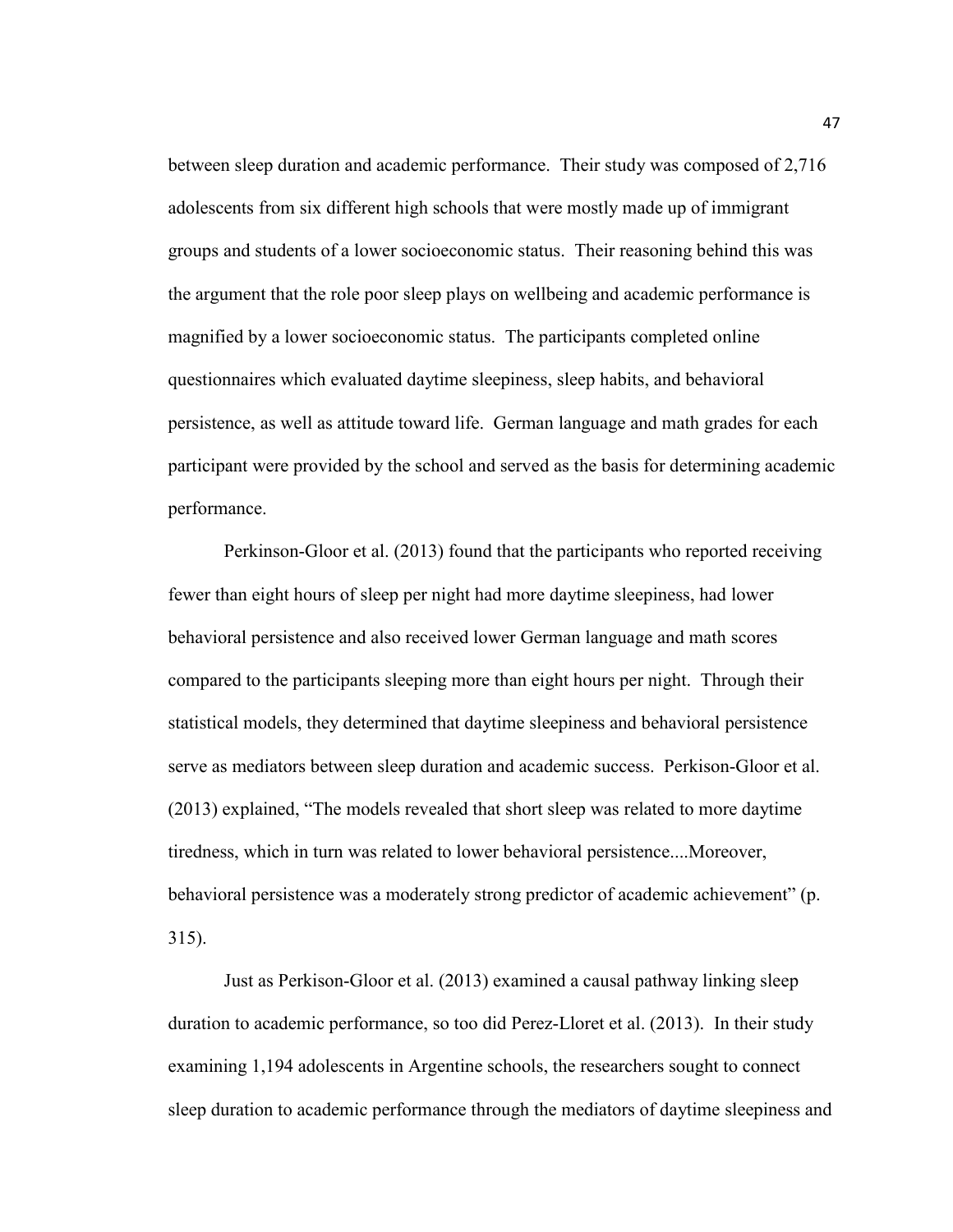attention. They used literature and math grades as the barometers of academic performance. While they did not find a statistically significant direct relationship between sleep duration and academic performance when controlling for gender, age and body mass index, they found correlations between each successive variable in their pathway, ultimately connecting sleep duration to academic performance through the mediators of daytime sleepiness and attention. The researchers' correlational pathway found that short sleep duration was correlated with more daytime sleepiness, which was correlated with reduced attention, which was correlated with lower academic performance. As explained by Perez-Lloret et al. (2013), "short sleep duration would set up a 'chain reaction' with increased daytime somnolence and reduced attention as intermediate links leading to reduced academic efficiency" (p. 472).

Similarly, in their longitudinal study, Sabia, Wang, and Cesur (2017) briefly explored whether homework completion and concentration served as mediators in the relationship between sleep duration and academic performance. They had previously established that increased adolescent sleep duration led to improvements in completing homework and concentration and wanted to see whether these short term improvements were connected to the relationship between sleep duration and academic performance. What Sabia et al. (2017) found was that when they controlled for concentration and homework completion in their statistical analyses, there was a "35%-42% decline in the estimated association between sleep duration and educational attainment" (p. 339-340).

Multiple studies explore the role that sleep duration plays on the academic performance of university students. This is beneficial as the sleep schedules of these older adolescents are not necessarily confined by early school start times due to more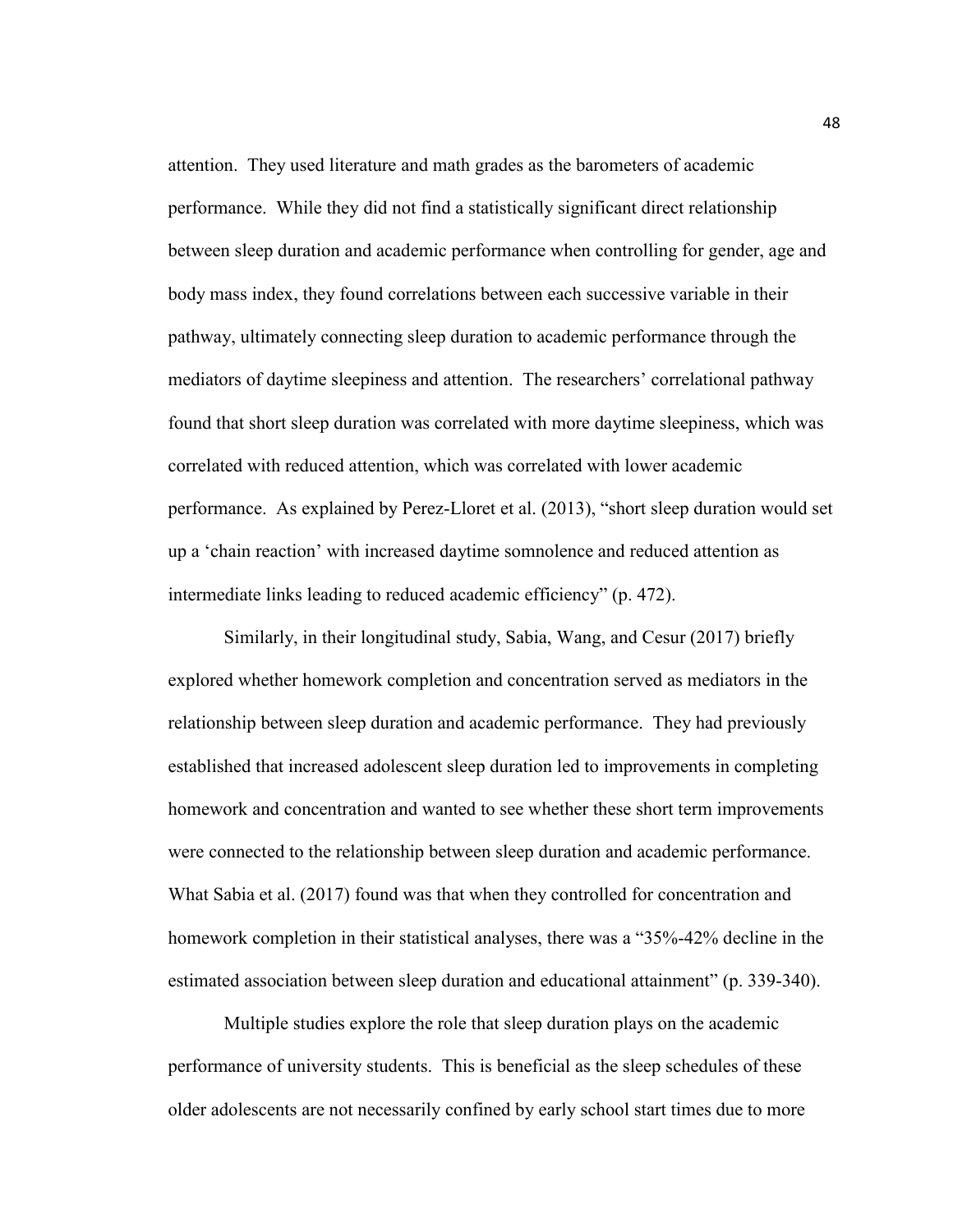flexible class scheduling. Two such studies found that shorter sleep durations in university students were linked to lower grade point averages (Kelly, Kelly, & Clanton, 2001; Raley, Naber, Cross, & Perlow, 2016). Kelly et al. (2001), whose study included undergraduate students with the average age of 19.86 years, classified short sleepers as those receiving a nightly duration of six or fewer hours of sleep and long sleepers as those receiving a nightly duration of nine or more hours of sleep. They found that sleep duration had a statistically significant effect on grade point average, with the long sleepers having higher grade point averages compared to the short sleepers. Likewise, Raley et al. (2016), whose study included university students with the average age of 21.38 years, found that the students receiving the most sleep in the study had higher grade point averages while the students receiving the least amount of sleep had lower grade point averages.

Two research studies examining university students which specifically used exam scores as the basis for academic performance determined the importance of obtaining sufficient sleep in the consecutive nights preceding an exam rather than just obtaining sufficient sleep the night before an exam (Scullin, 2019; Okano, Kaczmarzyk, Dave, Gabrieli, & Grossman, 2019). In the Scullin (2019) study, students in a psychology class examining sleep were incentivized with extra credit at the end of the semester if they obtained an average of eight hours of sleep per night in the week leading up to their final exam. The students who chose to participate in this challenge were required to wear actigraphy devices at night. All students in the class were required to wear actigraphy devices at the beginning of the semester in order to form a baseline for their sleep durations. Scullin found that with the incentive of extra credit, students increased their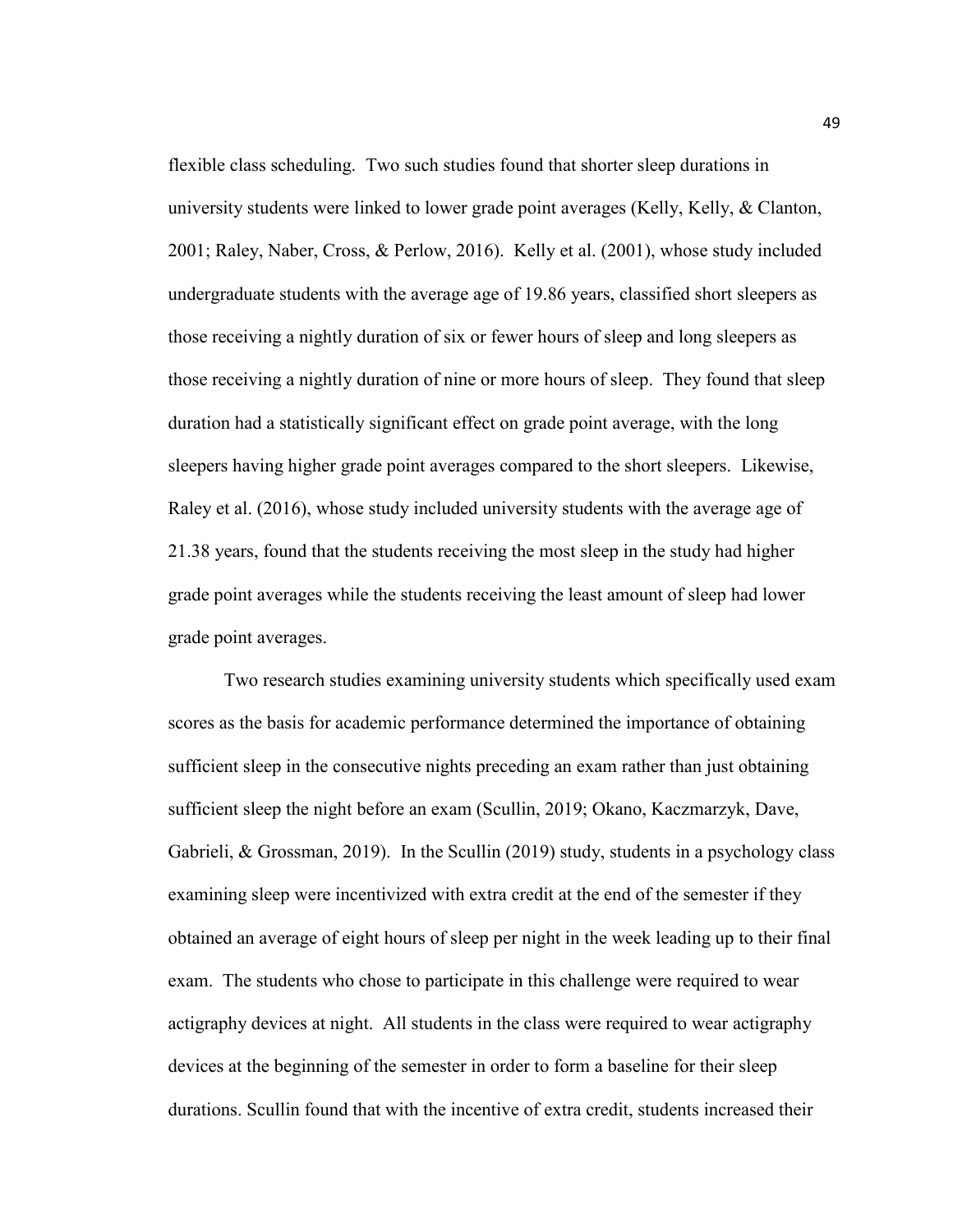sleep duration, averaging 8.17 hours of sleep per night, and there was less variability in their sleep durations from night to night. Their sleep schedules were more consistent when compared to the baseline data.

The interesting revelation, however, generated by the Scullin (2019) study is regarding the final exam performance of the students who completed the challenge compared to those who did not. The students who averaged eight hours of sleep per night in the week leading up to the final exam scored significantly better on their final exam compared to the students who did not participate in the challenge and had less sleep. As explained by Scullin (2019), "Succeeding on the 8-hr sleep challenge was associated with the equivalent of a 4.9 (corrected) to 7.6 (uncorrected) point boost on the final exam" (p. 61). This finding debunks the myth that students must sacrifice sleep for study time during final exams week and students can still perform well on exams while obtaining sufficient sleep. As explained by Scullin (2019), one student in the study who was earning a D previously in the class but who completed the eight-hour challenge indicated it was the "first time my brain worked while taking an exam" (p. 61).

 Similar to the study by Scullin (2019) , Massachusetts Institute of Technology students in a chemistry class wore Fitbit sleep tracking devices for an entire semester for a study conducted by Okano, Kaczmarzyk, Dave, Gabrieli and Grossman (2019). The researchers created an aggregate test score for each student comprising the scores of eight quizzes and three midterm exams taken by the students throughout the semester to form the basis for academic performance. The researchers found that the average sleep duration of the students throughout the semester was significantly and positively associated with their aggregate score. Interestingly, the researchers found that the sleep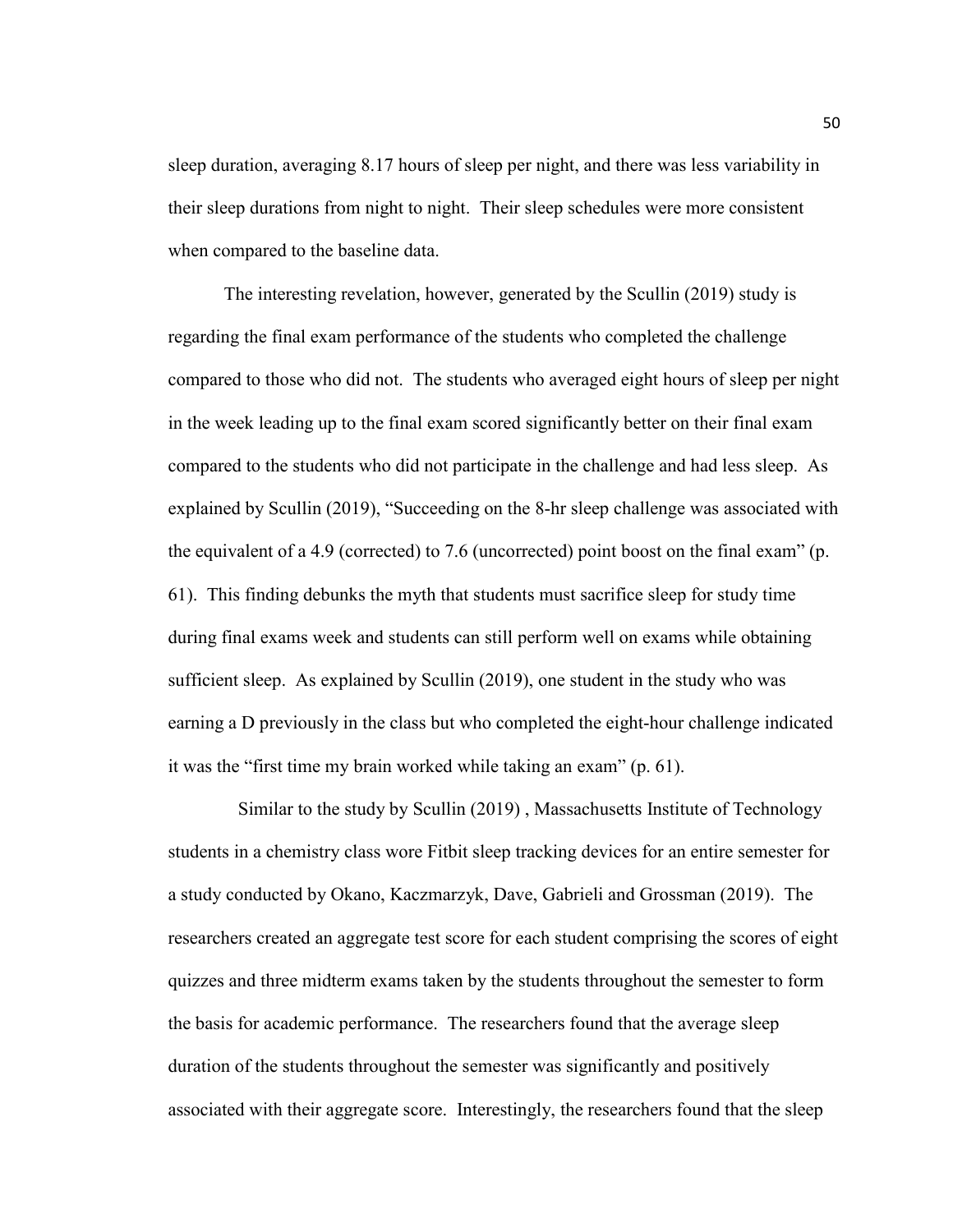duration obtained by the students on the night before an exam or quiz was not significantly associated with their respective test scores. However, the sleep duration obtained for the month before a midterm exam or for the week before a quiz was significantly associated with the students' respective scores on the midterms or quizzes. Because of this revelation, Okano et al. (2019) pointed out the importance of obtaining sufficient sleep during the time frame in which the content in the exams and quizzes is taught rather than only getting sufficient sleep the night before an exam or quiz.

Research from further studies strengthen the association between sleep duration and academic performance. In the pre-post study conducted by Dunster et al. (2018), the researchers observed that student grades increased by 4.5% after their average sleep duration increased by 34 minutes from the school start time change in Seattle. In their study of middle school students, Lewin et al. (2017) found that the students who obtained eight hours of sleep per night had the largest probability of earning A's compared to the students who obtained fewer than seven hours of sleep per night, and sleep duration was significantly and positively associated with grades. In Hong Kong, while Ng, Ng, and Chan (2009) did not find an association between sleep duration and the students' English grades, they did find a significant positive association between sleep duration and the students' mathematics grades. Lastly, Wahlstrom et al. (2014) reported a small but statistically significant association between student school night sleep duration and self-reported grades.

**Counterarguments.** Just as there is research debunking the strength of the relationship between school start times and sleep durations, there is also a body of research examining the relationship between sleep duration and academic performance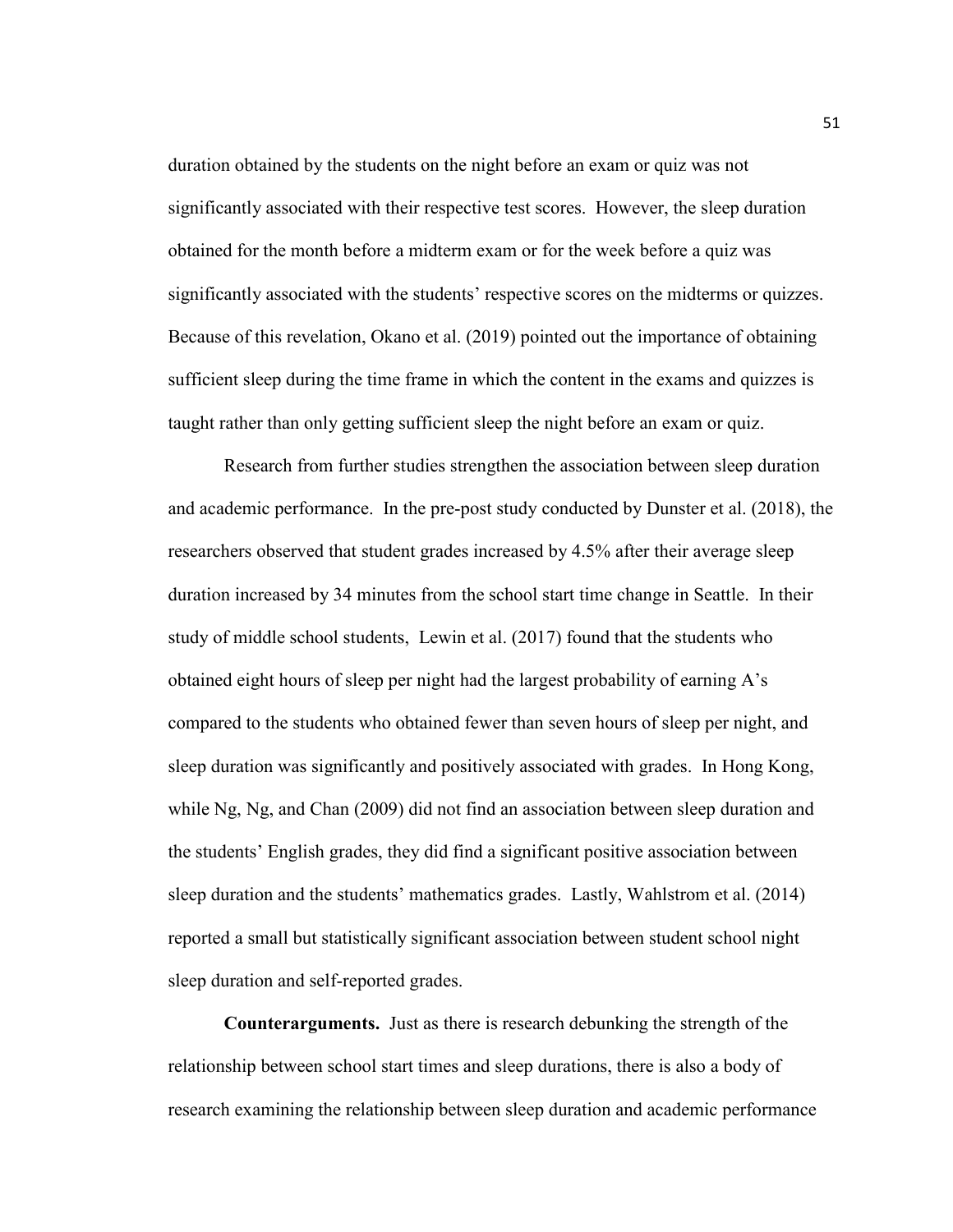that exposes caveats and conflicting evidence. For instance, one interesting observation Perkison-Gloor et al. (2013) drew from their research, is that eight hours of sleep appeared to be the threshold driving their statistical relationships. The National Sleep Foundation (2006) as cited in Perkison-Gloor et al. (2013) considers nine hours or more of sleep a night to be an optimal amount of sleep for adolescents and anywhere between eight to nine hours of sleep to be an acceptable amount of sleep. However, the researchers observed there was no clear advantage to receiving optimal sleep versus acceptable sleep on the variables of behavioral persistence and academic achievement. Thus, for example, there were no major differences between the behavioral persistence and academic achievement of students who received eight hours of sleep compared to those who received eleven hours of sleep, but there were major differences in these variables once students received fewer than eight hours of sleep.

Just as Perkinson-Gloor et al. (2013) determined there is no apparent academic benefit to receiving more than nine hours of sleep a night, Sabia et al. (2017) found that there are diminishing returns and academic costs to receiving longer sleep. Sabia and his colleagues analyzed the data from the *National Longitudinal Study of Adolescent to Adult Health* (Add Health) which surveyed thousands of adolescents in 1994 to 1995 and surveyed the same group again in follow up interviews conducted in 1996, 2001, and 2008. Overall, Sabia et al. (2017) found that sleep duration is positively correlated with the academic performance measures of grade point average, homework completion, and paying attention in class, but to a certain extent. They determined that receiving eight hours of sleep leads to maximized benefits for grade point average and receiving around nine hours of sleep leads to maximized benefits for homework completion and paying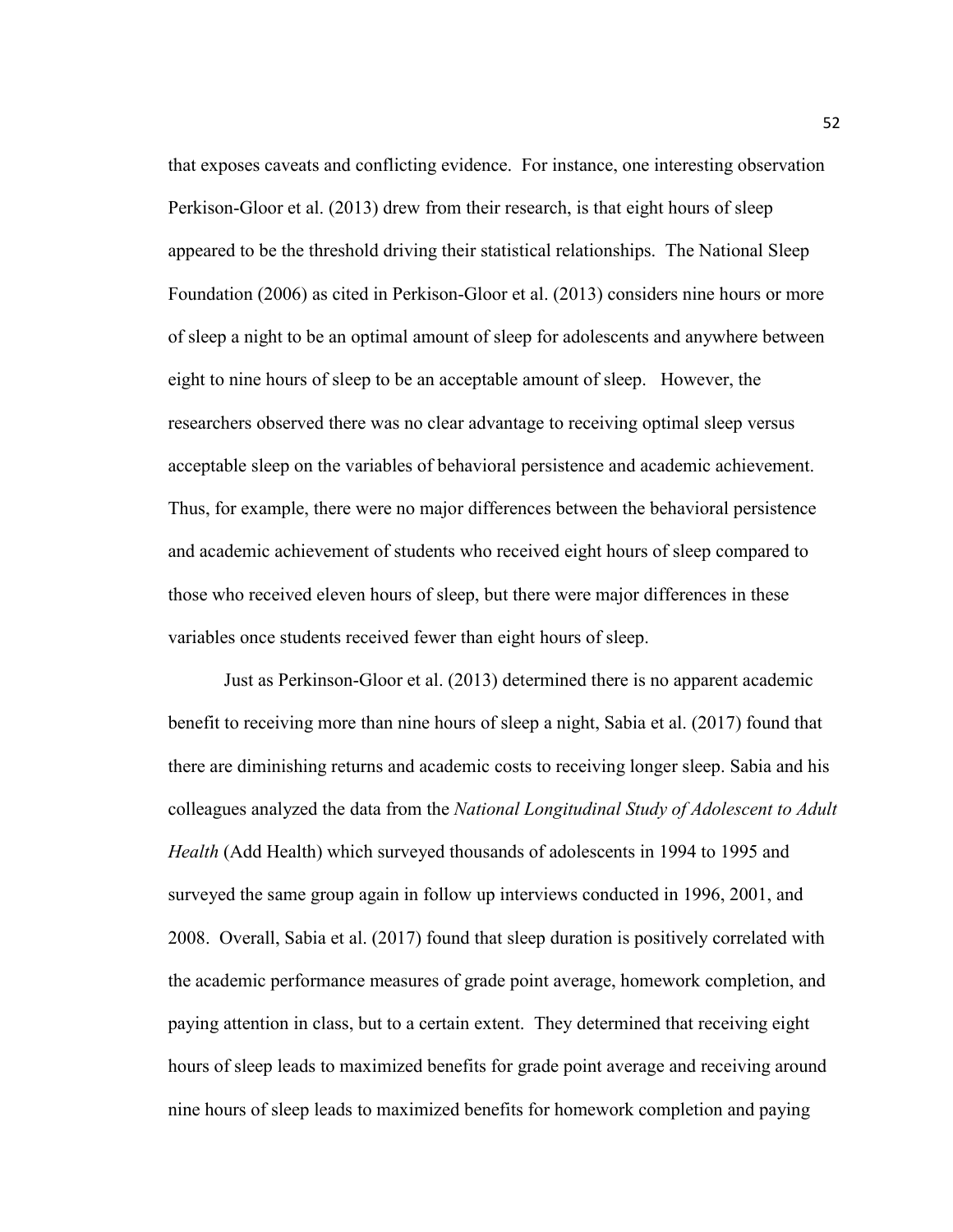attention, leading the researchers to determine that the optimal amount of sleep to maximize academic benefits is 8.5 hours of sleep. Receiving more than 8.5 hours of sleep leads to diminishing returns and a decline in academic benefits. This is an interesting revelation considering the sleep recommendation for 14 to 17 year olds is eight to 10 hours of sleep per night as explained in Hirshkowitz et al. (2015).

Likewise, using educational attainment data obtained through the follow up interviews of the Add Health study, Sabia et al. (2017) determined the optimal amount of sleep per night associated with the probability of graduating high school and attending college. They determined that the probability of graduating high school is maximized at averaging 8.6 hours of sleep per night and the probability of attending college is maximized at averaging 7.4 hours of sleep per night. In spite of their findings, which indicate longer sleep can be detrimental to academic performance, Sabia and his colleagues argued that since the majority of the participants in their study obtained fewer than 8.5 hours of sleep per night, an increase in sleep duration brought on by later school start times would academically benefit many students who obtain fewer than 8.5 hours of sleep per night.

Like Sabia et al. (2017), Asarnow, McGlinchey, and Harvey (2014) also used results from the Add Health study to assess the impact of total sleep time on long term educational performance. They used data from the initial Add Health interview conducted in 1994 to 1995 and from two of the follow-up interviews conducted in 1996 and 2001 to 2002 (which they labeled Wave I, Wave II, and Wave III respectively). While Asarnow et al. (2014) determined that a late bedtime during the school year in Wave I and Wave II was associated with a lower grade point average six to eight years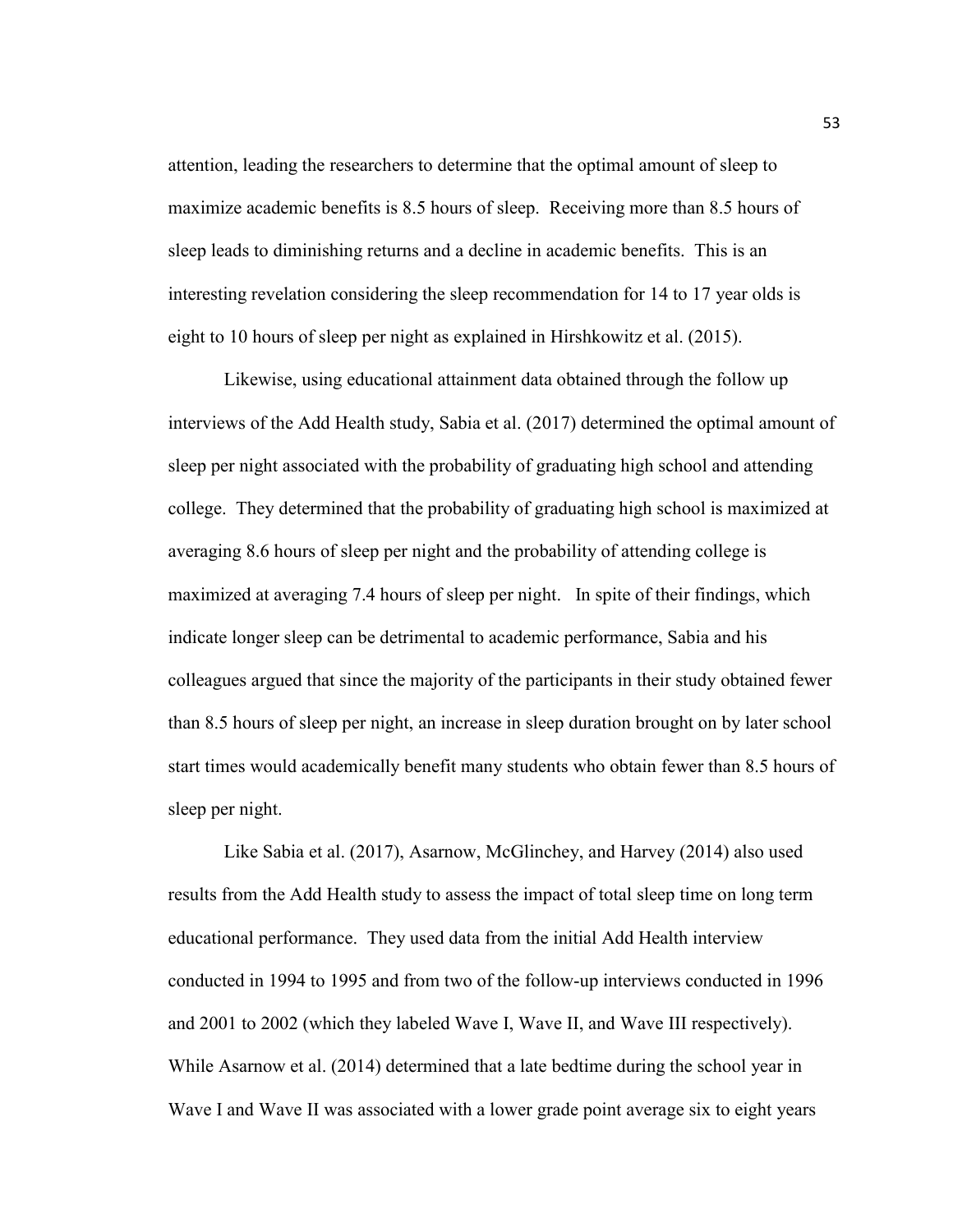later in Wave III, the researchers found no such association between total sleep time and grade point average. This finding negated their hypothesis that short total sleep time in Wave I and Wave II is predictive of a lower grade point average in Wave III and came as a surprise to the researchers.

In their study which included 1,000 high school students and 200 middle school students, Eliasson, Eliasson, King, Gould, and Eliasson (2002) found no association between sleep duration and student grade point average. Instead, they determined that time spent doing homework was the largest predictor of grade point average. As a result, Eliasson and his colleagues argued that "the cost of later school start times would be more wisely invested in after-school tutor/mentor programs, homework clubs, or teacher improvement efforts (Eliasson et al. 2002, p. 47-48).

Further studies expose evidence that challenges the notion that there is a positive relationship between sleep duration and academic performance. Like the findings of Sabia et al. (2017), Taylor, Vatthauer, Bramoweth, Ruggero, and Roane (2013) found that there is a curvilinear relationship between sleep duration and grade point average in undergraduate college students. They found that in addition to a short sleep duration, a long sleep duration was also predictive of a lower grade point average compared to an intermediate sleep duration. Ming et al. (2011) found that averaging fewer than seven hours of sleep on school nights was not significantly associated with average grades, and such an association existed only if sleep duration was fewer than seven hours on both school nights *and* weekend nights. Lastly, Eide and Showalter (2012) determined that the optimal amount of sleep for 16 year olds to maximize their performance on subtests of the Woodcock-Johnson standardized test is between 7.02 and 7.35 hours per night, and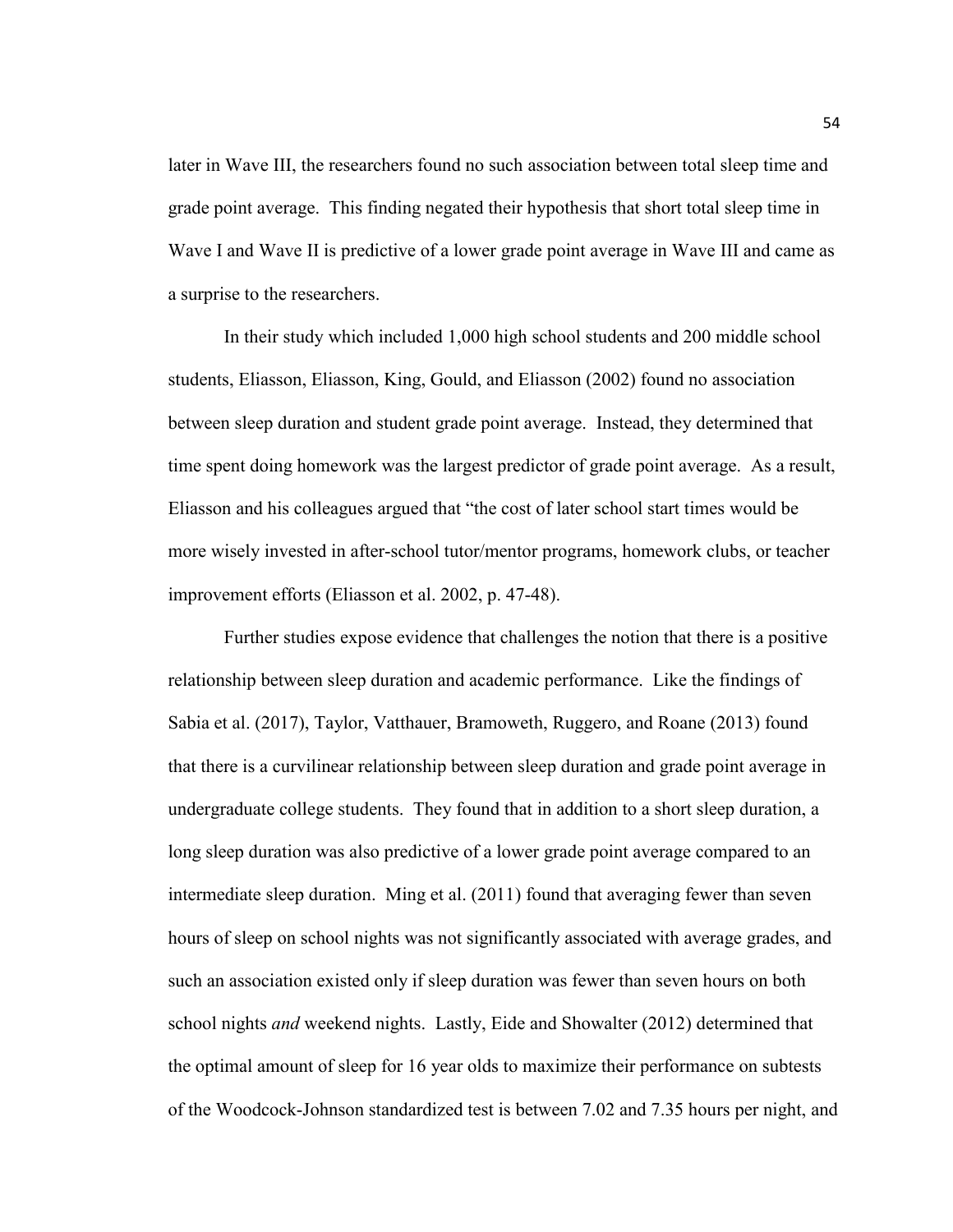the optimal amount of sleep for 18 year olds to maximize their performance on the same tests is under seven hours per night. This is well below the amount of sleep that is recommended adolescents receive.

### **Impact on Attendance and Tardy Rates**

One mechanism by which earlier school start times may negatively impact academic performance is by students missing early morning instruction time because of decreased attendance or increased tardiness. Many of the studies examining the impact of school start times on academic performance and sleep duration also briefly examine the impact of school start times on attendance and tardy rates. Given these studies, the evidence appears scattered regarding the extent to which school start times impact attendance and tardy rates, with the impact on tardy rates being more pronounced than the impact on attendance rates. For instance, in their meta-analyses, Bowers and Moyer (2017) found that in the three studies examining school start times and tardiness, later school start times were associated with decreased tardiness. However, with the three studies examining school start times and attendance, Bowers and Moyer found no significant association between school start times and absences.

 Two previously cited longitudinal studies on school start times and sleep durations found varying results regarding attendance and tardy rates (Thacher & Onyper, 2016; Dunster et al., 2018). In their study of the upstate New York school which delayed its school start time by 45 minutes, Thacher and Onyper (2016) found that the unexcused and excused absence rate actually increased after the shift to a later school start time. While the attendance rate did not improve, Thacher and Onyper found that even though the rate of excused tardiness stayed the same before and after the school start time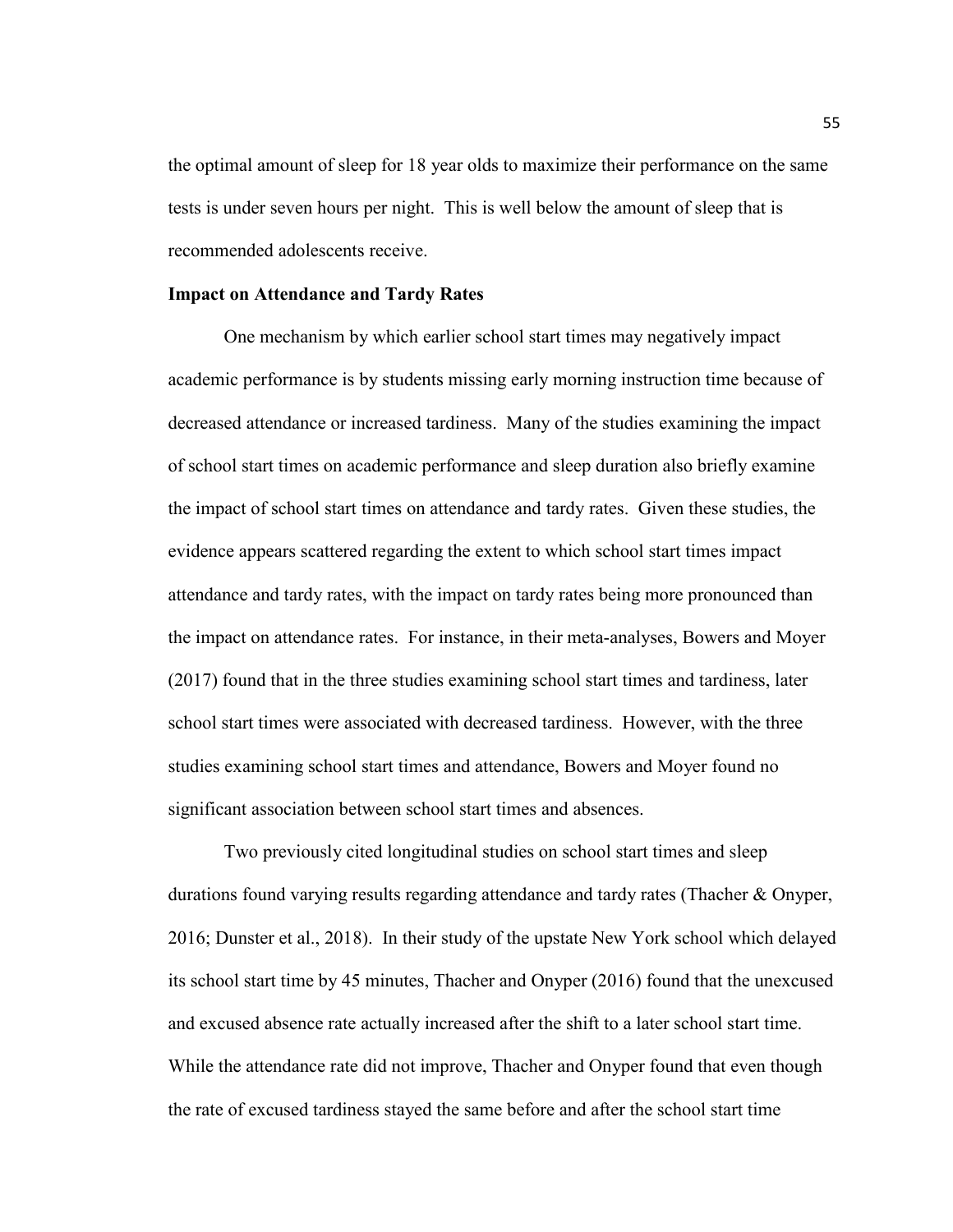change, the rate of unexcused tardiness decreased significantly, by 20%, which decreased the overall tardy rate.

When examining the two Seattle high schools which delayed their school start times by 55 minutes, Dunster et al. (2018) found varying results on attendance and tardy rates between the two schools. They observed that in one school, there was no change in the attendance or tardy rates after the school start time change, but in the other school, absence and tardy rates declined significantly. An observation pointed out by the researchers regarding this discrepancy in data is that the school that showed the significant decline in tardiness and absences was the one whose students were much more ethnically diverse and who had a lower socioeconomic status.

In one of the first longitudinal studies examining the impact of a later school start time, the Center of Applied Research and Educational Improvement (CAREI), whose findings are reported in Wahlstrom (2002), examined attendance rates over a five year period before and after the Minneapolis Public School District delayed its high school start times from 7:15 am to 8:40 am. The researchers found that from the two years before the start time change to the three years after the start time change, the attendance rate for continuously enrolled students did not change. Wahlstrom (2002) defined continuously enrolled students as those attending the same high school for at least two consecutive years. However, the attendance rate for discontinuously enrolled students, who often moved from school to school in the district, increased at a rate that was statistically significant. Also, when compared to demographically similar students in another school district whose school start time was 7:30 am, Wahlstrom (2002) found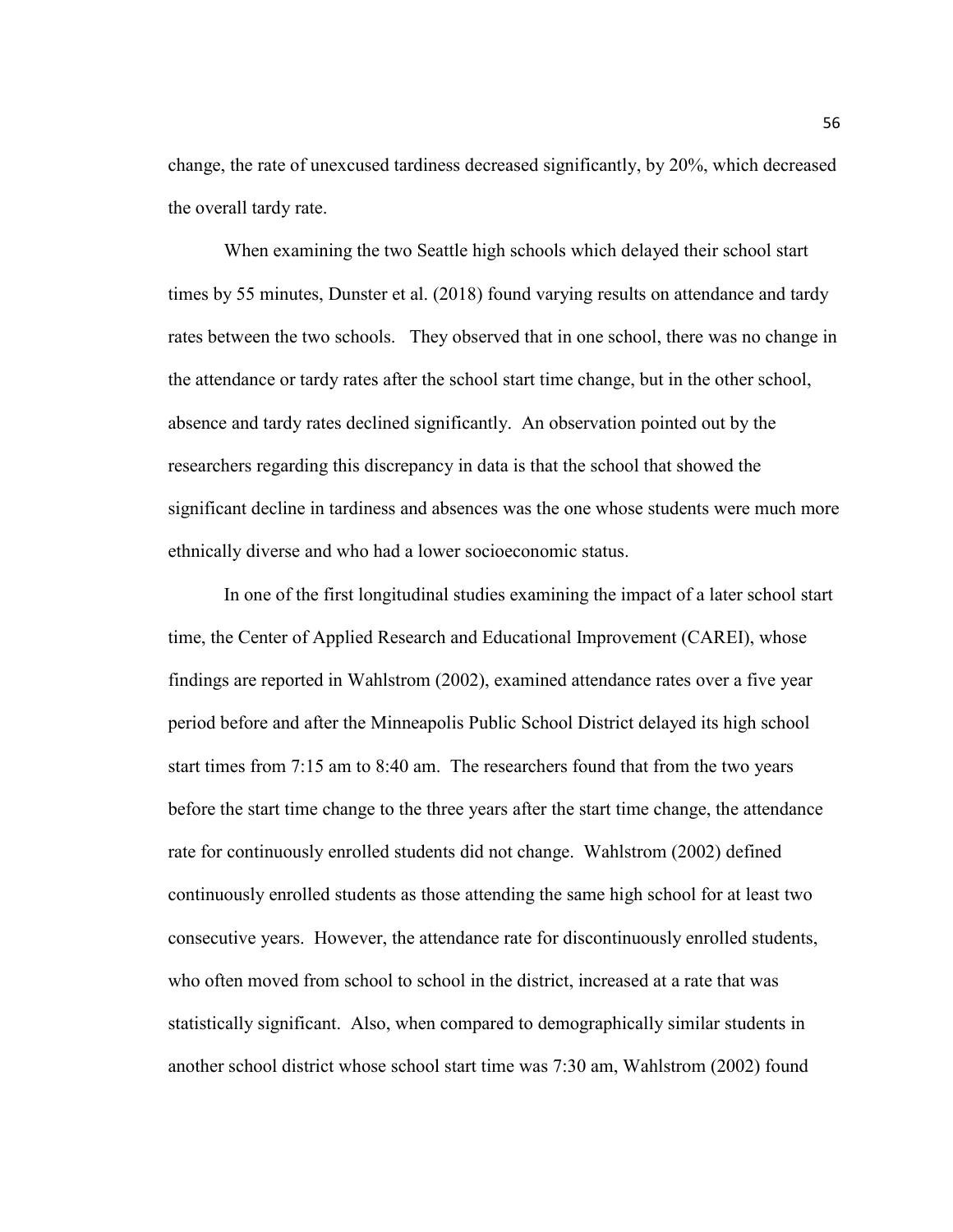that the students attending the Minneapolis Public School District were less likely to report being tardy to class as a result of oversleeping.

Despite the previous evidence indicating that attendance rates are not predominantly affected by later school start times, one study found significant decreases in absences due to illness after a school in England delayed its start time by one hour and ten minutes (Kelley, Lockley, Kelley, & Evans, 2017). In this study, school start times changed from 8:50 am to 10:00 am, which are times that are much later than what has typically been studied. The England school in this study was a low achieving school performing well below the national average. Kelley et al. (2017) found that before the school start time change, students in the experimental school averaged 15.4 absences due to illness, which was 34% higher than the national average that year of 11.5 absences. While having a 10:00 am start time for two consecutive school years, the number of average absences per student decreased to 11.3 the first year and then to 7.9 the second year, which was 10% lower than the national average. During year three, in which the experimental school went back to an 8:50 am start time, the number of average absences reeled back to 11.2, which was above the national average again.

Two previously cited studies and one study not previously cited report further findings on how attendance and tardy rates are affected by later school start times. When Wolfson et al. (2007) compared two demographically similar middle schools with school start times that were 82 minutes apart, they found no statistically significant differences in the attendance rates between the two schools, but they found that the students attending the early starting school had four times as many instances of tardiness as the students attending the later starting school. When examining the impact of school start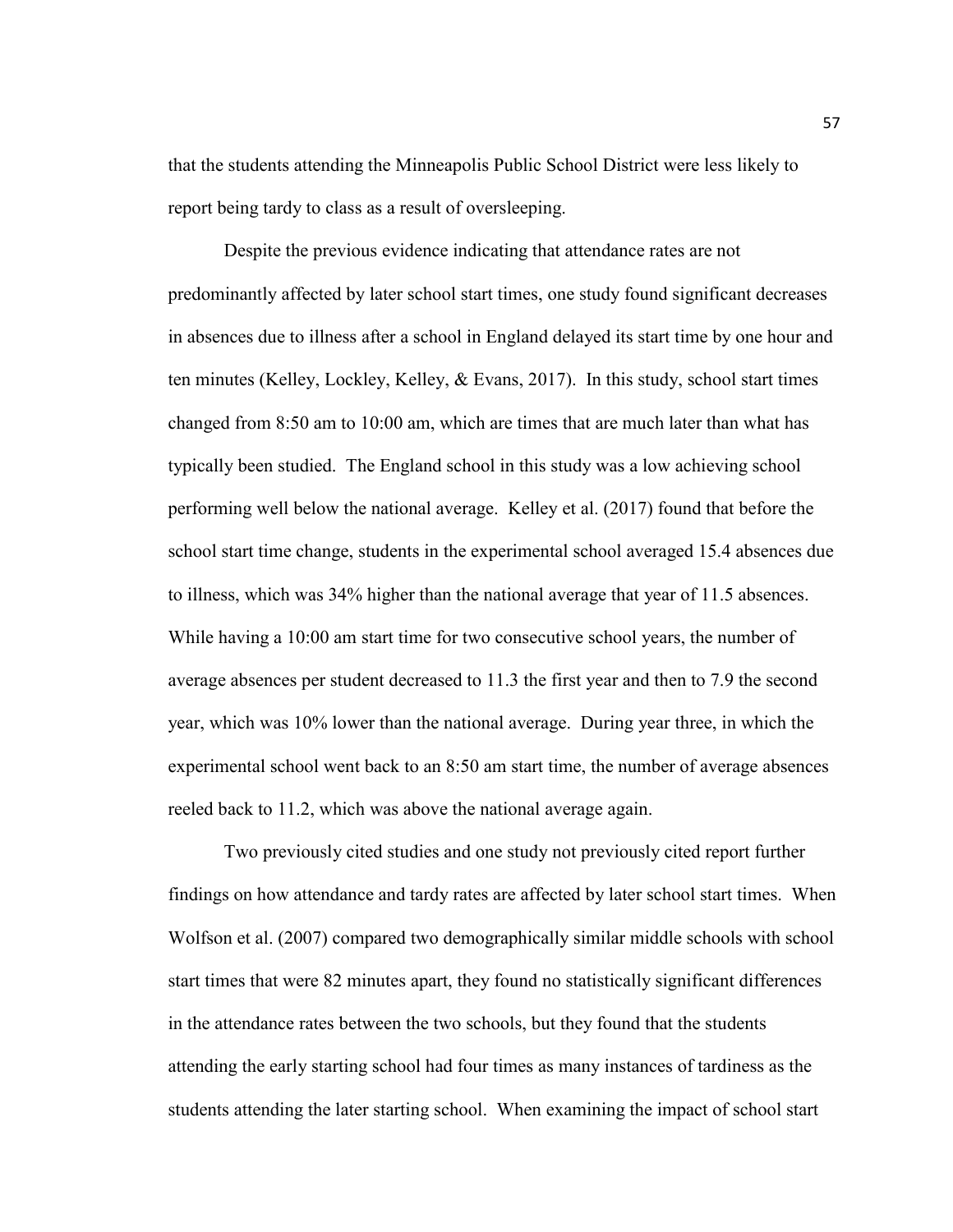time delays in five school districts across three states, Wahlstrom et al. (2014) observed statistically significant increases in school attendance rates in two districts, but overall the majority of the changes in attendance rates were insignificant and the results across the schools were inconsistent. However, Wahlstrom and her colleagues observed that most schools had a significant decrease in tardiness after the delay in school start times. When examining data across all middle schools in Wake County, North Carolina for two different school years, Edwards (2012) determined that students who had a school start time one hour later compared to earlier starting schools, had 1.3 fewer absences per year.

## **Impact on Academic Performance**

Heretofore, with some caveats and counterarguments, the evidence has established that later school start times generally increase sleep durations, longer sleep durations can improve academic performance, and later school start times generally impact tardy rates more than attendance rates. Also, previously cited evidence on the synchrony effect established that people generally perform better on certain tasks during times of day that align with their chronotype, and adolescents are more susceptible to having an evening chronotype. All this evidence aside, there are multiple studies that seek to establish a direct link between school start times and academic performance, with these studies using grades and standardized test scores to form the basis for academic performance. However, after extensive research, there appears to be less literature examining the direct link between school start times and academic performance compared to the literature examining the link between school start times and sleep duration.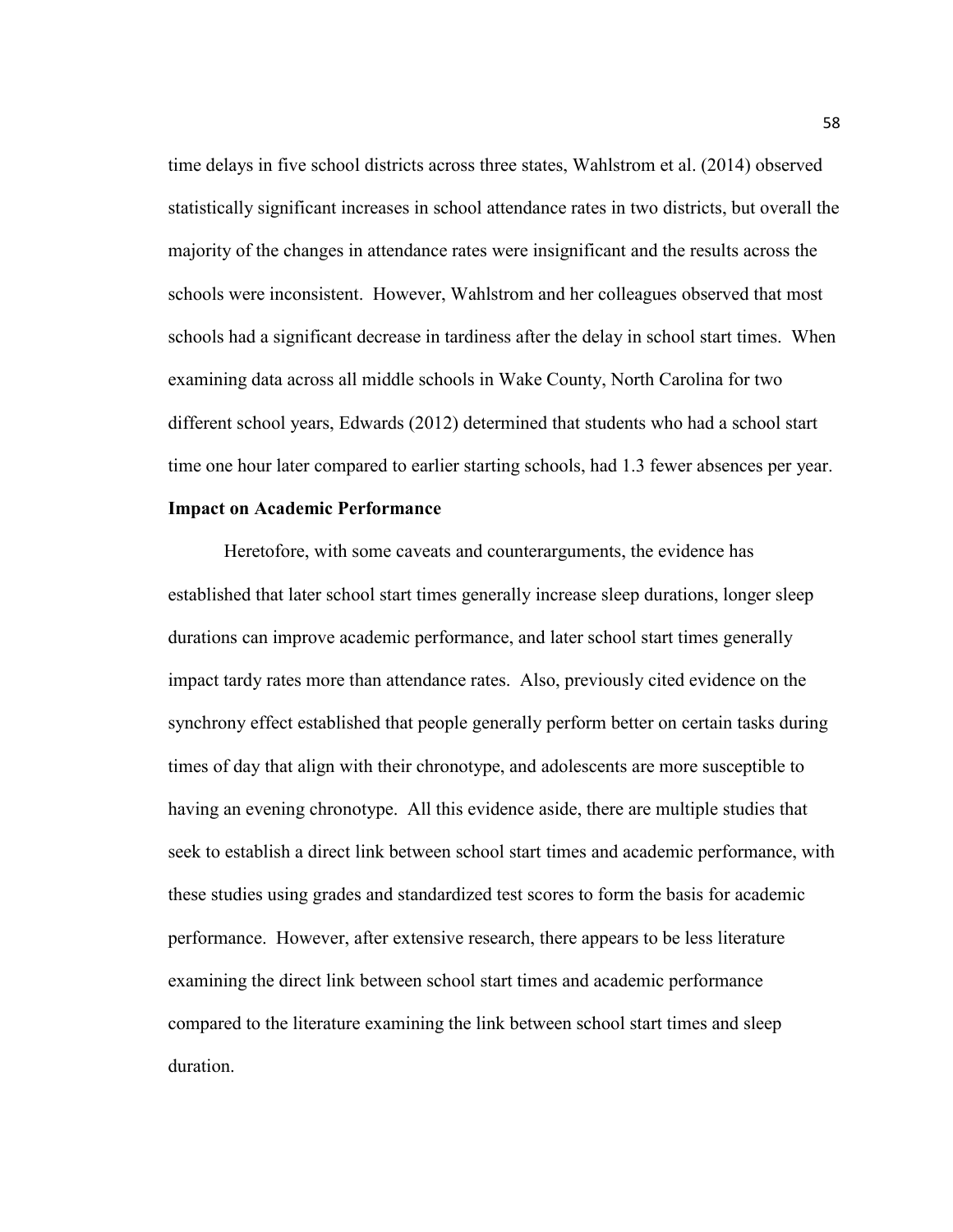Without examining sleep duration, Carrell et al. (2011) examined the impact of school start times on the academic performance of freshman at the United States Air Force Academy (USAFA). During the four-year span of the data collection used by the researchers, USAFA changed their first period start time from 7:30 am to 7:00 am, and then from 7:00 am to 7:50 am. Also, many students started their school day even later than the aforementioned times because students at USAFA are randomly assigned whether they start their day during the first period or during the second period. Using math and science grades as the basis for academic performance, Carrell et al. (2011) found that students who did not have a first period class earned higher grades overall than students who had a first period class. Interestingly, the students who were assigned a first period class earned lower grades overall in all subsequent classes for that day, not just in the early morning classes, when compared to students who did not have a first period class. Likewise, of the students who did have a first period class, higher overall grades were associated with the later start time (7:50 am as opposed to 7:00 am). The researchers determined that delaying the start time by 50 minutes, from 7:00 am to 7:50 am, "has the equivalent benefit as raising teacher quality by roughly one standard deviation" (Carrell, Maghakian, & West, 2011, p. 80).

Carrell et al. (2011) provided two explanations as to why students who were assigned a first period class were at an academic disadvantage. First, these students were in class during a time that did not align with their circadian timing; they were in class when their bodies wanted to be asleep. Secondly, they may have obtained less sleep than the students who were not assigned a first period class. As explained by Carrell et al. (2011), "The positive effect of later start times we find is reflective of the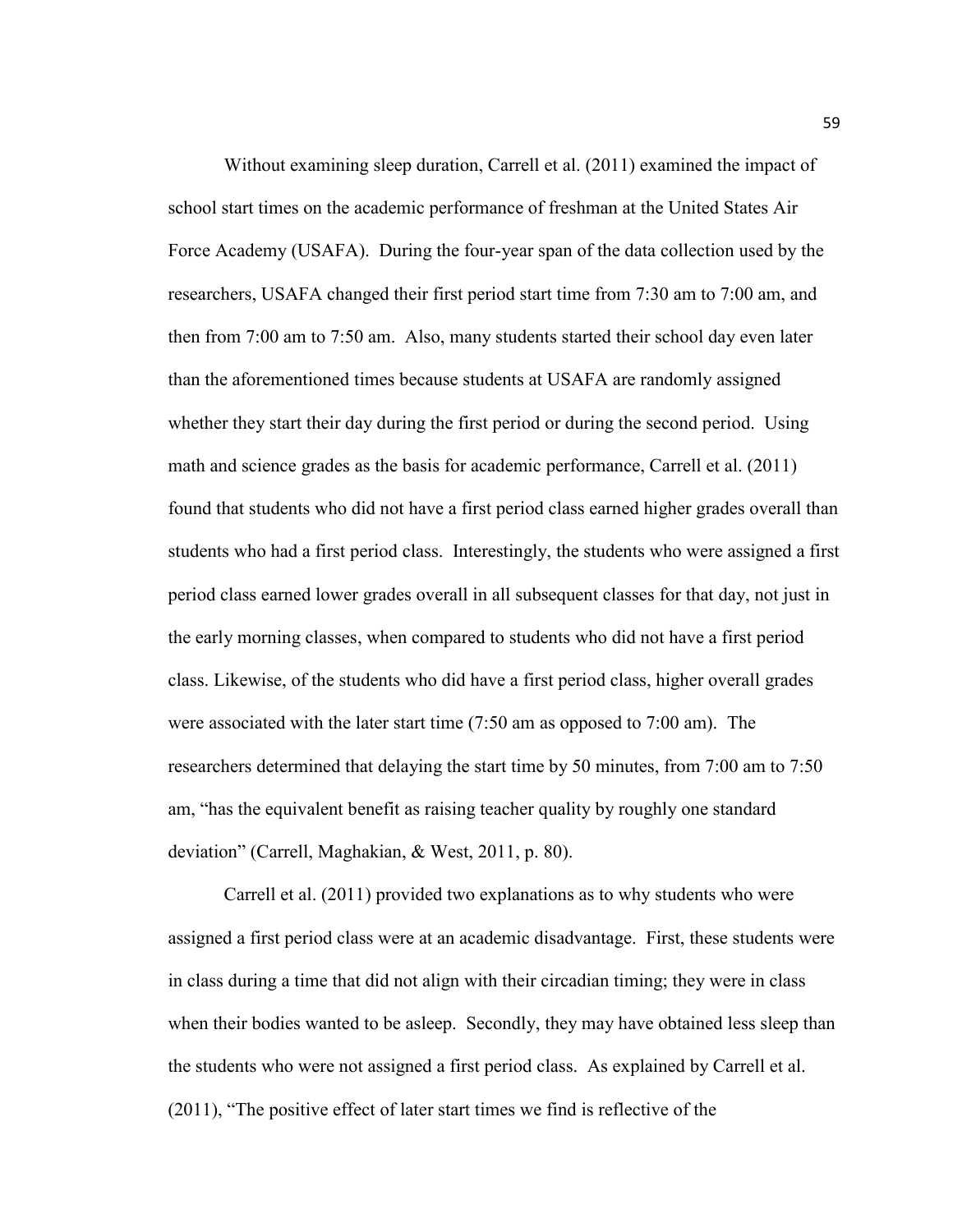synchronization of learning to optimal times of day and possibly also increased amounts of sleep," (p. 79).

Even though the USAFA is a post-secondary institution, Carrell and his colleagues justified why their study is applicable to the high school population and why their findings are relevant. First, their participants were freshmen students who had the same biological mechanisms at play as younger adolescents. Likewise, during the time of the study, freshmen attendance to all classes at USAFA was mandatory, class sizes were small, and the school day was highly structured and followed a schedule like one found in a typical high school. Also, to reduce grading bias and to standardize grades, all staff members teaching the same subject at USAFA used the same syllabi, administered the same exams, and collaborated with one another to assign semester grades. Despite these study strengths, Sabia et al. (2017) argued it is ambiguous whether the findings by Carrell and his colleagues would be the same for the general population compared to a military population. Even though the adolescents in the Carrell et al. (2011) study were high achievers compared to typical teenagers, Carrell and his colleagues argued because their study participants were used to a disciplined lifestyle, the impact of their study findings may be even more robust on the general population of teenagers.

Unlike Carrell et al. (2011) which used math and science grades as a basis for academic performance, Edwards (2012) used math and reading standardized test scores to determine the potential impact school start times play on academic performance. During the years 1999 to 2006, Edwards collected school start time data and standardized test score data from all middle schools in Wake County, North Carolina. During this time, school start times were variable across different schools and school start times also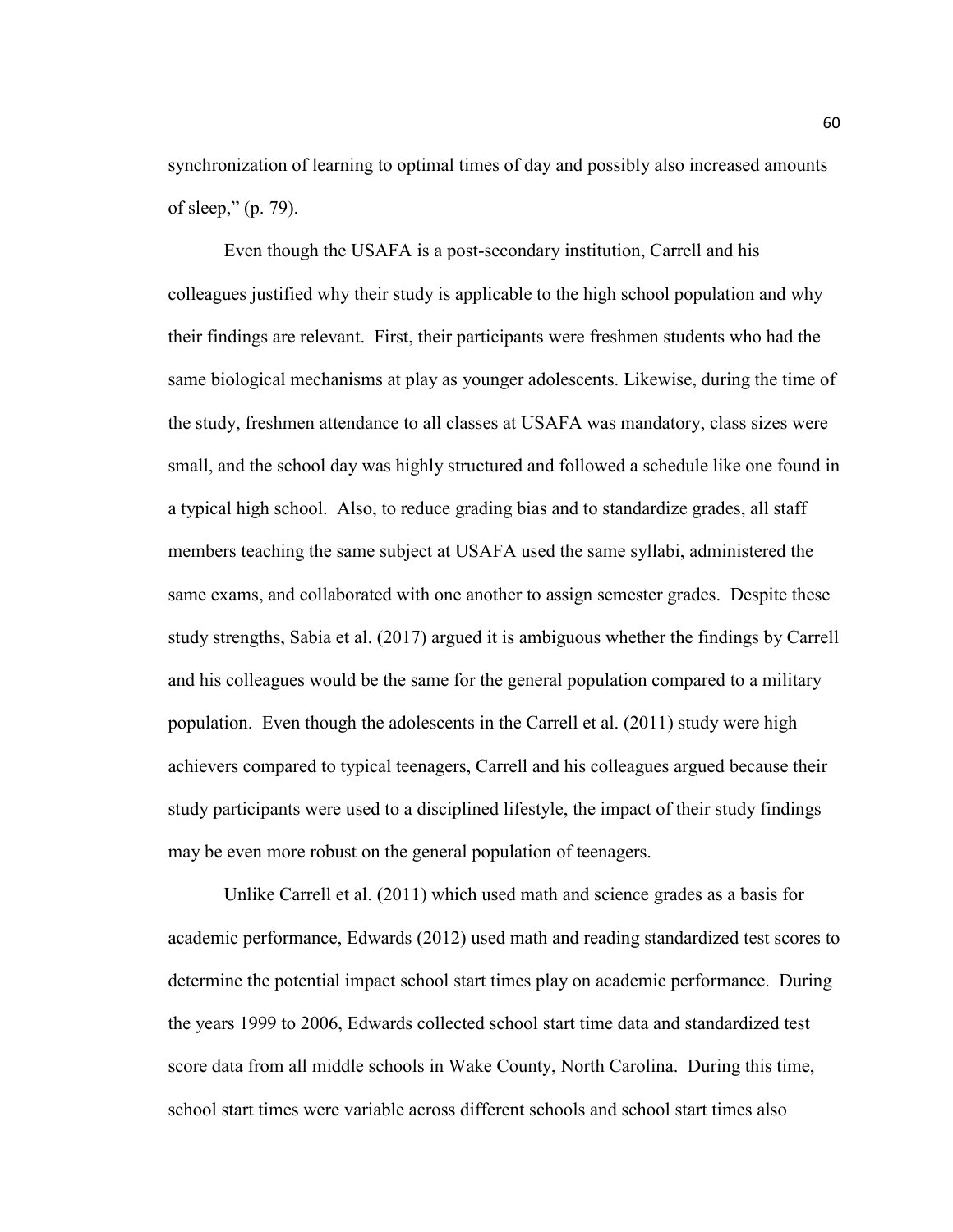changed within schools from year to year. To reduce bias and present more accurate findings, Edwards focused primarily on pre and post data within schools that experienced a school start time change.

While controlling for specific school and student characteristics, Edwards (2012) determined that a one hour delay in school start times is associated with a 1.5 percentile increase in standardized reading scores and a two percentile increase in standardized math scores. To put his findings into context, Edwards (2012) explained that:

For math scores, the effect of a 1 h later start time is roughly 14% of the blackwhite test score gap, 40% of the gap between those eligible and those not eligible for free or reduced price lunch and 85% of the gain associated with an additional year of parental education (p. 977).

Edwards observed that the impact of a one hour school start time delay on test scores is more pronounced for the students whose scores typically fall in the lower end of the score distribution, supporting his argument that later school start times may help schools that need to meet minimum competency standards put in place by the government. Despite his findings, Edwards cautioned that the gains found from his study should not be considered universal since the impact may be more or less significant with schools starting later than the ones in his study. For instance, the gains that occur when schools start at 8:15 am may be more or less than the gains that occur when schools start at 9:15 am.

The study by Kelley et al. (2017) examined the impact on academic performance of a much later school start time than what is typically studied. This study, which was previously cited in the attendance and tardy rates section of this literature review,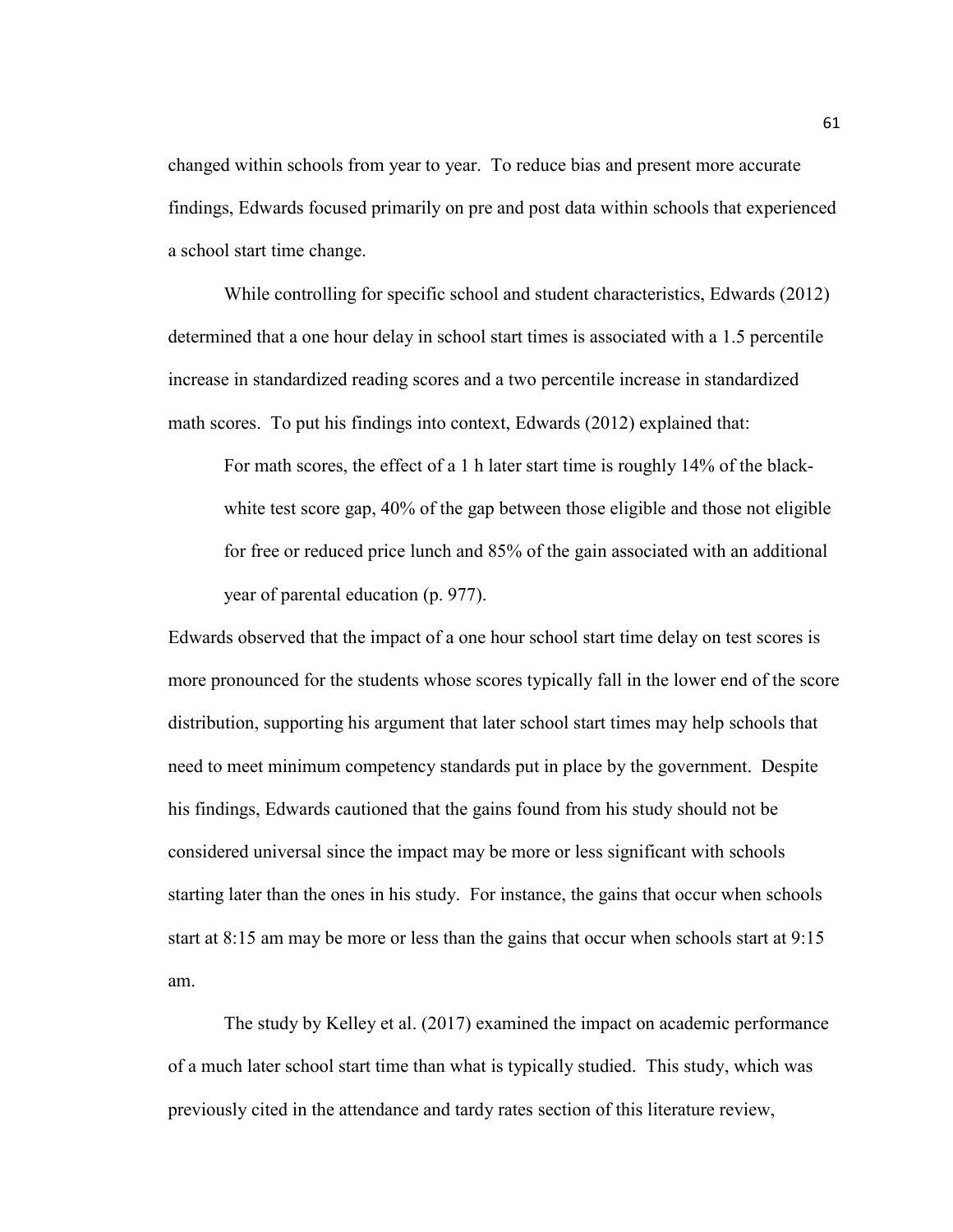involved the underachieving English school that changed its start time from 8:50 am to 10:00 am for two school years and then back to 8:50 am in the third school year. The researchers used the percentage of students who successfully completed the General Certificate of Secondary Education (GCSE), a standardized examination completed at the conclusion of compulsory education, as the basis for academic performance. Before the start time change, the number of students to successfully complete the GCSE was well below the national norm, 34% compared to 56.2%. One year after the start time change, 53% of the students successfully completed the GCSE which was still below the national norm but the difference from the national norm was now statistically insignificant. During the second year of the start time change, 52% of the students completed the GCSE, making the difference from the national norm statistically insignificant again. When the school switched back to an 8:50 am start time, Kelley and his colleagues found that while 51% of the students successfully completed the GCSE, there was a decrease in success relative to the national norm, which was now at 60%, and the difference from the national norm became statistically significant again, just as it was before the school delayed its start time initially.

 In the Kelley et al. (2017) study, the researchers provided further insights regarding having a much later start time than what is typically recommended. First, given their findings, they explained that "the general policy recommendation to start high schools no earlier than 8:30 am, while helpful, should not be taken as justification to exclude consideration of much later starting times" (Kelley et al., 2017, p. 7). Since the original starting time of 8:50 am in the study was already later than typical recommendations, Kelley and his colleagues argued that starting schools even later could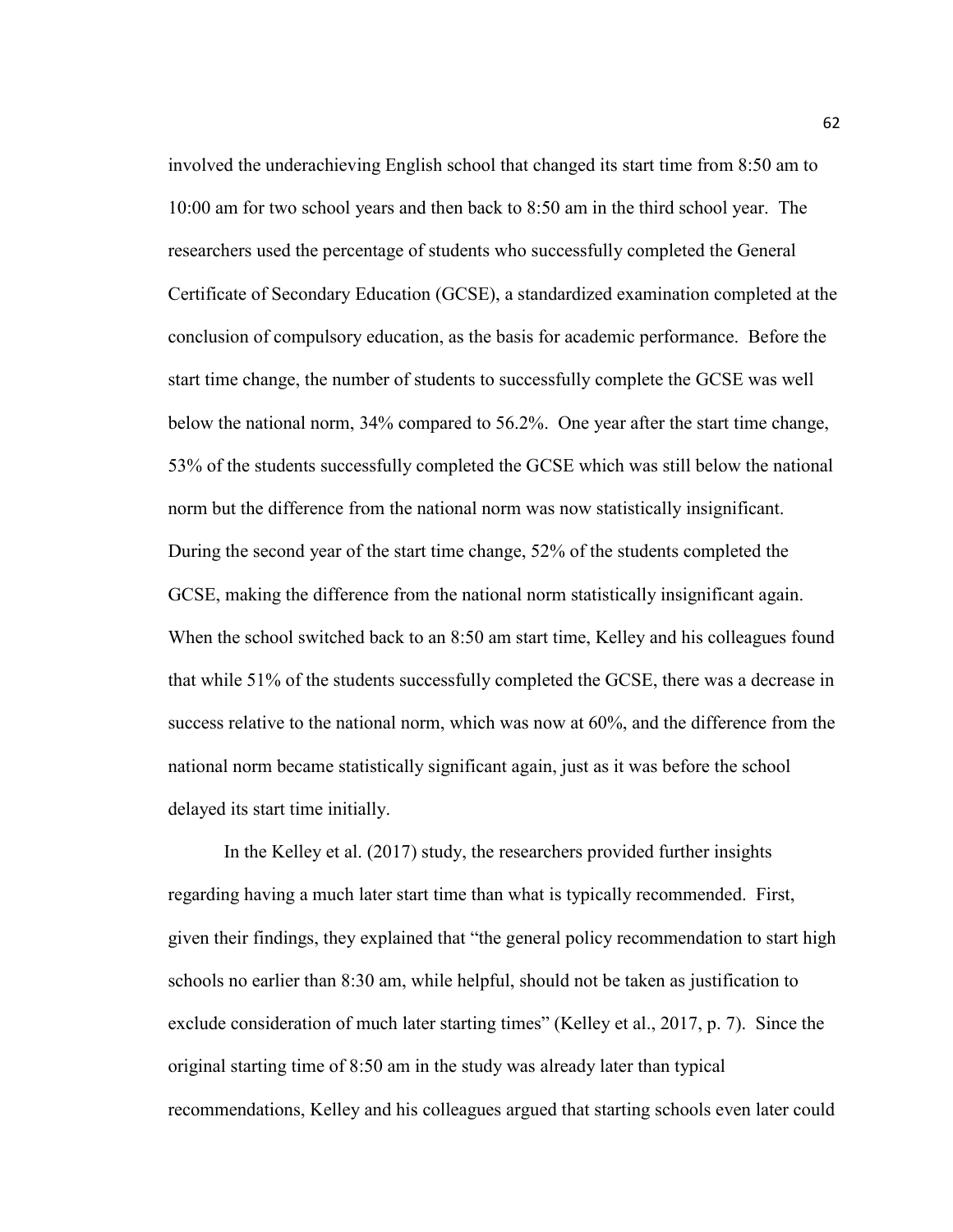lead to more improvements. The researchers also pointed out that very expensive educational policies in England and the United States such as ones created to close the achievement gap between different students, the creation of charter or STEM schools, and No Child Left Behind, have had minimal impact relative to the cost-effective gains achieved by the 10:00 am start time in their study.

 Further studies have examined a direct link between school start times and academic performance, although their evidence is not as compelling as the evidence revealed until now. When studying the impact of university class scheduling (class frequency and start time) on academic performance, Dills and Hernandez-Julian (2008) found a very small but significant effect between student grades and class start time, with students earning the highest grades in the afternoon. They determined that each one-hour delay in class start time throughout the day is associated with a .024 grade point increase. When controlling for sleep duration and demographics in their middle school study, Lewin et al. (2017) found a direct relationship between school start times and grades, but only with the earliest school start times of 7:20 am to 7:30 am. For school start times after 7:30 am, school start times only indirectly impacted grades through the mediator of sleep duration. Lastly, while Wahlstrom et al. (2014) observed statistically significant grade point average increases across all grade levels in five high schools after the school start time delays in her pre-post study, no clear statistically significant patterns developed regarding pre-post changes in standardized test scores.

**Counterarguments.** For nearly every study found with evidence of a direct link between school start times and academic performance, there appears to be a study providing evidence against such a direct link. For instance, Wahlstrom (2002), who was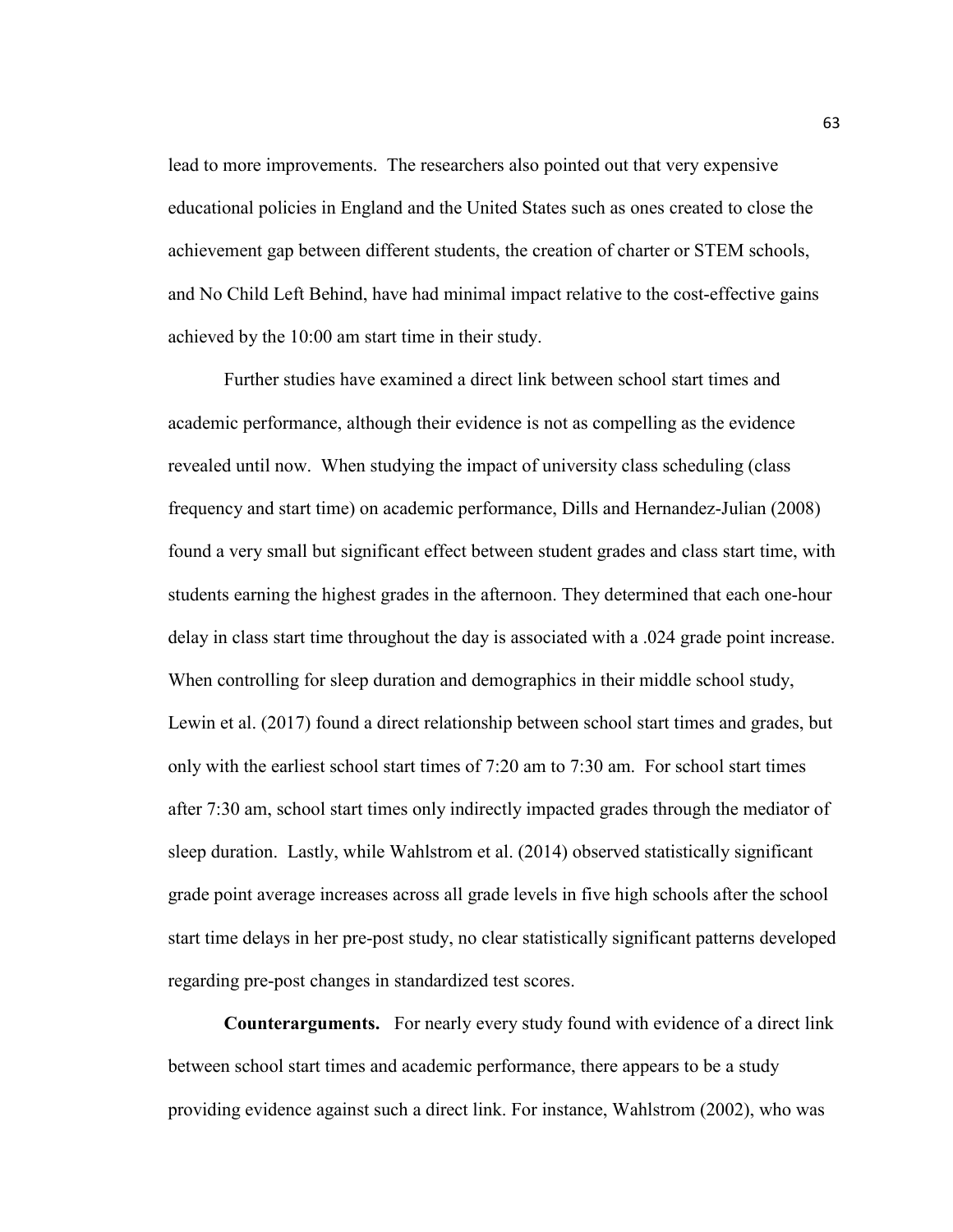previously cited for reporting the benefits of delayed school start times on attendance and tardy rates, found no apparent benefit of a later school start time on grades. When examining letter grades for the three years before the Minneapolis Public School District delayed its high school start times by one hour and 25 minutes and for the three years after the delay, Wahlstrom determined that while grades improved minimally, there were no statistically significant changes.

Wahlstrom (2002), however, argued against using grades to measure the impact of a school policy change. Issues such as grading subjectivity, grade inflation, teacher turnover, and grading variability between different teachers and school districts cause grades to be an unstable form of measurement to determine policy change effectiveness. Wahlstrom (2002) pointed out that "a conclusion from the time-consuming and intensive data analysis examining actual grades earned is that districts will find it difficult to use letter grades when judging the efficacy of school start time changes" (p. 11). Despite these issues pointed out by Wahlstrom, the findings on grades from the Carrell et al. (2011) study at the United States Air Force Academy should still be considered valid given the academy's use of practices to diminish grading issues such as the use of universal examinations, universal syllabi, and teacher collaboration to assign grades.

Hinrichs (2011) studied the same start time policy change enacted by the Minneapolis Public School District that Wahlstrom (2002) studied, but instead of using grades to measure the effectiveness of the policy change, Hinrichs used individual student ACT scores. Hinrichs collected data on ACT exams taken between 1993 and 2002 from the Minneapolis Public School District, as well as from many other schools in the Twin Cities area in order to have a control group. In addition, Hinrichs conducted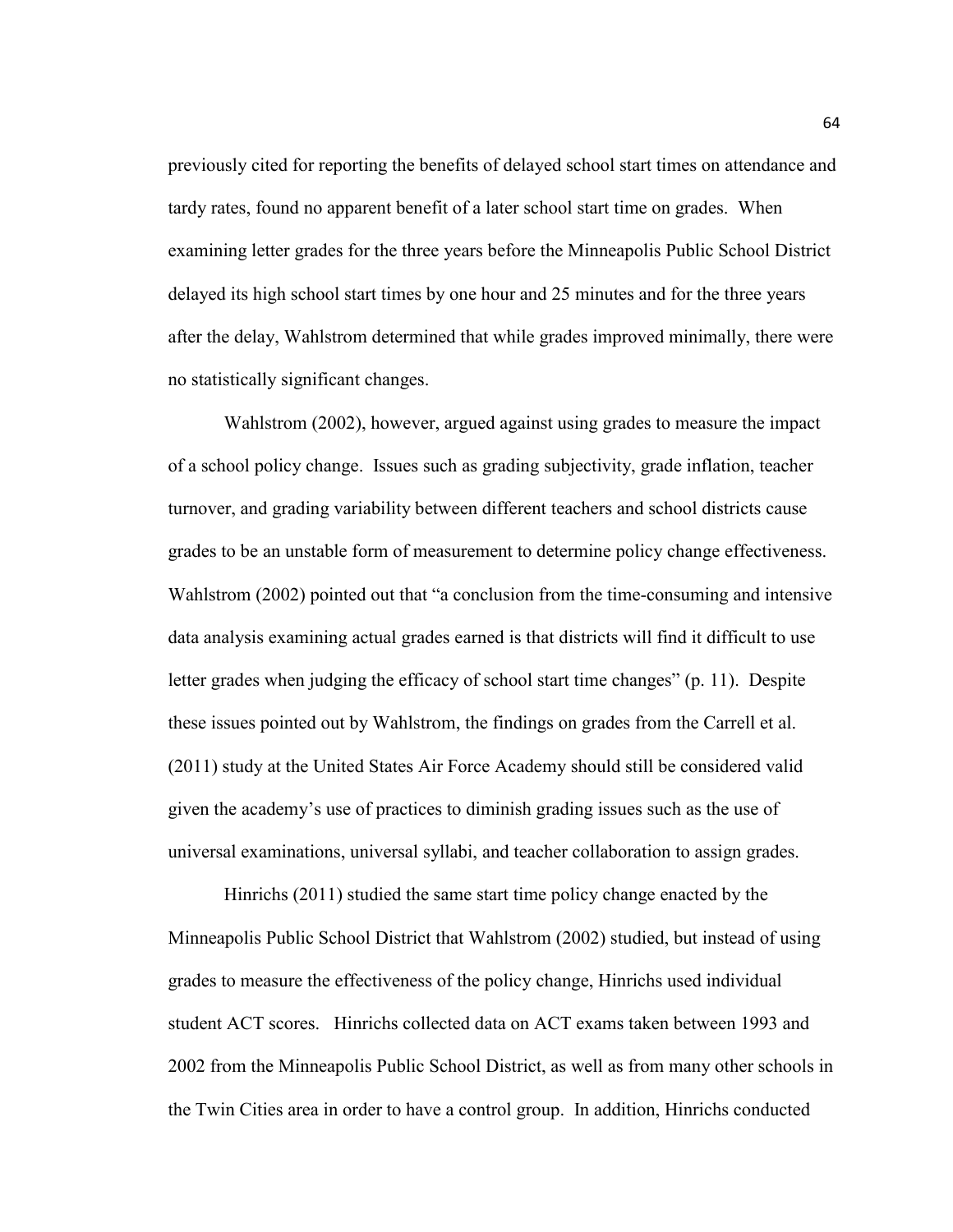analyses on standardized test score data collected between 2000 and 2006 from every high school in Kansas and from 75 high schools in Virginia, to determine the potential impact of school start time changes enacted in those states during that time. After conducting robustness checks and controlling for many different variables, Hinrichs revealed that his analyses found no school start time effect on ACT scores in Minnesota or on standardized test scores in Kansas and Virginia. Interestingly, when using a quadratic model for his Kansas data, however, Hinrichs observed that delays in start times until 8:07 am were associated with increased test scores but start time delays after 8:07 am were associated with decreased test scores. This finding is analogous to previously cited evidence of potential plateau effects and diminishing returns found by researchers studying sleep duration and academic performance.

In the previously cited study by Thacher and Onyper (2016) in which an upstate New York school delayed its high school start time by 45 minutes, the researchers used grade point averages and standardized test scores to determine the potential impact of the start time change on academic performance. When examining grade point averages longitudinally for the same students before and after the start time change, Thacher and Onyper found no evidence indicating the start time change had any impact on grade point averages. Likewise, when examining grade point averages cross sectionally, comparing the ninth, 10th, 11th, and 12th grades before the start time change to the same grades after the start time change, the researchers found no statistically significant differences between the different grade point averages. The researchers found the same to be true when examining standardized test scores cross-sectionally. There appeared to be no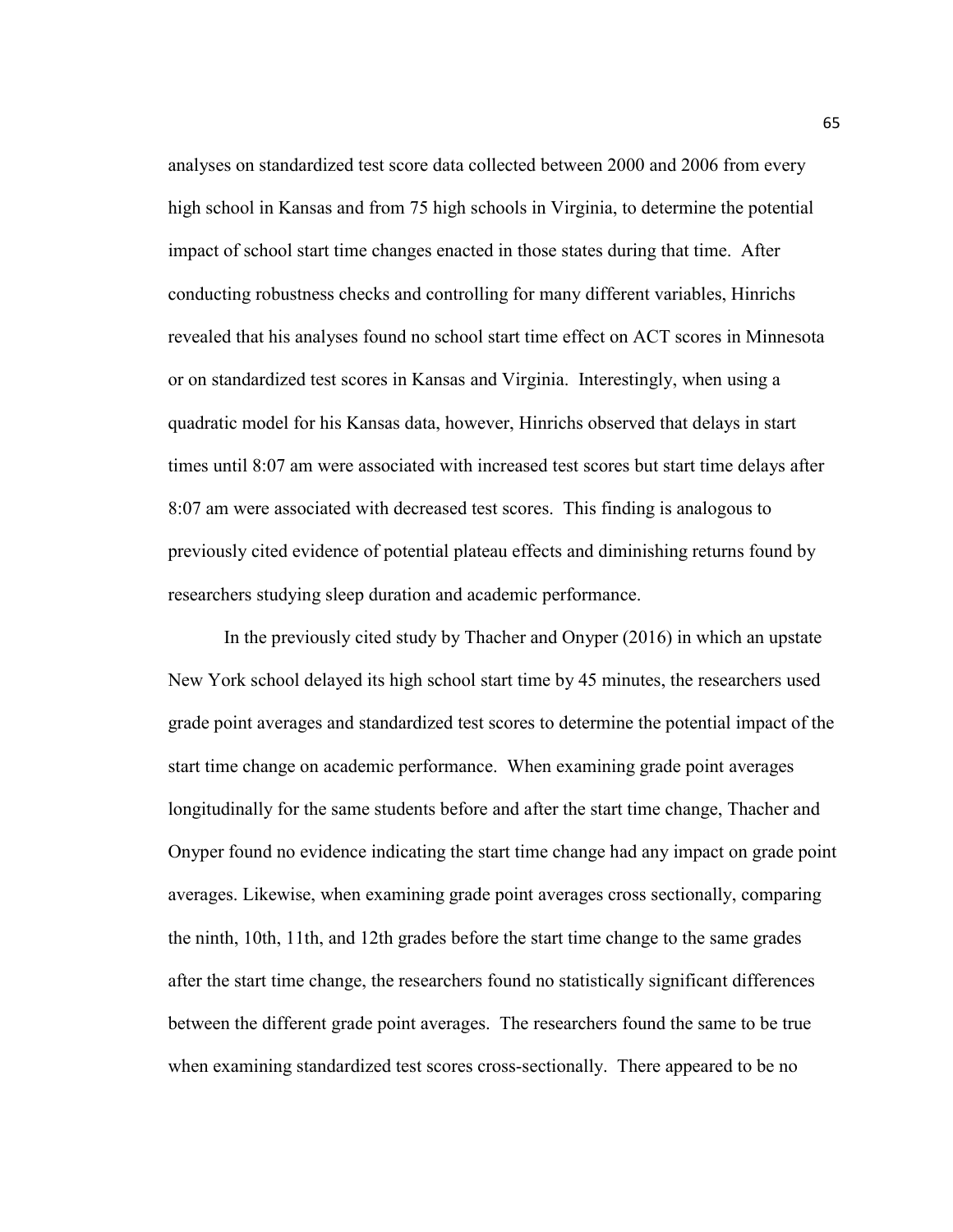evidence that the school start time change had any impact on standardized test scores when comparing tests taken before and after the start time change.

Two previously cited studies found further evidence questioning the potential direct link between school start times and academic performance. When examining a 25 minute delay in the start time at a boarding school, Boergers et al. (2014) found that the change did not appear to affect self-reported grades of the students. In the comprehensive study by Rhie and Chae (2018) which included tens of thousands of students in South Korea, grade point averages increased each year of the study in both the experimental group schools and the control group schools. Therefore, any impacts the school start time delays had on the grade point averages of students at the experimental group schools could not be confirmed.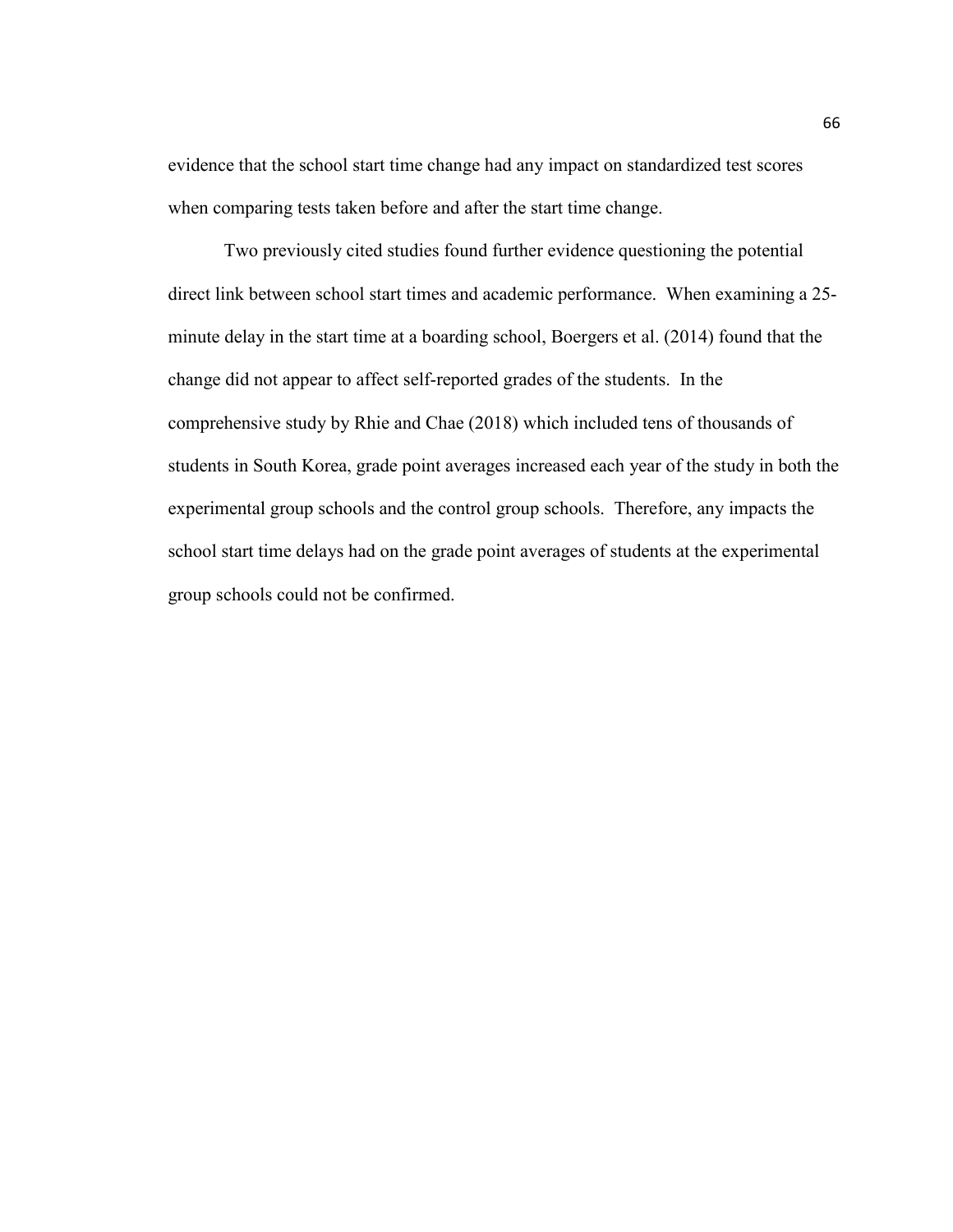### **CHAPTER III: DISCUSSION AND CONCLUSION**

#### **Summary**

Regarding sleep, adolescence is a tumultuous time for individuals. With the onset of puberty, adolescents are biologically predisposed to stay up later at night and wake up later in the morning compared to their preadolescent counterparts or adults. Likewise, they experience many environmental changes that affect their sleep habits such as less parental involvement regarding bedtime rules, increased caffeine use, working part time jobs, and increased electronic use before bed. Despite these factors that affect adolescent sleep, adolescents around the world must wake up well before they are biologically ready to do so in order to attend school. While in school, they may be required to perform academic tasks during times that do not align with their chronotype, going against the synchrony effect.

 A possible solution often posed to help adolescents obtain the sleep they need is to delay school start times. This literature review sought to examine the relationships between school start times and sleep duration, sleep duration and academic performance, school start times and attendance and tardy rates, and school start times and academic performance in order to better determine if a delay in school start times is the end all solution to solve the adolescent sleep crisis. When examining the relationship between school start times and sleep duration and between sleep duration and academic performance, there is an overwhelming amount of evidence supporting the links between the variables in these relationships and some evidence negating the strength of the relationships. The evidence was less abundant when examining the relationship between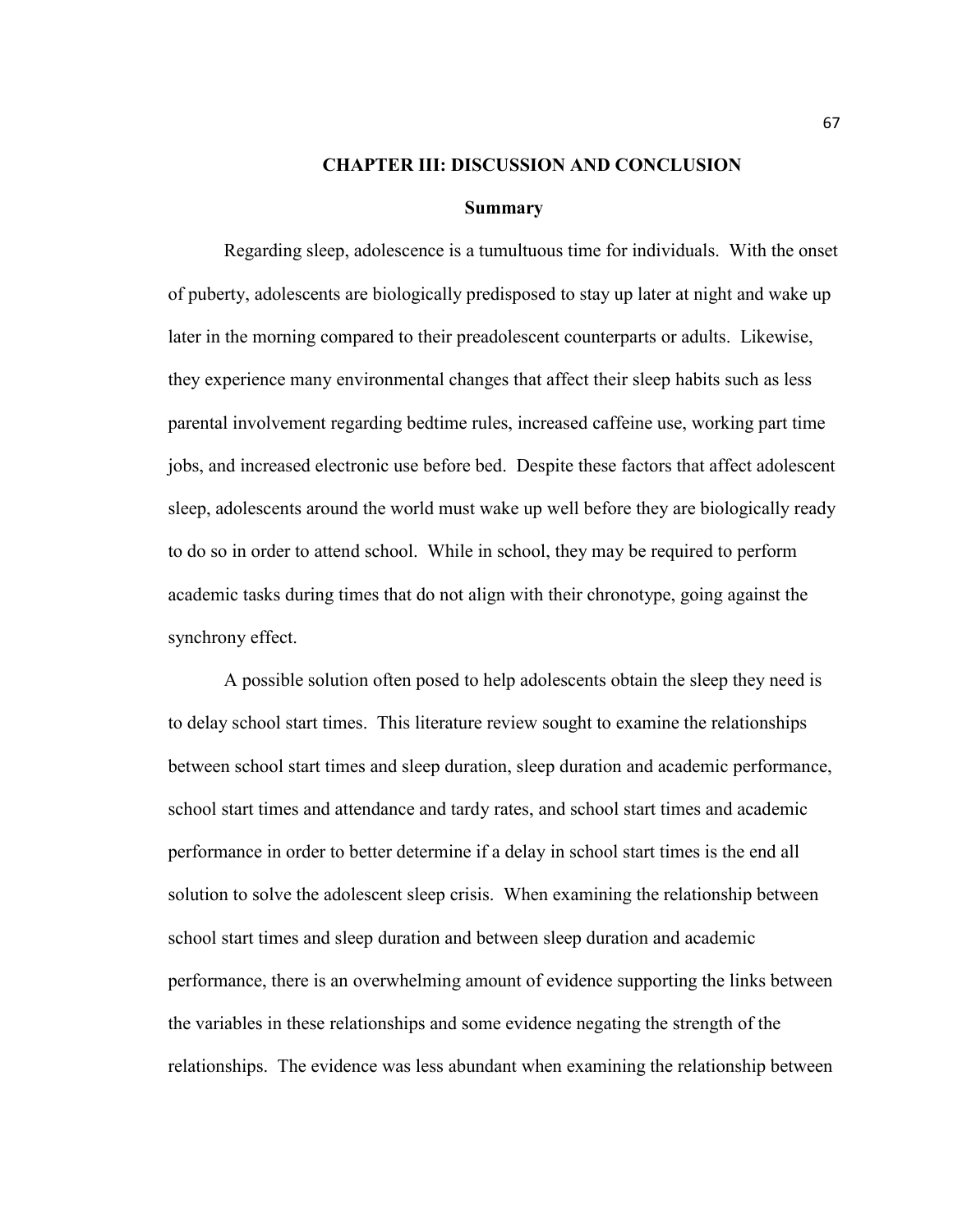school start times and attendance and tardy rates and when examining a direct link between school start times and academic performance.

Regarding the relationship between school start times and sleep duration, most of the evidence indicates that there is a positive association between school start times and sleep duration. The studies revealed that with later school start times, the probability of adolescents obtaining sufficient sleep is much greater and adolescents sleep longer by means of waking up later in the morning. Studies that used self-reported data and actigraphy data found this to be true. Two studies (Rhie & Chae, 2018; Thacher and Onyper, 2016) did find that the increased sleep durations associated with school start time delays did not last indefinitely as adolescents experiencing school start time delays eventually adjusted their bedtimes to later times. Even though the evidence overwhelmingly reveals that later school start times lead to more sleep, the findings of Rhie and Chae and Thacher and Onyper should not be dismissed and should be examined further.

 An overwhelming amount of evidence found that sleep duration is associated with academic performance. The previously cited studies in this thesis reveal that there is a modest effect size of sleep duration on academic performance and longer sleep durations are generally associated with higher self-reported grades and grade point averages. Shorter sleep durations are associated with increased odds of failing classes and lower grade point averages. It was also determined that obtaining sufficient sleep in the week and months leading up to quizzes and exams is more important for exam performance than just obtaining sufficient sleep the night before a quiz or exam. Multiple studies determined that sleep duration impacts academic performance by means of influencing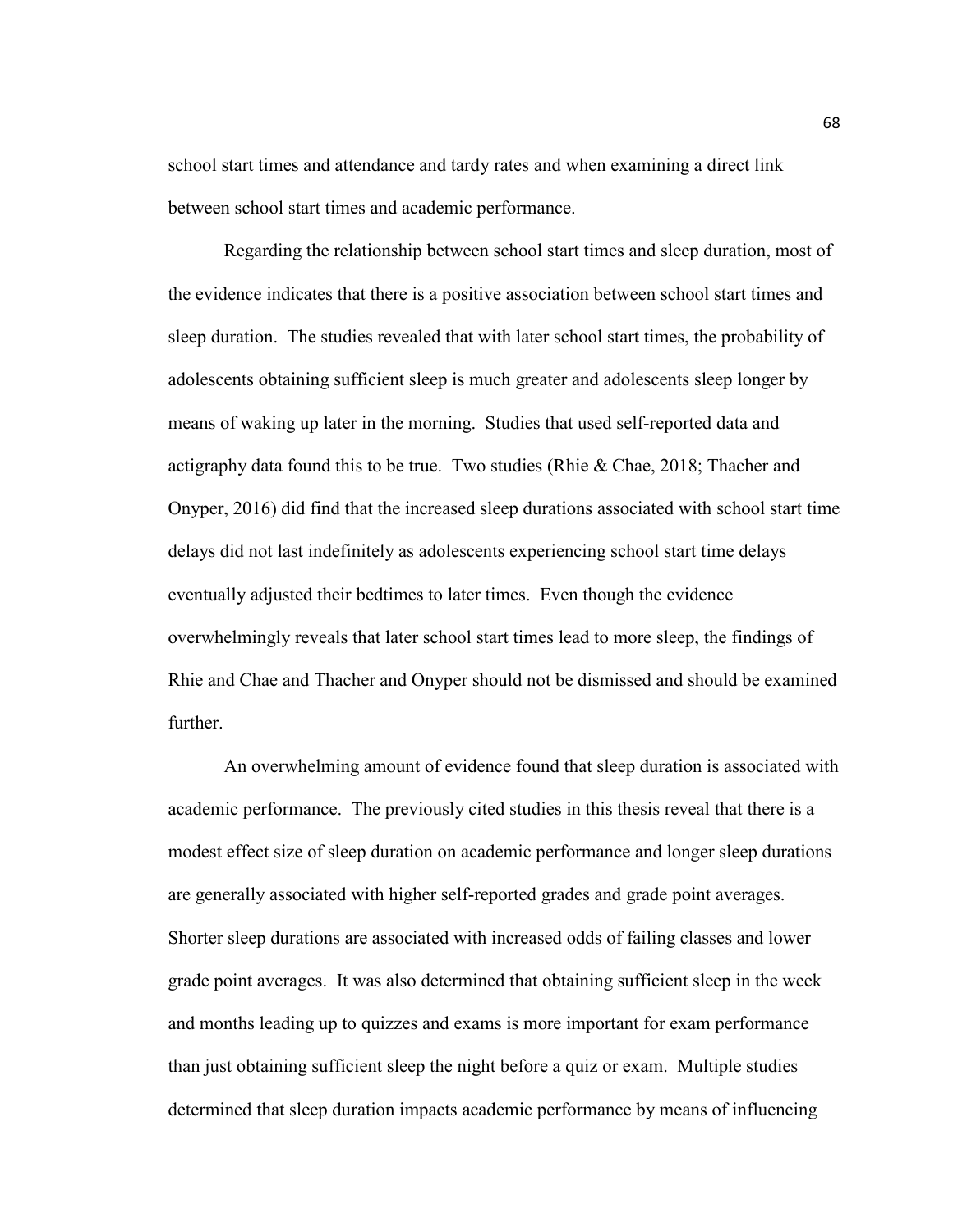mediators between the two variables such as behavioral persistence, daytime sleepiness, concentration, attention, and homework completion.

The impact that school start times have on attendance and tardy rates does not appear as clear cut as the impact it has on sleep duration and the evidence reveals that school start times appear to impact tardy rates more than attendance rates. All the studies examining both attendance rates and tardy rates found that later school start times were associated with decreased tardy rates, but not every study found a benefit of delayed school start times on attendance rates. One study did find that a later school start time was associated with a significant decrease in absences due to illness (Kelley et al. 2017), but no other clear cut patterns in regard to attendance rates were found with other studies.

Overall, there appears to be less published research examining direct associations between school start times and academic performance. Even then, for nearly every study finding a direct link between school start times and academic performance, there is a study where no association is found by the researchers. This thesis cited six studies in which a direct positive association was found between school start times and various measures of academic performance such as grade point averages, grades, and performance on standardized tests. Five studies which examined the direct link between school start times and academic performance could not confirm any significant associations between school start times and grade point averages, grades, or performance on standardized tests. These discrepancies justify the need for further precise studies of true experimental or longitudinal design to get a more accurate picture of the effects of school start times on academic performance. These discrepancies also suggest the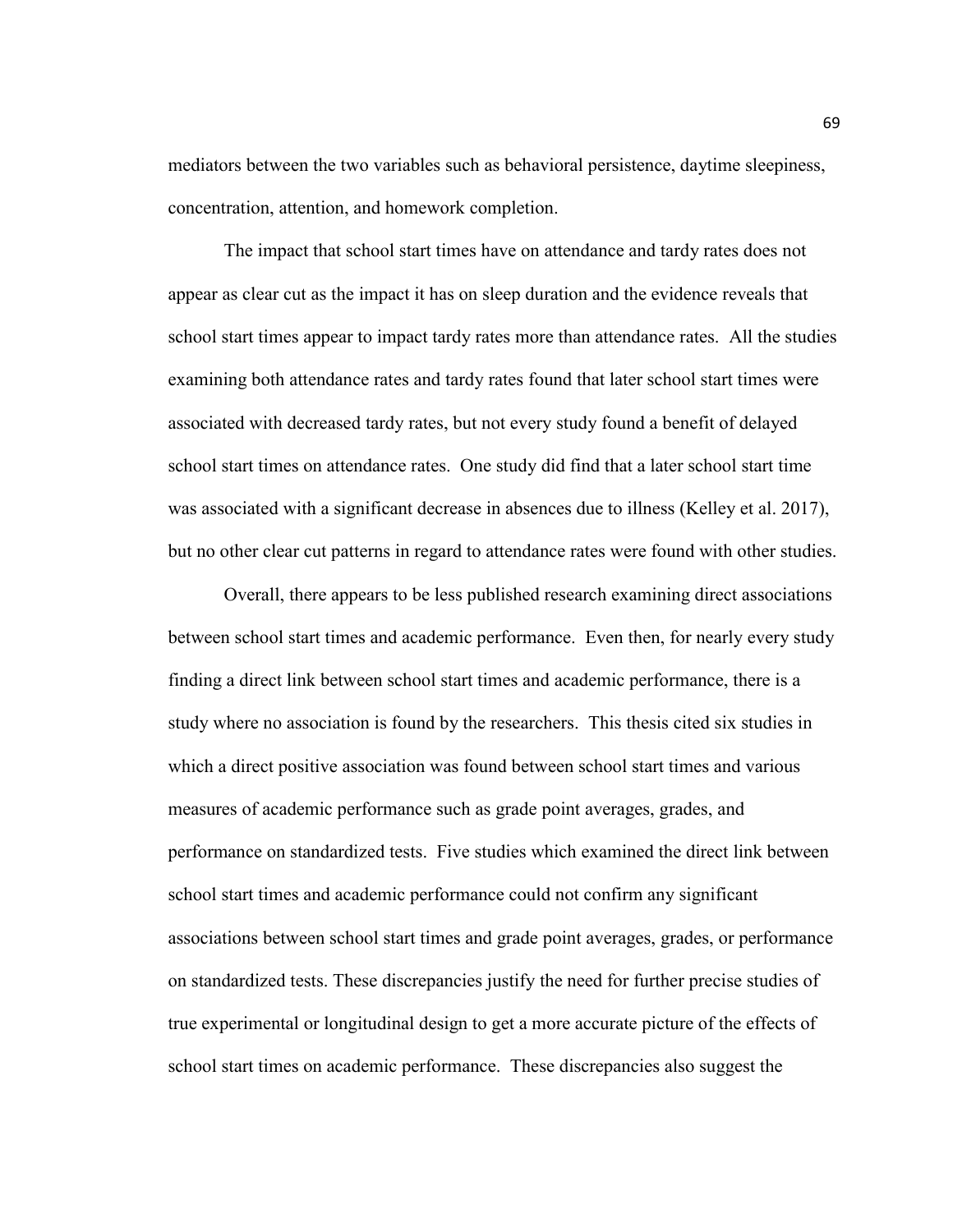possibility that sleep duration by means of mediating factors or by means of a direct link plays a larger role on impacting academic performance than school start times do.

One apparent trend found through the data on the impact of school start times on attendance rates, tardy rates, and academic performance is that later school start times appear to benefit students who are disadvantaged in some way the most, such as students of a lower socioeconomic status. For instance, in the study by Dunster et al. (2018), the high school that saw a significant decline in tardiness and absences after a school start time delay was the school that was very ethnically diverse and whose students had a lower socioeconomic status. In the Wahlstrom (2002) study, a school start time delay benefited the attendance rates of only those students who frequently moved from school to school. The school in the Kelley et al. (2017) study was very underachieving compared to the rest of England but saw a significant decrease in absences due to illness and a significant increase in students successfully completing exit exams after a school start time delay. Lastly, the students in the Edwards (2012) study whose standardized test scores typically fall in the low end of the test score distribution were the ones whose scores benefited the most from a school start time delay. These revelations suggest that later school start times can be one step in the right direction towards closing the achievement gap and leveling the playing field for all subgroups in the student population.

The data on the impact of school start times on sleep duration and the impact of sleep duration on academic performance reveals other trends that cannot be ignored. It is observed that there is often a plateau effect or diminishing returns when examining the impact of school start times on sleep duration and the impact of sleep duration on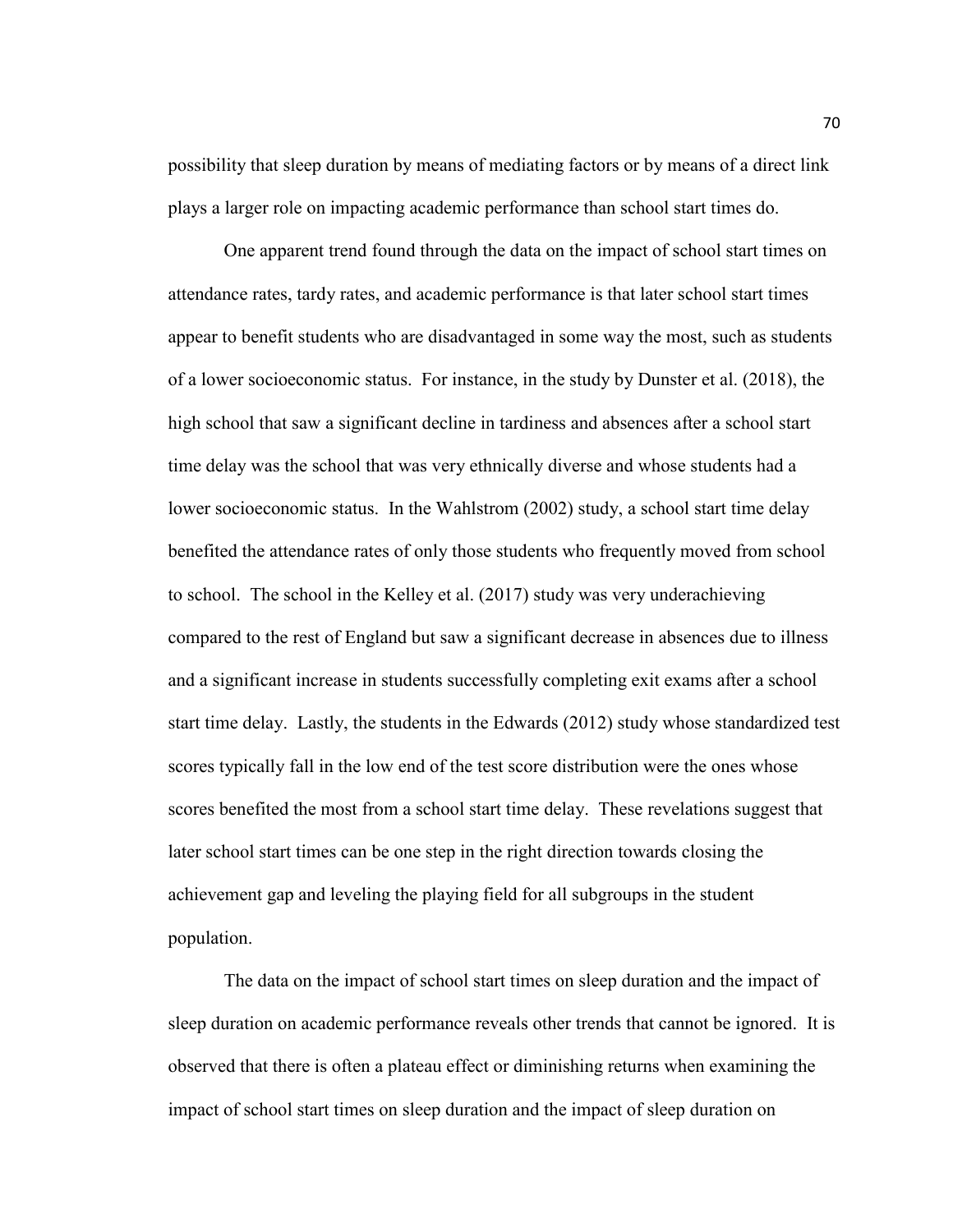academic performance, and different demographics are impacted differently by different school start times. Paksarian et al. (2015) determined that the positive impact school start times have on sleep duration plateaus with start times around 8:01 am, and the size of the impact differs amongst different demographic groups. For instance, the strongest positive association between school start times and sleep duration was found for urban males, no association was found for females, and a negative association was found for rural males. Two studies revealed that academic benefits from sleep maxes out at eight hours and 8.5 hours of sleep respectively, and there is no apparent academic benefit to obtaining more sleep (Perkison-Gloor et al., 2013; Sabia et al., 2017). Further studies revealed different sleep amounts that maximize academic performance and showed that a longer sleep duration is not always best to maximize academic benefits. These trends show that certain school start times may not be appropriate for all school districts and demographics, and school districts need to enact school start times that maximize the benefits for all their students.

## **Professional Application**

The most important first step I can take with the information presented in this literature review is to educate—educate students and parents about the sleep changes that occur during adolescence that can negatively impact adolescent daily school functioning. As pointed out previously by Nahmod et al. (2019), many students who start school at 8:30 am or later still obtain insufficient sleep based on recommendations laid out by the National Sleep Foundation. According to Dunietz et al. (2017), nearly 50% of parents surveyed considered fewer than seven hours of sleep for their adolescents as a "sufficient or possibly sufficient" amount of sleep, and roughly 90% of parents surveyed considered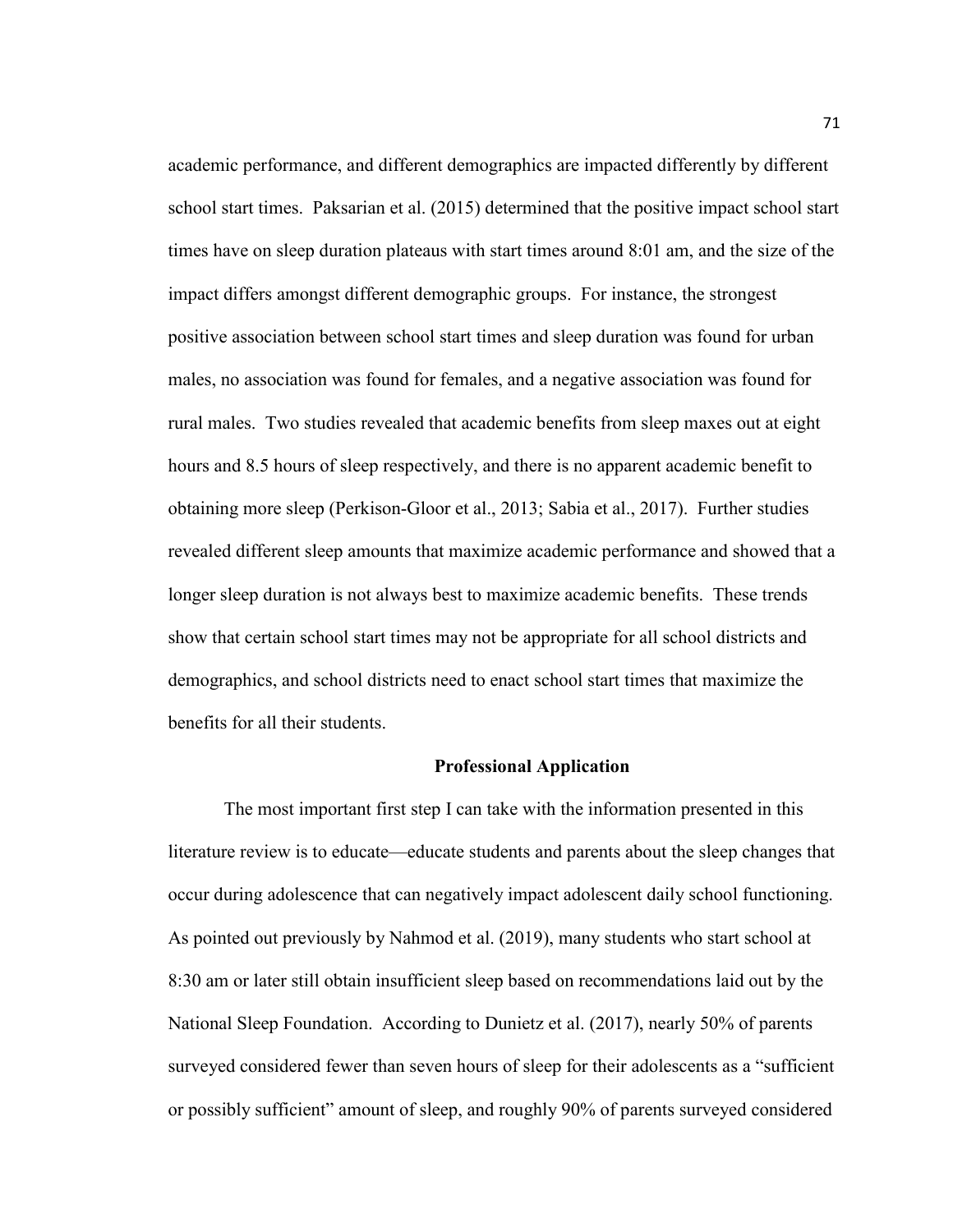seven to seven and a half hours of sleep for their adolescents as a "sufficient or possibly sufficient" amount of sleep (p. 893). These statistics illustrate the misconceptions families may have regarding adolescent sleep needs.

I believe implementing adolescent sleep hygiene education for families would be an important first step when considering a school start time delay policy change. Unless families understand the sleep changes that occur during adolescence and the sleep needs of adolescents, they may not understand the reasoning behind why school districts may seek to implement school start time delay policy changes. Information from this literature review can help inform families about these major sleep changes that occur during adolescence so that they may be more open to the idea of a school start time change. Within the classroom setting, I can provide lessons on sleep hygiene to my students using the information from this thesis and I can reach out to parents who are open to it and provide them with the same information. With everything I have learned about adolescent sleep by conducting this literature review, I too can become more understanding of and patient with my students who may exhibit sleepiness in their early morning classes.

## **Limitations of Research**

As with all research studies, there are limitations to the studies presented in this thesis. First, given the nature of the variables of school start times, sleep duration, attendance and tardy rates, and academic performance that were in the studies, it was difficult for many studies to follow a true experimental design. Many studies retroactively conducted analyses on data that was collected from school start time policy changes that occurred previously. School start times cannot be manipulated in a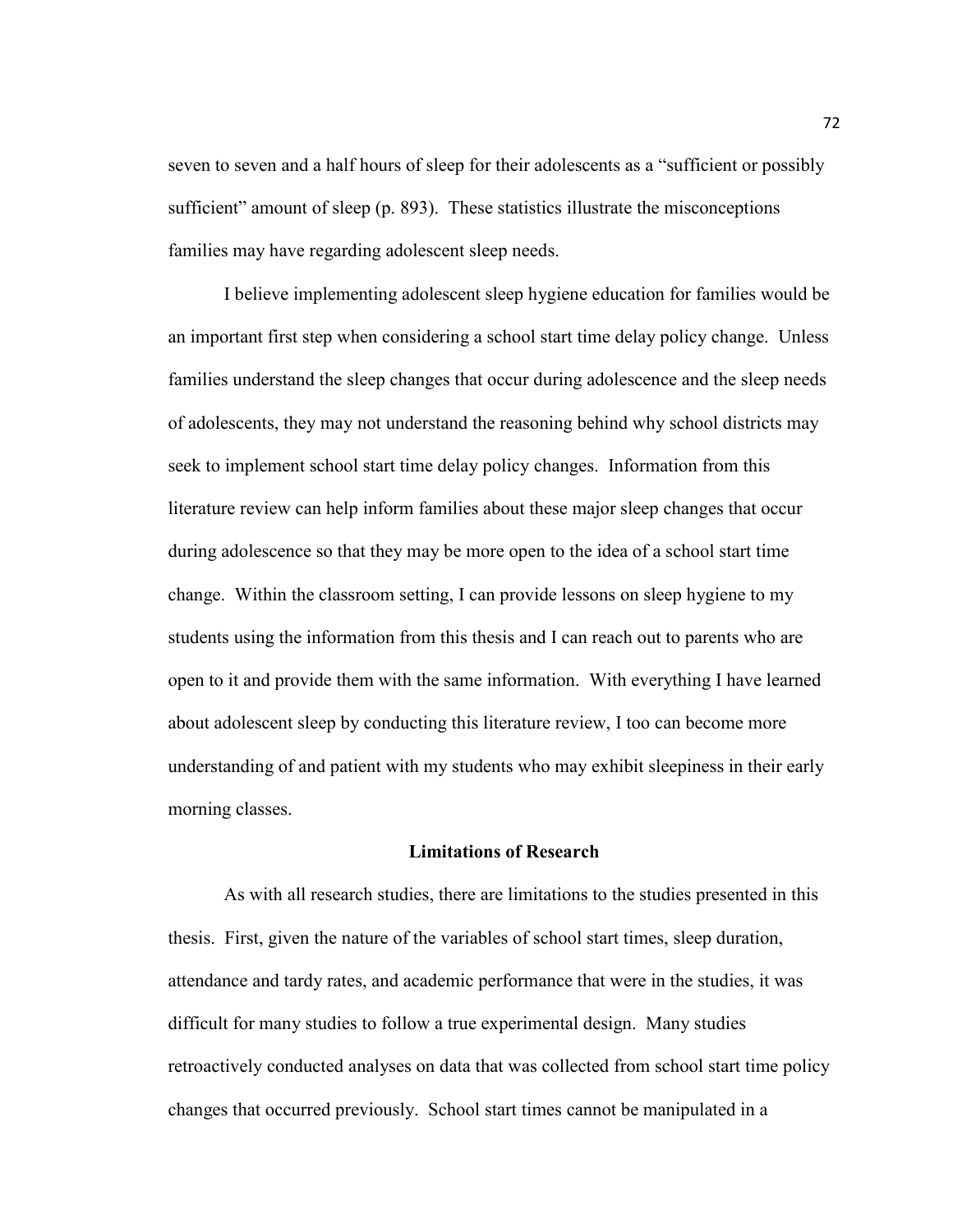laboratory setting, leading to natural experiments surrounded by many underlying factors that are out of the control of the researchers. For instance, in many studies, the researchers examining the data surrounding school start time policy changes couldn't control for the magnitude of the start time change, the demographics of the students involved, the wake times of the students, or grading biases, among other things.

 Many of the studies were cross-sectional, comparing different populations of students who may or may not have gone through a school start time change, rather than longitudinal. Given the nature of the variables involved, one would think a longitudinal study, examining the impacts of a school start time change on the same population over time, would provide a more accurate representation of the potential impacts. Even then, as showed through the study by Paksarian et al. (2015), the impacts of a school start time change may differ based on regionality, student demographics, or population density of the school location. Therefore, researchers and school districts must understand that the findings of a longitudinal study conducted in one part of the world, may be quite different if the same study were conducted in another part of the world.

 Other limitations need to be addressed. While many studies made use of actigraphy sleep data and academic performance data provided by school districts, many other studies relied on self-reported sleep and academic performance data, which may not be as accurate. In the studies examining academic performance, no universal measure of academic performance was used across studies, making it difficult to judge the true impact of sleep durations and school start times on academic performance. Some studies used self-reported grades, some used the probability of passing or failing classes, some used grade point averages, and some used standardized test performance as measures of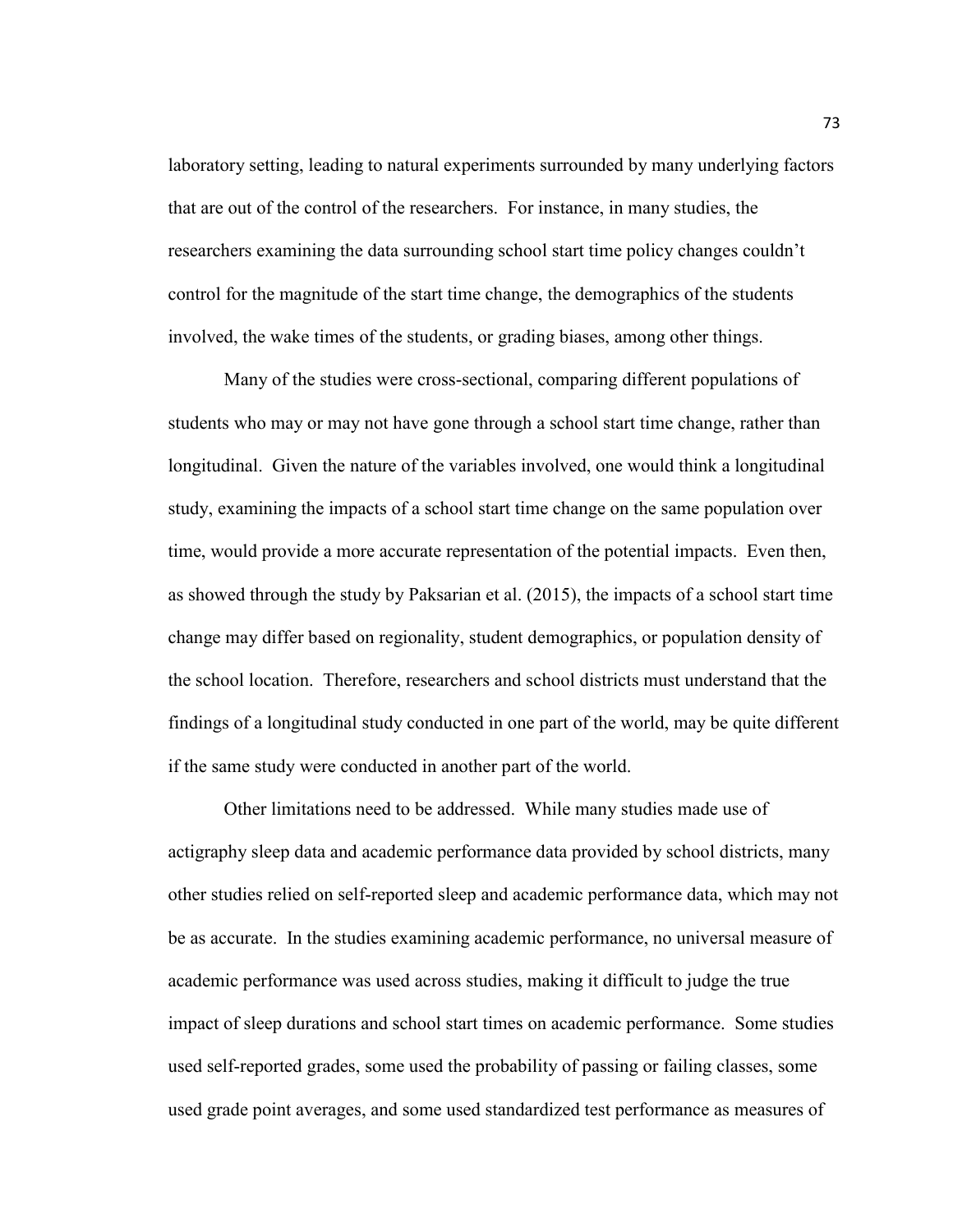academic performance. Similarly, the student populations being studied differed from study to study, making it difficult to generalize the findings across studies. For instance, the student populations examined in this thesis ranged from university students attending USAFA, to high school boarding school students, to students in an underachieving public high school. Lastly, many studies only reported on the short-term impacts of later school start time changes and did not determine if those impacts were long lasting, over the course of multiple school years.

## **Implications of Future Research**

The complexity of the findings from this literature review raises many questions and identifies points that need to be clarified through future research studies. Many studies found a very weak connection or no connection between the variables being studied, and much can be learned from those studies that were summarized under the counterarguments sections of this literature review. Further research should examine exactly why discrepancies between the different research studies exist and why some studies found larger relationships between the variables being studied compared to other studies. Were such discrepancies due to the specific statistical analyses the researchers decided to use? Were they due to the demographics of the study population or population size? Determining why discrepancies exist can help make future studies examining sleep durations and school start times more accurate.

This literature review revealed the possibility that different demographics of students are affected by school start time changes differently and there may be an optimal school start time and sleep duration that maximizes academic benefits. Further studies should look to provide clarification on these topics. The relationship between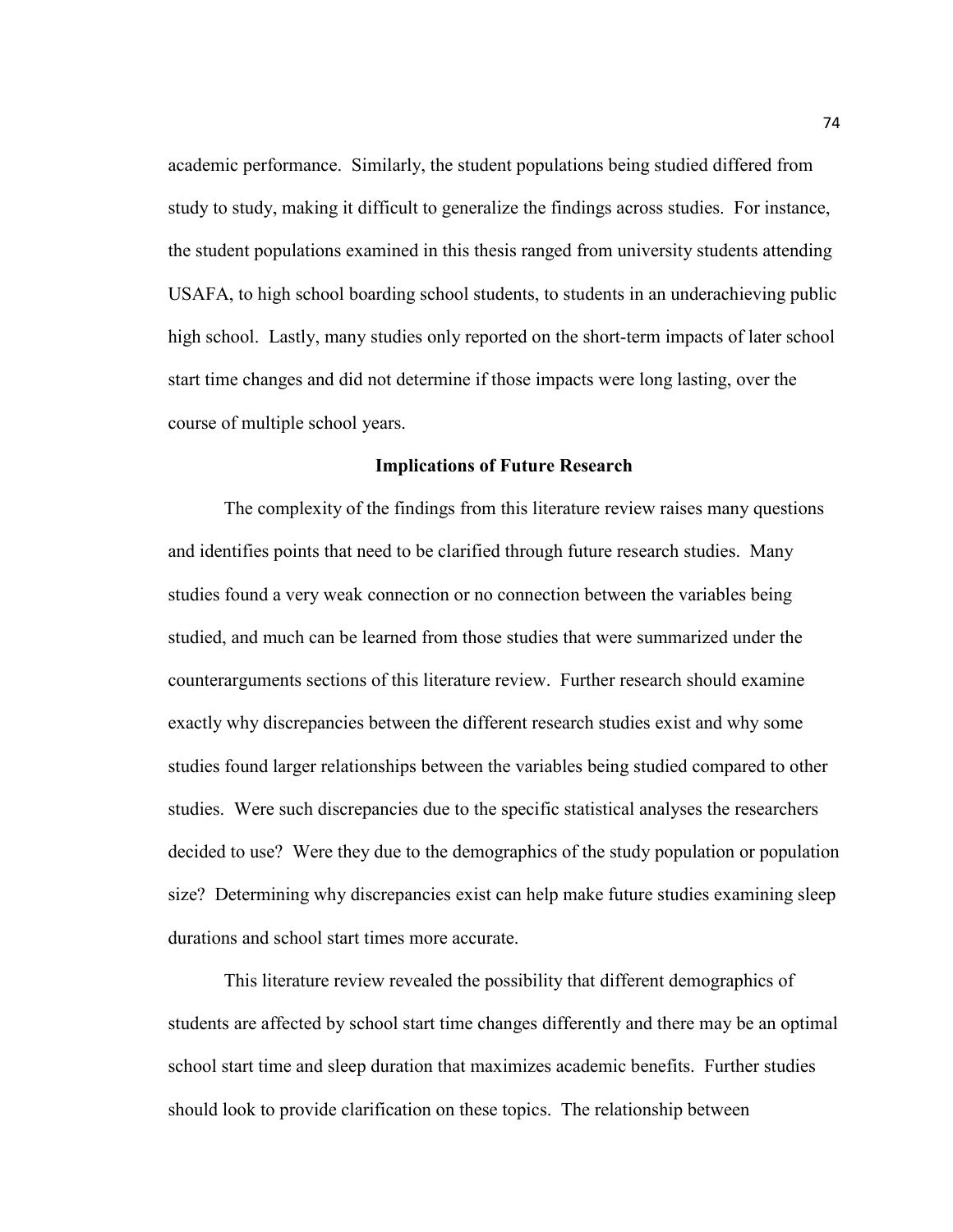demographics and school start times should be further studied to determine what demographic group, if any, may benefit the most from a school start time delay. Likewise, future studies should seek to provide clarity on whether there is a universal optimal school start time and optimal sleep duration that can maximize academic benefits, and future studies should provide clarity on the universality and reliability of the plateau effects and diminishing returns that were so often observed in the studies summarized in this literature review. One thing I would personally like researched in future studies is whether the efficacy of a school start time delay can be more robust when implemented jointly with mandatory district wide sleep hygiene education in secondary schools. Further research into these topics may help answer some questions regarding closing various achievement gaps that are so often seen in school districts.

It is often pointed out that changing school start times is not an end all solution. With regards to helping students obtain more sleep, the Adolescent Sleep Working Group, Committee on Adolescence, and Council on School Health (2014) points out:

It should also be emphasized that delaying school start times alone is less likely to have a significant effect without concomitant attention to other contributing and potentially remediable factors, such as excessive demands on students' time because of homework, extracurricular activities, after-school employment, social networking, and electronic media use (p. 646).

Likewise, Sabia et al. (2017) explains that "the academic benefits and costs of later school starting times are just one set of parameters necessary for a full social welfare analysis" (p. 340). Given these caveats, future studies need to examine further the extent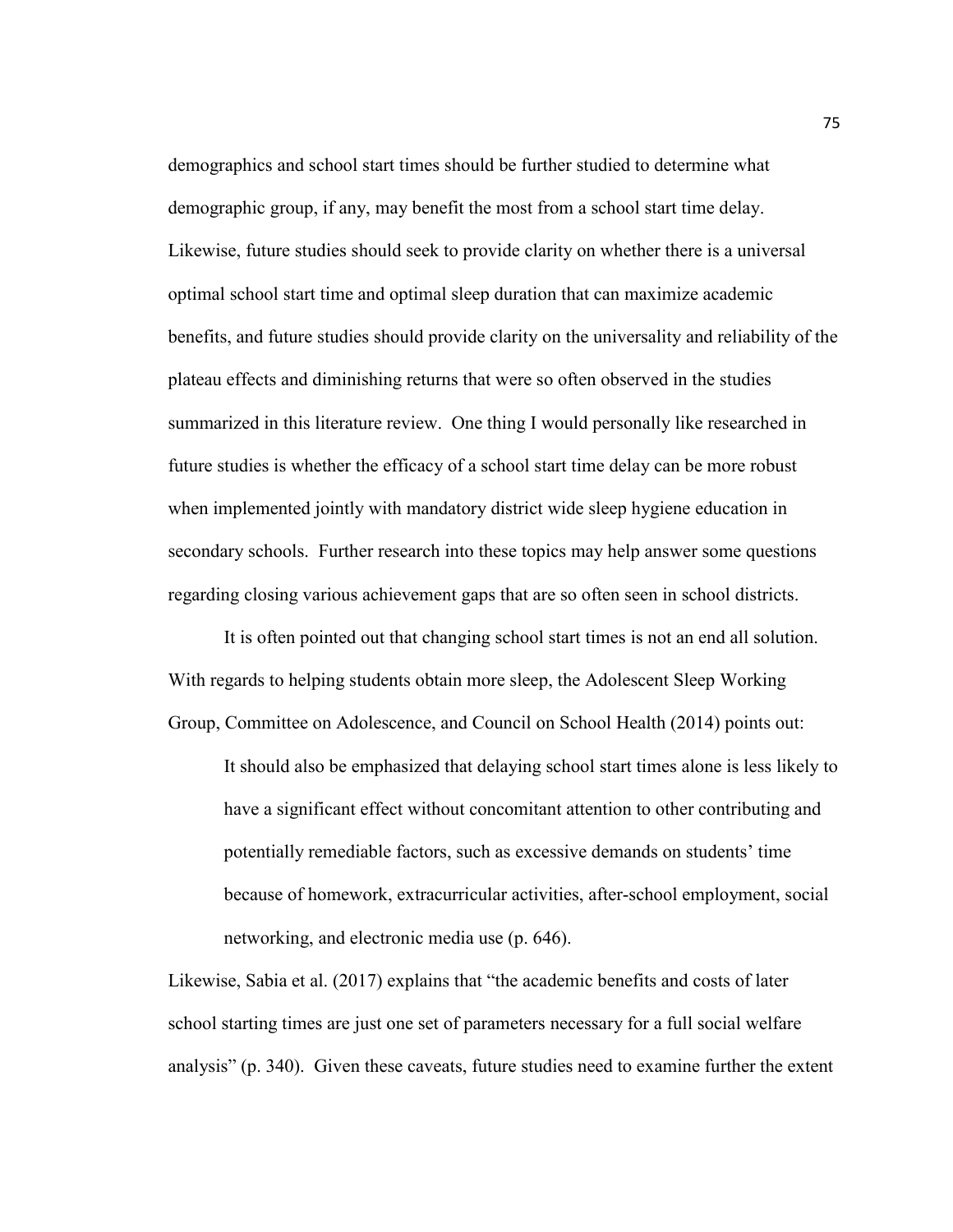to which other factors besides school start times weigh on adolescent sleep and how school start times can work in tandem with these other factors.

## **Conclusion**

The studies explored in this thesis sought to determine the extent of the impact that school start times have on sleep duration, sleep duration has on academic performance, school start times have on attendance and tardy rates, and school start times have on academic performance. With some caveats, the findings from the studies reveal that generally, later school start times lead to longer sleep durations and longer sleep durations are associated with better academic performance. Also, there is evidence that later school start times improve tardy rates, can improve attendance rates, and is positively associated with academic performance.

 What works for one school district in terms of school start times may not work for all school districts as the complexity of the findings in this paper suggest one size does not fit all, and school districts need to consider the school start time that benefits all of its secondary students the most. The findings in this literature review reveal, if anything, that there are no disadvantages in terms of sleep duration, attendance and tardy rates, and academic performance to delaying school start times. The best outcome for a school district to delay its school start time would be for students to obtain more sleep, have improved attendance, be more punctual, and experience academic performance gains. The worst possible outcome would be for students to experience no changes to these variables after a school start time delay, but a school start time delay would not disadvantage them in any way. Given the potential benefits later school start times have for students, I believe it would be a disservice for school districts with earlier school start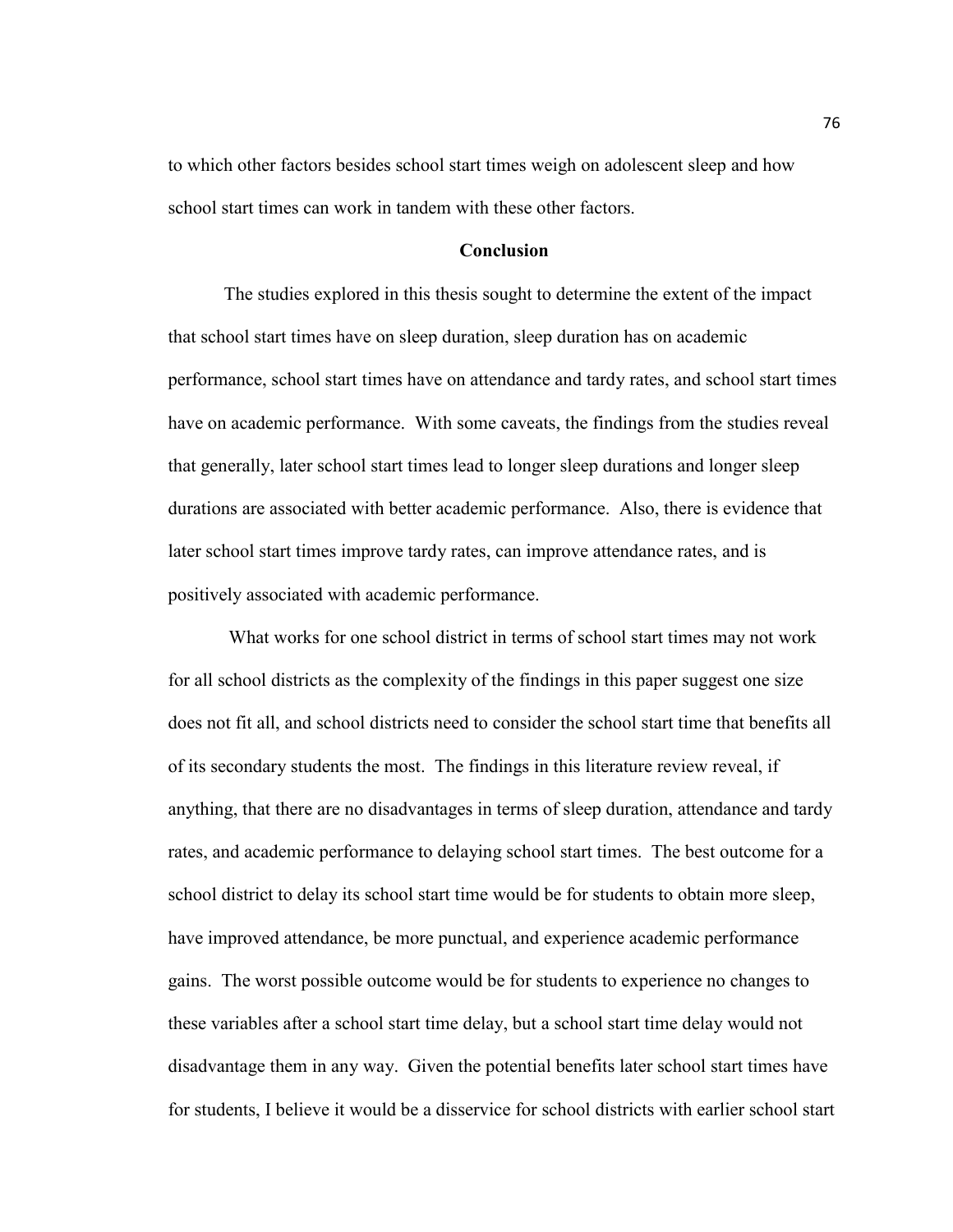times not to at least consider enacting a later start time that is so often recommended by the various professional organizations specializing in sleep and adolescent health.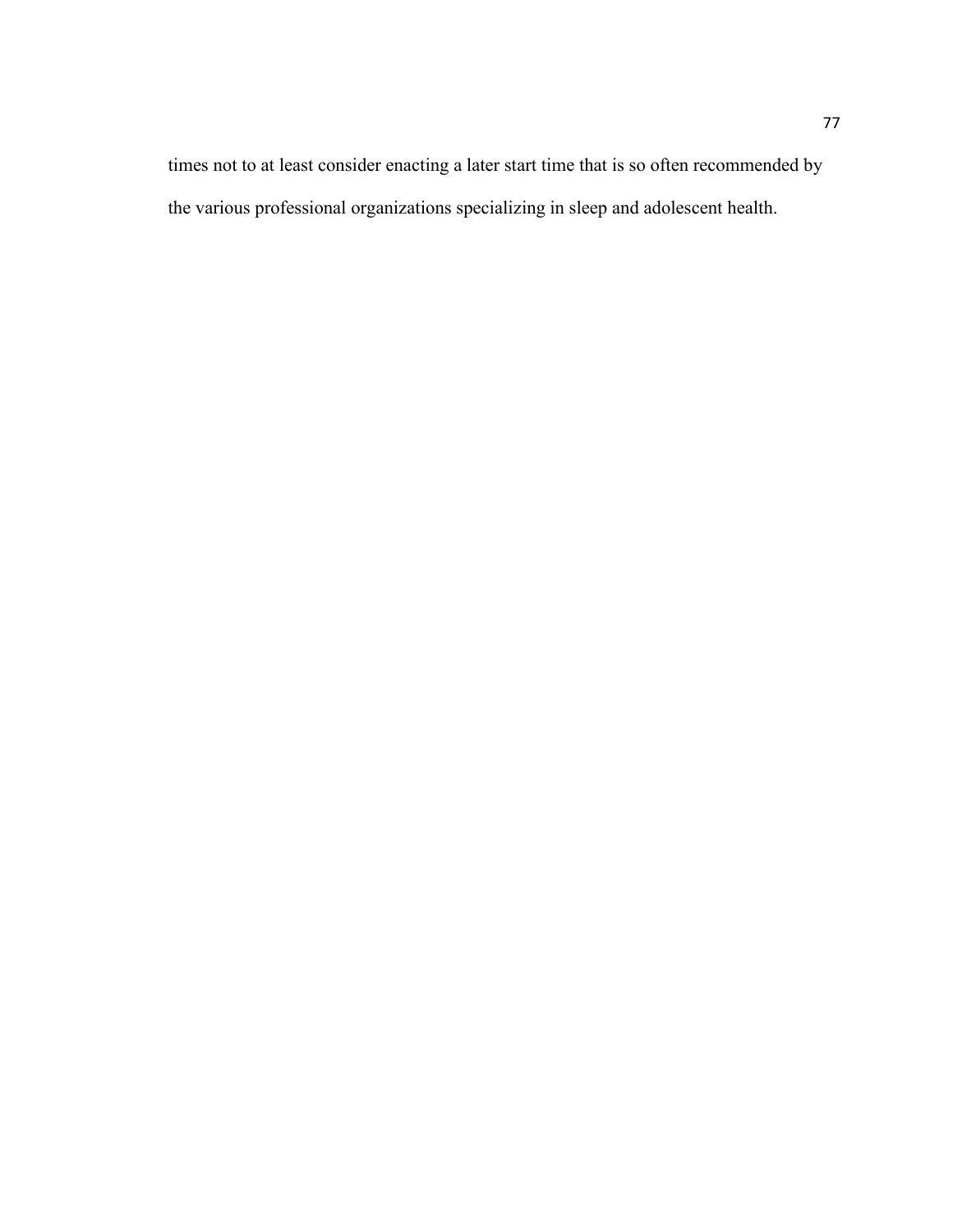## References

- Adolescent Sleep Working Group, Committee on Adolescence, and Council on School Health. (2014). School start times for adolescents. *Pediatrics, 134*(3), 642-649. doi:10.1542/peds.2014-1697
- Asarnow, L. D., Mcglinchey, E., & Harvey, A. G. (2014). The effects of bedtime and sleep duration on academic and emotional outcomes in a nationally representative sample of adolescents. *Journal of Adolescent Health, 54*(3), 350- 356. doi:10.1016/j.jadohealth.2013.09.004
- Boergers, J., Gable, C. J., & Owens, J. A. (2014). Later school start time is associated with improved sleep and daytime functioning in adolescents. *Journal of Developmental and Behavioral Pediatrics, 35*(1), 11-17. doi:10.1097/DBP.0000000000000018
- Bowers, J. M., & Moyer, A. (2017). Effects of school start time on students' sleep duration, daytime sleepiness, and attendance: A meta-analysis. *Sleep Health: Journal of the National Sleep Foundation, 3*(6), 423-431. doi:10.1016/j.sleh.2017.08.004
- Calamaro, C. J., Mason, T. B. A., & Ratcliffe, S. J. (2009). Adolescents living the 24/7 lifestyle: Effects of caffeine and technology on sleep duration and daytime functioning. *Pediatrics, 123*(6), e1005-e1010. doi:10.1542/peds.2008-3641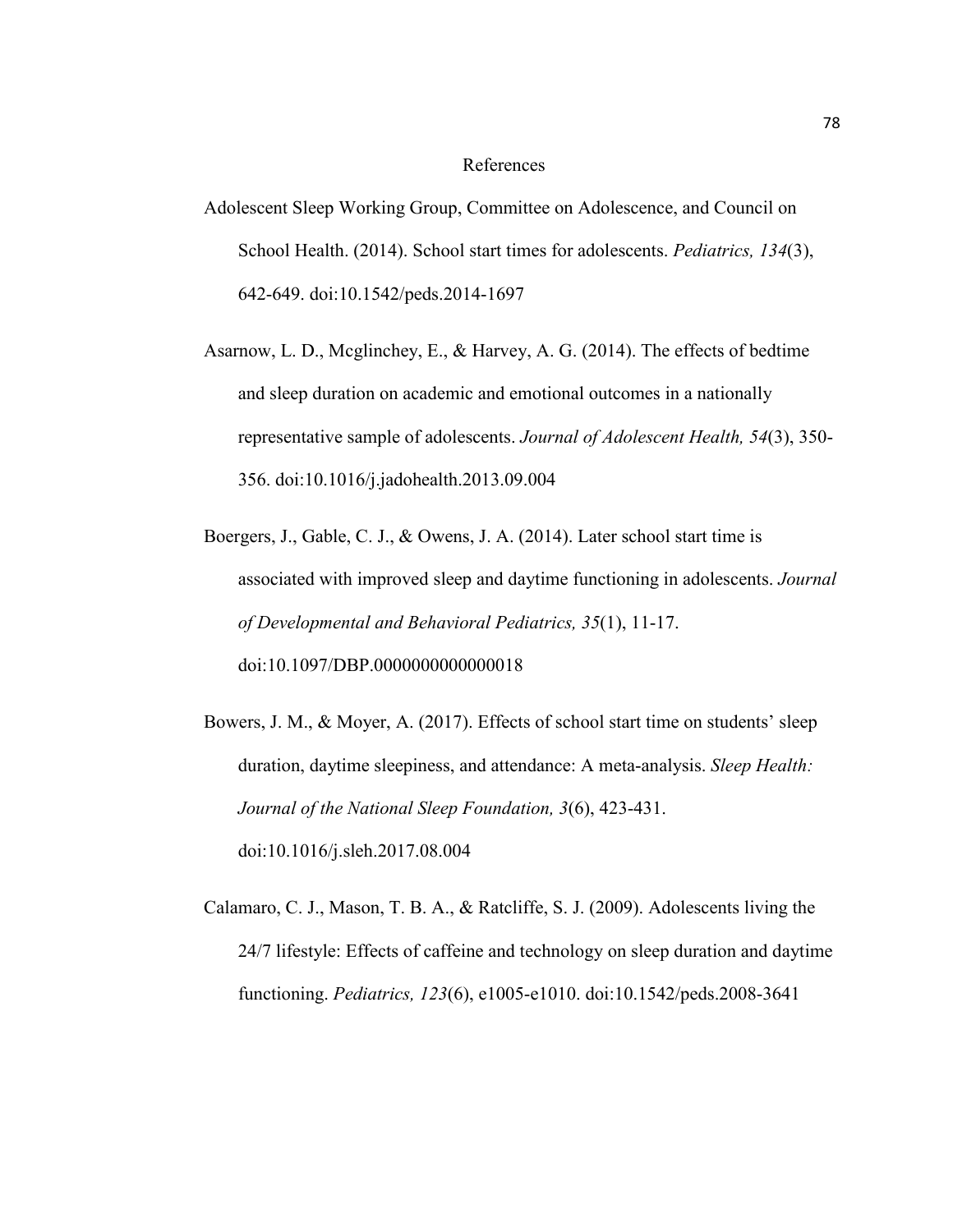- Carrell, S. E., Maghakian, T., & West, J. E. (2011). A's from zzzz's? the causal effect of school start time on the academic achievement of adolescents. *American Economic Journal: Economic Policy, 3*(3), 62-81. doi:10.1257/pol.3.3.62
- Carskadon, M. A., Wolfson, A. R., Acebo, C., Tzischinsky, O., & Seifer, R. (1998). Adolescent sleep patterns, circadian timing, and sleepiness at a transition to early school days. *Sleep, 21*(8), 871-881. doi:10.1093/sleep/21.8.871
- Carskadon, M. A. (1986). Guidelines for the multiple sleep latency test (MSLT): A standard measure of sleepiness. *Sleep, 9*(4), 519-524. doi:10.1093/sleep/9.4.519
- Carskadon, M. (1999). When worlds collide: Adolescent need for sleep versus societal demands. *The Phi Delta Kappan, 80*(5), 348-353. Retrieved from [www.jstor.org/stable/20439446](http://www.jstor.org/stable/20439446)
- Carskadon, M. A., Acebo, C., Richardson, G. S., Tate, B. A., & Seifer, R. (1997). An approach to studying circadian rhythms of adolescent humans. *Journal of Biological Rhythms, 12*(3), 278-289. doi:10.1177/074873049701200309
- Carskadon, M. A., Vieira, C., & Acebo, C. (1993). Association between puberty and delayed phase preference. *Sleep, 16*(3), 258-262. doi:10.1093/sleep/16.3.258
- Chang, A., Aeschbach, D., Duffy, J. F., & Czeisler, C. A. (2015). Evening use of light-emitting eReaders negatively affects sleep, circadian timing, and nextmorning alertness. *Proceedings of the National Academy of Sciences of the United States of America, 112*(4), 1232-1237. doi:10.1073/pnas.1418490112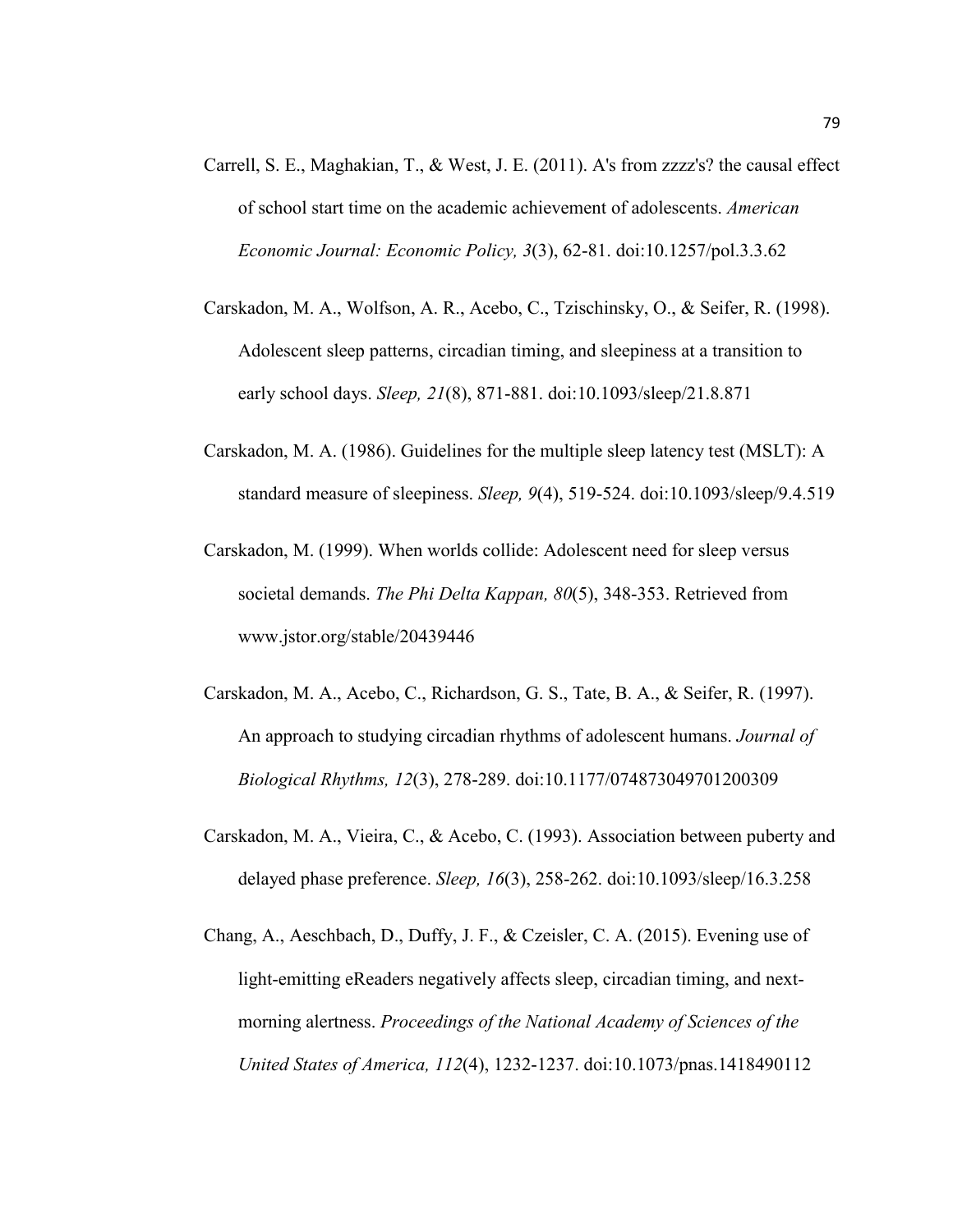- Chinoy, E. D., Duffy, J. F., & Czeisler, C. A. (2018). Unrestricted evening use of light-emitting tablet computers delays self-selected bedtime and disrupts circadian timing and alertness. *Physiological Reports, 6*(10), e13692. doi:10.14814/phy2.13692
- Cole, J. (2016). Do later wake times and increased sleep duration of 12th graders result in more studying, higher grades, and improved SAT/ACT test scores? *Sleep and Breathing, 20*(3), 1053-1057. doi:10.1007/s11325-016-1341-0
- Crowley, S. J., Acebo, C., & Carskadon, M. A. (2007). Sleep, circadian rhythms, and delayed phase in adolescence. *Sleep Medicine, 8*(6), 602-612. doi:10.1016/j.sleep.2006.12.002
- Dewald, J. F., Meijer, A. M., Oort, F. J., Kerkhof, G. A., & Bögels, S. M. (2010). The influence of sleep quality, sleep duration and sleepiness on school performance in children and adolescents: A meta-analytic review. *Sleep Medicine Reviews, 14*(3), 179-189. doi:10.1016/j.smrv.2009.10.004
- Díaz-Morales, J. F., Gutiérrez Sorroche, M., & Díaz-Morales, J. F. (2008). Morningness-eveningness in adolescents. *The Spanish Journal of Psychology, 11*(1), 201-206. doi:10.1017/S1138741600004248
- Dills, A. K., & Hernandez-Julian, R. (2008). Course scheduling and academic performance. *Economics of Education Review, 27*(6), 646-654. doi:10.1016/j.econedurev.2007.08.001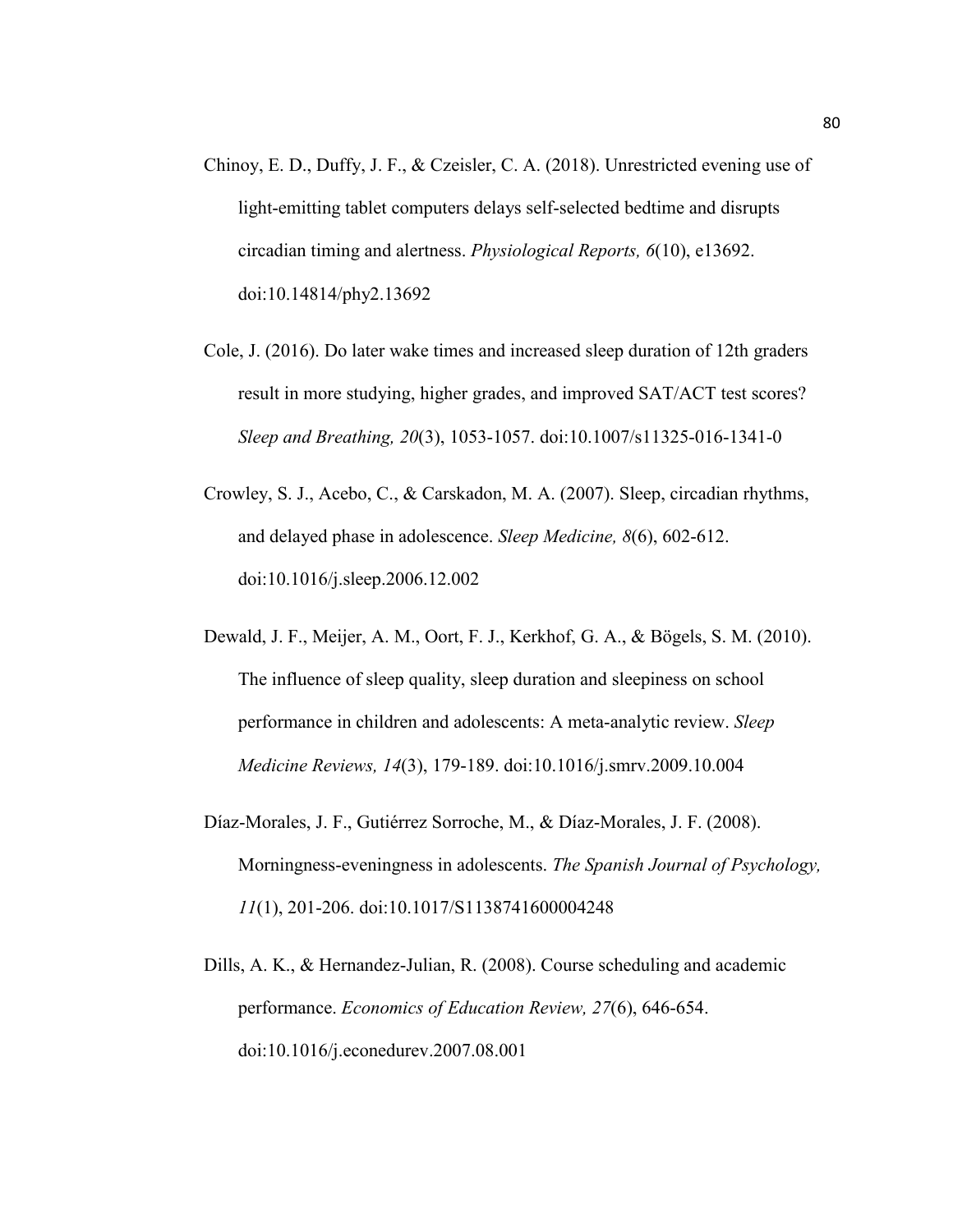- Dunietz, G. L., Matos-Moreno, A., Singer, D. C., Davis, M. M., O'Brien, L.,M., & Chervin, R. D. (2017). Later school start times: What informs parent support or opposition? *Journal of Clinical Sleep Medicine: JCSM : Official Publication of the American Academy of Sleep Medicine, 13*(7), 889-897. doi:10.5664/jcsm.6660
- Dunster, G. P., Iglesia, d. L., Ben-Hamo, M., Nave, C., Fleischer, J. G., Panda, S., & Iglesia, d. L. (2018). Sleepmore in Seattle: Later school start times are associated with more sleep and better performance in high school students. *Science Advances, 4*(12), eaau6200. doi:10.1126/sciadv.aau6200
- Edwards, F. (2012). Early to rise? the effect of daily start times on academic performance. *Economics of Education Review, 31*(6), 970-983. doi:10.1016/j.econedurev.2012.07.006
- Eide, E. R., & Showalter, M. H. (2012). Sleep and student achievement. *Eastern Economic Journal, 38*(4), 512-524. doi:10.1057/eej.2011.33
- Eliasson, A., Eliasson, A., King, J., Gould, B., & Eliasson, A. (2002). Association of sleep and academic performance. *Sleep and Breathing, 6*(1), 45-48. doi:10.1007/s11325-002-0045-9
- Goldstein, D., Hahn, C. S., Hasher, L., Wiprzycka, U. J., & Zelazo, P. D. (2007). Time of day, intellectual performance, and behavioral problems in morning versus evening type adolescents: Is there a synchrony effect? *Personality and Individual Differences, 42*(3), 431-440. doi:10.1016/j.paid.2006.07.008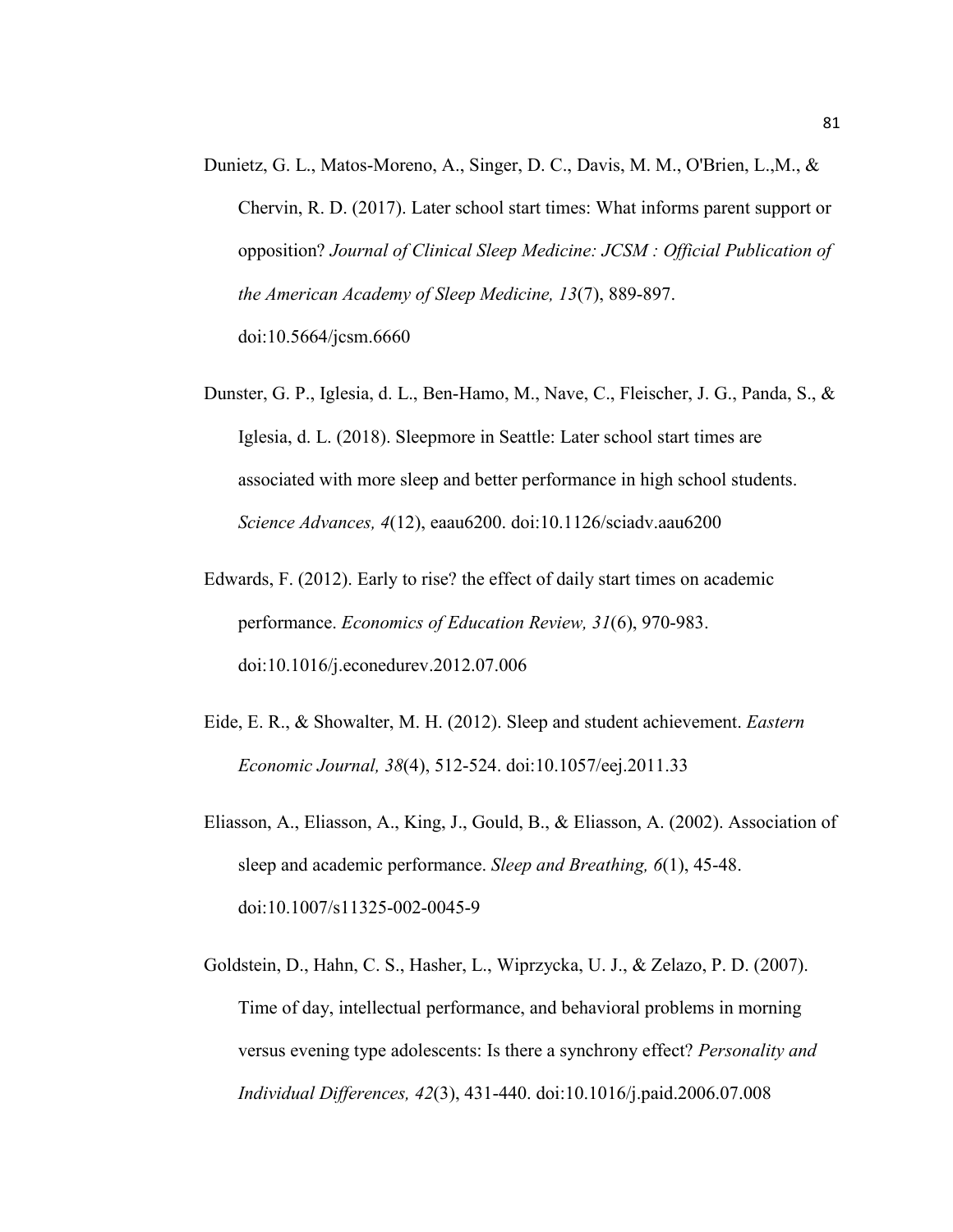- Hagenauer, M. H., Perryman, J. I., Lee, T. M., & Carskadon, M. A. (2009). Adolescent changes in the homeostatic and circadian regulation of sleep. *Developmental Neuroscience, 31*(4), 276-284. doi:10.1159/000216538
- Hale, L., & Guan, S. (2015). Screen time and sleep among school-aged children and adolescents: A systematic literature review. *Sleep Medicine Reviews, 21*, 50-58. doi:10.1016/j.smrv.2014.07.007
- Hansen, M., Janssen, I., Schiff, A., Zee, P. C., Dubocovich, M. L., & Hansen, M. (2005). The impact of school daily schedule on adolescent sleep. *Pediatrics, 115*(6), 1555-1561. doi:10.1542/peds.2004-1649
- Hinrichs, P. (2011). When the bell tolls: The effects of school starting times on academic achievement. *Education Finance and Policy, 6*(4), 486-507. doi:10.1162/EDFP\_a\_00045
- Hirshkowitz, M., Whiton, K., Albert, S. M., Alessi, C., Bruni, O., DonCarlos, L., . . . Adams Hillard, P. J. (2015). National sleep foundation's sleep time duration recommendations: Methodology and results summary. *Sleep Health, 1*(1), 40- 43. doi:10.1016/j.sleh.2014.12.010
- Kelley, P., Lockley, S. W., Kelley, J., & Evans, M. D. R. (2017). Is 8:30 a.m. still too early to start school? A 10:00 a.m. school start time improves health and performance of students aged 13–16. *Frontiers in Human Neuroscience, 11,*  588. doi:10.3389/fnhum.2017.00588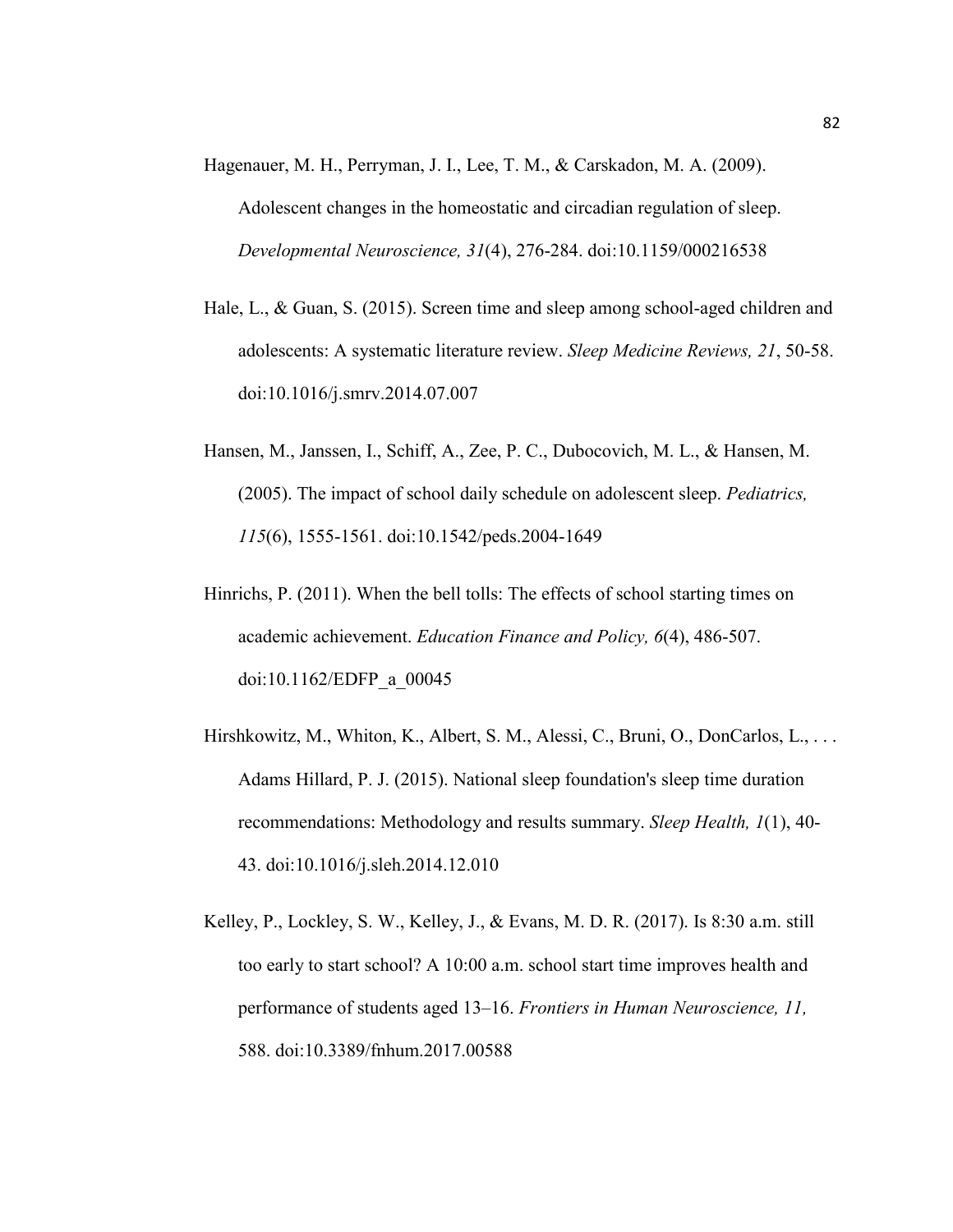- Kelly, W. E., Kelly, K. E., & Clanton, R. C. (2001). The relationship between sleep length and grade-point average among college students. *College Student Journal, 35*(1), 84-86. Retrieved from [https://link-gale](https://link-gale-com.ezproxy.bethel.edu/apps/doc/A74221510/PROF?u=clic_bethel&sid=PROF&xid=49e78137)[com.ezproxy.bethel.edu/apps/doc/A74221510/PROF?u=clic\\_bethel&sid=PROF](https://link-gale-com.ezproxy.bethel.edu/apps/doc/A74221510/PROF?u=clic_bethel&sid=PROF&xid=49e78137) [&xid=49e78137](https://link-gale-com.ezproxy.bethel.edu/apps/doc/A74221510/PROF?u=clic_bethel&sid=PROF&xid=49e78137)
- Kirby, M., Maggi, S., & D'Angiulli, A. (2011). Reviews/essays: School start times and the sleep-wake cycle of adolescents--A review and critical evaluation of available evidence. *Educational Researcher, 40*(2), 56-61. doi:10.3102/0013189X11402323
- Lewin, D. S., Wang, G., Chen, Y. I., Skora, E., Hoehn, J., Baylor, A., & Wang, J. (2017). Variable school start times and middle school student's sleep health and academic performance. *Journal of Adolescent Health, 61*(2), 205-211. doi:10.1016/j.jadohealth.2017.02.017
- Lewy, A. J., & Sack, R. L. (1989). The dim light melatonin onset as a marker for orcadian phase position. *Chronobiology International, 6*(1), 93-102. doi:10.3109/07420528909059144
- Lim, J., & Dinges, D. F. (2010). A meta-analysis of the impact of short-term sleep deprivation on cognitive variables. *Psychological Bulletin, 136*(3), 375-389. doi:10.1037/a0018883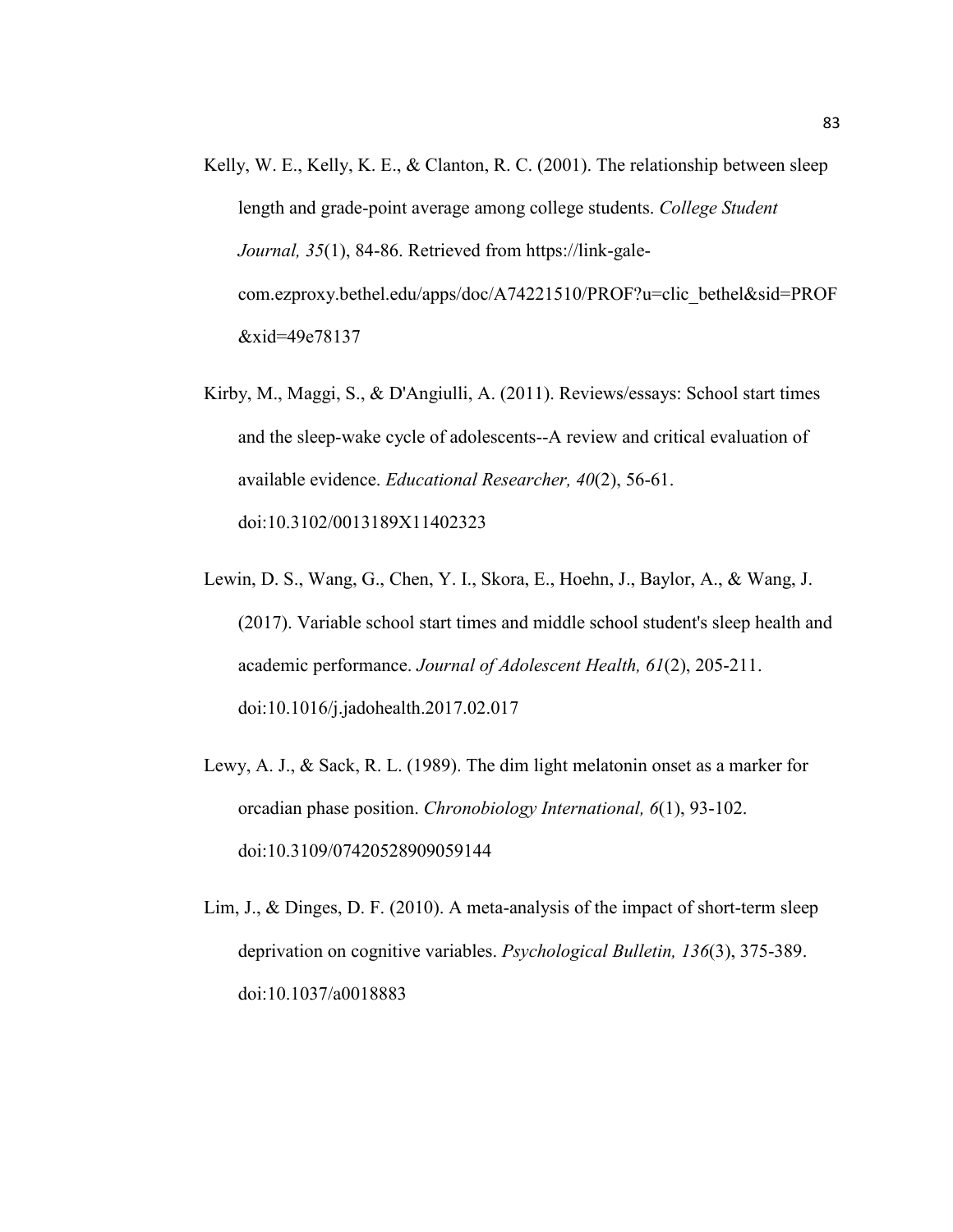- Lowe, C. J., Safati, A., & Hall, P. A. (2017). The neurocognitive consequences of sleep restriction: A meta-analytic review. *Neuroscience and Biobehavioral Reviews, 80*, 586-604. doi:10.1016/j.neubiorev.2017.07.010
- Lufi, D., Tzischinsky, O., Hadar, S., & Lufi, D. (2011). Delaying school starting time by one hour: Some effects on attention levels in adolescents. *Journal of Clinical Sleep Medicine: JCSM : Official Publication of the American Academy of Sleep Medicine, 7*(2), 137-143. doi:10.5664/jcsm.28100
- May, C. (1999). Synchrony effects in cognition: The costs and a benefit. *Psychonomic Bulletin & Review, 6*(1), 142-147. doi:10.3758/BF03210822
- May, C. P., & Hasher, L. (1998). Synchrony effects in inhibitory control over thought and action. *Journal of Experimental Psychology: Human Perception and Performance, 24*(2), 363-379. doi:10.1037/0096-1523.24.2.363
- Meltzer, L. J., Shaheed, K., & Ambler, D. (2014). Start later, sleep later: School start times and adolescent sleep in homeschool versus public/private school students. *Behavioral Sleep Medicine, 14*(2), 1-15. doi:10.1080/15402002.2014.963584
- Ming, X., Koransky, R., Kang, V., Buchman, S., Sarris, C. E., & Wagner, G. C. (2011). Sleep insufficiency, sleep health problems and performance in high school students. *Clinical Medicine Insights: Circulatory, Respiratory and Pulmonary Medicine, 5*(2011), 71-79. doi:10.4137/CCRPM.S7955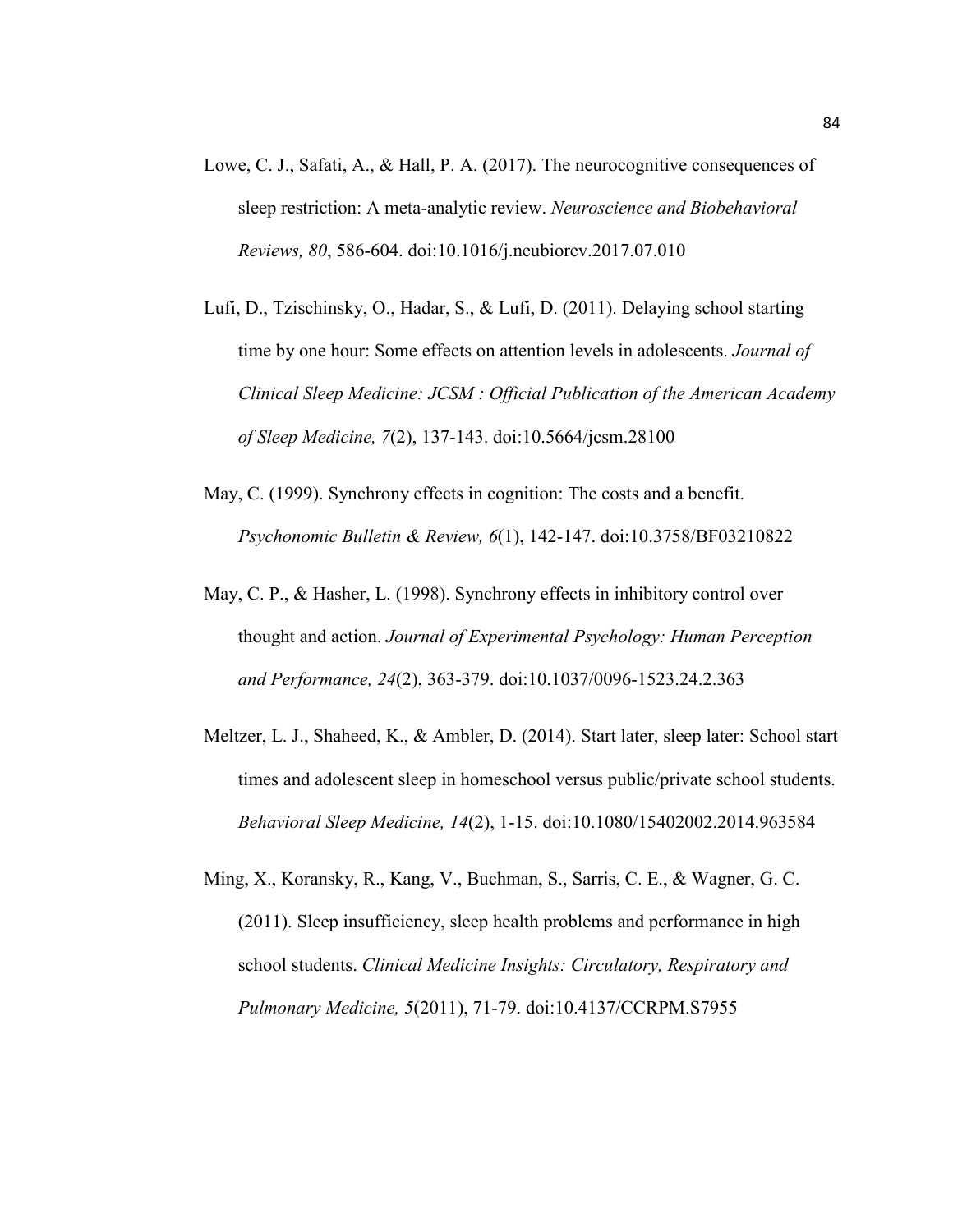- Minges, K. E., & Redeker, N. S. (2016). Delayed school start times and adolescent sleep: A systematic review of the experimental evidence. *Sleep Medicine Reviews, 28*, 82-91. doi:10.1016/j.smrv.2015.06.002
- Morgenthaler, T. I., Hashmi, S., Croft, J. B., Dort, L., Heald, J. L., & Mullington, J. (2016). High school start times and the impact on high school students: What we know, and what we hope to learn. *Journal of Clinical Sleep Medicine: JCSM : Official Publication of the American Academy of Sleep Medicine, 12*(12), 1681-1689. doi:10.5664/jcsm.6358
- Nahmod, N. G., Lee, S., Master, L., Chang, A., Hale, L., & Buxton, O. M. (2019). Later high school start times associated with longer actigraphic sleep duration in adolescents. *Sleep, 42*(2), 1-10. doi:10.1093/sleep/zsy212
- National Sleep Foundation. (2006). *2006 sleep in America poll.* Retrieved from [https://www.sleepfoundation.org/professionals/sleep-americar-polls/2006-teens](https://www.sleepfoundation.org/professionals/sleep-americar-polls/2006-teens-and-sleep)[and-sleep](https://www.sleepfoundation.org/professionals/sleep-americar-polls/2006-teens-and-sleep)
- National Sleep Foundation. (2011). *2011 sleep in America poll: Communications technology in the bedroom.* Retrieved from [https://www.sleepfoundation.org/professionals/sleep-americar-polls/2011-poll](https://www.sleepfoundation.org/professionals/sleep-americar-polls/2011-poll-technology-and-sleep)[technology-and-sleep](https://www.sleepfoundation.org/professionals/sleep-americar-polls/2011-poll-technology-and-sleep)
- National Sleep Foundation. (2014). *2014 sleep in America poll: Sleep in the modern family.* Retrieved from [https://www.sleepfoundation.org/professionals/sleep](https://www.sleepfoundation.org/professionals/sleep-americar-polls/2014-sleep-modern-family)[americar-polls/2014-sleep-modern-family](https://www.sleepfoundation.org/professionals/sleep-americar-polls/2014-sleep-modern-family)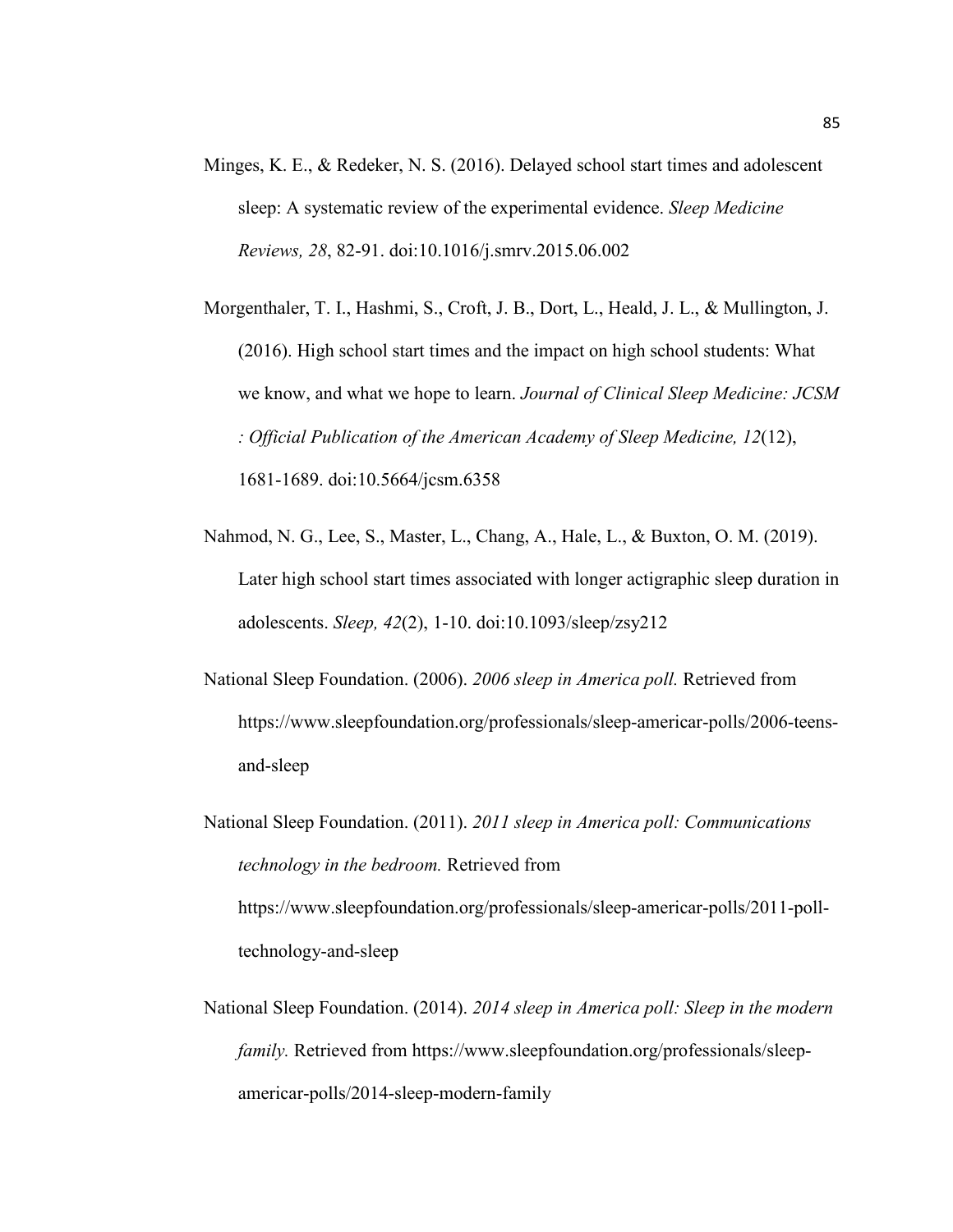- Ng, E., Ng, D., & Chan, C. (2009). Sleep duration, wake/sleep symptoms, and academic performance in Hong Kong secondary school children. *Sleep and Breathing, 13*(4), 357-367. doi:10.1007/s11325-009-0255-5
- Noland, H., Price, J., Dake, J., & Telljohann, S. (2009). Adolescents' sleep behaviors and perceptions of sleep. *Journal of School Health, 79*(5), 224-230. doi:10.1111/j.1746-1561.2009.00402.x
- Okano, K., Kaczmarzyk, J., Gabrieli, J., & Grossman, J. (2019). Sleep quality, duration, and consistency are associated with better academic performance in college students. *NPJ Science of Learning, 4*(1), 1-5. doi:10.1038/s41539-019- 0055-z
- Orbeta, R. L., Overpeck, M. D., Ramcharran, D., Kogan, M. D., & Ledsky, R. (2006). High caffeine intake in adolescents: Associations with difficulty sleeping and feeling tired in the morning. *Journal of Adolescent Health, 38*(4), 451-453. doi:10.1016/j.jadohealth.2005.05.014
- Paksarian, D., Rudolph, K. E., He, J., & Merikangas, K. R. (2015). School start time and adolescent sleep patterns: Results from the US national comorbidity surveyadolescent supplement. *American Journal of Public Health*, 105(7), 1351-1357. doi:10.2105/AJPH.2015.302619
- Perez-Lloret, S., Videla, A. J., Richaudeau, A., Vigo, D., Rossi, M., Cardinali, D. P., & Perez-Chada, D. (2013). A multi-step pathway connecting short sleep duration to daytime somnolence, reduced attention, and poor academic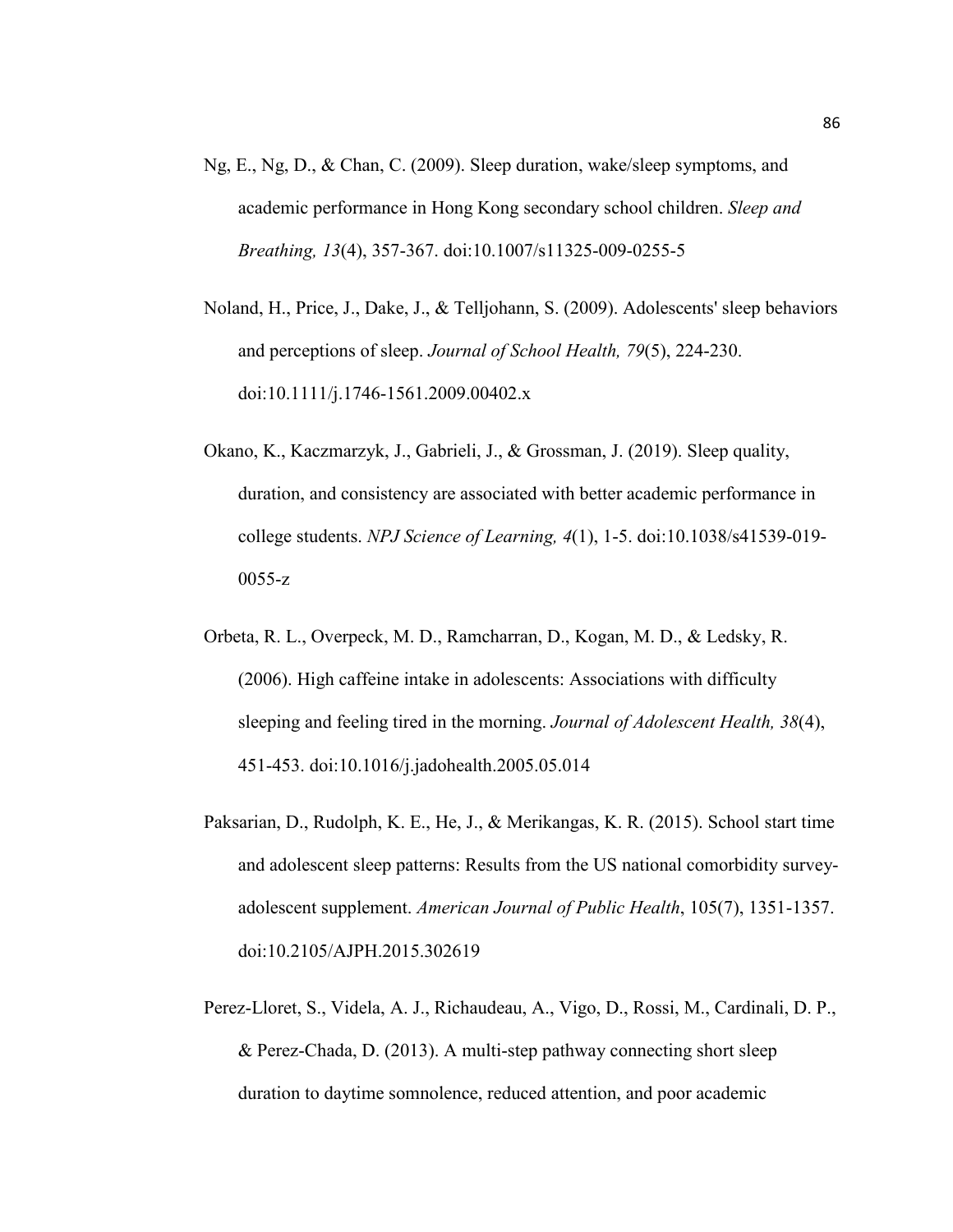performance: An exploratory cross-sectional study in teenagers. *Journal of Clinical Sleep Medicine: JCSM : Official Publication of the American Academy of Sleep Medicine, 9*(5), 469-473. doi:10.5664/jcsm.2668

- Perkinson-Gloor, N., Lemola, S., & Grob, A. (2013). Sleep duration, positive attitude toward life, and academic achievement: The role of daytime tiredness, behavioral persistence, and school start times. *Journal of Adolescence, 36*(2), 311-318. doi:10.1016/j.adolescence.2012.11.008
- Pollak, C. P., & Bright, D. (2003). Caffeine consumption and weekly sleep patterns in US seventh-, eighth-, and ninth-graders. *Pediatrics, 111*(1), 42-46. doi:10.1542/peds.111.1.42
- Raley, H., Naber, J., Cross, S., & Perlow, M. (2016). The impact of duration of sleep on academic performance in university students. *Madridge Journal of Nursing, 1*(1), 11-18. doi:10.18689/mjn-1000103
- Randazzo, A. C., Muehlbach, M. J., Schweitzer, P. K., & Walsh, J. K. (1998). Cognitive function following acute sleep restriction in children ages 10–14. *Sleep, 21*(8), 861-868. doi:10.1093/sleep/21.8.861
- Randler, C. (2011). Age and gender differences in morningness–eveningness during adolescence. *The Journal of Genetic Psychology, 172*(3), 302-308. doi:10.1080/00221325.2010.535225
- Rhie, S., & Chae, K. Y. (2018). Effects of school time on sleep duration and sleepiness in adolescents. *PLoS ONE, 13*(9) doi:10.1371/journal.pone.0203318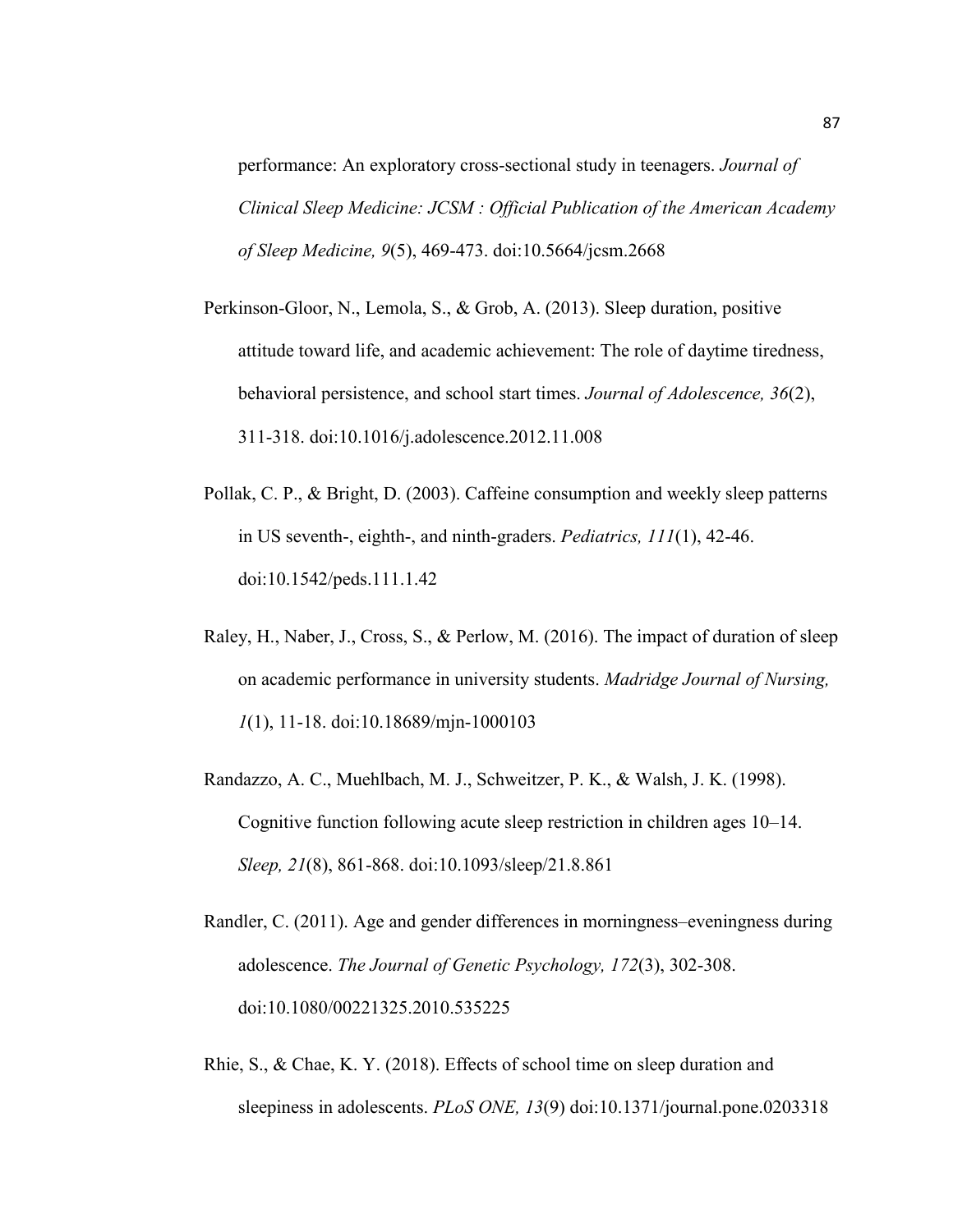- Roenneberg, T., Kuehnle, T., Pramstaller, P. P., Ricken, J., Havel, M., Guth, A., & Merrow, M. (2004). A marker for the end of adolescence. *Current Biology, 14*(24), R1038-R1039. doi:10.1016/j.cub.2004.11.039
- Sabia, J. J., Wang, K., & Cesur, R. (2017). Sleepwalking through school: New evidence on sleep and academic achievement. *Contemporary Economic Policy, 35*(2), 331-344. doi:10.1111/coep.12193
- Sawyer, H., & Taie, S. (2020). *Start time for US public high schools* [Data point]. Retrieved from <https://nces.ed.gov/pubsearch/pubsinfo.asp?pubid=2020006>
- Scullin, M. K. (2019). The eight hour sleep challenge during final exams week. *Teaching of Psychology, 46*(1), 55-63. doi:10.1177/0098628318816142
- Short, M. A., Gradisar, M., Wright, H., Lack, L. C., Dohnt, H., & Carskadon, M. A. (2011). Time for bed: Parent-set bedtimes associated with improved sleep and daytime functioning in adolescents. *Sleep, 34*(6), 797-800. doi:10.5665/SLEEP.1052
- Taylor, D. J., Vatthauer, K. E., Bramoweth, A. D., Ruggero, C., & Roane, B. (2013). The role of sleep in predicting college academic performance: Is it a unique predictor? *Behavioral Sleep Medicine, 11*(3), 159-172. doi:10.1080/15402002.2011.602776
- Thacher, P. V., & Onyper, S. V. (2016). Longitudinal outcomes of start time delay on sleep, behavior, and achievement in high school. *Sleep, 39*(2), 271-281. doi:10.5665/sleep.5426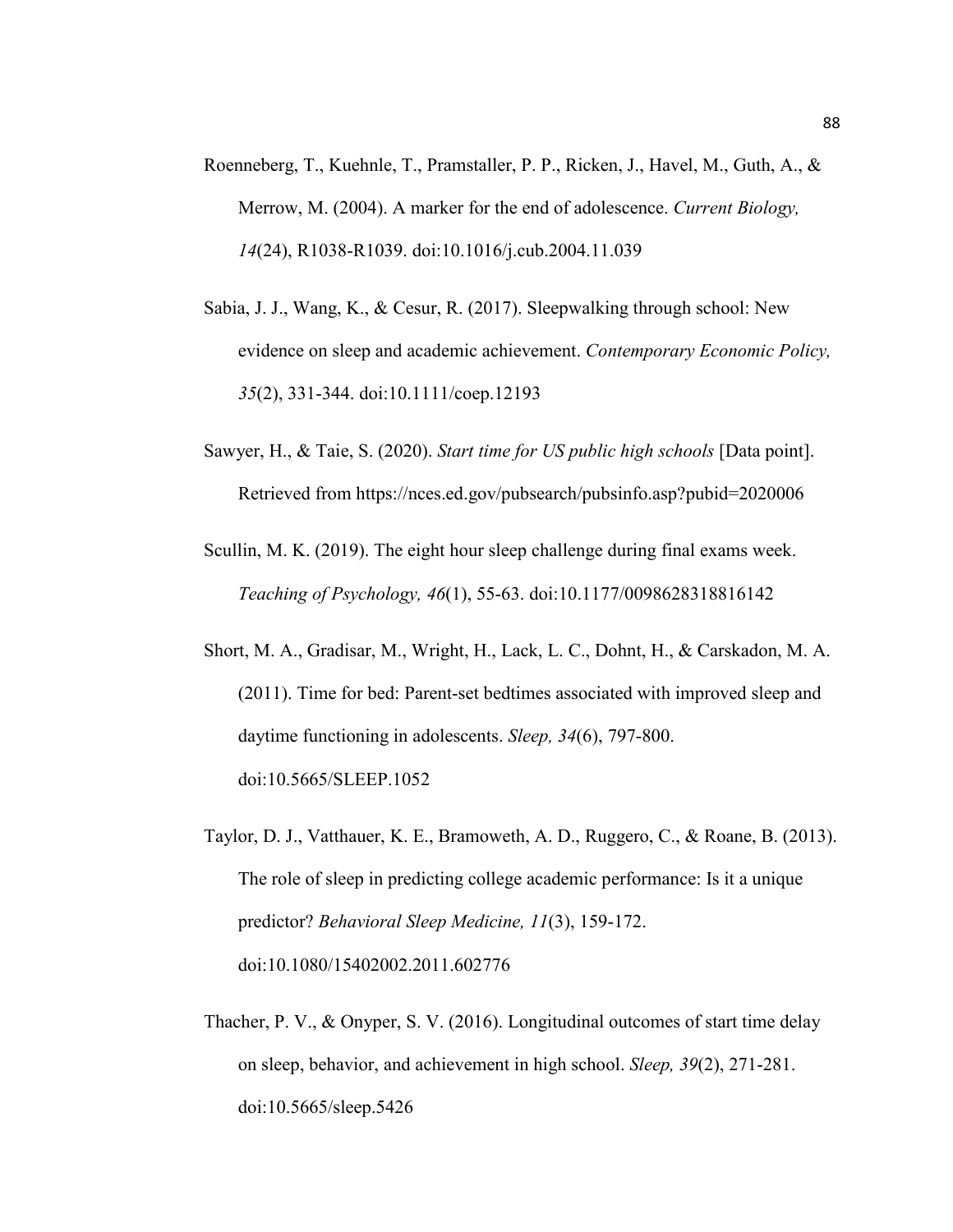- Titova, O. E., Hogenkamp, P. S., Jacobsson, J. A., Feldman, I., Schiöth, H.,B., & Benedict, C. (2015). Associations of self-reported sleep disturbance and duration with academic failure in community-dwelling Swedish adolescents: Sleep and academic performance at school. *Sleep Medicine, 16*(1), 87-93. doi:10.1016/j.sleep.2014.09.004
- Trevorrow, T., Zhou, E. S., Dietch, J. R., & Gonzalez, B. D. (2019). Position statement: Start middle and high schools at 8:30 am or later to promote student health and learning. *Translational Behavioral Medicine, 9*(1), 167-169. doi:10.1093/tbm/iby020
- U.S. Bureau of Labor Statistics. (2019). *Labor force statistics from the current population survey* [Data table]. Retrieved from <https://www.bls.gov/cps/cpsaat03.htm>
- Wahlstrom, K. (2002). Changing times: Findings from the first longitudinal study of later high school start times. *NASSP Bulletin, 86*(633), 3-21. doi:10.1177/019263650208663302
- Wahlstrom, K. L. (2001). Accommodating the sleep patterns of adolescents within current educational structures: An uncharted path. In M. A. Carskadon (Ed.), *Adolescent sleep patterns : Biological, social, and psychological influences* (pp. 172-197). doi:10.1017/CBO9780511499999.014
- Wahlstrom, K., Dretzke, B., Gordon, M., Peterson, K., Edwards, K., & Gdula, J. (2014). *Examining the impact of later high school start times on the health and*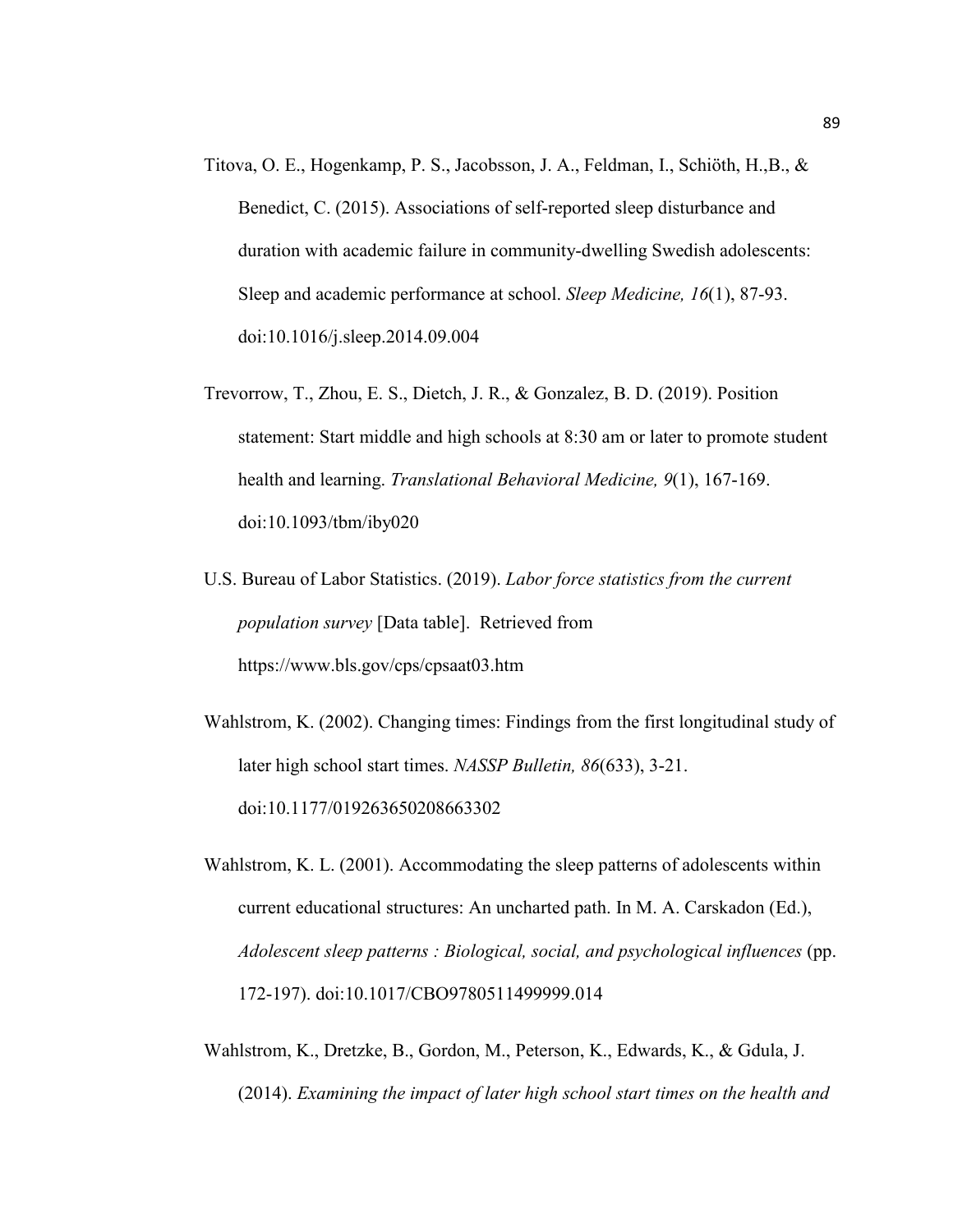*academic performance of high school students: A multi-site study*. Retrieved from the University of Minnesota Digital Conservancy: [http://hdl.handle.net/11299/162769.](http://hdl.handle.net/11299/162769)

- Watson, N. F., Martin, J. L., Wise, M. S., Carden, K. A., Kirsch, D. B., Kristo, D. A., . . . Chervin, R. D. (2017). Delaying middle school and high school start times promotes student health and performance: An American academy of sleep medicine position statement. *Journal of Clinical Sleep Medicine: JCSM : Official Publication of the American Academy of Sleep Medicine, 13*(4), 623- 625. doi:10.5664/jcsm.6558
- Wheaton, A. G., Chapman, D. P., & Croft, J. B. (2016). School start times, sleep, behavioral, health, and academic outcomes: A review of the literature. *Journal of School Health, 86*(5), 363-381. doi:10.1111/josh.12388
- Wickens, C. D., Hutchins, S. D., Laux, L., & Sebok, A. (2015). The impact of sleep disruption on complex cognitive tasks: A meta-analysis. *Human Factors, 57*(6), 930-946. doi:10.1177/0018720815571935
- Wolfson, A. R. (2001). Bridging the gap between research and practice: What will adolescents' sleep-wake patterns look like in the 21st century? In M. A. Carskadon (Ed.), *Adolescent Sleep Patterns: Biological, Social, and Psychological Influences* (pp. 198-219). doi:10.1017/CBO9780511499999.015